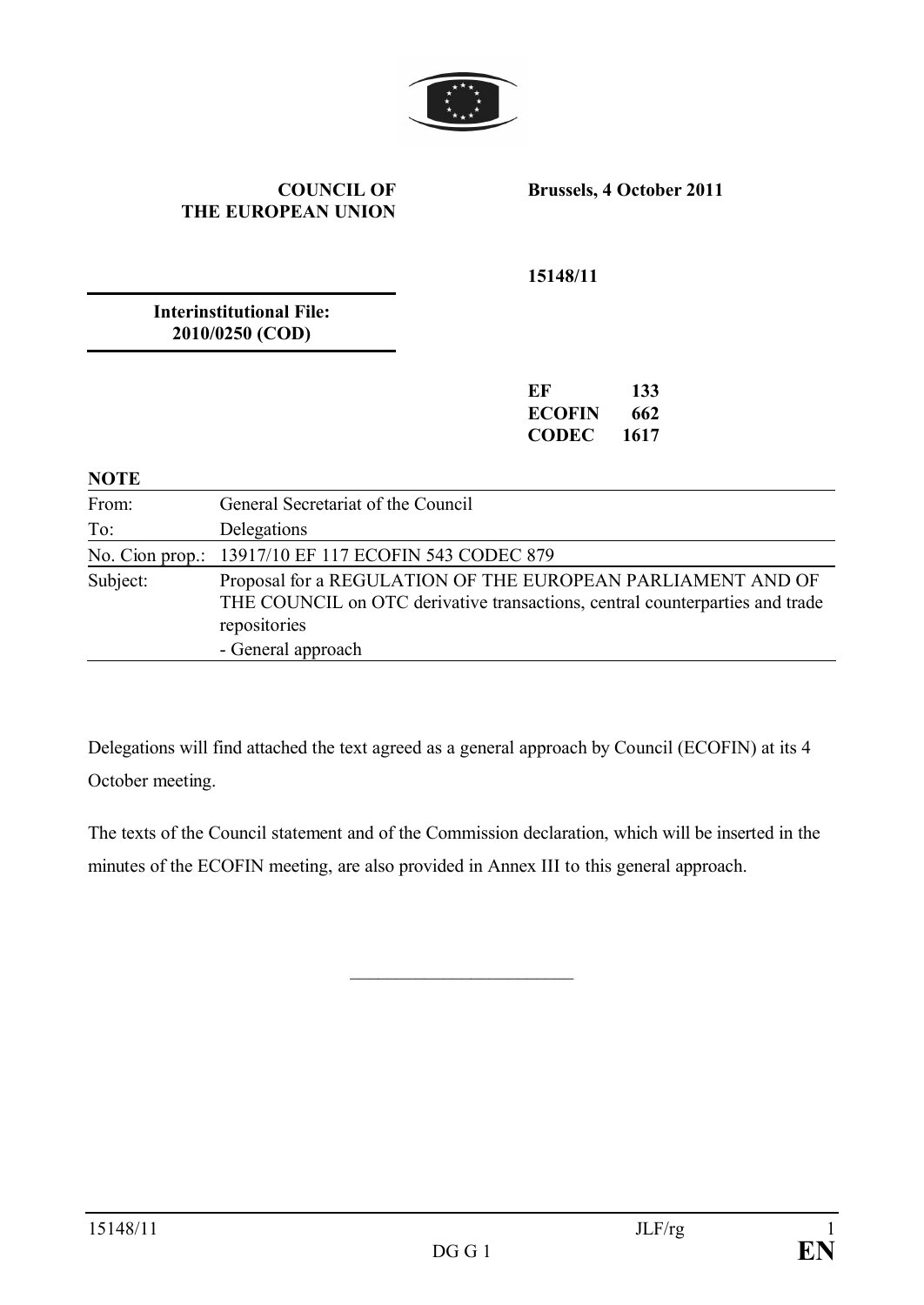### Proposal for a

### REGULATION OF THE EUROPEAN PARLIAMENT AND OF THE COUNCIL

on OTC derivative transactions, central counterparties and trade repositories

(Text with EEA relevance)

### THE EUROPEAN PARLIAMENT AND THE COUNCIL OF THE EUROPEAN UNION,

Having regard to the Treaty on the Functioning of the European Union, and in particular Article 114 thereof,

Having regard to the proposal from the European Commission,

After transmission of the draft legislative act to the national Parliaments,

Having regard to the opinion of the European Economic and Social Committee**<sup>1</sup>** ,

Having regard to the opinion of the European Central Bank,

Acting in accordance with the ordinary legislative procedure,

Whereas:

(1) At the request of the Commission, a report published on 25 February 2009 by a high-level group of experts chaired by J. de Larosière concluded that the supervisory framework needed to be strengthened to reduce the risk and severity of future financial crisis and recommended far-reaching reforms to the structure of supervision of the financial sector in Europe, including the creation of a European System of Financial Supervisors, comprising three European Supervisory Authorities, one for the securities sector, one for the insurance and occupational pensions sector and one for the banking sector, and the creation of a European Systemic Risk Board.

 $^{1}$  OJ C , , p. .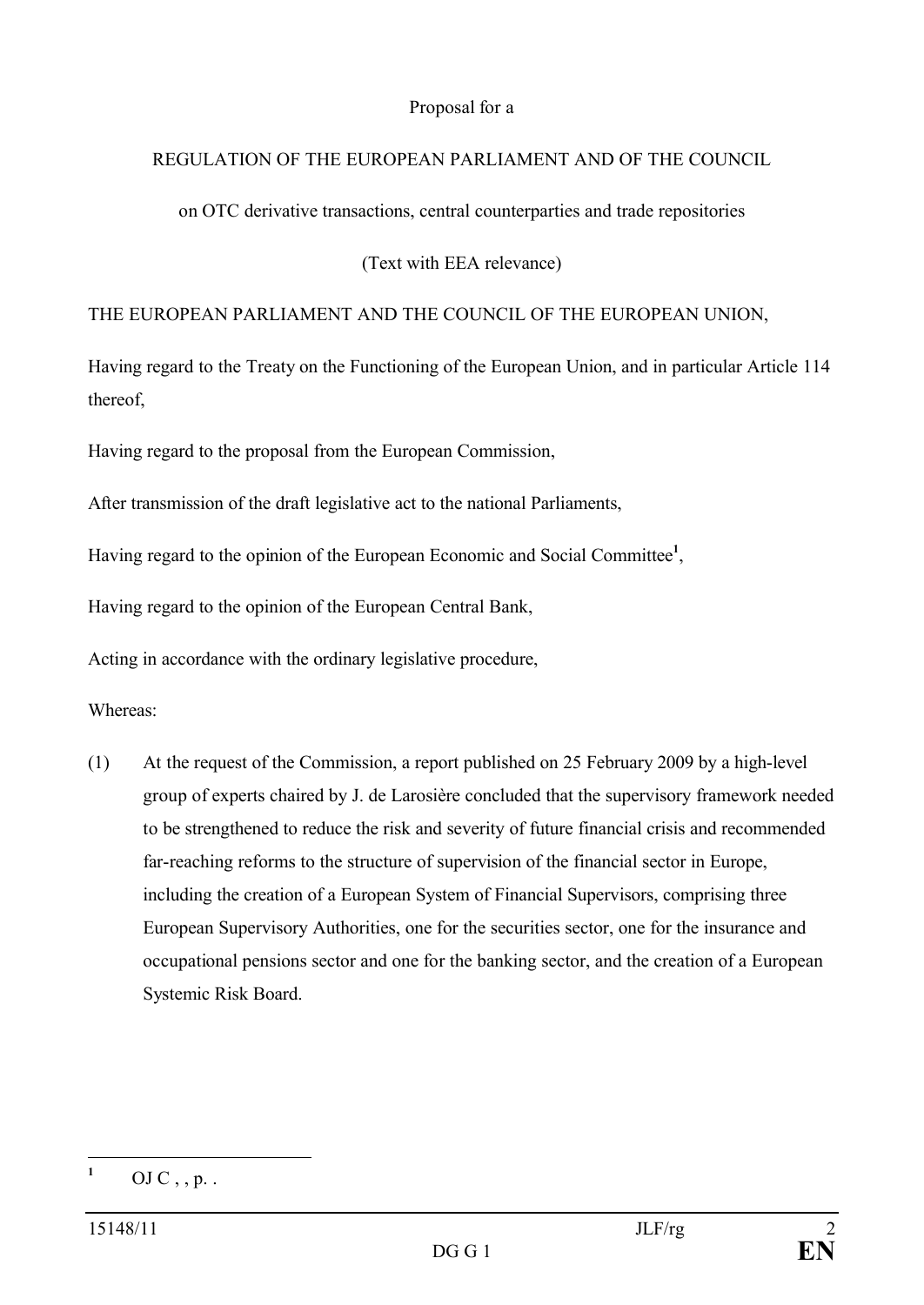- (2) The Commission Communication of 4 March 2009, "Driving European Recovery"**<sup>2</sup>** , proposed to strengthen the Union's regulatory framework for financial services. In its Communication of 3 July 2009**<sup>3</sup>** , the Commission assessed the role of derivatives in the financial crisis, and in its Communication of 20 October 2009**<sup>4</sup>** , the Commission outlined the actions it intends to take to reduce the risks associated with derivatives.
- (3) On 23 September 2009, the Commission adopted proposals for three Regulations establishing the European System of Financial Supervisors, including the creation of three European Supervisory Authorities to contribute to a consistent application of Union legislation and to the establishment of high quality common regulatory and supervisory standards and practices. These are the European Banking Authority (EBA) established by Regulation (EU) No 1093/2010, the European Securities and Markets Authority (ESMA) established by Regulation (EU) No 1095/2010, and the European Insurance and Occupational Pensions Authority (EIOPA) established by Regulation (EU) No 1094/2010.
- (4) Over-the-counter (OTC) derivatives lack transparency as they are privately negotiated contracts and any information concerning them is usually only available to the contracting parties. They create a complex web of interdependence which can make it difficult to identify the nature and level of risks involved. The financial crisis has demonstrated that such characteristics increase uncertainty in times of market stress and accordingly, pose risks to financial stability. This Regulation lays down conditions for mitigating those risks and improving the transparency of OTC derivative contracts.

**<sup>2</sup>** "Driving European Recovery" - COM(2009) 114.

**<sup>3</sup>** "Ensuring efficient, safe and sound derivatives markets" - COM(2009) 332.

**<sup>4</sup>** "Ensuring efficient, safe and sound derivatives markets: Future policy actions" - COM(2009) 563.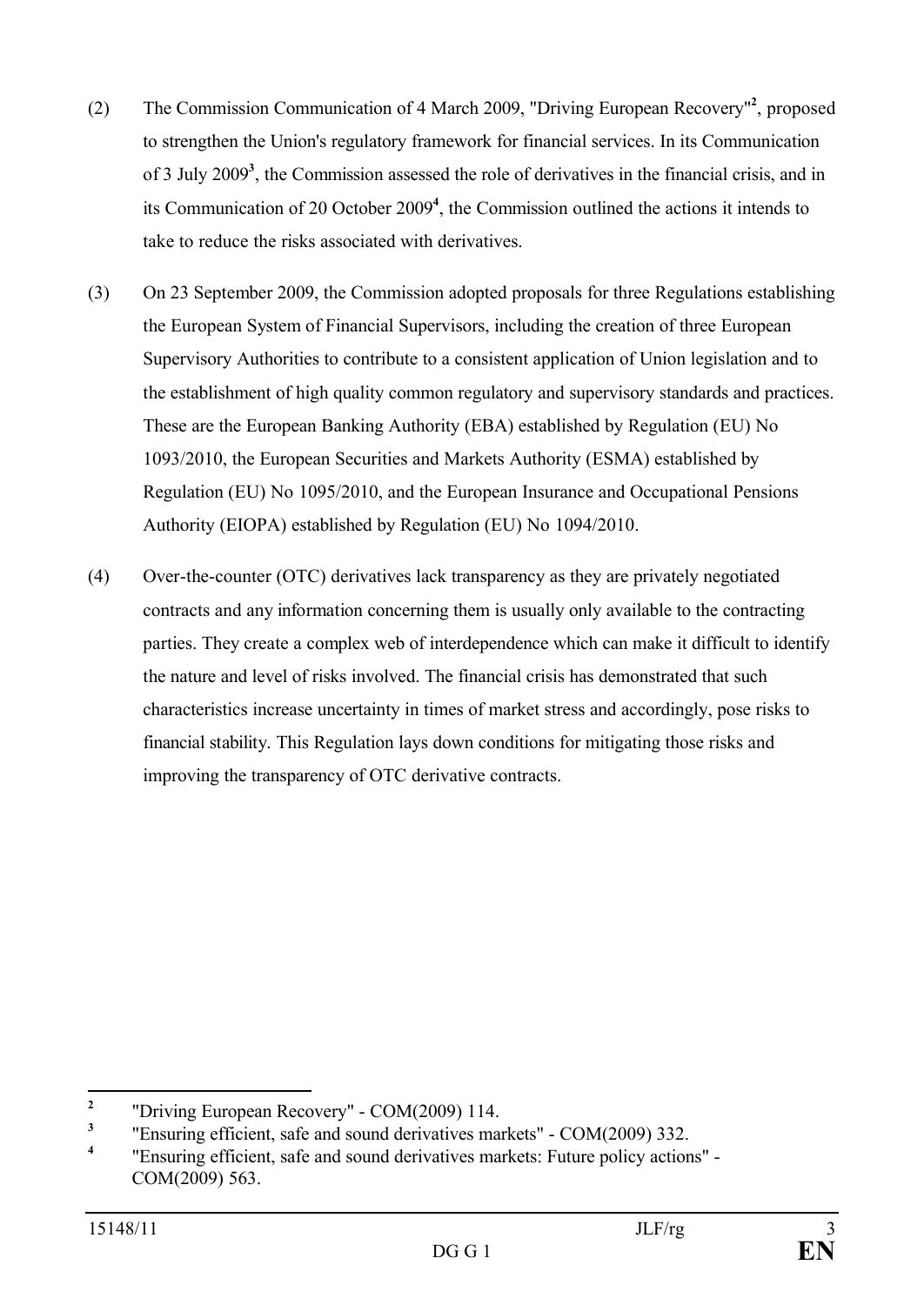- (5) At the 26 September 2009 summit in Pittsburgh, G20 Leaders agreed that all standardised OTC derivative contracts should be cleared through central counterparties (CCP) by end-2012 at the latest and that OTC derivative contracts should be reported to trade repositories. In June 2010, G20 Leaders in Toronto reaffirmed their commitment and also committed to accelerate the implementation of strong measures to improve transparency and regulatory oversight of over-the-counter derivatives in an internationally consistent and nondiscriminatory way.
- (5a) The Commission will monitor and endeavour to ensure that the aforementioned commitments are implemented in a similar way by our international partners. The Commission should cooperate with third country authorities in order to explore mutually supportive solutions to ensure consistency between this Regulation and the requirements established by third countries and thus avoid any possible overlapping in this respect. With the assistance of ESMA, the Commission should monitor and prepare reports to the Council and the European Parliament on the international application of principles laid down in this Regulation. In order to avoid potential duplicative or conflicting requirements the Commission might adopt decisions on equivalence of the legal, supervisory and enforcement framework in third countries, if a number of conditions are met. The purpose of one of these conditions is to avoid the situation where EU entities would suffer from unequal and distortive legal and competitive environment.
- (6) The Council, in its Conclusions of 2 December 2009, agreed with the need to substantially improve the mitigation of counterparty credit risk and with the importance of improving transparency, efficiency and integrity for derivative transactions. The European Parliament resolution of 15 June 2010 on "Derivatives markets: future policy actions" called for mandatory clearing and reporting of OTC derivatives.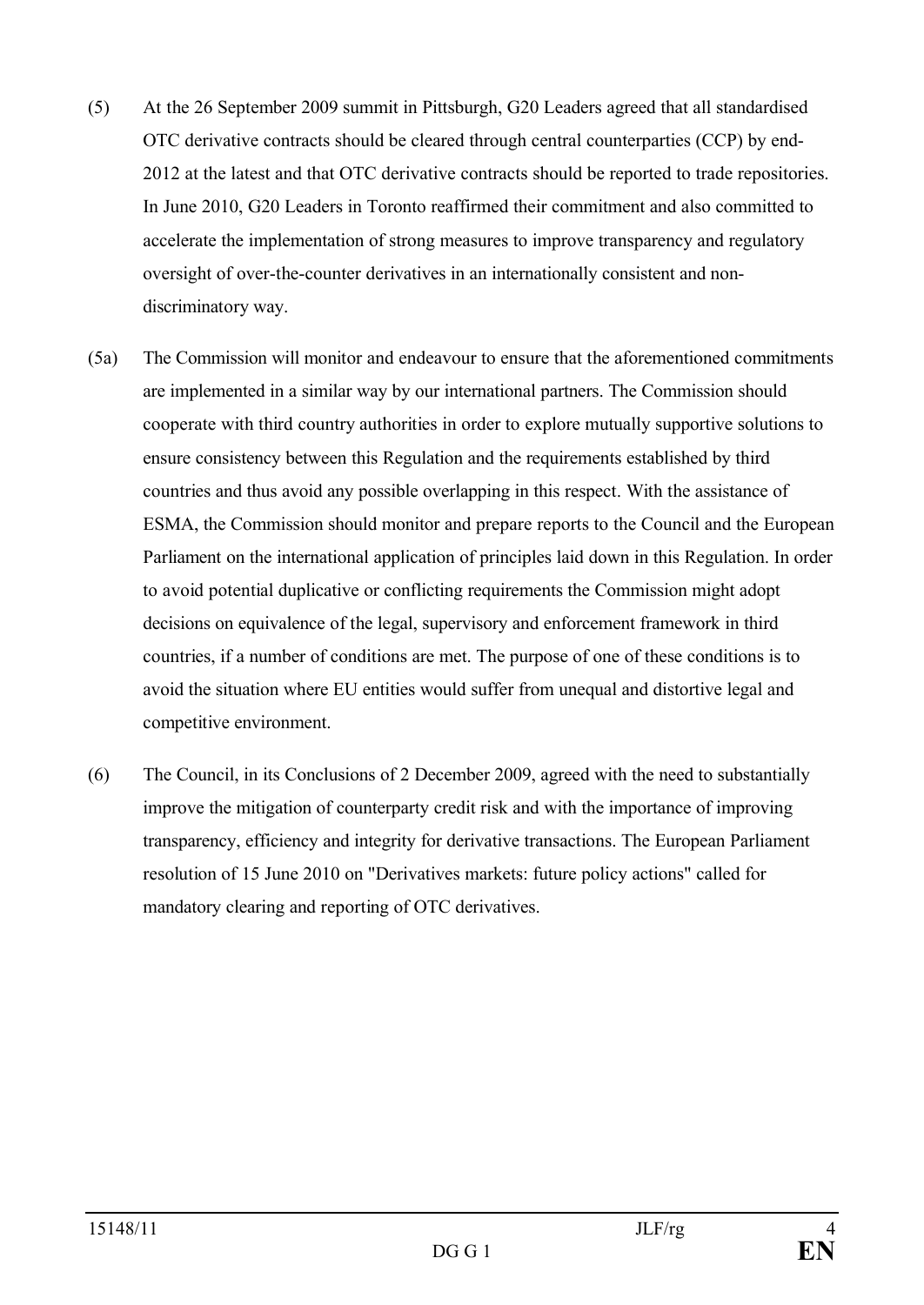- (7) The European Securities and Markets Authority (ESMA) acts within the scope of this Regulation by safeguarding the stability of financial markets in emergency situations and ensuring the consistent application of Union rules by national supervisory authorities and settling disagreements between them. It is also entrusted with developing draft regulatory and implementing technical standards and has a central role in the authorisation and monitoring of central counterparties and trade repositories.
- (7a) One of the basic tasks to be carried out through the European System of Central Banks (ESCB) is to promote the smooth operation of payment systems. In this respect, the members of the ESCB execute oversight by ensuring efficient and sound clearing and payment systems, including CCPs. The members of the ESCB are thus closely involved in (…) the authorisation and ongoing review of CCPs, recognition of third country CCPs and the approval of interoperability arrangements. In addition they are closely involved in respect of the setting of regulatory technical standards as well as guidelines and recommendations. The provisions of this Regulation are without prejudice to the responsibilities of the European Central Bank (ECB) and the national central banks (NCBs) to ensure efficient and sound clearing and payment systems within the Union and with other countries. Consequently, and in order to prevent the possible creation of parallel sets of rules, ESMA and the ESCB should cooperate closely when preparing the relevant draft technical standards. Further, the access to information by the ECB and the NCBs is crucial when fulfilling their tasks relating to the oversight of clearing and payment systems as well as to the functions of a central bank of issue.
- (8) Uniform rules are required for derivative contracts set out in Annex I, Section C, numbers (4) to (10) of Directive 2004/39/EC of the European Parliament and of the Council of 21 April 2004 on markets in financial instruments amending Council Directives 85/611/EEC and 93/6/EEC and Directive 2000/12/EC of the European Parliament and of the Council and repealing Council Directive 93/22/EEC**<sup>5</sup>** that are traded over-the-counter.

**<sup>5</sup>** OJ L 145, 30.4.2004, p. 1.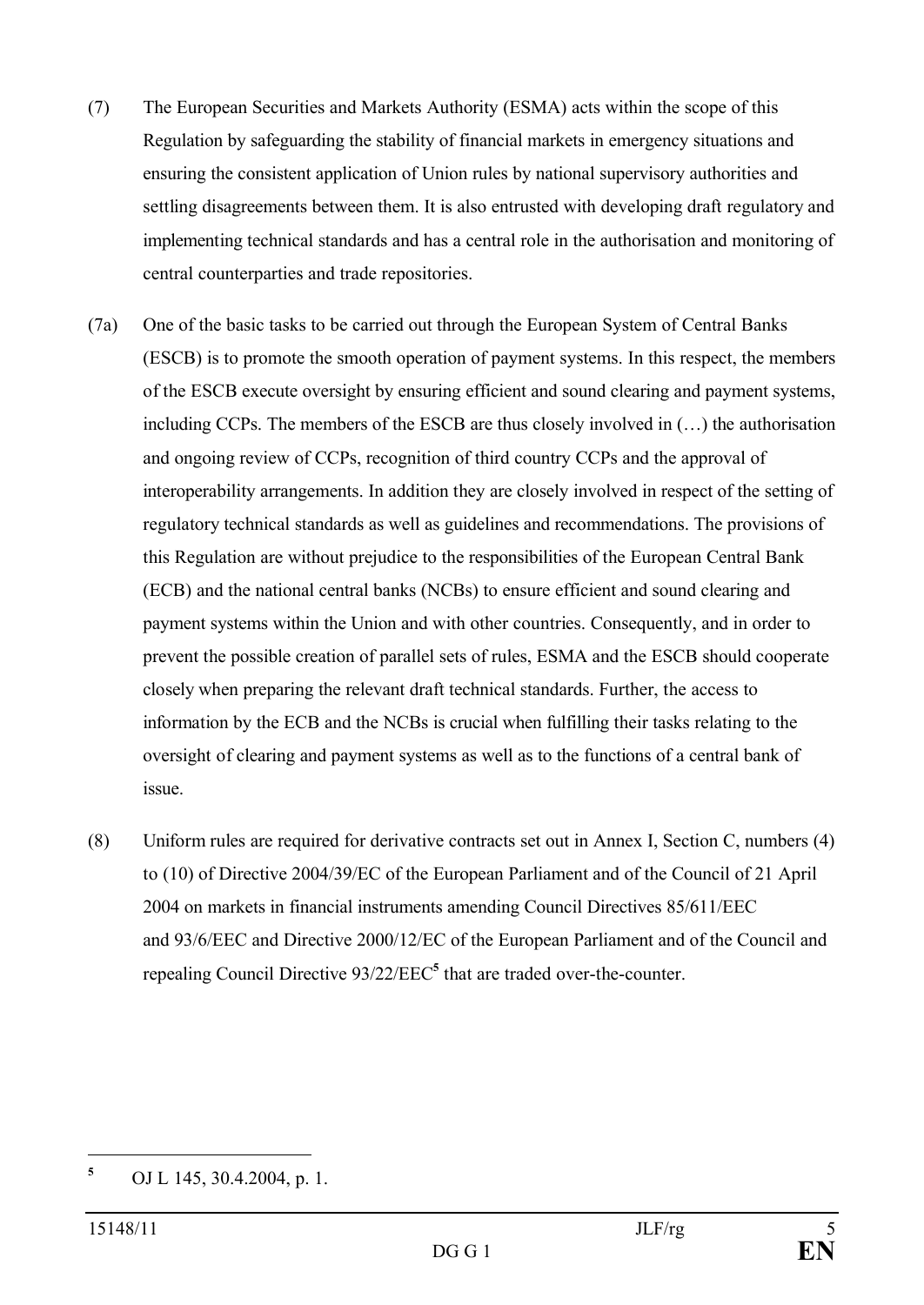- (9) Incentives to promote the use of CCPs have not proven to be sufficient to ensure that standardised OTC derivatives are actually cleared. Mandatory CCP clearing requirements for those derivatives that can be cleared are therefore necessary.
- (10) It is possible that Member States will adopt divergent national measures which could create obstacles to the smooth functioning of the internal market and be to the detriment of market participants and financial stability. A uniform application of the clearing obligation in the Union is also necessary to ensure a high level of investor protection and to create a level playing field between market participants.
- (11) *deleted*
- (12) This Regulation sets out the criteria for determining whether or not different classes of OTC derivatives should be subject to a clearing obligation. On the basis of draft implementing technical standards developed by ESMA, the Commission should decide whether a class of OTC derivatives should be subject to a clearing obligation, and from when the clearing obligation takes effect including, where appropriate, phase-in for any frontloaded contracts, the minimum remaining maturity of the contracts to be frontloaded, and any gradual implementation of the clearing obligation which could be in terms of the types of market participants that must comply with the clearing obligation.
- (12aa) When taking into account what classes of OTC derivatives should be subject to the clearing obligation, ESMA should also pay due regard to other relevant considerations, most importantly the impact on the levels of counterparty credit risk as well as promote equal conditions of competition within the internal market as referred to in Article 1 paragraph 5 point d of Regulation (EU) No. 1095/2010.
- (12a) When ESMA has identified that an OTC derivative product is standardised and suitable for clearing, but no CCP is willing to clear that product, it should investigate the reason for this. If subsequently, ESMA determines that there is insufficient justification for the lack of clearing, it should inform the Commission.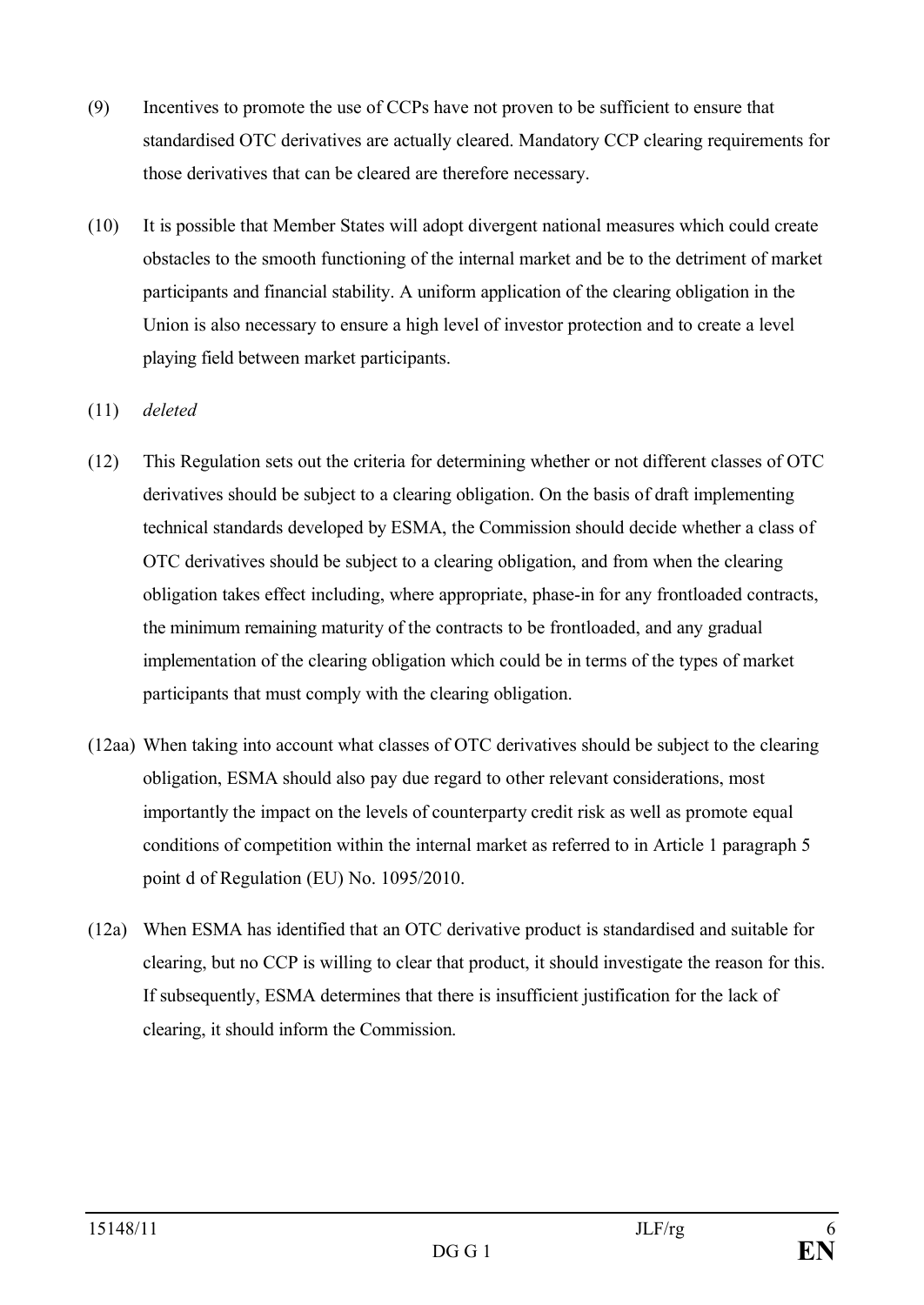- (12b) In determining the subjection to the clearing obligation of classes of derivatives, due account should be taken of the specific nature of the relevant classes of OTC derivatives. The predominant risk for transactions in some classes of OTC derivatives may relate to settlement risk, which is addressed through separate infrastructure arrangements, and may distinguish certain classes (e.g. foreign exchanges) of OTC derivatives from other classes. CCP clearing specifically addresses counterparty risk, and may not be the optimal solution for dealing with settlement risk.
- (12c) In order to ensure a uniform and coherent application of the Regulation and a level playing field for market participants when a class of OTC derivatives is declared subject to the clearing obligation, this obligation should also apply to all contracts pertaining to that class of OTC derivatives entered into on or after the date of entry into force of this Regulation but before the date from which the clearing obligation takes effect provided that these contracts have a remaining maturity above the minimum determined by the Commission.
- (13) For an OTC derivative contract to be cleared, both parties to that contract must consent. Therefore, exemptions to the clearing obligation should be narrowly tailored as they would reduce the effectiveness of the obligation and the benefits of CCP clearing and may lead to regulatory arbitrage between groups of market participants.
- (13a) In order to foster financial stability within the EU, it might be necessary to also subject the transactions entered into by entities established outside the UE to the clearing and risk mitigation techniques obligations, provided that these transactions have a direct, substantial and foreseeable effect within the EU or where such obligations are necessary or appropriate to prevent the evasion of any provisions of this Regulation.
- (14) OTC derivatives that are not considered suitable for CCP clearing still entail counterparty credit risk and therefore, rules should be established to manage that risk.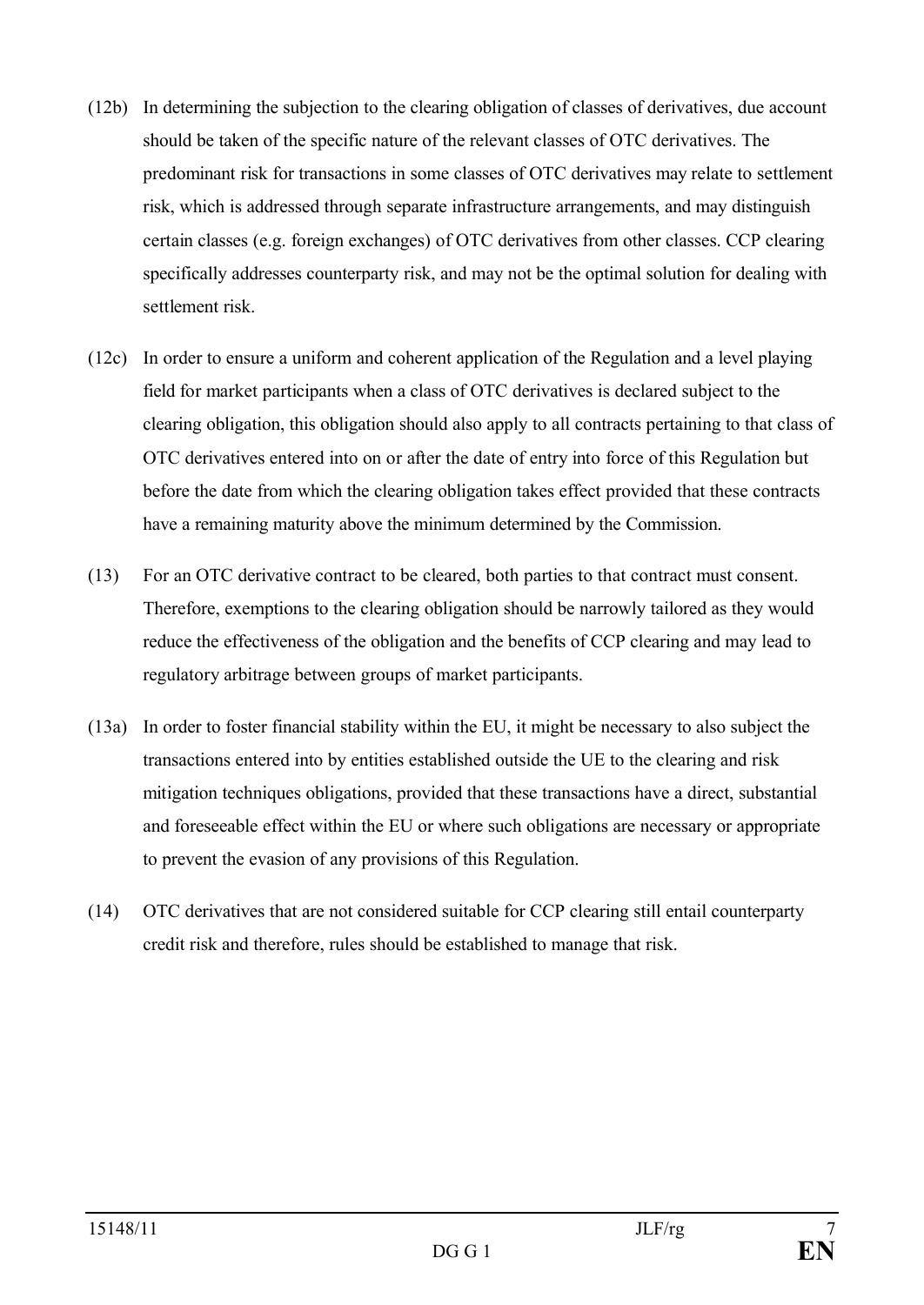(15) Rules on clearing OTC derivatives, reporting on derivatives transactions and risk mitigation techniques for OTC derivative contracts not cleared by a CCP should apply to financial counterparties, namely investment firms as authorised in accordance with Directive 2004/39/EC, credit institutions as authorised in accordance with Directive 2006/48/EC of the European Parliament and of the Council of 14 June 2006 relating to the taking up and pursuit of the business of credit institutions (recast)**<sup>6</sup>** , insurance undertakings as authorised in accordance with Directive 73/239/EEC**<sup>7</sup>** , assurance undertakings as authorised in accordance with Directive 2002/83/EC of the European Parliament and of the Council of 5 November 2002 concerning life assurance<sup>8</sup>, reinsurance undertakings as authorised in accordance with Directive 2005/68/EC, undertakings for collective investments in transferable securities (UCITS) and their managers as authorised in accordance with Directive 2009/65/EC of the European Parliament and of the Council of 13 July 2009 on the coordination of laws, regulations and administrative provisions relating to undertakings for collective investment in transferable securities (UCITS)<sup>9</sup>, institutions for occupational retirement provision as defined in Directive 2003/41/EC of the European Parliament and of the Council of 3 June 2003 on the activities and supervision of institutions for occupational retirement provision**<sup>10</sup>** and alternative investment funds managed by alternative investment fund managers authorised or registered under Directive 2011/.../EU.

**<sup>6</sup>** OJ L 177, 30.6.2006, p. 1.

**<sup>7</sup>** Directive to be repealed by Directive 2009/138/EC ("Solvency II") with effect from 1 November 2012.

**<sup>8</sup>** OJ L 345, 19.12.2002, p. 1. Directive to be repealed by Directive 2009/138/EC ("Solvency II") with effect from 1 November 2012.

<sup>&</sup>lt;sup>9</sup> OJ L 302, 17.11.2009, p. 32.<br><sup>10</sup> OJ L 325, 32.9.2002, p. 10.

**<sup>10</sup>** OJ L 235, 23.9.2003, p. 10.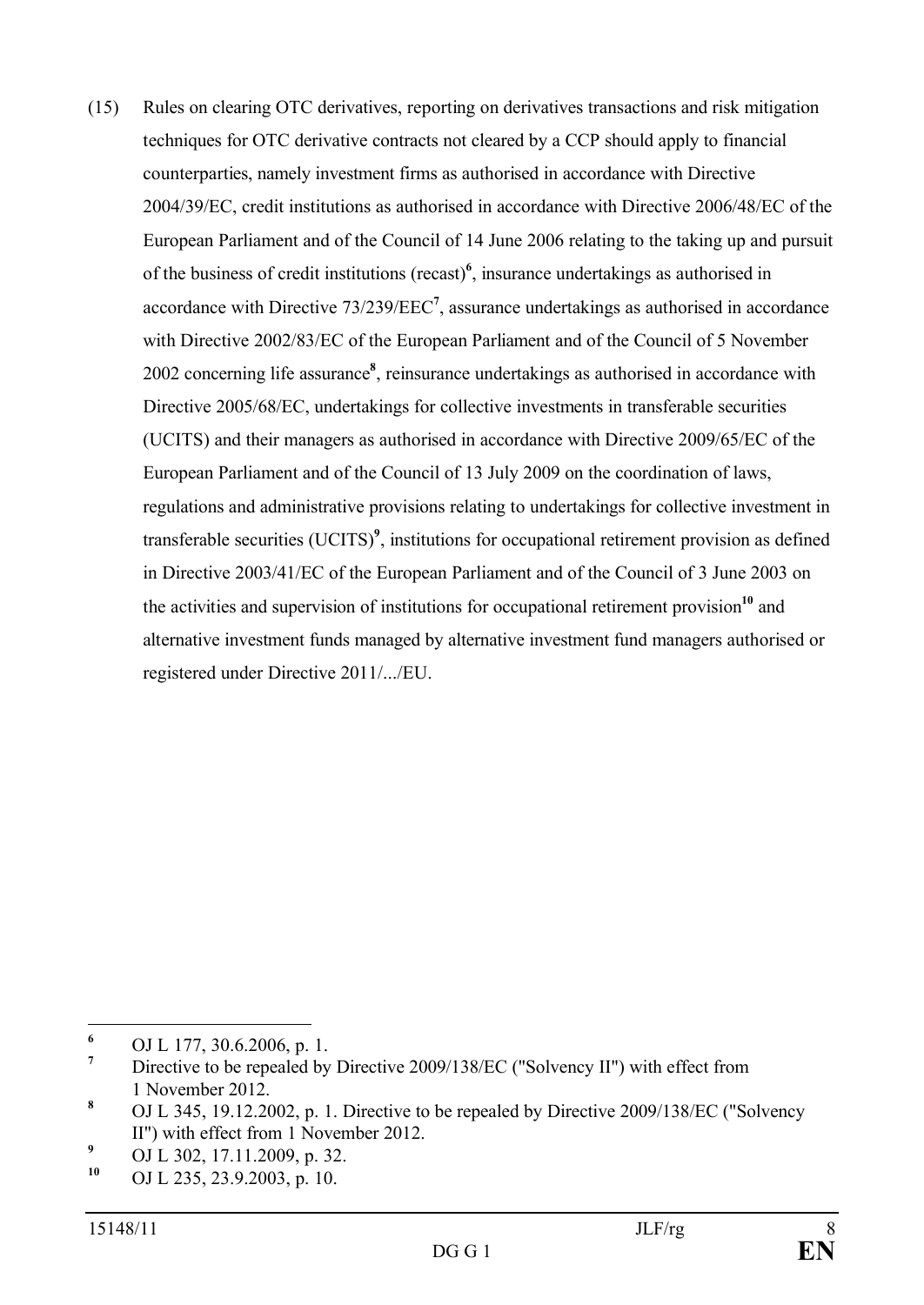(15a) Entities operating pension schemes arrangements, the primary purpose of which is to provide benefits upon retirement, usually in the form of payments for life, but also as payments made for a temporary period or as a lump sum, typically minimise their allocation to cash in order to maximise the efficiency and the return for their policy holders. Hence, requiring them to clear OTC derivatives contracts centrally would lead to divesting a significant proportion of their assets for cash in order for them to meet the ongoing margin requirements of CCPs. To avoid a likely negative impact of such a requirement on the retirement income of future pensioners, the clearing obligation should not apply to pension schemes until a suitable technical solution for the transfer of non-cash collateral as variation margins is developed by CCPs to address this problem. This technical solution should take into account a special role of pension schemes arrangements and avoid materially adverse effects on pensioners. During the transitional period, OTC derivatives contracts entered into with a view to decreasing investment risks directly related to the financial solvency of pension schemes arrangements should be subject to bilateral collateralisation requirements. The ultimate aim is, however, central clearing as soon as this is tenable.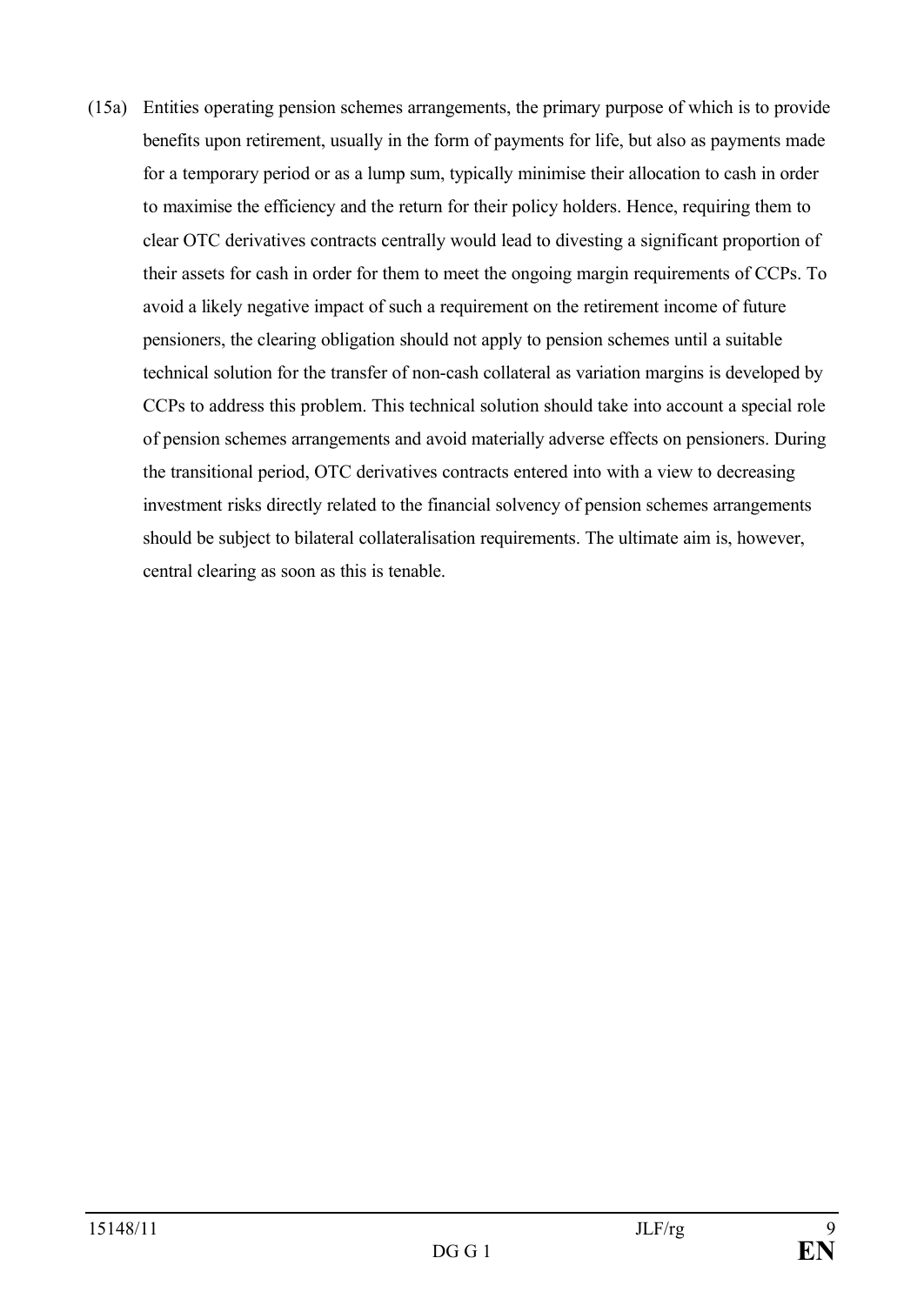(15b) It is important to ensure that only appropriate entities and arrangements get the special treatment as well as to take into account the diversity of pension systems across the Union, while also to provide for a level playing field for all pension schemes arrangements. Therefore, the temporary derogation should apply to institutions for occupational retirement provisions registered in accordance with Directive 2003/41/EC, including any authorised entity responsible for managing such an institution and acting on its behalf as referred to in Article 2(1) of that Directive as well as any legal entity set up for the purpose of investment of such institutions, acting solely and exclusively in their interest; the occupational retirement provision businesses of institutions referred to in Article 3 of Directive 2003/41/EC as well as the occupational-retirement-provision businesses of life insurance undertakings provided that all corresponding assets and liabilities are ring-fenced, managed and organised separately, without any possibility of transfer. The derogation should also apply to any other authorised and supervised entities operating on a national basis only or arrangements that are provided mainly in the territory of one Member State, only if both of them are recognised by national law and their primary purpose is to provide benefits upon retirement. The entities and arrangements included in the last category should be subject to the decision of the relevant competent authority and in order to ensure consistency, remove possible misalignments and avoid any abuse, the opinion of ESMA in consultation with EIOPA. These would possibly cover entities and arrangements that may not necessarily be linked to an employer pension programme but still have the primary purpose of providing income at retirement, either on a compulsory or on a voluntary basis. Examples could include legal entities operating pension schemes on a funded basis under national law, provided that they invest in accordance with the 'prudent person' principle as well as pension arrangements taken up by individuals directly, which may also be provided by life insurers, however, the exemption in this case should not cover OTC derivatives transactions related to other life insurance products of the insurer which do not have the primary purpose of providing an income at retirement.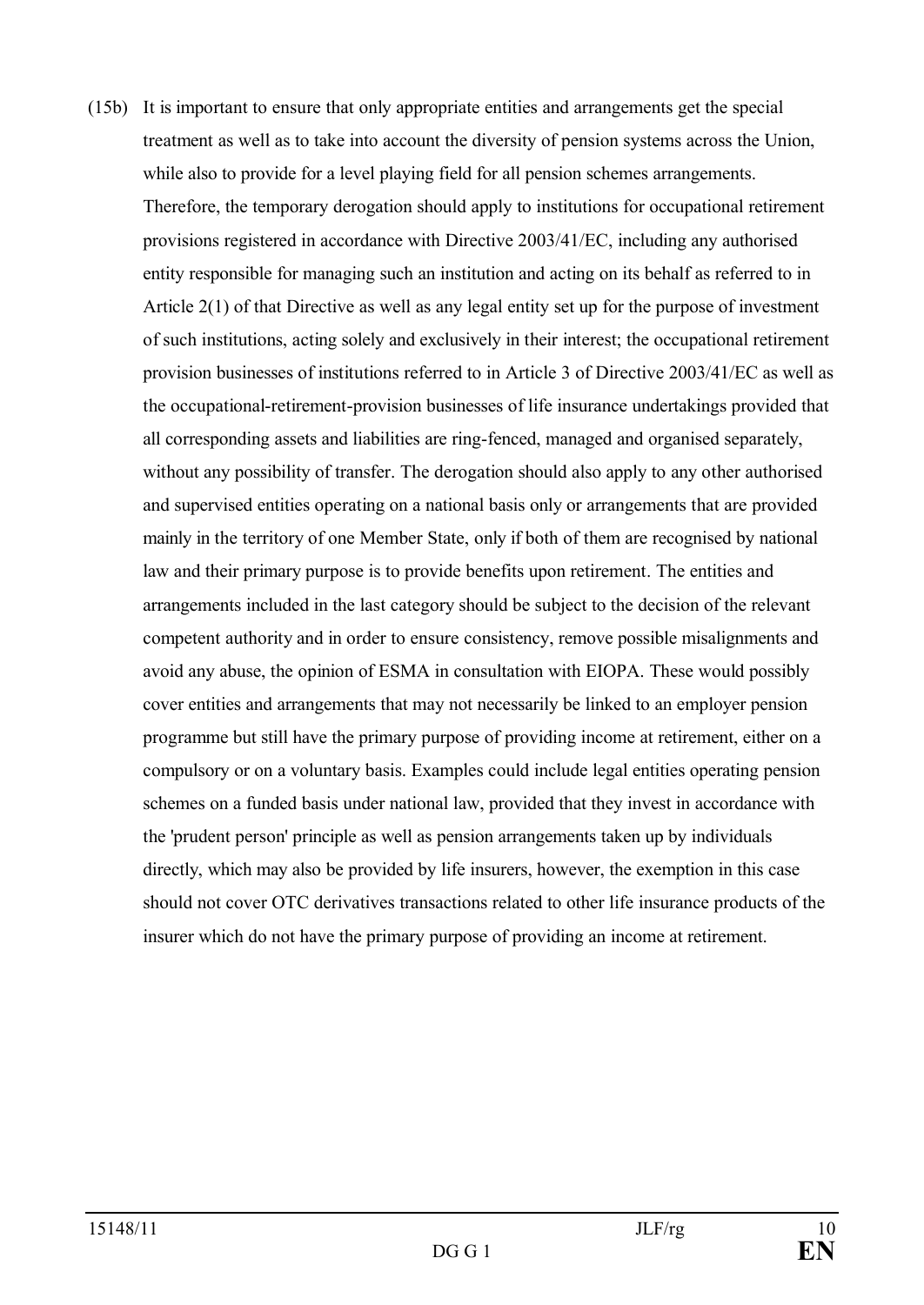Further examples might be retirement provision businesses of insurance undertakings covered by Directive 2002/83/EC, provided that all assets corresponding to the businesses are included in a special register in line with the provisions set out in the annex of Directive 2001/17/EC as well as occupational retirement provision arrangements of insurance undertakings based on collective bargaining agreements. Institutions established for the purpose of providing compensation to members of pension schemes arrangements in case of a default should also be treated as a pension scheme for the purpose of this Regulation.

(16) Where appropriate, rules applicable to financial counterparties, should also apply to nonfinancial counterparties. It is recognised that non-financial counterparties use OTC derivative contracts in order to cover themselves against commercial risks directly linked to their commercial activities. Consequently, in determining whether a non-financial counterparty should be subject to the clearing obligation, consideration should be given to the purpose for which that non-financial counterparty uses OTC derivatives and to the size of the exposures that it has in those instruments. When determining whether a non-financial counterparty has breached the threshold for clearing, it is recognised that OTC derivative transactions, which are objectively measurable as reducing risks directly related to the commercial activity or treasury financing activity of the counterparty or of the group, shall not count towards the clearing threshold. Furthermore, only OTC derivative transactions executed by non-financials after the threshold for clearing is breached shall be subject to the clearing obligation. Hence the concept of front loading shall not apply to non-financial counterparties. When establishing the threshold for the clearing obligation, ESMA should consult all relevant authorities, as for example regulators responsible for commodity markets, in order to ensure that the particularities of these sectors are fully taken into account. Moreover, by 31 December 2015, the Commission shall assess the systemic importance of the transactions of non-financial firms in OTC derivatives in different sectors, including the energy sector.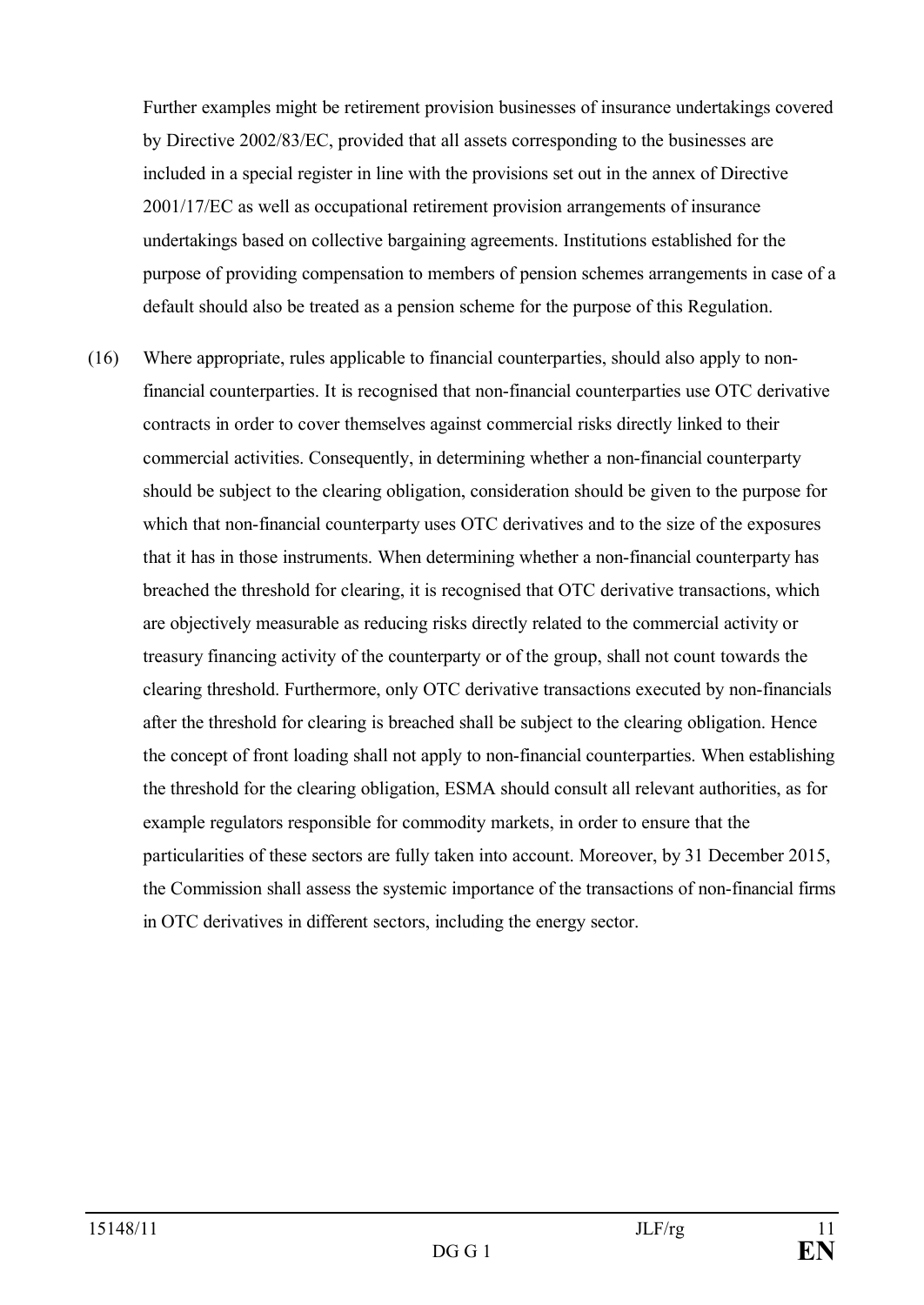(16a) In determining whether an OTC derivative contract reduces risks directly related to the commercial activities of a non financial counterparty, due account should be taken of that non-financial counterparty's overall hedging and risk mitigation strategies. In particular, consideration should be given to whether an OTC derivative contract is economically appropriate for the reduction of risks in the conduct and management of a non-financial counterparty, where the risks are related to fluctuations in interest, foreign exchange, inflation rates or commodity prices.

### (17) *deleted*

(18) Members of the European System of Central Banks and other EU national bodies performing similar functions, other EU public bodies charged with or intervening in the management of the public debt, (…) multilateral development banks listed in Section 4.2 of Part 1 of Annex VI of Directive 2006/48/EC of the European Parliament and of the Council of 14 June 2006 relating to the taking up and pursuit of the business of credit institutions**<sup>11</sup>** , the Bank for International Settlements, public sector entities as defined in Article 4 point 18 of Directive 2006/48/EC owned by central government that have explicit guarantee arrangements provided by central government, the European Financial Stability Facility and the European Stability Mechanism and the European Company for the Financing of Railroad Rolling Stock should be excluded from the scope of this Regulation in order to avoid limiting their power to perform their tasks of common interest.

**<sup>11</sup>** OJ L 177, 30.6.2006, p. 1.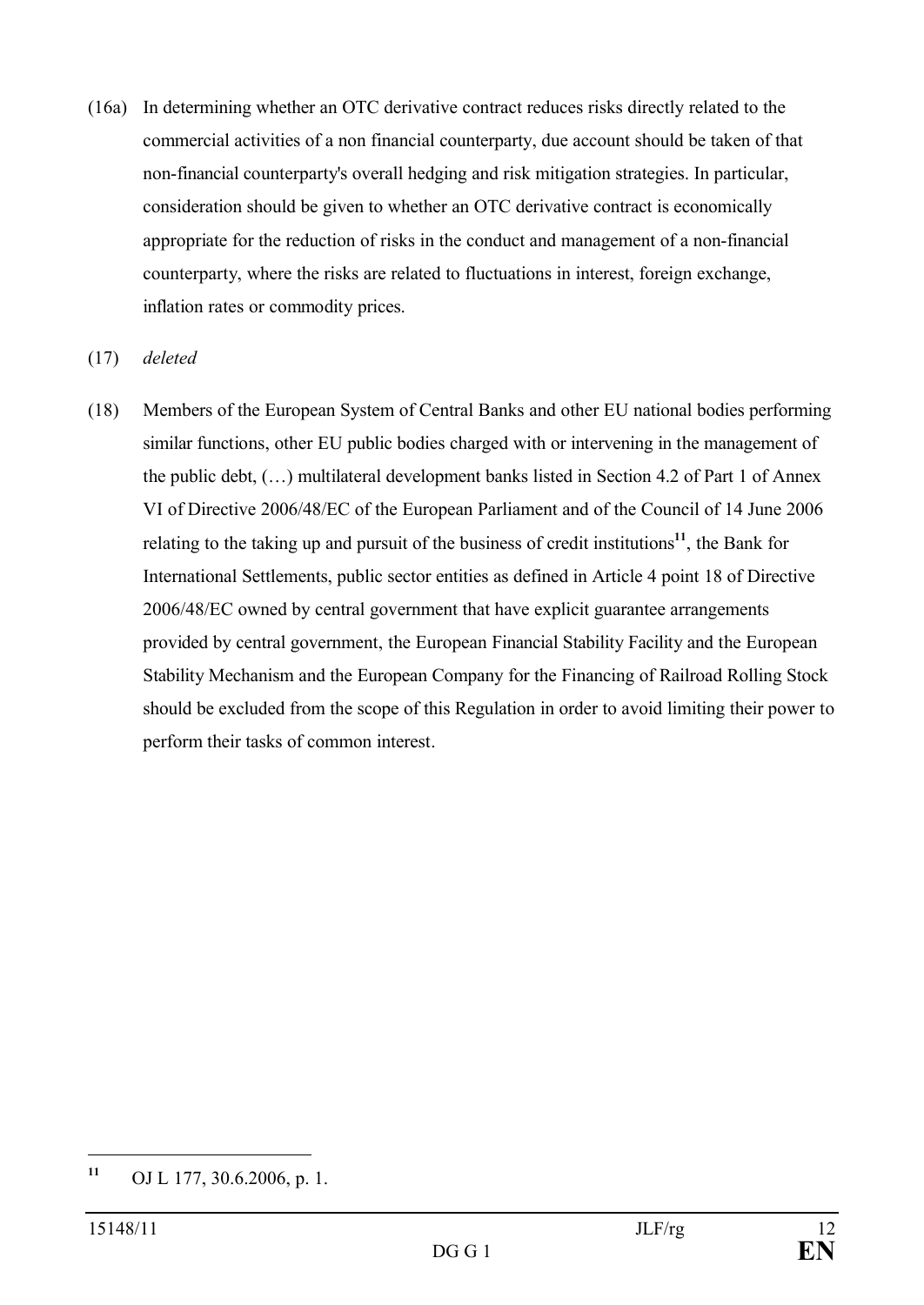- (18a) The FSB has identified CCPs as systemically important institutions. There is no common practice internationally or within the European Union regarding the conditions under which CCPs may access central bank liquidity facilities. The implementation of the clearing obligation required by this Regulation may increase the systemic importance of CCPs and the need for enhanced liquidity management. In the preparation of the report the Commission should take into account any results of ongoing work between central banks to assess, in cooperation with the members of the ESCB, the possible need for measures to facilitate CCPs' access to central bank liquidity facilities and report to the European Parliament and the Council. The Commission should also ensure that the possible measures do not encourage excessive risk-taking by the CCPs and that in any event such measures fully respect the right of independent central banks to provide access to central bank liquidity facilities at their own discretion as well as they adhere in full to the principles of non-discrimination and equal regulatory treatment across the Union.
- (19) As not all market participants that are subject to the clearing obligation are able to become clearing members of the CCP, they should have the possibility to access CCPs as clients.
- (20) The introduction of a clearing obligation along with a process to establish which CCPs can be used for the purpose of this obligation may lead to unintended competitive distortions of the OTC derivatives market. For example, a CCP could refuse to clear transactions executed on certain (…) venues of execution because the CCP is owned by a competing (…) venue of execution. In order to avoid such discriminatory practices, CCPs should accept to clear transactions executed in different venues of execution, to the extent that those venues of execution comply with the operational and technical requirements established by the CCP. Venues of execution should also accept to provide the CCPs with trade feeds on a transparent and non-discriminatory basis. The right of access of a CCP to a venue of execution should allow for arrangements whereby multiple CCPs are using trade feeds of the same venue of execution, however this should not lead to interoperability for derivatives clearing or create liquidity fragmentation.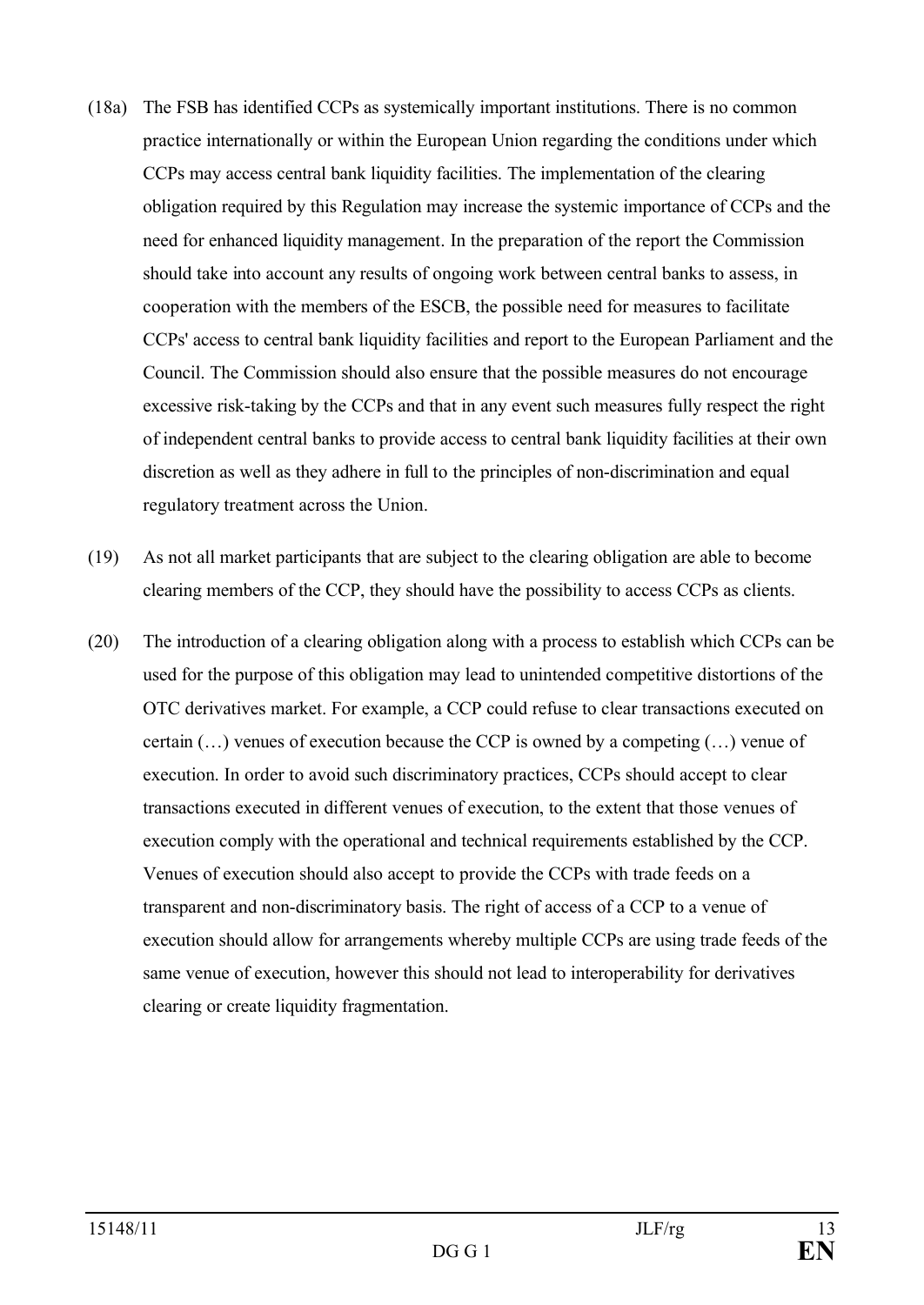It is not the purpose of Article 8a to block fair and open access between trading venues and CCPs in the single market, subject to the conditions in that Article and to be further specified by ESMA.

Generally, the Commission should continue to closely monitor the evolution of the OTC derivatives market and should, where necessary, intervene in order to prevent competitive distortions from occurring in the Internal Market with the aim of ensuring a level playing field in the financial markets.

- (21) In order to identify the relevant classes of OTC derivatives that should be subject to the clearing obligation, the thresholds and the systemically relevant non-financial counterparties, reliable data is needed. Therefore, for regulatory purposes, it is important that a uniform derivatives data reporting requirement is established at Union level.
- (21a) An intragroup transaction is a transaction between two undertakings which are included in the same consolidation on a full basis and are subject to an appropriate centralised risk evaluation, measurement and control procedures; they are part of the same institutional protection scheme referred to in Article 80(8) of Directive 2006/48/EC or they are credit institutions affiliated to the same central body or such credit institution and the central body, as referred to in Article 3(1) of that Directive. OTC derivatives contracts may be recognised within non-financial or financial groups, as well as within groups composed of both financial and non-financial undertakings, and if such a contract is considered an intragroup transaction in respect of one counterparty, then it should also be considered an intragroup transaction in respect of the other counterparty to that contract. It is recognised that intragroup transactions may be necessary for aggregating risks within a group structure and that intragroup risks are therefore specific. Since the submission of these transactions to the clearing obligation may limit the efficiency of these intragroup risk management processes, an exemption of intragroup transactions from the clearing obligation may be beneficial, provided that this exemption does not increase systemic risk. As a result, adequate exchange of collateral should be substituted to the central counterparty clearing of these transactions, where this is appropriate to mitigate intragroup counterparty risks.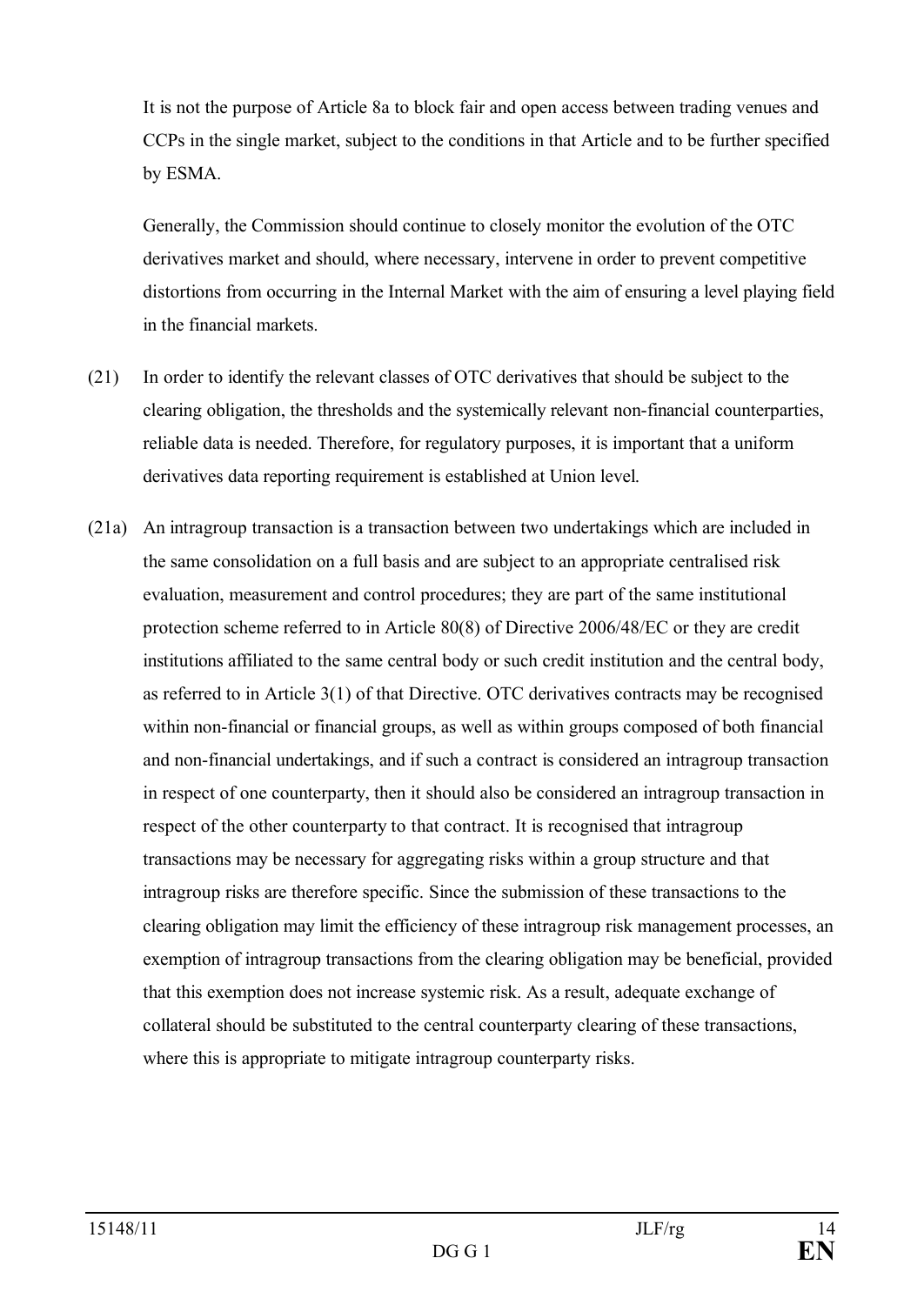However, some of intragroup transactions could be exempted, in some cases on the basis of the decision of its competent authority, from the collateralization requirement provided that their risk management procedures are adequately sound, robust and consistent with the level of complexity of the transaction and there is no impediment to the prompt transfer of own funds or repayment of liabilities between the counterparties. These criteria as well as the procedures for the counterparties and the relevant competent authorities to be followed while applying exemptions should be specified in regulatory technical standards adopted in accordance with the relevant regulations establishing EBA, ESMA and EIOPA. Before developing the draft regulatory technical standards EBA, ESMA and EIOPA should prepare an impact assessment of their potential impact on the internal market as well as on financial market participants and in particular on the operations and the structure of groups in concern. All the technical standards applicable to the collateral exchanged in intragroup transactions including criteria for the exemption should take into account the prevailing specificities of these transactions and existing differences between non-financial and financial counterparties as well as their purposes and methods of using derivatives.

(22) It is important that market participants report the details regarding derivative contracts they have entered into to trade repositories in order to ensure that information on the risks inherent in derivatives markets is centrally stored. Trade repository should make available to the ESRB, ESMA, the relevant Union competent authorities, Agency for the Cooperation of Energy Regulators, the relevant members of the ESCB and the relevant authorities of third countries that have entered into an international agreement with the Union the information necessary for the exercise of their duties.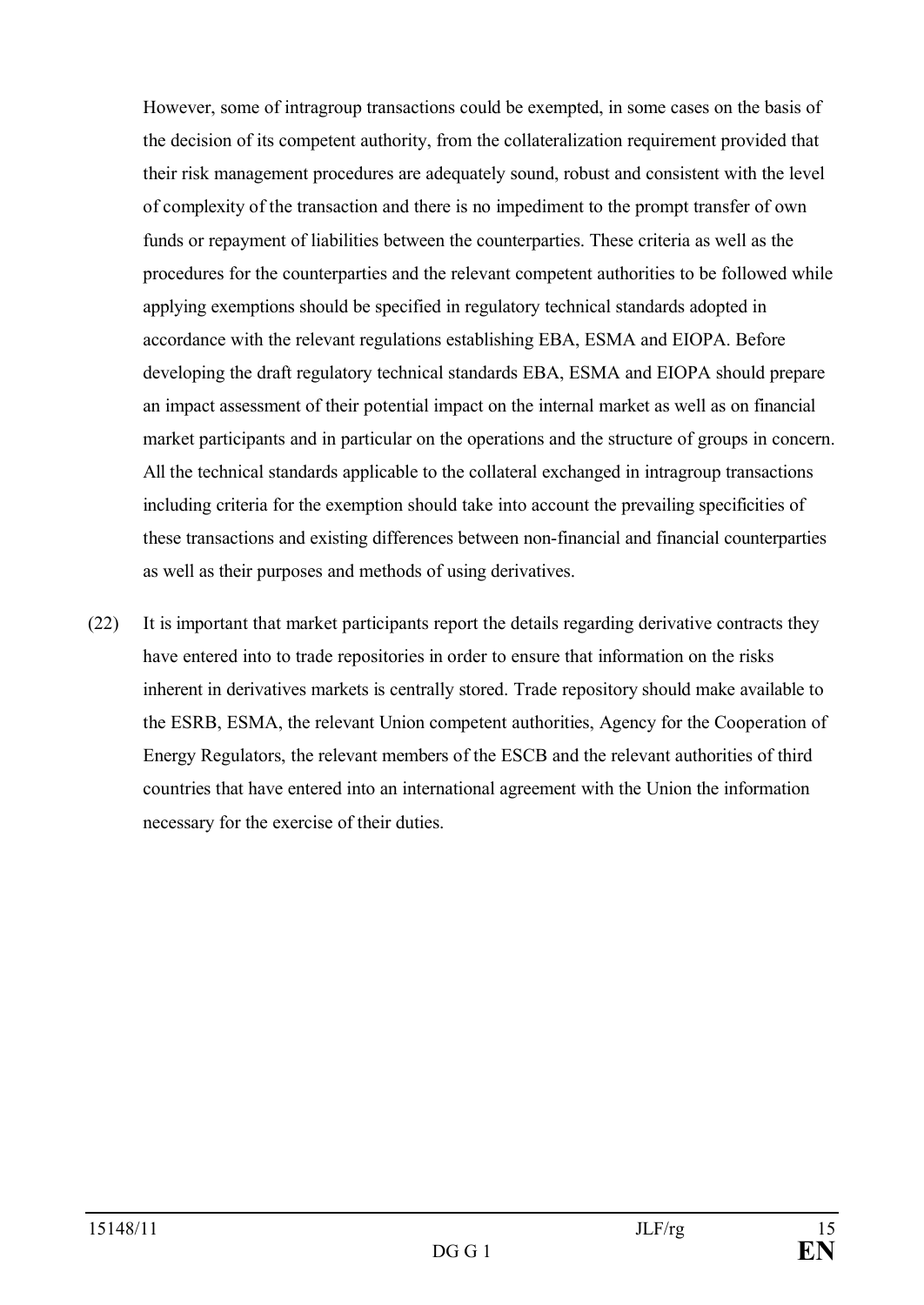- (22a) The provision of trade repository services is characterized by economies of scale, which may hamper competition in this particular field. At the same time, the imposition of a comprehensive reporting requirement on market participants may increase the value of the information maintained by trade repositories also for third parties providing ancillary services such as, but not limited to, trade confirmation, trade matching, credit event servicing, portfolio reconciliation or portfolio compression. It is appropriate to ensure that a level playing field in the post-trade sector more generally will not be compromised by a possible natural monopoly in the provision of trade repository services. Therefore, trade repositories should be required to provide access to the information held in the repository on fair, reasonable and non-discriminatory terms, subject to necessary precautions on data protection.
- (23) In order to allow for a comprehensive overview of the market, both CCP cleared and non-CCP cleared derivative contracts should be reported to trade repositories.
- (24) Counterparties and CCPs that conclude, modify, or terminate a derivative contract should ensure that the details of that contract are reported to a trade repository. They may delegate the reporting of the contract to another entity. An entity or its employees that report the details of a derivative contract to a trade repository on behalf of a counterparty, in accordance with this Regulation, should not be in breach of any restriction on disclosure.
- (25) There should be effective, proportionate and dissuasive penalties with regard to the clearing and reporting obligations. Member States should enforce those penalties in a manner that does not reduce the effectiveness of those rules.
- (25a) A CCP might be established in accordance with this Regulation in any Member State of the European Union. No Member State or a group of Member States should be discriminated, directly or indirectly, as a venue for clearing services.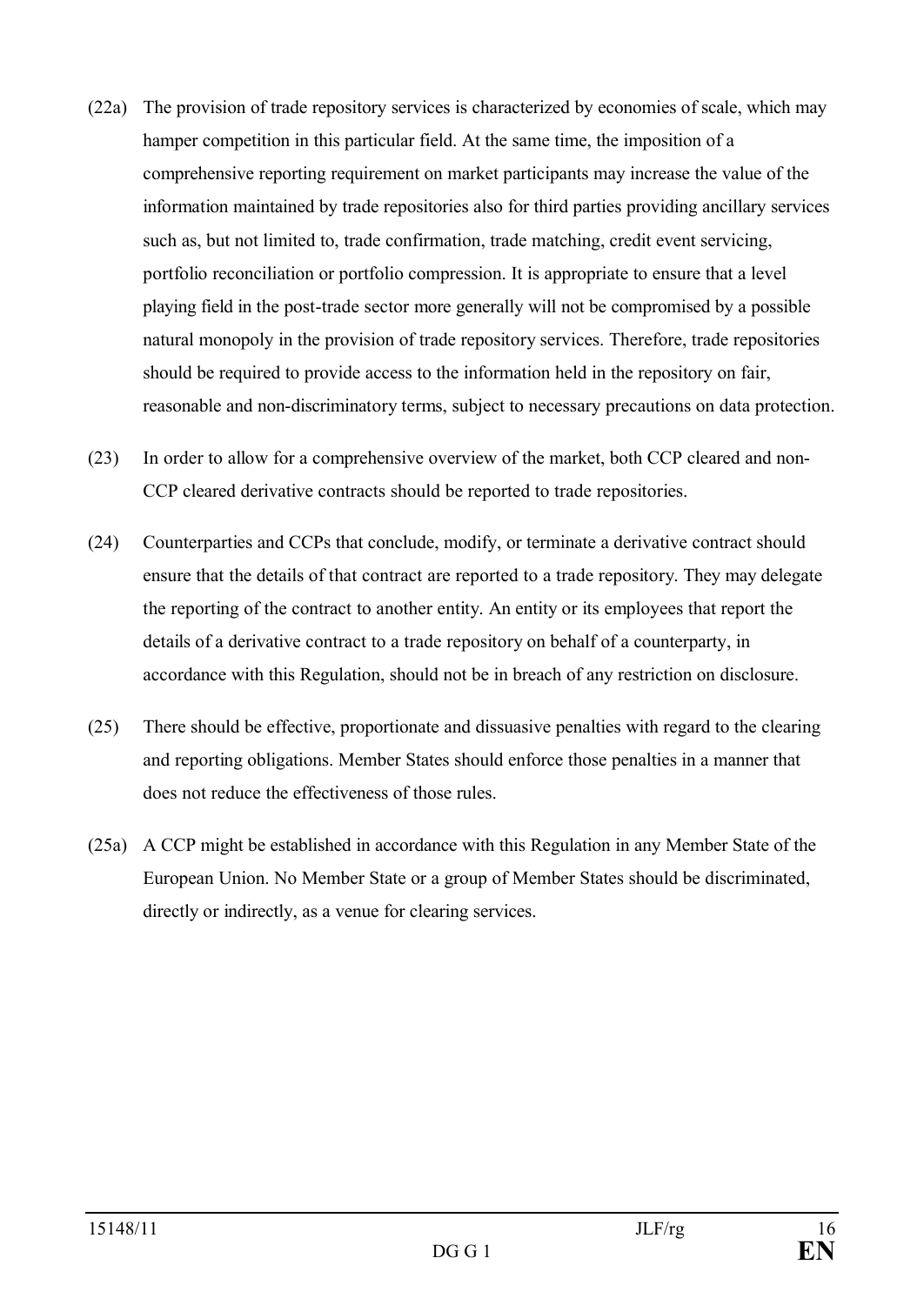- (26) Authorisation of a CCP should be conditional on a minimum amount of initial capital. Capital including retained earnings and reserves of a CCP, should be proportionate to the risk stemming from the activities of the CCP at all times in order to ensure that it is adequately capitalised against credit, counterparty, market, liquidity, operational, legal and business risks not already covered by specific financial resources and that it is able to conduct an orderly winding down or restructuring of its operations if necessary.
- (27) As this Regulation introduces a legal obligation to clear through specific CCPs for regulatory purposes, it is essential to ensure that those CCPs are safe and sound and comply at all times with stringent organisational, conduct of business and prudential requirements established by this Regulation. They should apply to the clearing of all financial instruments CCPs deal with, in order to ensure a uniform application.
- (28) It would therefore be necessary, for regulatory and harmonisation purposes, to ensure that counterparties only use CCPs which comply with the requirements laid down in this Regulation. These requirements should not prevent Member States from adopting or continuing to apply additional requisites in respect of CCPs established in their territory including certain authorisation requirements under Directive 2006/48/EC. However imposing such additional requisites should not influence the right of CCPs authorised in other Member States or recognised, in accordance with this Regulation, to provide clearing services to clearing members and their clients established in the Member State introducing additional requirements, since these CCPs are not subject to those additional requirements and do not need to comply with them.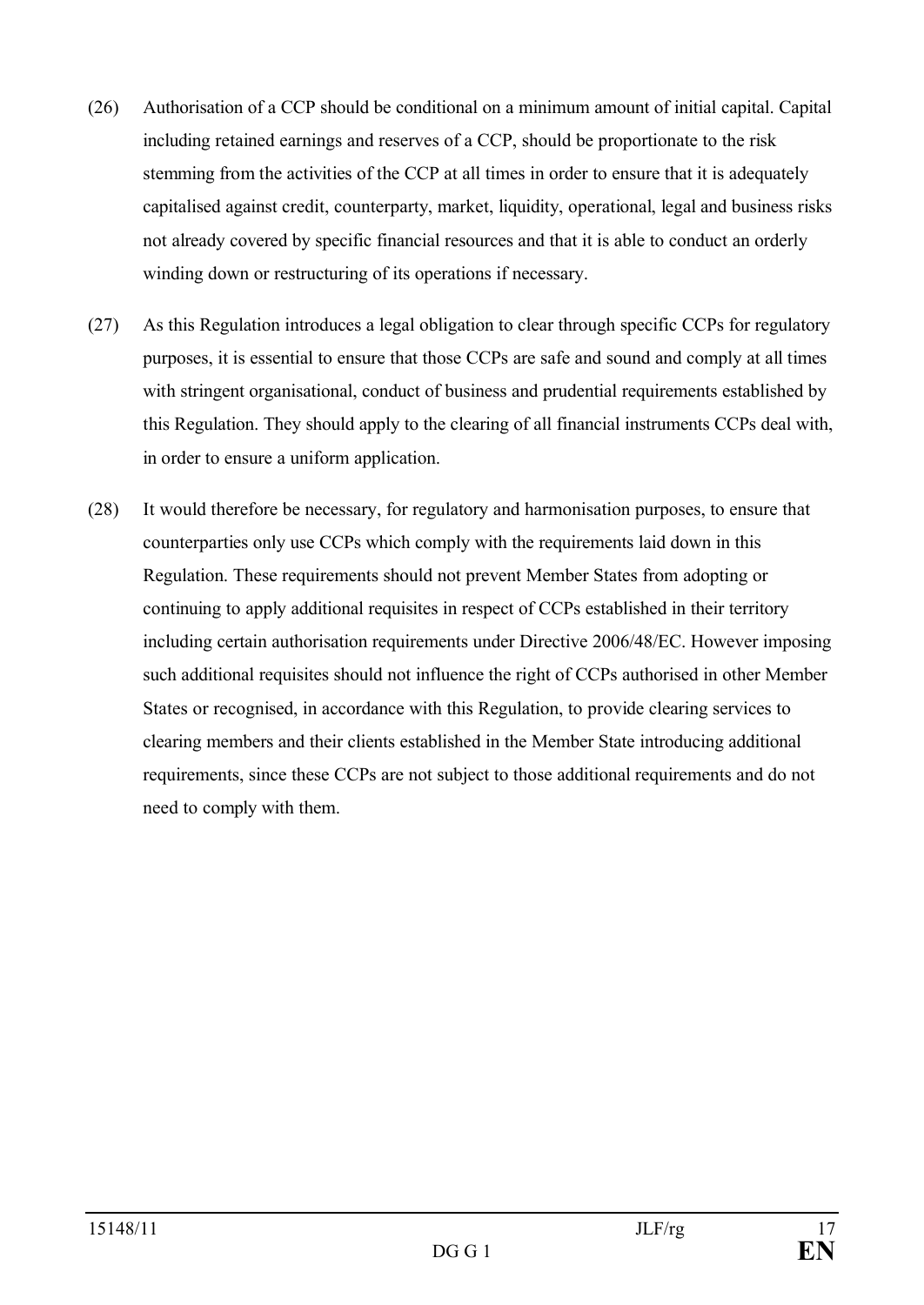- (29) Direct rules regarding the authorisation and supervision of CCPs are an essential corollary to the obligation to clear OTC derivatives. It is appropriate that national competent authorities should retain the responsibility for all aspects of the authorisation and the supervision of CCPs, including the verification that the applicant CCP is compliant with this Regulation and with Directive 98/26/EC of the European Parliament and of the Council of 19 May 1998 on settlement finality in payment and securities settlement systems<sup>12</sup>, in view of the fact that those national competent authorities remain best placed to examine how the CCPs operate on a daily basis, to carry out regular reviews and to take appropriate action, where necessary.
- (30) Where a CCP risks insolvency, the fiscal responsibility may lie predominantly with the Member State in which it is established. It follows that authorization and supervision of that CCP should be exercised by the relevant competent authority of that Member State. However, since a CCP's clearing members may be established in different Members States and they will be the first to be impacted by the CCP's default, it is imperative that all relevant competent authorities are involved in the authorization and supervision process and that appropriate cooperation mechanisms, including colleges, are put in place. This will avoid divergent national measures or practices and obstacles to the internal market. Furthermore, no proposal or policy of any member of the college should, directly or indirectly, discriminate against any Member State or group of Member States as a venue for clearing services. ESMA should be a participant in every college in order to ensure the consistent and correct application of this Regulation.

**<sup>12</sup>** OJ L 166, 11.6.1998, p. 45.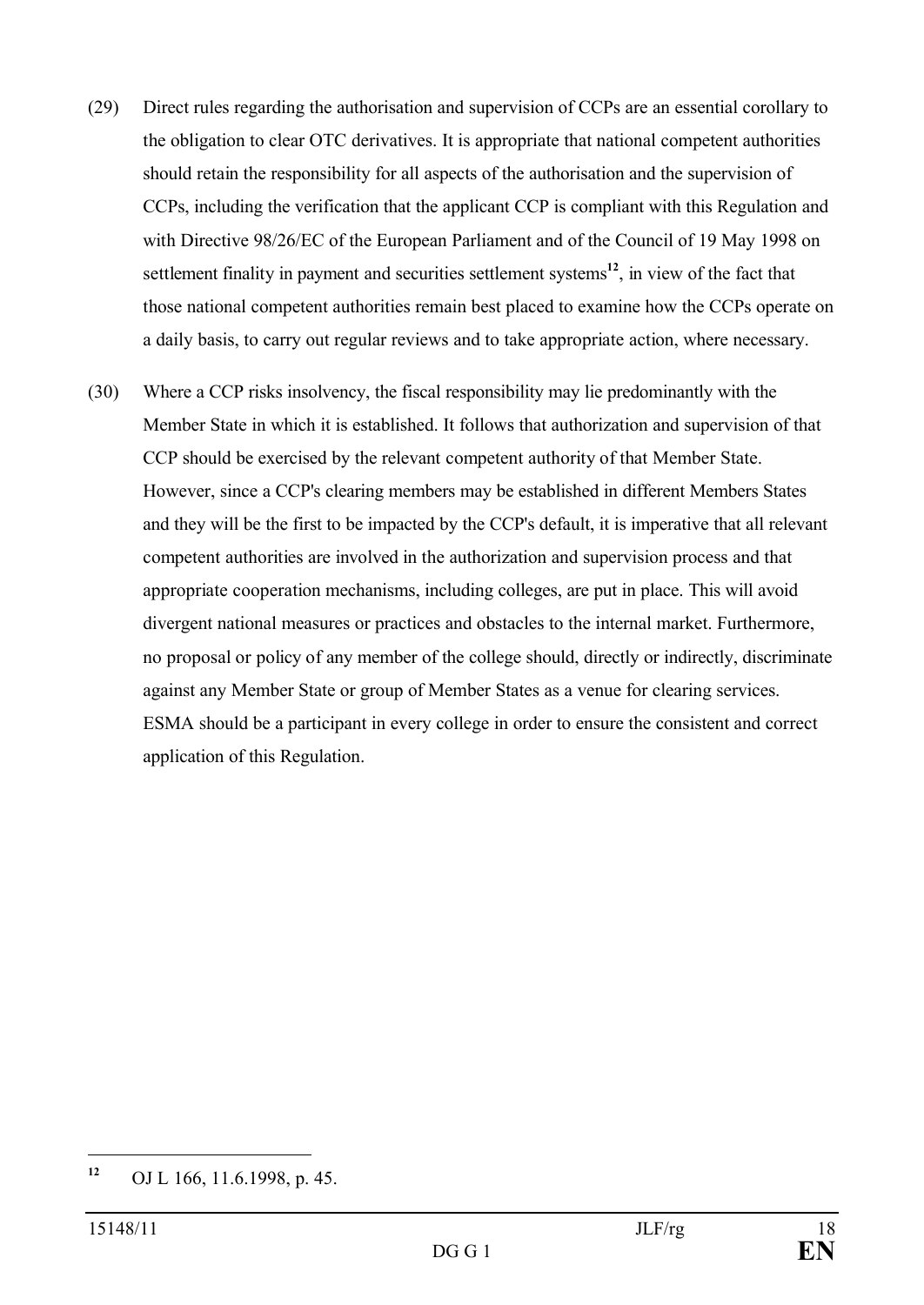(30a) In view of the role assigned to the colleges, it is important that all the relevant competent authorities as well as members of the ESCB are involved in performing its responsibilities. The college should consist of the competent authorities supervising not only the CCP, but also the entities which might be impacted by its operations, i.e. selected clearing members, venues of execution, interoperable CCPs and central securities depositories. As regards the members of the ESCB, the participation in the college should be enabled for those responsible for the oversight of the CCP and interoperable CCPs and as well as those responsible for issue of the currencies of the financial instruments cleared by the CCP. As the supervised or overseen entities would be established in a limited range of Member States in which the CCP operates, one competent authority or member of the ESCB might be responsible for supervision or oversight of a number of the aforementioned entities. In order to ensure smooth cooperation of all the members of the college, appropriate procedures and mechanisms should be put in place. Since the establishment and functioning of the college is assumed to be based on a written agreement between all its members, it is appropriate to confer the powers to determine the decision-making procedures upon them, given the sensitivity of the issue. Therefore the detailed rules on voting procedures should be bound by the written agreement concluded by all the members of the college. However, in order to balance the interests of all the relevant market participants and Member States appropriately, when making decisions on the basis of a simple majority the college should vote in accordance with the general principle where each member has one vote, irrespective of the number of functions it performs in accordance with the article specifying the composition of the college. While performing their duties, no action taken by any member of the college should, directly or indirectly, discriminate against any Member State or group of Member States as a venue for clearing services in any currency.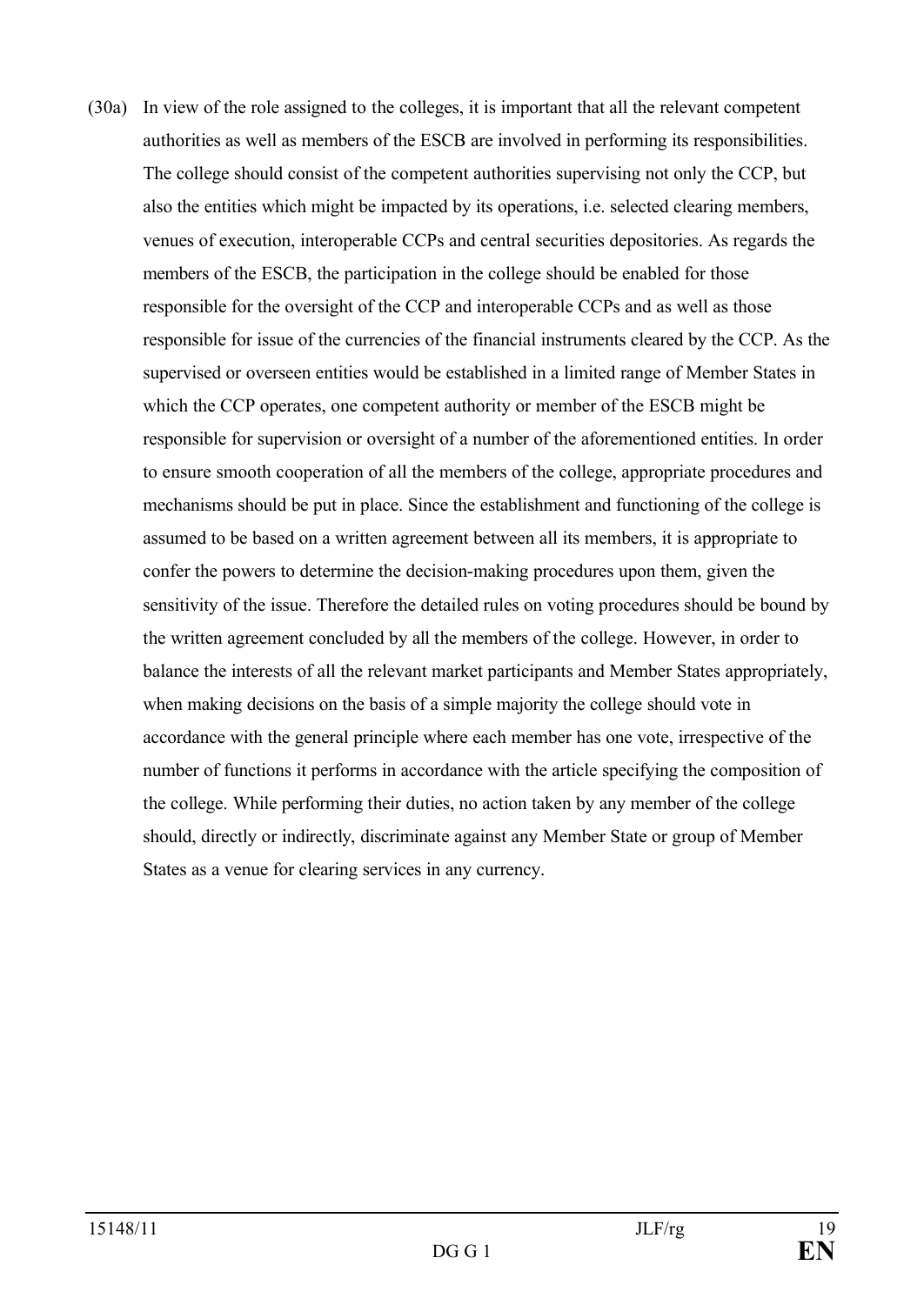- (31) It is necessary to reinforce provisions on exchange of information between competent authorities and to strengthen the duties of assistance and cooperation between them. Due to increasing cross-border activity, competent authorities should provide each other with the relevant information for the exercise of their functions so as to ensure the effective enforcement of this Regulation, including in situations where infringements or suspected infringements may be of concern to authorities in two or more Member States. For the exchange of information, strict professional secrecy is needed. It is essential, due to the wide impact of OTC derivative contracts, that other relevant authorities, such as tax authorities and energy regulators, have access to information necessary to the exercise of their functions.
- (32) In view of the global nature of financial markets, ESMA should be directly responsible for recognising CCPs established in third countries and thus allowing them to provide clearing services within the Union, provided that the Commission has recognised the legal and supervisory framework of that third country as equivalent to the Union framework and that certain other conditions are met. Such recognition procedure should only apply to third country CCPs which could create direct risk to financial stability in the Union. Therefore, a CCP established in a third country, providing clearing services to clearing members or venues of execution established in the EU should be recognized by ESMA. However, in order not to hamper the further development of cross-border investment management business in the Union, a third country CCP providing services to clients established in the EU through a clearing member established outside the EU does not have to be recognised by ESMA. In this context, agreements with the Union's major international partners will be of particular importance in order to ensure a global level playing field and ensure financial stability. Furthermore, on 16 September 2010 the European Council agreed on the need for Europe to promote its interest and values more assertively and in a spirit of reciprocity and mutual benefit in the context of the Union's external relations and to take steps to, inter alia, secure greater market access for European business and deepen regulatory cooperation with major trade partners. The Commission will endeavour to ensure that these commitments are implemented in a similar way by our international partners.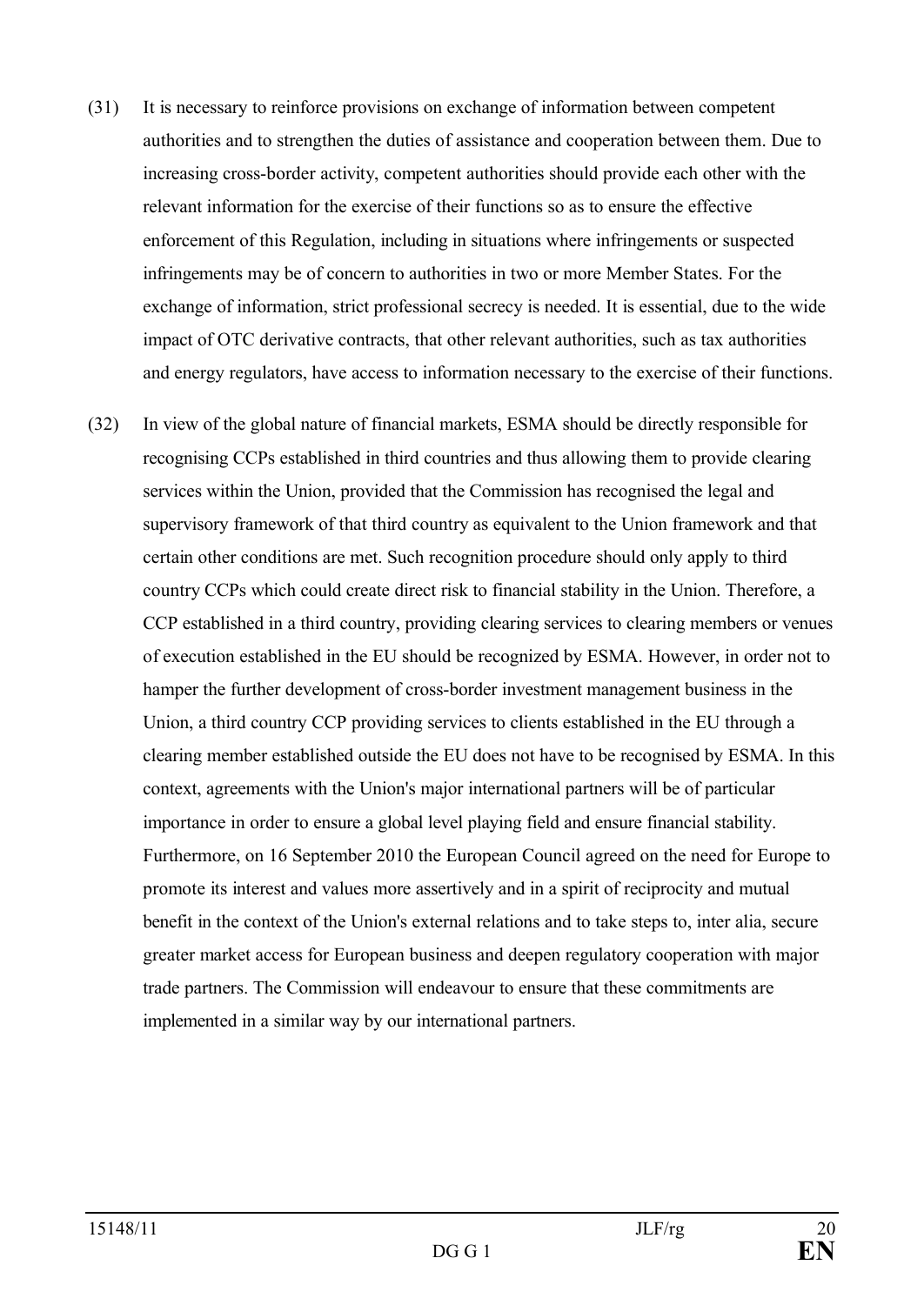- (33) CCPs should have robust governance arrangements, senior management of good repute and independent members on its board, irrespective of its ownership structure. However, different governance arrangements and ownership structures of a CCP may influence a CCP's willingness or ability to clear certain products. It is thus appropriate that the independent members of the board and the risk committee to be established by the CCP should address any potential conflict of interests within a CCP. Clearing members and clients need to be adequately represented as they may be impacted by decisions taken by the CCP.
- (34) A CCP may outsource functions (…) but only where those outsourced functions do not impact on the proper operation of the CCP and on its ability to manage risks.
- (35) The participation requirements for a CCP should therefore be transparent, proportionate, and non-discriminatory and should allow for remote access to the extent that this does not expose the CCP to additional risks.
- (36) Clients of clearing members that clear their OTC derivatives with CCPs should be granted a high level of protection. The actual level of protection depends on the level of segregation that those clients choose. Intermediaries should segregate their assets from those of their clients. For this reason, CCPs should keep updated and easily identifiable records, in order to facilitate the transfer of the positions and assets of a defaulting clearing member's clients to a solvent clearing member or, as the case may be, the orderly liquidation of the clients' positions and the return of excess collateral to the clients. Member States shall ensure that their respective national legal, regulatory and administrative framework do neither prevent such transfers nor the orderly liquidation of the positions and the return of excess collateral. Nothing in this Regulation should prevent Member States to impose on the parties an obligation to compensate the clearing member's estate for losses attributable to the transfer or liquidation of the relevant positions and assets.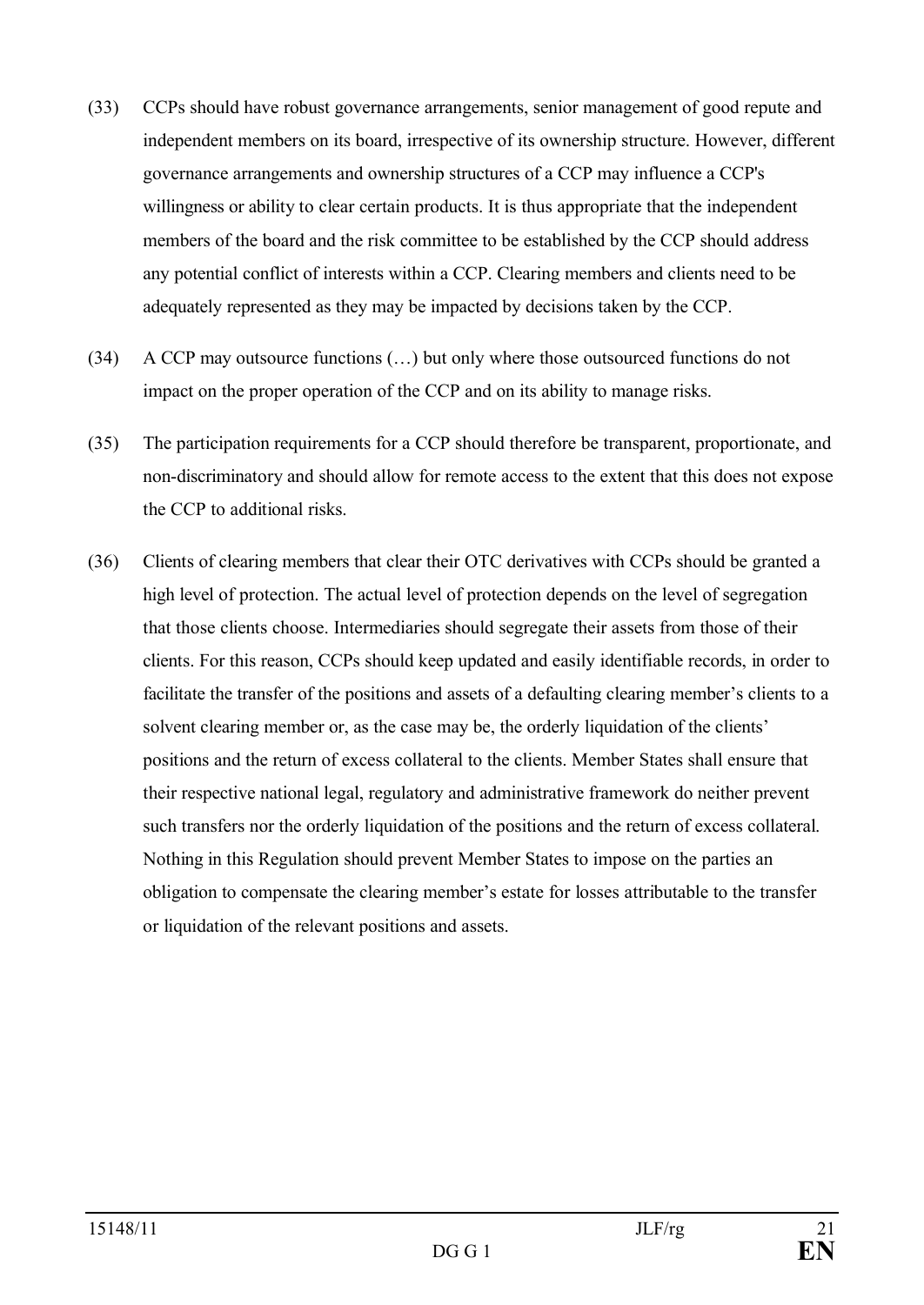- (37) A CCP should have a sound risk management framework to manage credit risks, liquidity risks, operational and other risks, including the risks that it bears or poses to other entities as a result of interdependencies. A CCP should have adequate procedures and mechanisms in place to deal with the default of a clearing member. In order to minimise the contagion risk of such a default, the CCP should have in place stringent participation requirements, collect appropriate initial margins, maintain a default fund and other financial resources to cover potential losses.
- (37a) When defining a sound risk management framework, a CCP should take into account its potential risk and economic impact on the clearing members and their clients. Although the development of a highly robust risk management should remain its primary objective, a CCP may adapt its features to the specific activities and risk profiles of the clients of the clearing members, and if deemed appropriate, may include in the scope of the highly liquid assets accepted as collateral, at least cash, government bonds, covered bonds in accordance with Directive 2006/48/EC subject to adequate haircuts, guarantees callable on first demand granted by a member of the ESCB, commercial bank guarantees under strict conditions notably relating to the creditworthiness of the guarantor, and the guarantor's capital links with CCP's clearing members. CCPs may accept commercial bank guarantees from nonfinancial counterparties acting as clearing member under strict risk management conditions.
- (38) Margin calls and haircuts on collateral may have procyclical effects. CCPs and competent authorities should therefore adopt measures to prevent and control possible procyclical effects in risk management practices adopted by CCPs, to the extent that a CCP's soundness and financial security is not negatively affected.
- (39) Exposure management is an essential part of the clearing process. Access to, and use of, the relevant pricing sources should be granted to provide clearing services in general. Such pricing sources should include, but not be limited to, those related to indices that are used as references to derivatives or other financial instruments.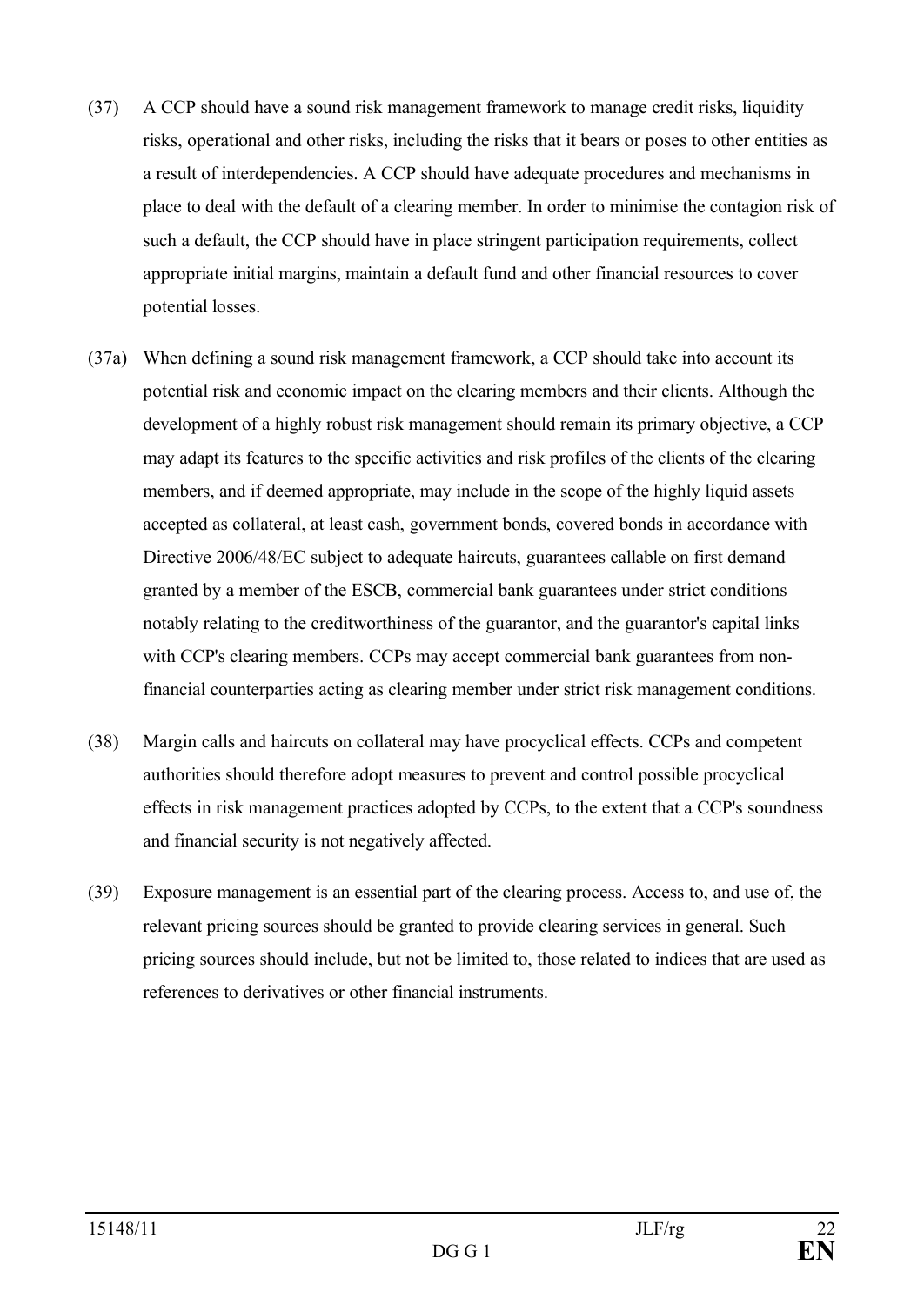- (40) Margins are the primary line of defence for a CCP. Although CCPs should invest the margins received in a safe and prudent manner, they should make particular efforts to ensure adequate protection of margins to guarantee that they are returned in a timely manner to the nondefaulting clearing members or to an interoperable CCP where the CCP collecting these margins defaults.
- (40a) To have access to adequate liquidity resources is essential for a CCP. Such liquidity could result from access to central bank liquidity or to creditworthy and reliable commercial bank liquidity, or a combination of these. Access to liquidity could result from an authorisation granted in accordance with Article 6 of Directive 2006/48/EC or other appropriate arrangements. In assessing the adequateness of liquidity resources, especially in stress situations, a CCP should take into consideration the risks of obtaining the liquidity by only relying on commercial banks credit lines.
- (41) The "European Code of Conduct for Clearing and Settlement" of 7 November 2006**<sup>13</sup>** established a voluntary framework for establishing links between CCPs. However, the posttrade sector remains fragmented along national lines, making cross-border trades more costly and hindering harmonisation. It is therefore necessary to lay down the conditions for the establishment of interoperable arrangements between CCPs to the extent these do not expose the relevant CCPs to risks that are not appropriately managed.
- (42) Interoperability arrangements are important tools for greater integration of the post-trading market within the Union and regulation should be provided for. However, interoperability arrangements may expose CCPs to additional risks. Given the additional complexities involved in an interoperability arrangement between CCPs clearing OTC derivative contracts, it is appropriate at this stage to restrict the scope of interoperability arrangements to cash securities. However, by 31 December 2014 ESMA should submit a report to the Commission on whether an extension of that scope to other financial instruments would be appropriate.

**<sup>13</sup>** http://ec.europa.eu/internal\_market/financial-markets/docs/code/code\_en.pdf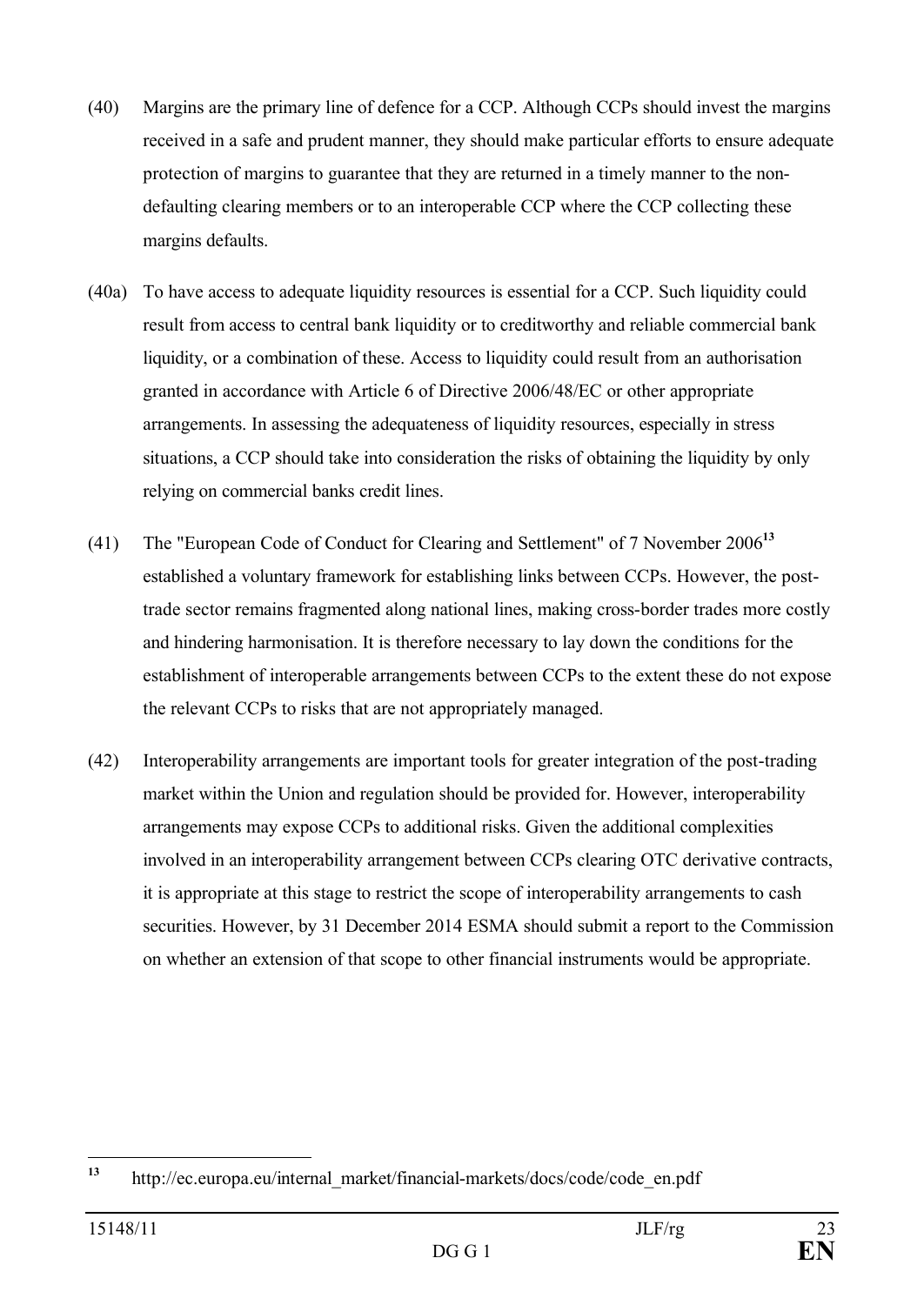- (43) Trade repositories collect data for regulatory purposes that are relevant to authorities in all Member States. In view of the fact that supervision of trade repositories does not have any fiscal implications and that many authorities across Member States will need access to the data maintained by trade repositories, ESMA should assume responsibility for the registration, withdrawal of registration and supervision of trade repositories.
- (44) Given that regulators, CCPs and other market participants rely on the data maintained by trade repositories, it is necessary to ensure that those trade repositories are subject to strict operational and record-keeping (…) requirements.
- (45) Transparency of prices, (…) fees, and risk management models associated with the services provided by CCPs and trade repositories is necessary to enable market participants to make an informed choice.
- (46) *deleted*
- (46a) In order to carry out its duties effectively, ESMA should be able to request all necessary information from trade repositories, related third parties and third parties to whom the trade repositories have outsourced operational functions or activities. If ESMA requests such information by simple request, the addressee is not obliged to provide the information but, in the event of a voluntary reply to the request, the information provided should not be incorrect or misleading. Such information should be made available without delay. ESMA should also be able to conduct investigations and on-site inspections.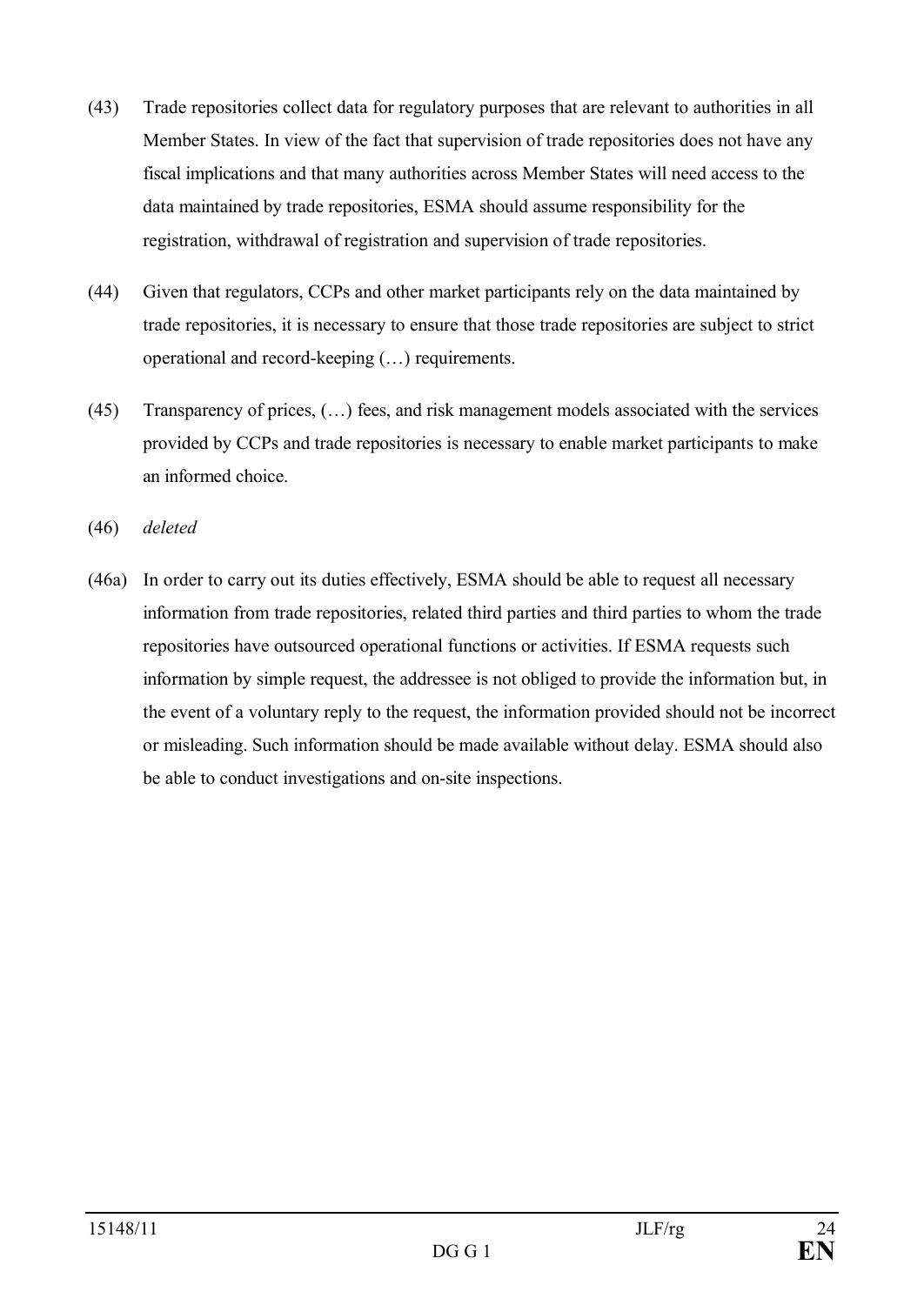- (46b) ESMA should be able to delegate specific supervisory tasks to the competent authority of a Member State, for instance where a supervisory task requires knowledge and experience with respect to local conditions, which are more easily available at national level. Possible tasks that may be delegated include the carrying out of specific investigatory tasks and on-site inspections. Prior to the delegation of tasks, ESMA should consult the relevant competent authority about the detailed conditions relating to such delegation of tasks, including the scope of the task to be delegated, the timetable to perform the task, and the transmission of necessary information by and to ESMA. ESMA should compensate the competent authorities for carrying out a delegated task in accordance with delegated acts on fees to be adopted by the Commission. The registration decision should not be subject to such delegation.
- (46c) It is necessary to ensure that competent authorities are able to request that ESMA examine whether the conditions for withdrawal of a trade repository's registration are met. ESMA should assess such requests and take any appropriate measures.
- (46d) ESMA should be able to impose periodic penalty payments to compel trade repositories to put an end to an infringement that is established by ESMA itself, to supply complete information requested by ESMA or to submit to an investigation or on-site inspection.
- (46e) ESMA should also be able to impose fines on trade repositories, where it finds that they have committed an infringement of this Regulation. Fines should be imposed according to the level of seriousness of the infringements. The infringements should be divided into different groups for which specific amounts of fines should be allocated. In order to fix the amount of the fine related to a specific infringement, ESMA should use a two-step methodology consisting of the setting of a basic amount for the fine and the adjustment, if necessary, of that basic amount by certain coefficients. The basic amount should be established by taking into account the annual turnover of the trade repository concerned, and the adjustments should be made by increasing or decreasing the basic amount through the application of the relevant coefficients in accordance with this Regulation.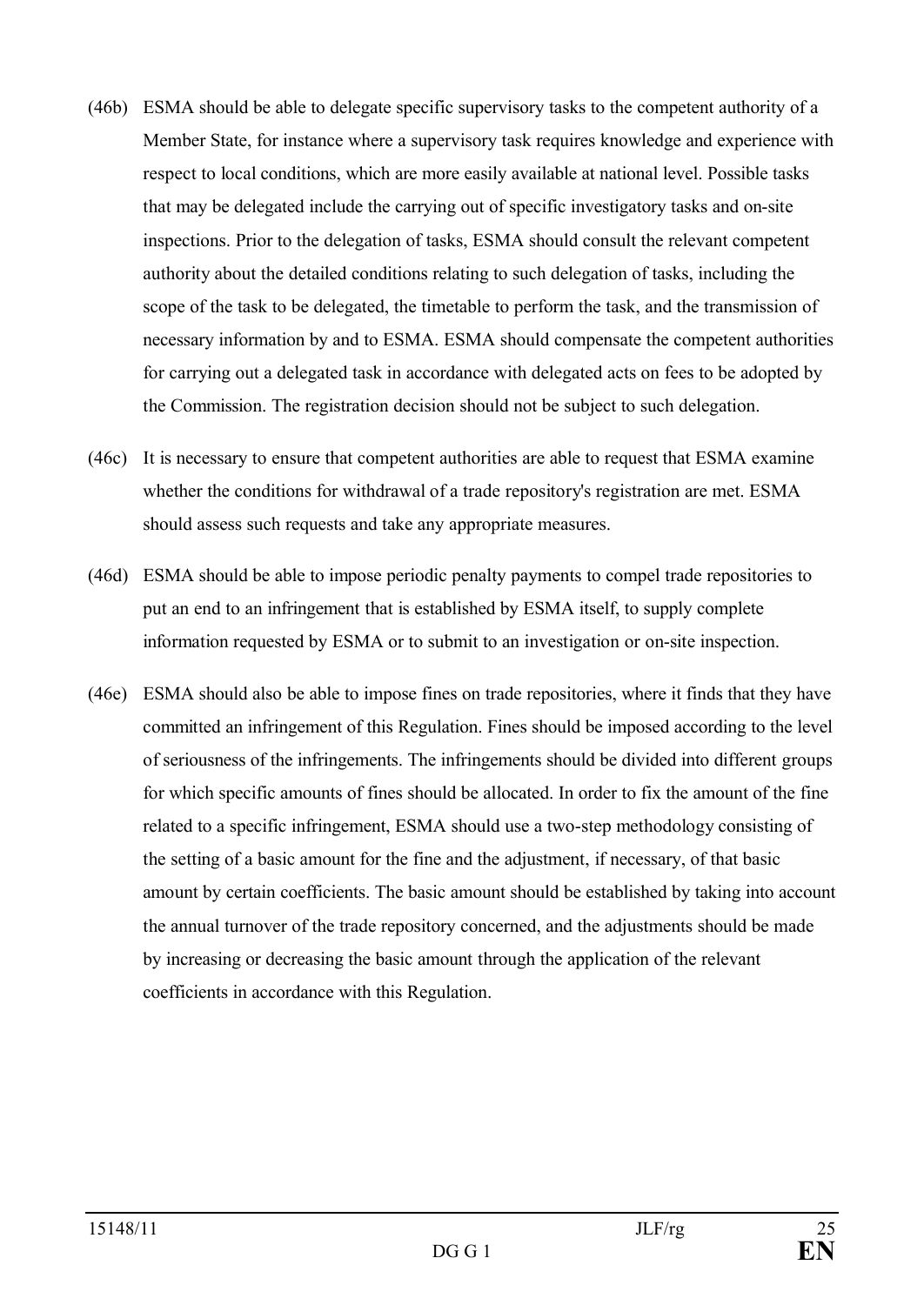- (46f) Coefficients linked to aggravating and mitigating circumstances should be established in order to give the necessary tools to ESMA to decide on a fine which is proportionate to the seriousness of the infringement committed by a trade repository, taking into account the circumstances under which the infringement has been committed.
- (46g) Before taking a decision to impose fines or periodic penalty payments, ESMA should give the persons subject to proceedings the opportunity to be heard.
- (46h) Fines and periodic penalty payments imposed by ESMA should be enforceable and the enforcement should be governed by the rules of civil procedure which are in force in the Member State in the territory of which it is carried out. Rules of civil procedure should not include criminal procedural rules but may include administrative procedural rules.
- (46i) In the case of an infringement committed by a trade repository, ESMA should be empowered to take a range of supervisory measures, including, but not limited to, requiring the trade repository to bring the infringement to an end, and, as a last resort, withdrawing the registration when the trade repository has seriously or repeatedly infringed this Regulation. The supervisory measures should be applied by ESMA taking into account the nature and seriousness of the infringement and should respect the principle of proportionality. Before taking a decision on supervisory measures, ESMA should give the persons subject to the proceedings an opportunity to be heard in order to respect their rights of defence.

### (47) *deleted*

(48) It is essential that Member States and ESMA protect the right to privacy of natural persons when processing personal data, in accordance with Directive 95/46/EC of the European Parliament and of the Council of 24 October 1995 on the protection of individuals with regard to the processing of personal data and on the free movement of such data.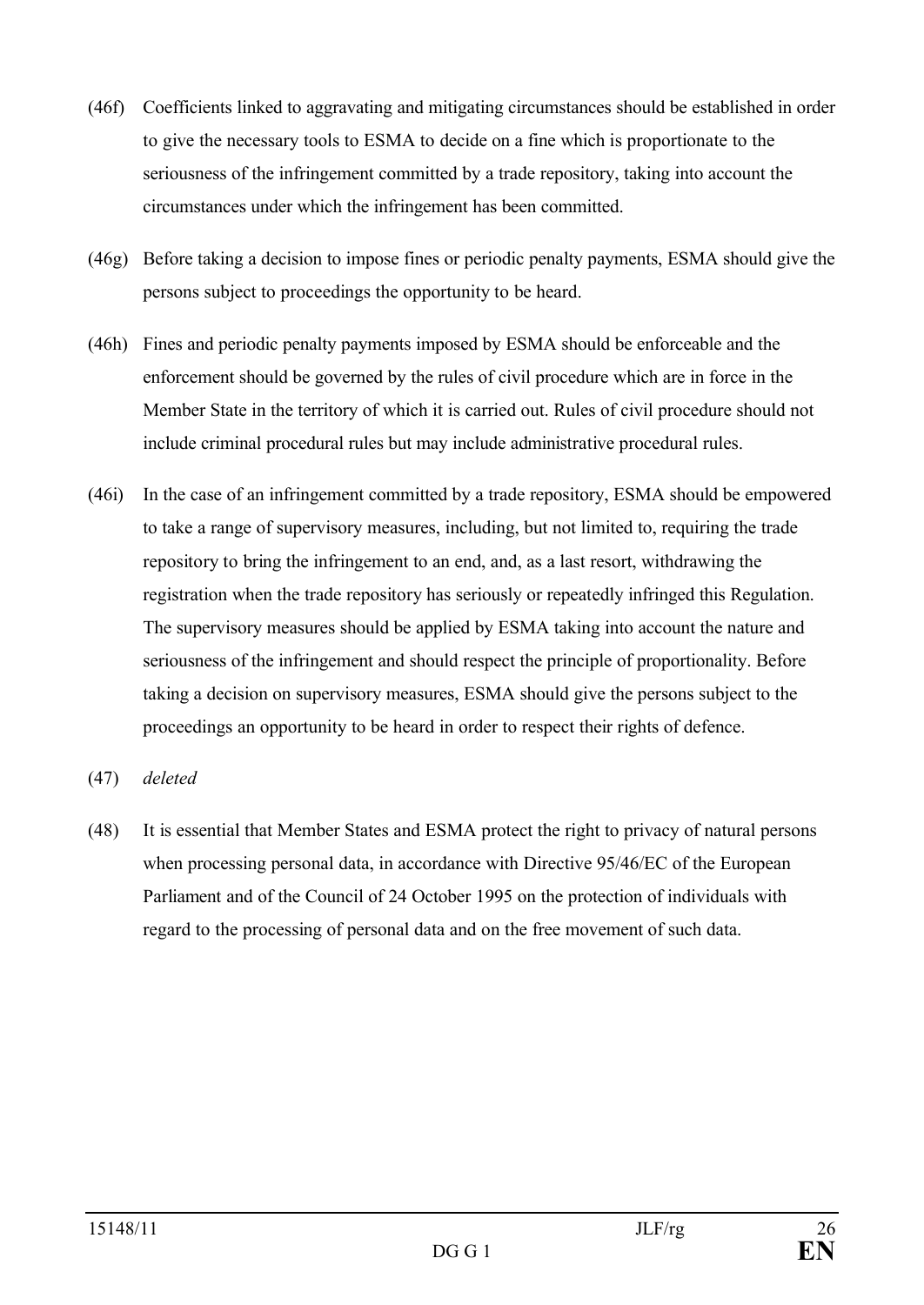(49) It is important to ensure international convergence of requirements for central counterparties and trade repositories. This Regulation follows the existing recommendations developed by CPSS-IOSCO**<sup>14</sup>** and ESCB-CESR**<sup>15</sup>** noting that the CPSS-IOSCO regulatory standards for financial market infrastructure, including CCPs, are currently under review. It (…) creates a Union framework in which CCPs can operate safely. ESMA should consider these existing standards and their future developments when drawing up or proposing to revise the regulatory technical standards as well as the guidelines and recommendations foreseen in this Regulation.

**<sup>14</sup>** Committee on Payment and Settlement Systems (CPSS) of the central banks of the Group of Ten countries and the Technical Committee of the International Organization of Securities Commissions.

<sup>&</sup>lt;sup>15</sup> European System of Central Banks and the Committee of European Securities Regulators.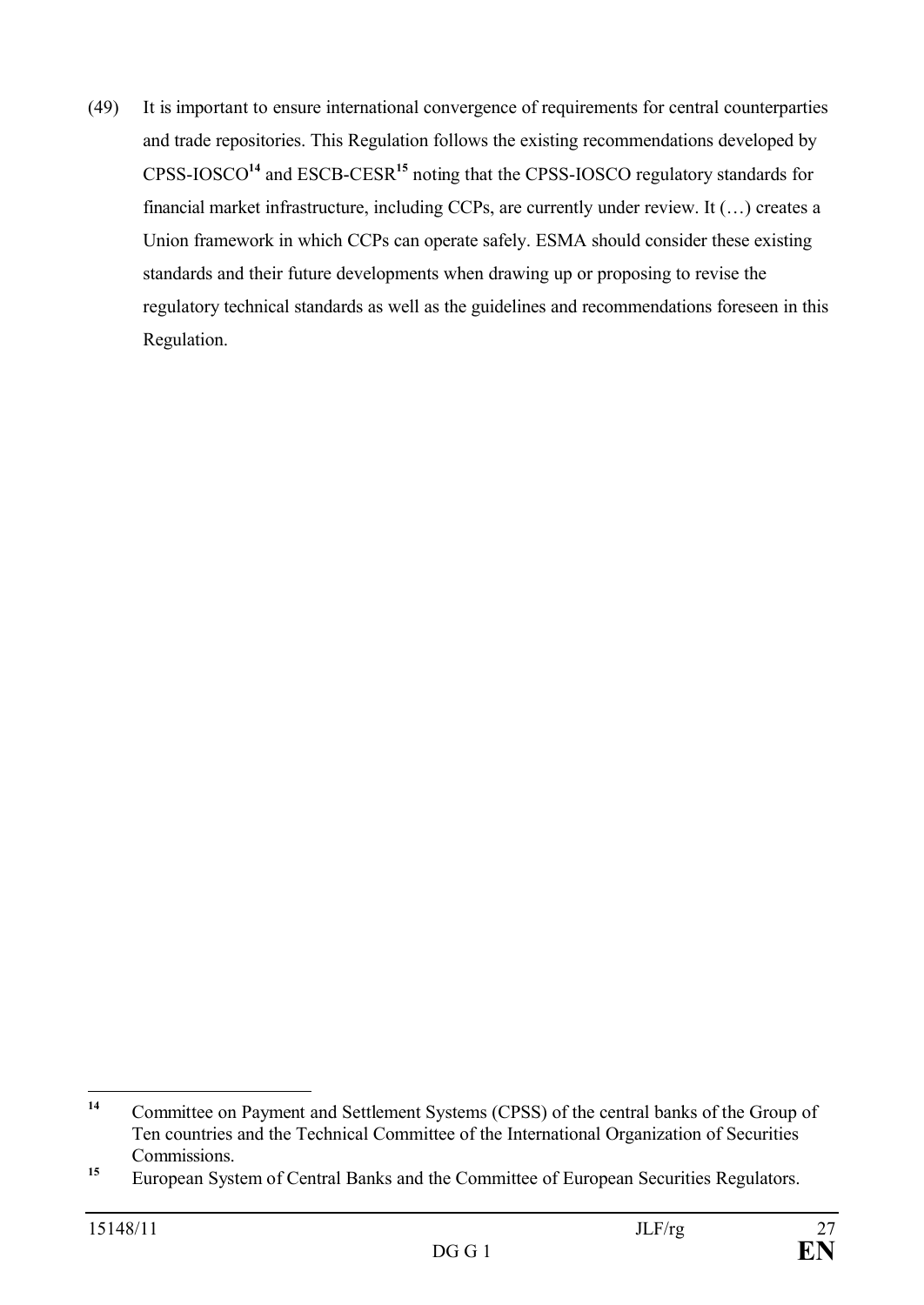(50) The Commission should be empowered to adopt delegated acts in accordance with Article 290 of the Treaty in respect of the details to be included in the notification to ESMA by competent authorities, the class of OTC derivatives subject to the clearing obligation and the date(s) from which the clearing obligation takes effect including the minimum maturity of the contracts to be frontloaded, the criteria for the decision of the Commission on the eligibility for the clearing obligation, the details to be included in the public register, the criteria for establishing which OTC derivative contracts are objectively measurable as reducing risks directly related to the commercial activity or treasury financing activity, the value of the clearing threshold, the maximum time lag between the conclusion and the confirmation of an OTC derivative contract, the market conditions that prevent marking-to-market and the criteria for using market-to-model, the level of capital and collateral required in bilateral trades, the characteristics of risk management models which are as robust as those used for central clearing, the procedures to be followed as well as the criteria for the exemption of intra-group trades, the details of the information on exempted intragroup transactions to be included in the notification and to be publicly disclosed, the details to be included in the report to trade repositories and the format and frequency of these reports including any phase in, the requirement regarding capital, the information that an applicant CCP shall provide ESMA, the minimum content of governance rules, the details of record keeping, the minimum content of business continuity policy and the disaster recovery plan, the percentages and time horizon for margin requirements, the extreme but plausible market conditions, the framework for managing CCP's liquidity risk, the methodology for the calculation of the CCP's own resources to be used in the event of the default of a clearing member, the highly liquid collateral and haircuts, the highly liquid financial instruments and concentration limits, the details for performance of tests, the details concerning the application of a trade repository for registration with ESMA, and the details concerning the information that a trade repository should make available to the public and to the relevant authorities as referred to in this Regulation. In defining the delegated acts, the Commission should make use of the expertise of the relevant European Supervisory Authorities (ESMA, EBA and EIOPA).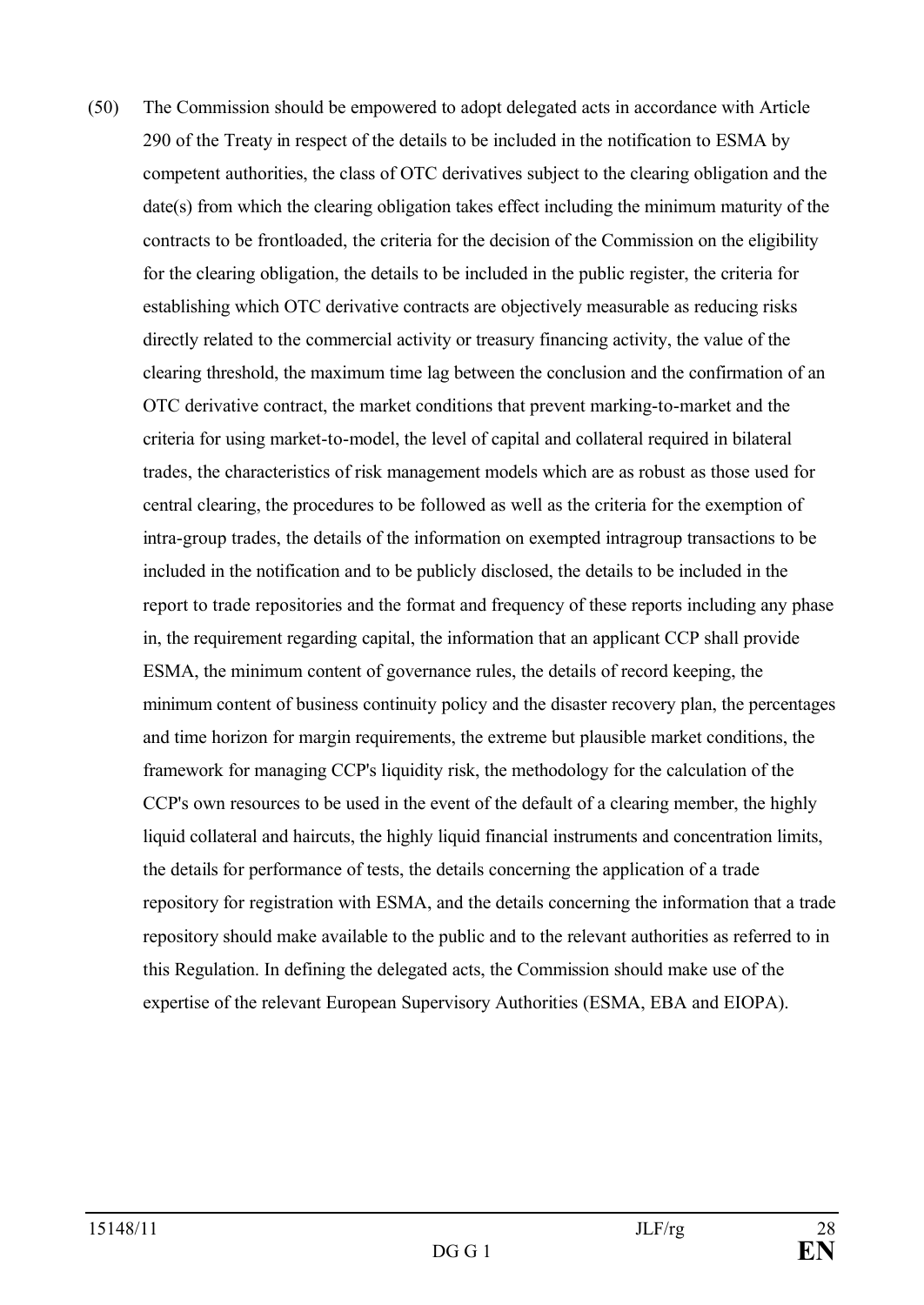In view of the expertise of ESMA regarding issues concerning securities and securities markets, ESMA should play a central role in advising the Commission on the preparation of the delegated acts. However, ESMA should involve closely (…) the other two European Supervisory Authorities and the members of the ESCB.

- (51) In order to ensure uniform conditions for the implementation of this Regulation, implementing powers should be conferred on the Commission. Those powers should be exercised in accordance with Regulation (EU) No. 182/2011 of the European Parliament and of the Council laying down the rules and general principles concerning mechanisms for control by the Member States of the Commission's exercise of implementing powers.
- (52) Since the objectives of this Regulation, namely to lay down uniform requirements for OTC derivative contracts and to also lay down uniform requirements for the performance of activities of central counterparties and trade repositories, cannot be sufficiently achieved by the Member States and can therefore, by reason of the scale of the action, be better achieved at Union level, the Union may adopt measures, in accordance with the principle of subsidiarity as set out in Article 5 of the Treaty on European Union. In accordance with the principle of proportionality, as set out in that Article, this Regulation does not go beyond what is necessary in order to achieve those objectives.
- (53) In view of the rules regarding interoperable systems, it was deemed appropriate to amend Directive 98/26/EC to protect the rights of a system operator that provides collateral security to a receiving system operator in the event of insolvency proceedings against that receiving system operator.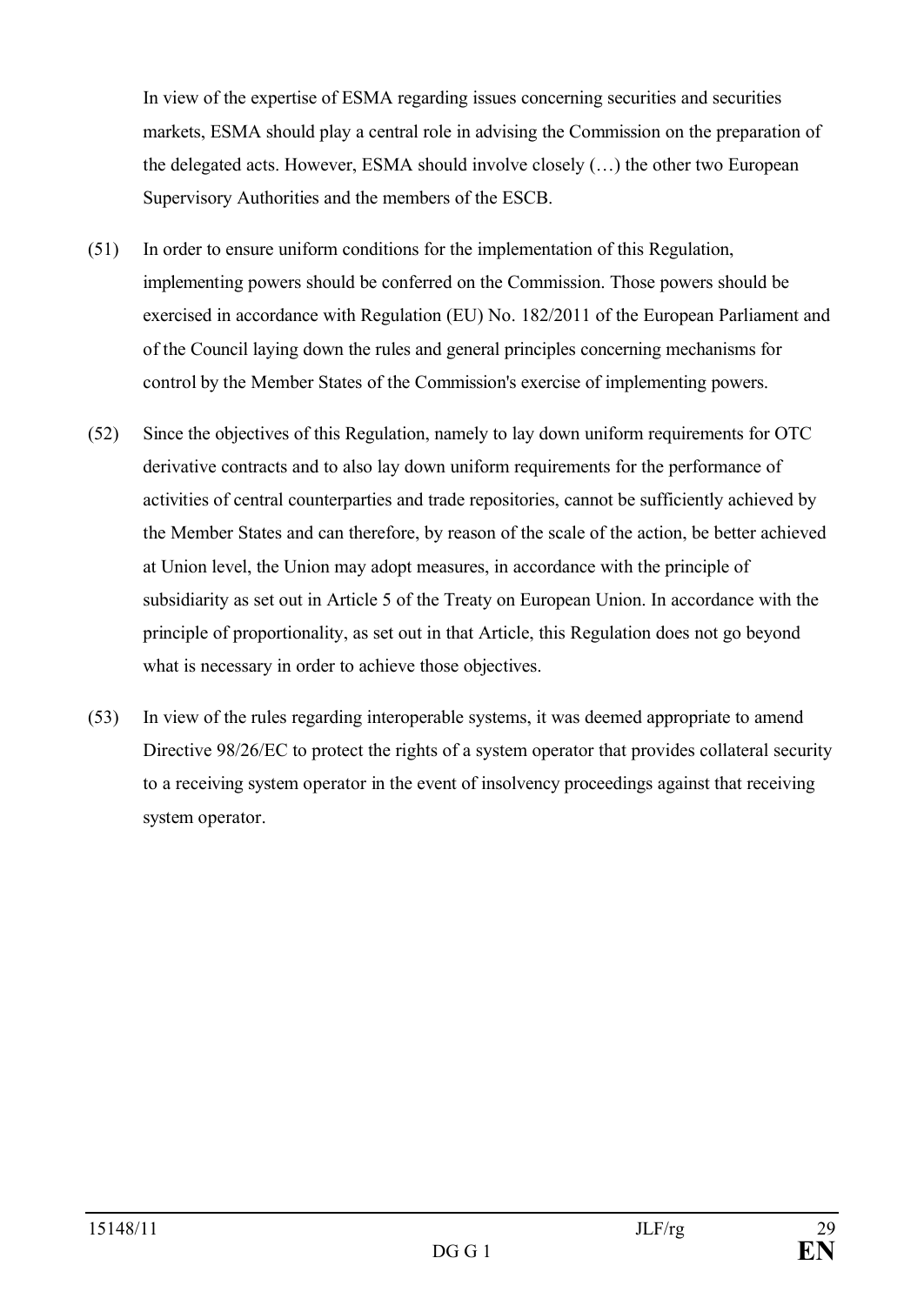### HAVE ADOPTED THIS REGULATION:

## Title I

# Subject matter, scope and definitions

### *Article 1*

### Subject matter and scope

- 1. This Regulation lays down (…) requirements for OTC derivative contracts (...) and lays down uniform requirements for the performance of activities of central counterparties and trade repositories.
- 2. This Regulation shall apply to central counterparties, financial counterparties, clearing members and to trade repositories. It shall apply to non-financial counterparties, venues of execution where so provided.
- 3. Title V shall only apply to transferable securities and money-market instruments, as defined in Article 4(1) point 18 (a) and (b) and point 19 of Directive 2004/39/EC.
- 4. This Regulation shall not apply to:
	- (a) the members of the European System of Central Banks and other EU national bodies performing similar functions and other EU public bodies charged with or intervening in the management of the public debt;
	- (aa) central banks of third countries, in which derivative contracts entered into with the members of the European System of Central Banks are not subject to clearing obligation and reporting obligation;
	- (b) multilateral development banks, as listed under Section 4.2 of Part 1 of Annex VI to Directive 2006/48/EC;
	- (ba) the Bank for International Settlements;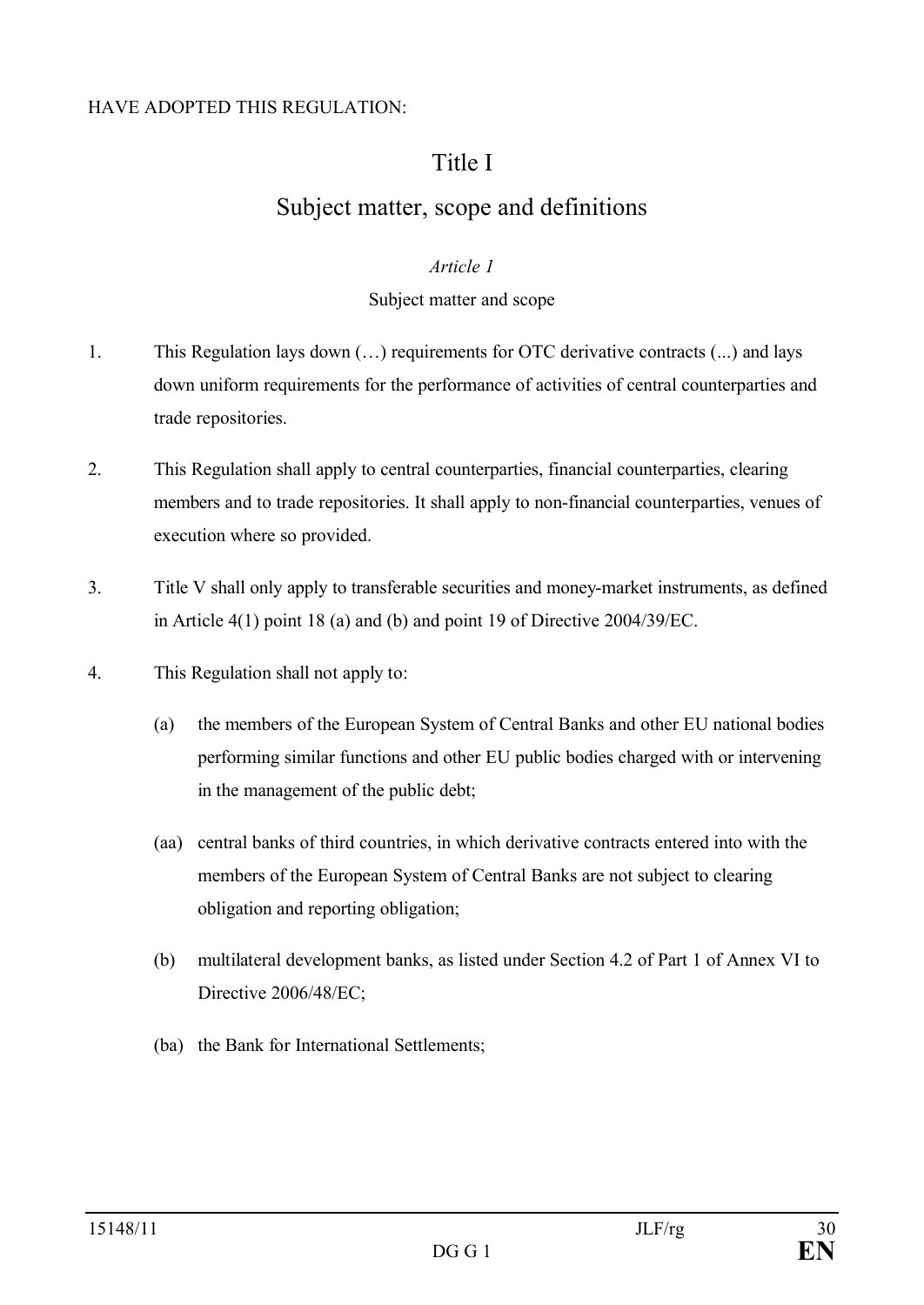- (bb) public sector entities as defined in Article 4 point 18 of Directive 2006/48/EC owned by central governments that have explicit guarantee arrangements provided by central governments;
- (bc) European Financial Stability Facility and the European Stability Mechanism;
- (bd) European Company for the Financing of Railroad Rolling Stock.

# *Article 2*

## **Definitions**

For the purposes of this Regulation, the following definitions shall apply:

- (1) 'central counterparty (CCP)' means a legal entity that (...) interposes itself between the counterparties to the contracts traded within one or more financial markets, becoming the buyer to every seller and the seller to every buyer;
- (2) 'trade repository' means a legal entity that centrally collects and maintains the records of (…) derivatives;
- (3) 'clearing' means the process of establishing positions, including the calculation of net obligations, and ensuring that financial instruments, cash or both are available to secure its exposures arising from these positions;
- (3aa) 'venue of execution' means any system operated by a market operator or investment firm as defined in Articles 4.1(1) and 4.1(13) of Directive 2004/39/EC other than a systematic internaliser as defined in Article 4.1(7), which brings together buying or selling interests in financial instruments in the system, in a way that results in a contract in accordance with the provisions of Title II or III of that directive;
- (3a) 'derivative contracts' or 'derivatives' means financial instruments as set out in Annex I Section C numbers (4) to (10) of Directive 2004/39/EC as implemented in Article 38 and 39 of Regulation N° 1287/2006;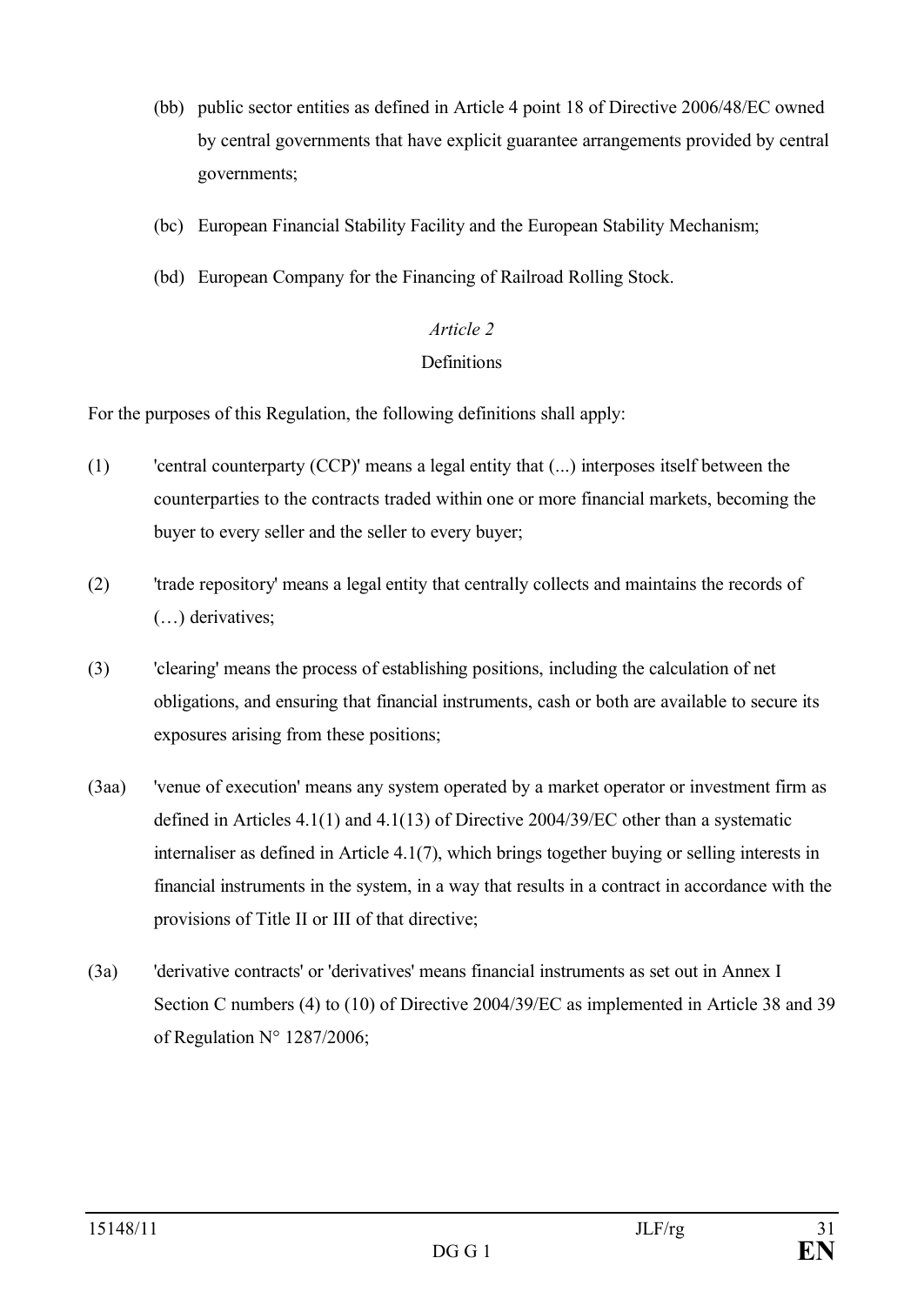- (3b) 'frontloading' means the process by which OTC derivative contracts entered into on or after the date of entry into force of this Regulation but before the date from which the clearing obligation takes effect, are cleared in a CCP due to the clearing obligation;
- (4) 'class of derivatives' means a subset of derivatives with common and essential characteristics including at least the type of underlying and currency of notional;
- (5) 'over the counter (OTC) derivatives' means derivative contracts whose execution does not take place on a regulated market as defined by Article 4 (1) point 14 of Directive 2004/39/EC or on a third country market considered as equivalent to a regulated market according to Article 19 (6) of Directive 2004/39/EC;
- (6) 'financial counterparties' means investment firms as authorised in accordance with Directive 2004/39/EC, credit institutions authorised in accordance with Directive 2006/48/EC, insurance undertakings authorised in accordance with Directive 73/239/EEC, assurance undertakings authorised in accordance with Directive 2002/83/EC, reinsurance undertakings authorised in accordance with Directive 2005/68/EC, undertakings for collective investments in transferable securities (UCITS) and their managers authorised in accordance with Directive 2009/65/EC, institutions for occupational retirement provision as defined in Directive 2003/41/EC and alternative investment funds managed by alternative investment fund managers authorised or registered in accordance with Directive 2011/.../EU;
- (7) 'non-financial counterparty' means an undertaking established in the Union other than the entities referred to in points (1) and (6);
- (8) 'counterparty credit risk' means the risk that the counterparty to a transaction defaults before the final settlement of the transaction's cash flows;
- (9) 'interoperability arrangement' means an arrangement between two or more CCPs that involves (…) cross-system (…) central counterparty clearing of transactions;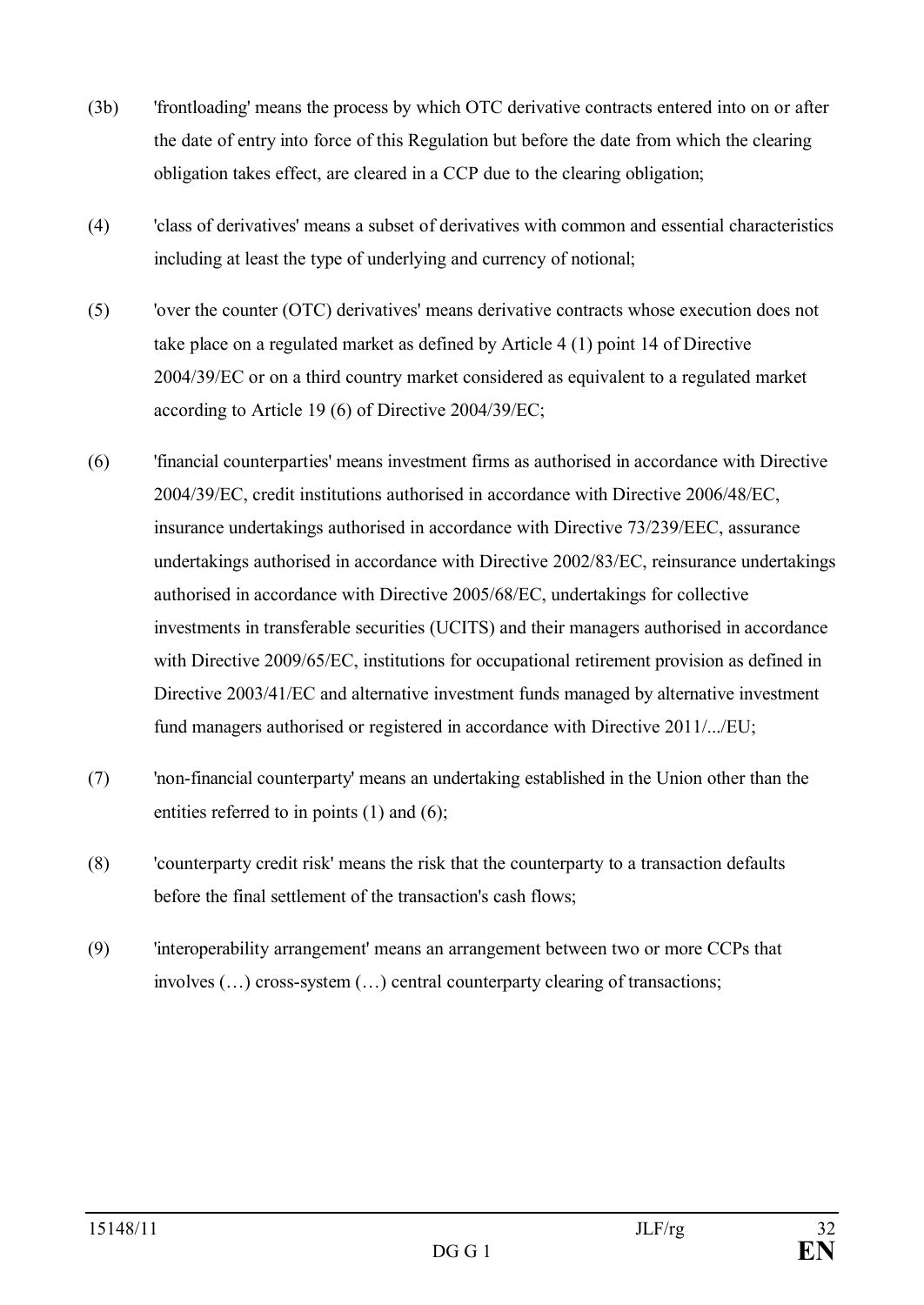- (10) 'competent authority' means the authority designated by each Member State in accordance with Article 18, the authority referred to in Article 5(5) or the authorities as defined in the legislation referred to in point 6 of this Article;
- (11) 'clearing member' means an undertaking which participates in a CCP and which is responsible for discharging the financial obligations arising from that participation;
- (12) 'client' means an undertaking with a contractual relationship with a clearing member which enables that undertaking to clear its transactions with that CCP;
- (12b) 'group' means the group of undertakings consisting of a parent undertaking and its subsidiaries within the meaning of Articles 1 and 2 of the Seventh Council Directive 83/349/EEC of 13 June 1983 on consolidated accounts**<sup>16</sup>** or the group of undertakings referred to in Article 3(1) and 80(7) and (8) of Directive 2006/48/EC;
- (12c) 'financial institution' means an undertaking other than a credit institution, the principal activity of which is to acquire holdings or to carry on one or more of the activities listed in points 2 to 12 of Annex I of Directive 2006/48/EC;
- (12d) 'institutions', means credit institutions and investment firms;
- (12e) 'financial holding company' means a financial institution, the subsidiary undertakings of which are either exclusively or mainly credit institutions or financial institutions, at least one of such subsidiaries being a credit institution, and which is not a mixed financial holding company within the meaning of Article 2(15) of Directive 2002/87/EC;
- (12f) 'ancillary services undertaking' means an undertaking the principal activity of which consists in owning or managing property, managing data-processing services, or any other similar activity which is ancillary to the principal activity of one or more credit institutions;

**<sup>16</sup>** OJ L 193, 18.7.1983, p. 1.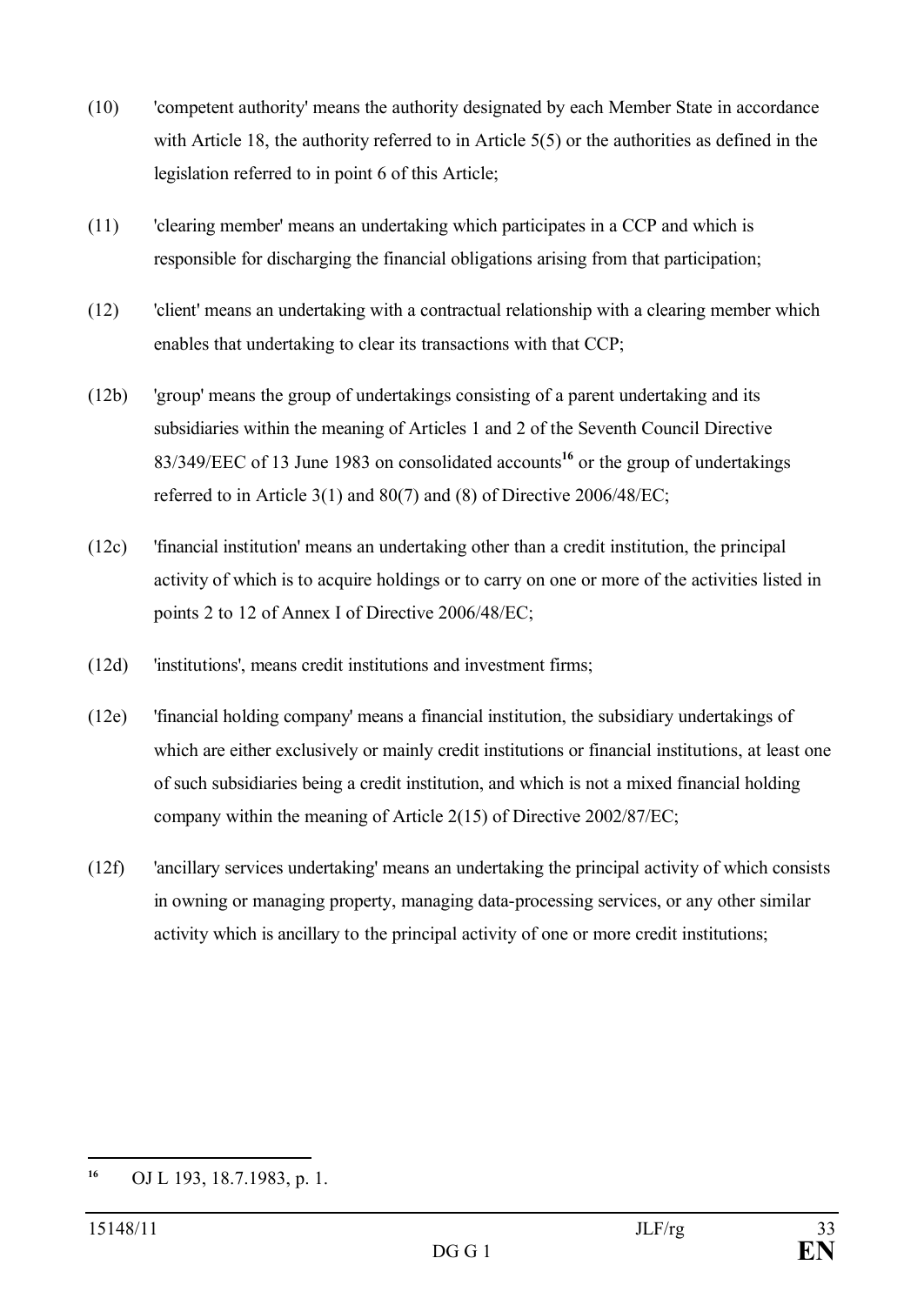- (13) 'qualifying holding' means any direct or indirect holding in a CCP (…) which represents 10% or more of the capital or of the voting rights, as set out in Articles 9 and 10 of Directive 2004/109/EC of the European Parliament and of the Council of 15 December 2004 on the harmonisation of transparency requirements in relation to information about issuers whose securities are admitted to trading on a regulated market**<sup>17</sup>**, taking into account the conditions regarding aggregation thereof laid down in Article 12(4) and (5) of that Directive, or which makes it possible to exercise a significant influence over the management of the CCP  $(...)$  in which that holding subsists;
- (14) 'parent undertaking' means a parent undertaking within the meaning of Articles 1 and 2 of Directive 83/349/EEC**<sup>18</sup>**;
- (15) 'subsidiary' means a subsidiary undertaking within the meaning of Articles 1 and 2 of Directive 83/349/EEC, including any subsidiary of a subsidiary undertaking of an ultimate parent undertaking;
- (16) 'control' means control as defined in Article 1 of Directive 83/349/EEC;
- (17) 'close links' means a situation in which two or more natural or legal persons are linked by:
	- (a) participation which means the ownership, direct or by way of control, of 20% or more of the voting rights or capital of an undertaking;
	- (b) control which means the relationship between a parent undertaking and a subsidiary, in all the cases referred to in Article 1(1) and (2) of Directive 83/349/EEC, or a similar relationship between any natural or legal person and an undertaking, any subsidiary undertaking of a subsidiary undertaking also being considered a subsidiary of the parent undertaking which is at the head of those undertakings. A situation in which two or more natural or legal persons are permanently linked to one and the same person by a control relationship shall also be regarded as constituting a close link between such persons.

**<sup>17</sup>** OJ L 390, 31.12.2004, p. 38.

**<sup>18</sup>** OJ L 193, 18.7.1983, p. 1.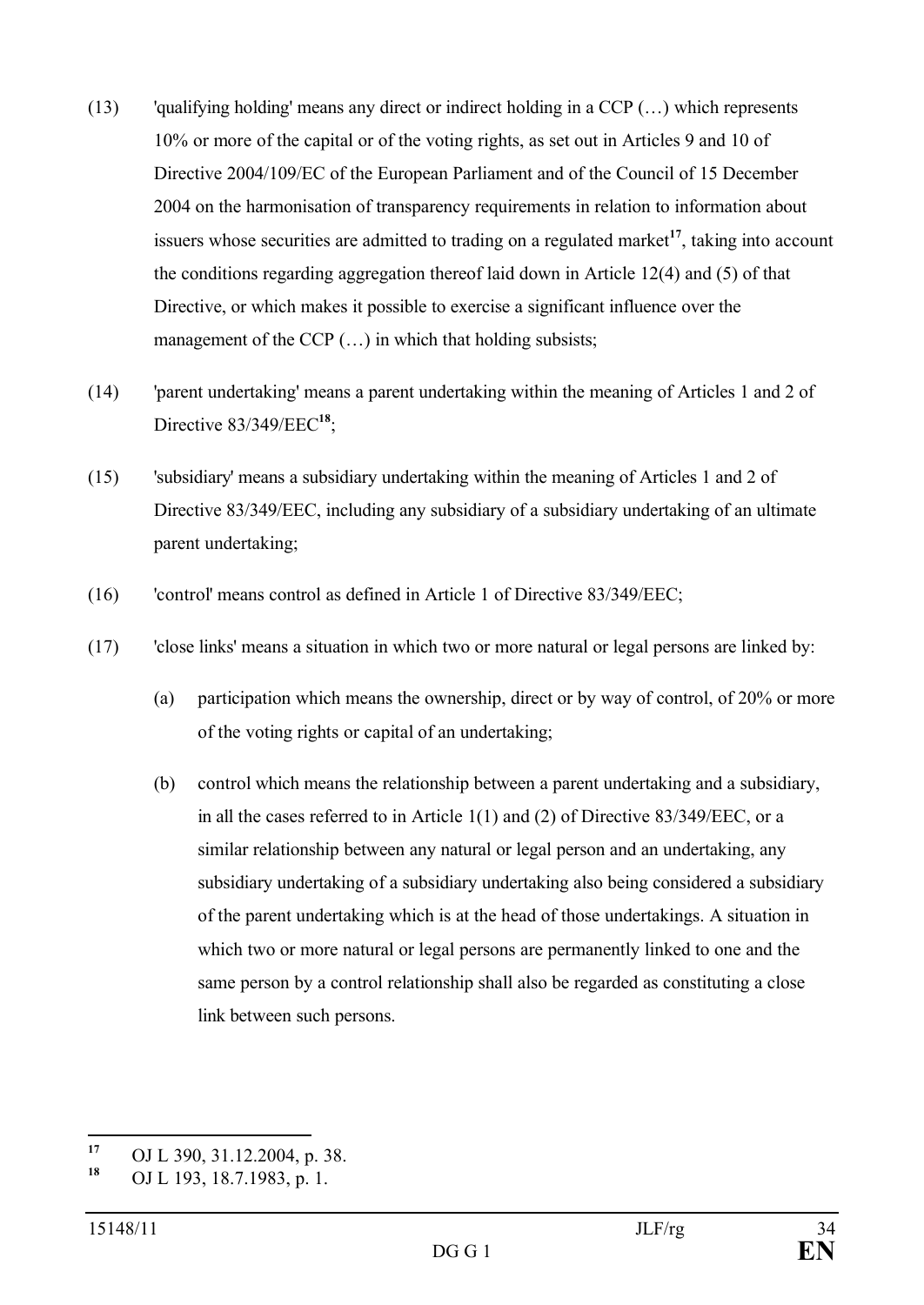- (18) 'capital' means capital within the meaning of Article 22 of Directive 86/635/EEC of 8 December 1986 on the annual accounts and consolidated accounts of banks and other financial institutions**<sup>19</sup>** in so far it has been paid up, plus the related share premium accounts, it fully absorbs losses in going concern situations, and in the event of bankruptcy or liquidation ranks after all other claims;
- (19) 'reserves' means reserves as set out in Article 9 of Council Directive 78/660/EEC of 25 July 1978 based on Article 54 (3) (g) of the Treaty on the annual accounts of certain types of companies**<sup>20</sup>** and profits and losses brought forward as a result of the application of the final profit or loss;
- (20) 'the board' means the administrative or supervisory board, or both, in accordance with national company law;
- (21) 'independent member of the board' means a member of the board that has no business, family or other relationship that raises a conflict of interest with the CCP, its controlling shareholder(s)  $(...)$  or its clearing members or their management;
- (22) 'senior management' means the person or persons who effectively direct the business of the CCP or the trade repository, and the executive member or members of the board.
- (23) 'pension schemes arrangement' means:
	- (a) institutions for occupational retirement provision as defined in Article 6 of Directive 2003/41/EC, including any authorised entity responsible for managing such an institution and acting on its behalf as referred to in Article 2(1) of that Directive as well as any legal entity set up for the purpose of investment of such institutions, acting solely and exclusively in their interest;
	- (b) occupational retirement provision businesses of institutions referred to in Article 3 of Directive 2003/41/EC;

**<sup>19</sup>** OJ L 372, 31.12.1986, p. 1.

**<sup>20</sup>** OJ L 222, 14.8.1978, p. 11.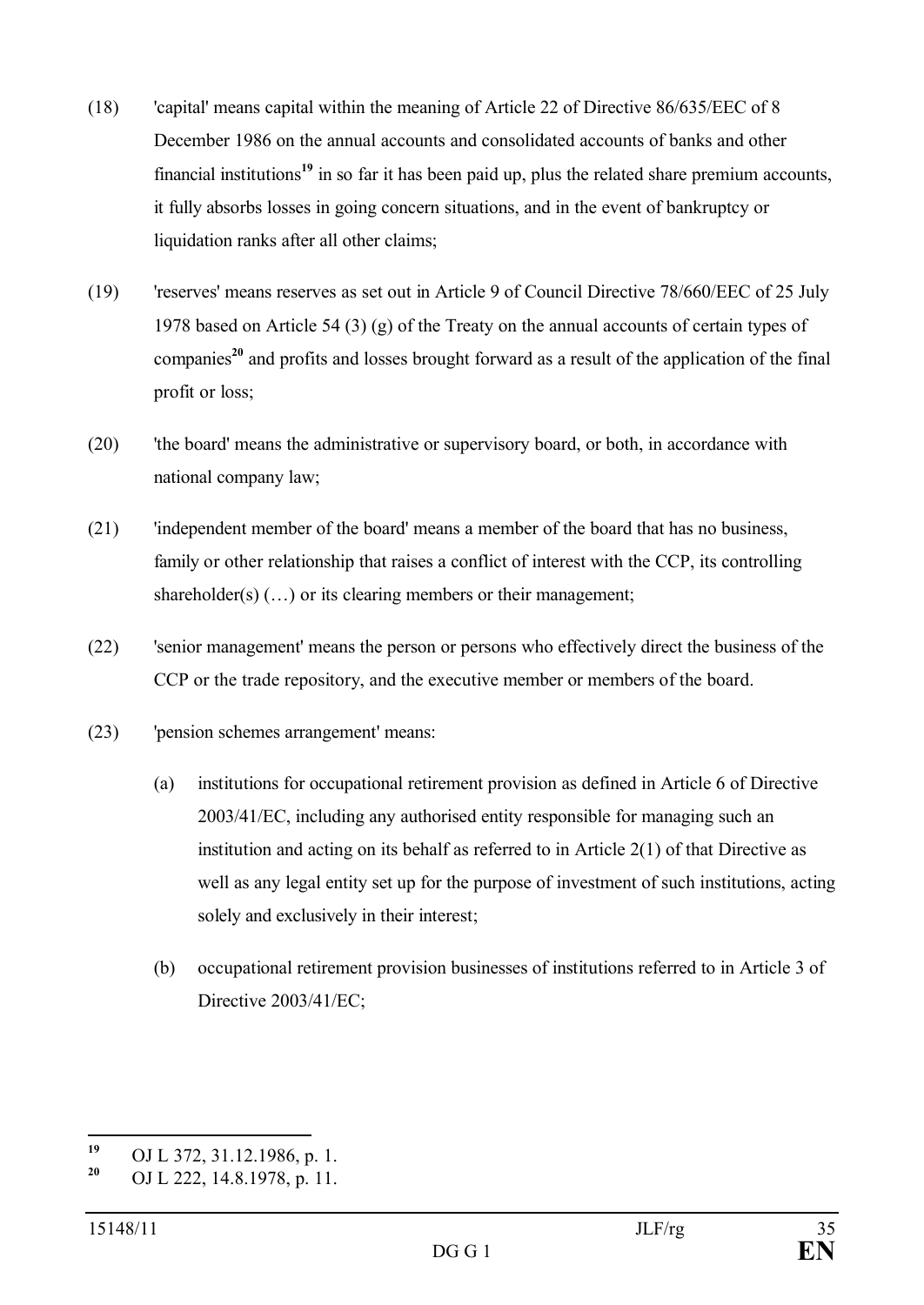- (c) occupational retirement provision businesses of insurance undertakings covered by Directive 2002/83/EC, provided that all assets and liabilities corresponding to the business are ring-fenced, managed and organised separately from the other activities of the insurance undertaking, without any possibility of transfer;
- (d) any other authorised and supervised entities operating on a national basis only or arrangements provided that:
	- (i) they are recognised by national law; and
	- (ii) their primary purpose is to provide retirement benefits.

## *Article 2a*

## Intra-group transactions

- 1. In relation to a non-financial counterparty, an intra-group transaction is an OTC derivative contract entered into with another counterparty which is the part of the same group provided that the counterparties are included in the same consolidation on a full basis and they are subject to an appropriate centralised risk evaluation, measurement and control procedures and this counterparty is established in the EU or in a third-country jurisdiction provided that the Commission has adopted an implementing act as referred to in Article 9a(2).
- 2. In relation to a financial counterparty, an intra-group transaction is:
	- a) an OTC derivative contract entered into with another counterparty which is part of the same group, provided that following conditions are met:
		- i) this counterparty is established in the EU or in a third-country jurisdiction for which the Commission has adopted an implementing act as referred to in Article 9a(2); and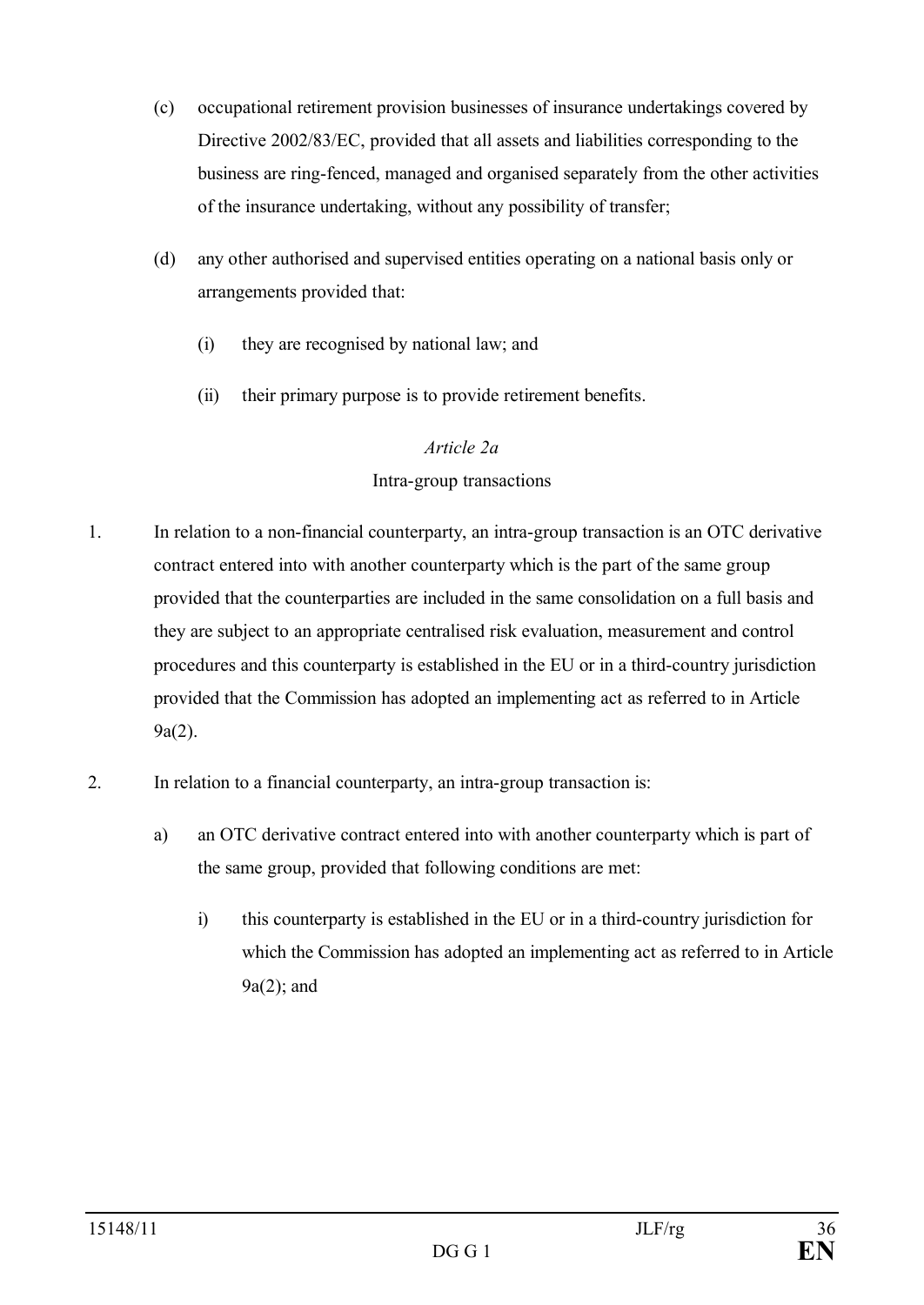- ii) the counterparties are either a financial counterparty, an institution, a financial holding company, financial institution or ancillary services undertaking subject to appropriate prudential requirements; and
- iii) the counterparties are included in the same consolidation on a full basis; and
- iv) the counterparties are subject to an appropriate centralised risk evaluation, measurement and control procedures; or
- (b) an OTC derivative contract entered into with another counterparty where both counterparties are part of the same institutional protection scheme, referred to in Article 80(8) of Directive 2006/48/EC, provided that the condition set out in point a) indent ii) is fulfilled; or
- (c) an OTC derivative contract entered into between credit institutions affiliated to the same central body or between such credit institution and the central body, as referred to in Article 3(1) of Directive 2006/48/EC; or
- (d) an OTC derivative contract entered into with another counterparty which is the part of the same group provided that the counterparties are included in the same consolidation on a full basis and they are subject to an appropriate centralised risk evaluation, measurement and control procedures and this counterparty is established in a third-country jurisdiction for which the Commission has adopted an implementing act as referred to in Article 9a(2).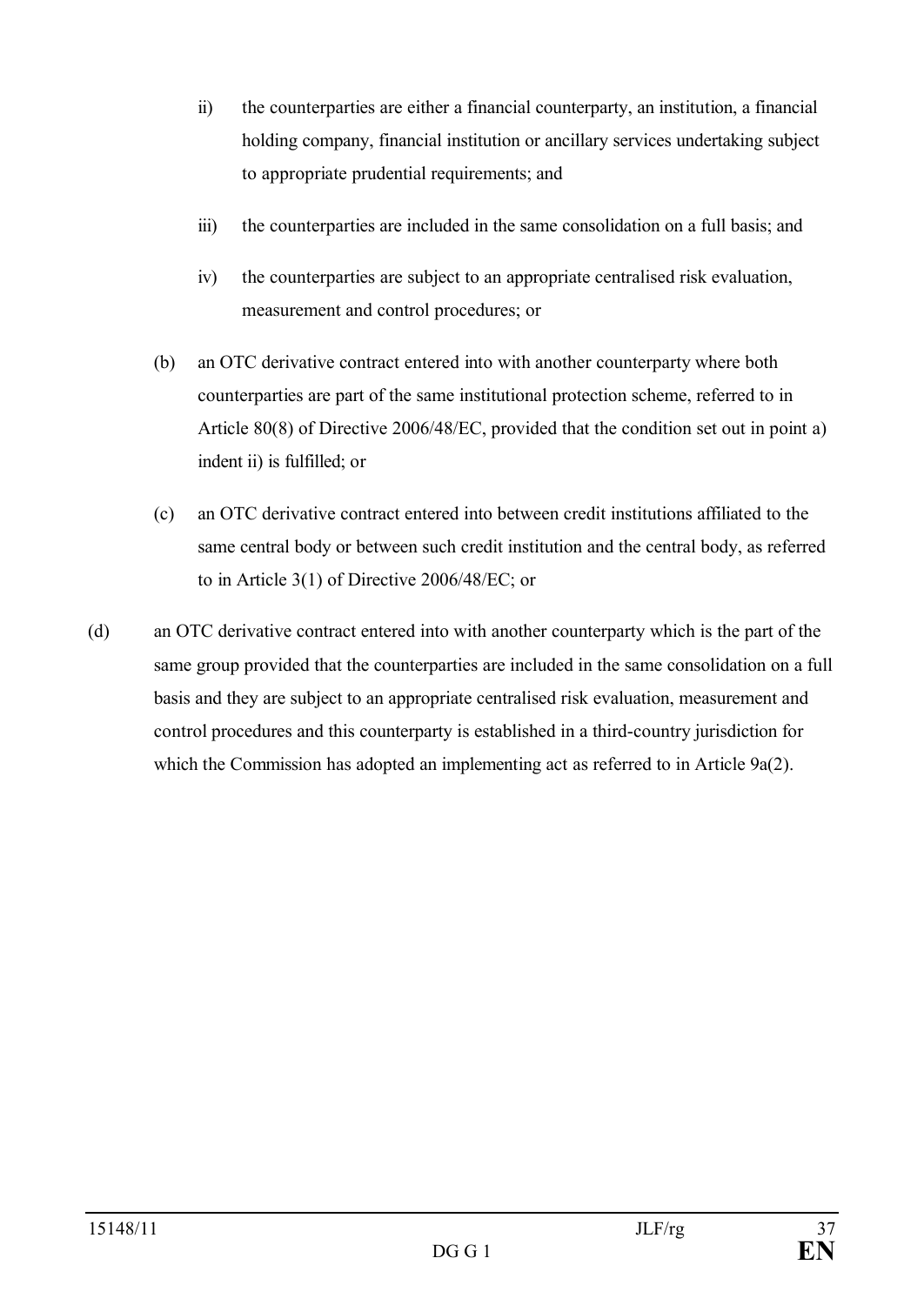# Title II

# Clearing obligation for OTC derivatives, reporting obligation and risk mitigation for OTC derivatives

#### *Article 3*

### Clearing obligation

- 1. Counterparties shall clear all OTC derivative contracts pertaining to a class of OTC derivatives that has been declared subject to the clearing obligation in accordance with the procedure set out in Article 4 paragraphs (2) and (4), if those contracts:
	- a) are not intragroup transactions;
	- b) have been concluded:
		- (i) between two financial counterparties; or
		- (ii) between a financial counterparty and a non financial counterparty that meets the conditions referred to in Article 5 paragraph (1b); or
		- (iii) between two non financial counterparties that meet the conditions referred to in Article 5 paragraph (1b); or
		- (iv) between a financial counterparty or a non financial counterparty meeting the conditions referred to in Article 5 paragraph (1b) and a third country entity that would be subject to the clearing obligation if it was established in the EU;
		- (v) between third country entities that would be subject to the clearing obligation if they were established in the EU, provided that the contract has a direct, substantial and foreseeable effect within the EU or where such obligation is necessary or appropriate to prevent the evasion of any provisions of this Regulation;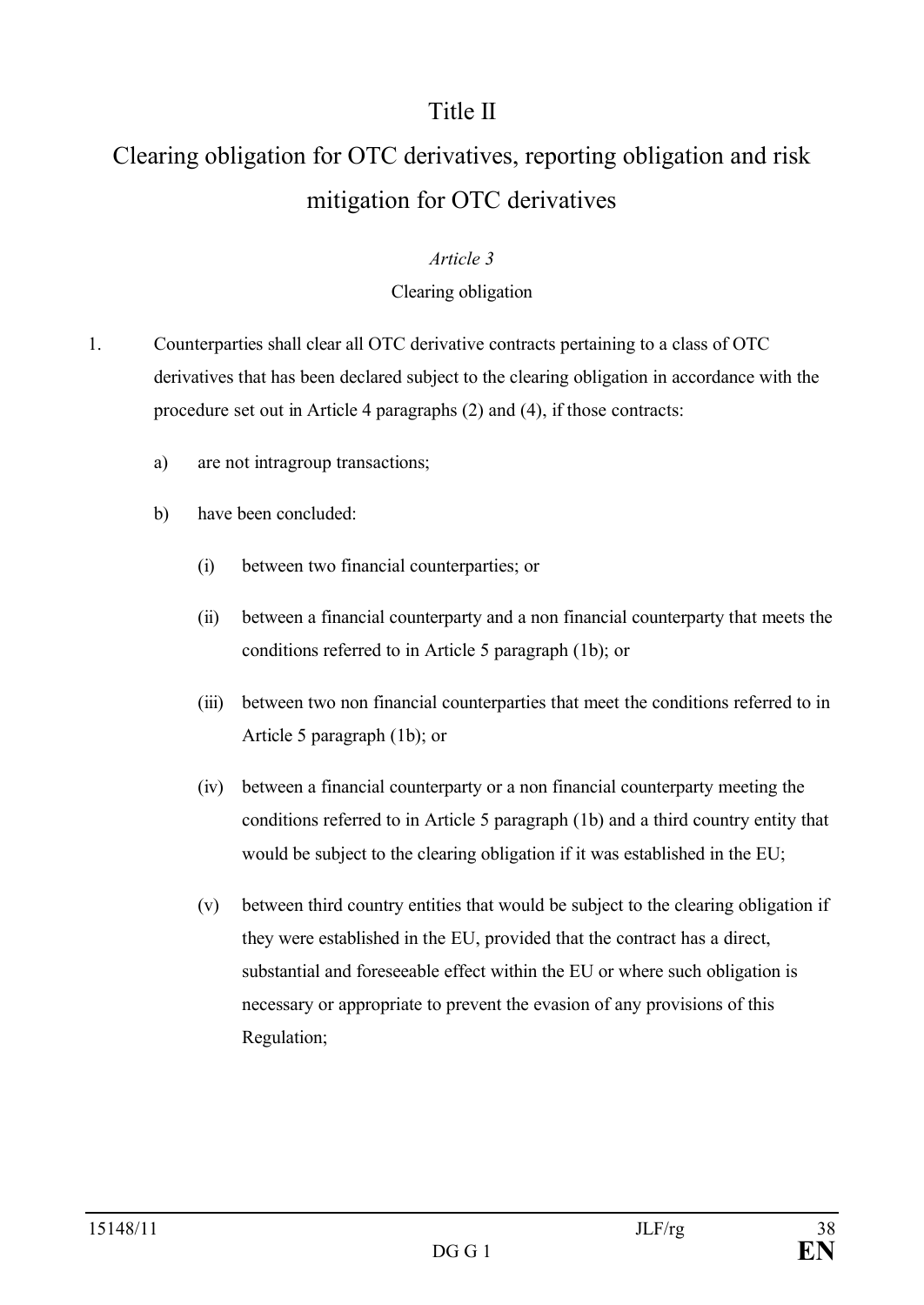- c) are entered into or novated:
	- (i) on or after the date from which the clearing obligation takes effect; or
	- (ii) on or after the date of entry into force of this Regulation but before the date from which the clearing obligation takes effect if the contracts have a remaining maturity higher than the minimum remaining maturity determined by the Commission in accordance with Article 4 paragraph (2) point (c).
- 2. The OTC derivative contracts that have to be cleared pursuant to paragraph 1 shall be cleared in a CCP authorised under Article 10 or recognised under Article 23 to clear that class of OTC derivatives.

For this purpose counterparties shall become either a clearing member or a client.

3. Powers are delegated to the Commission to adopt regulatory technical standards in accordance with Articles 10 to 14 of Regulation (EU) No 1095/2010 (ESMA Regulation) specifying the contracts that are considered to have a direct, substantial and foreseeable effect within the EU or the cases where it is necessary or appropriate to prevent the evasion of any provision of this Regulation as referred to in paragraph 1 point (b) indent (v).

ESMA shall submit drafts for those regulatory technical standards to the Commission by 30 June 2012.

#### *Article 4*

Clearing obligation procedure

1. Where a competent authority authorises a CCP to clear a class of OTC derivatives under Article 10 or 11, it shall immediately notify ESMA of that authorisation.

Powers are conferred upon the Commission to adopt implementing technical standards in accordance with Article 15 of Regulation (EU) No 1095/2010 specifying the details to be included in the notifications referred to in the first subparagraph and in Article 71 paragraphs (1a) and (1c).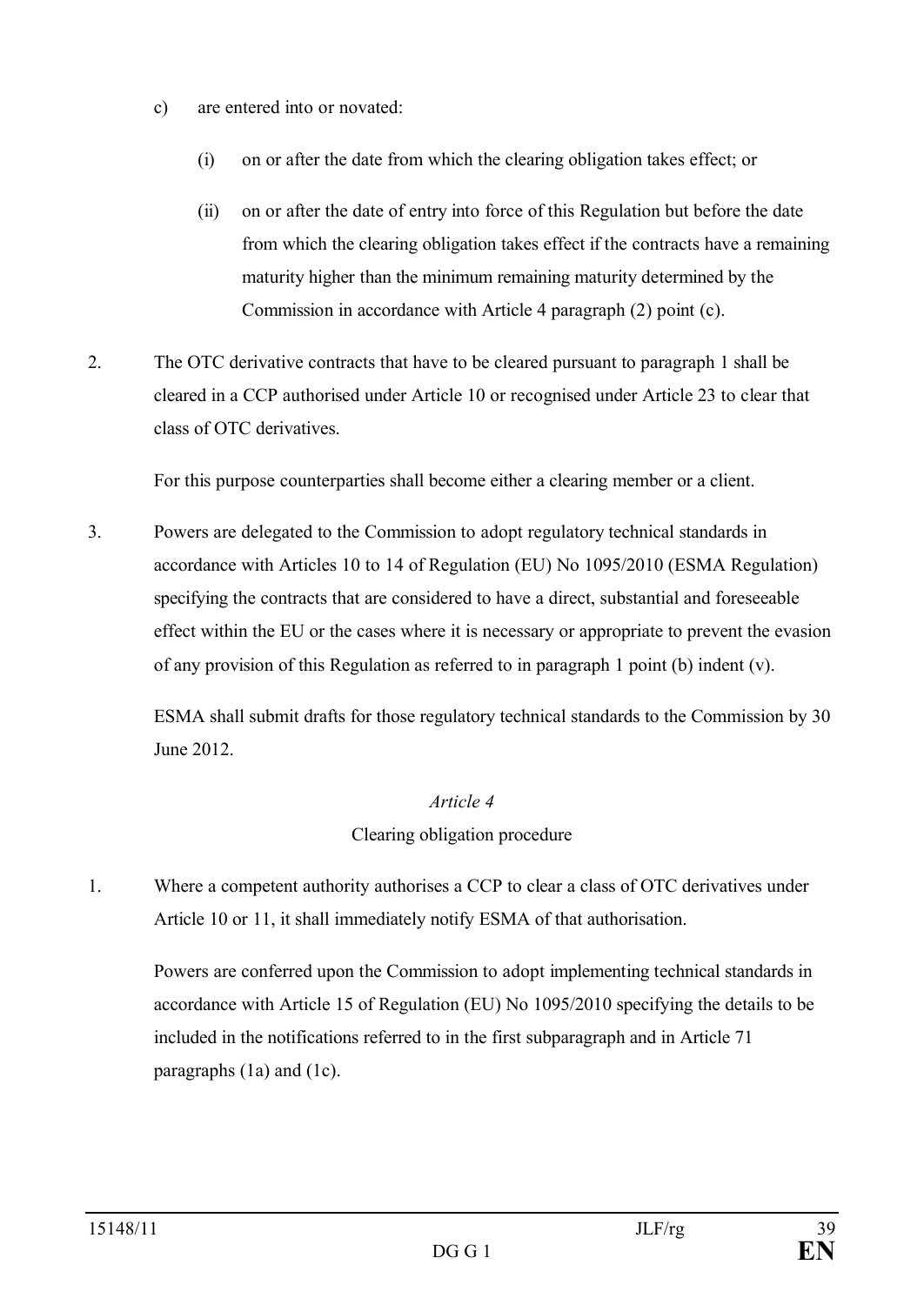ESMA shall submit drafts for those implementing technical standards to the Commission by 30 June 2012.

- 2. After receiving a notification in accordance with paragraph (1) or accomplishing a procedure for recognition set out in Article 23, ESMA shall within six months, develop and submit to the Commission for endorsement draft implementing technical standards determining the following:
	- (a) the class of OTC derivatives that should be subject to the clearing obligation referred to in Article 3;
	- (b) the date or dates from which the clearing obligation takes effect, including any phasein for front-loaded contracts and the categories of counterparties to which the obligation applies; and
	- (c) the minimum remaining maturity of the OTC derivative contracts to be frontloaded.
- 3. After conducting a public consultation and consulting with the European Systemic Risk Board (ESRB) and, where appropriate, the competent authorities of third countries, ESMA shall prepare the draft implementing technical standards referred to in paragraph 2.

With an overarching aim of reducing systemic risk, the draft implementing technical standards for the part referred to in point (a) of paragraph 2 shall take into consideration the following criteria:

- (a) the degree of standardisation of the relevant class of OTC derivative contracts' contractual terms and operational processes;
- (b) the volume and the liquidity of the relevant class of OTC derivatives;
- (c) the availability of fair, reliable and generally accepted pricing information in the relevant class of OTC derivative contracts;
- (d) *deleted*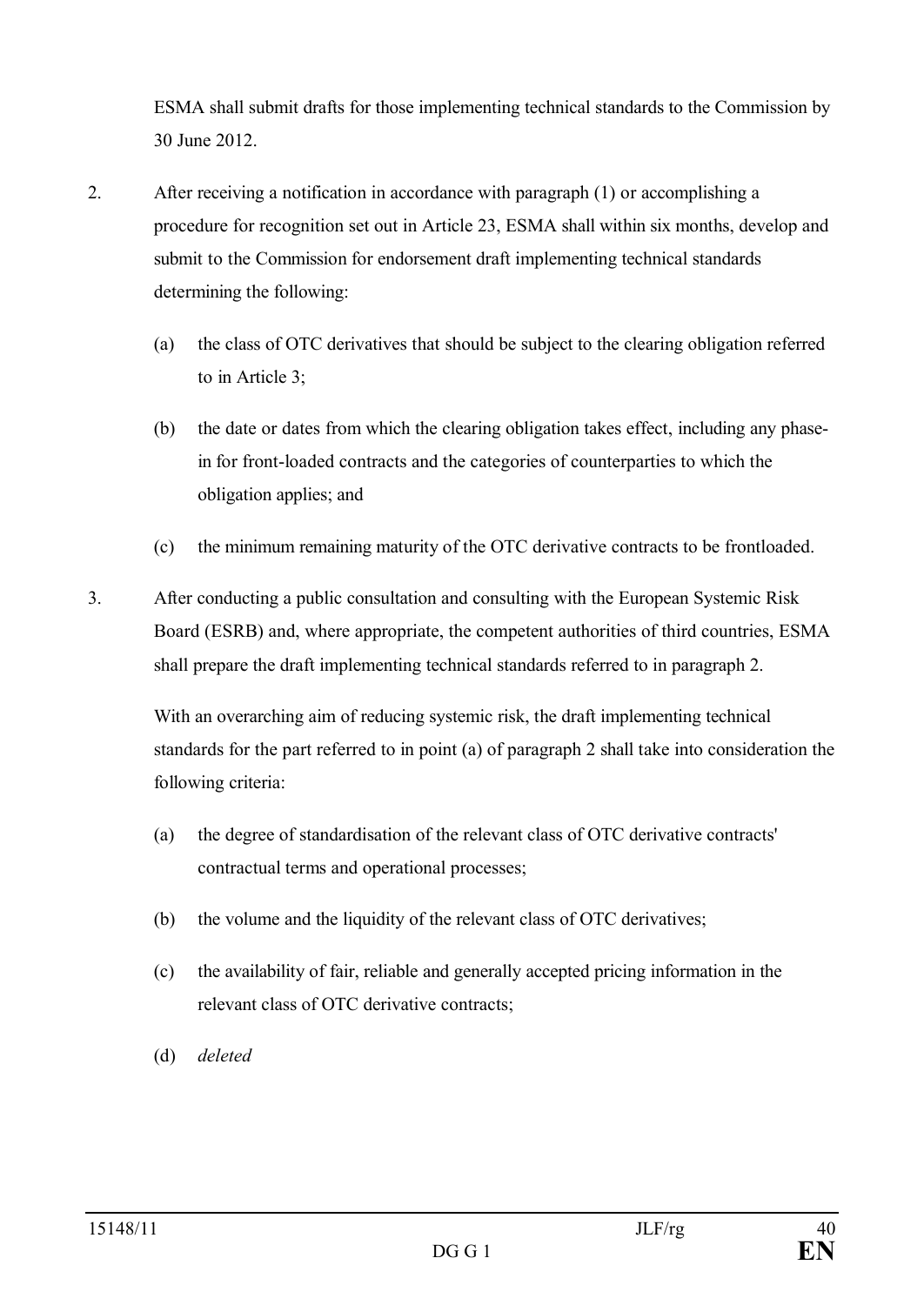#### (e) *deleted*

In the preparation of the draft technical standards, ESMA may take into consideration the anticipated impact on the levels of counterparty credit risk between counterparties as well as the impact on competition across the Union.

The draft implementing technical standards for the parts referred to in point (b) of paragraph 2 shall take into consideration the following criteria:

- (f) the expected volume of the relevant class of OTC derivative contracts;
- (ga) whether more than one CCP already clear the same class of OTC derivatives;
- (g) the ability of the relevant CCPs to handle the expected volume and to manage the risk arising from the clearing of relevant class of OTC derivative contracts;
- (h) the type and number of counterparties active, and expected to be active within the market for the relevant class of OTC derivative contracts;
- (i) the period of time a counterparty subject to the clearing obligation needs in order to put in place arrangements to clear its OTC derivative contracts through a CCP;
- (j) the risk management, legal and operational capacity of the range of counterparties that are active in the market for the relevant class of OTC derivative contracts and that would be captured by the clearing obligation pursuant to Article 3.1.

Powers are delegated to the Commission to adopt regulatory technical standards in accordance with Articles 10 to 14 of Regulation (EU) No 1095/2010 further specifying the criteria referred to in paragraph 3, second subparagraph points (a) - (c).

ESMA shall submit drafts for those regulatory technical standards to the Commission by 30 June 2012.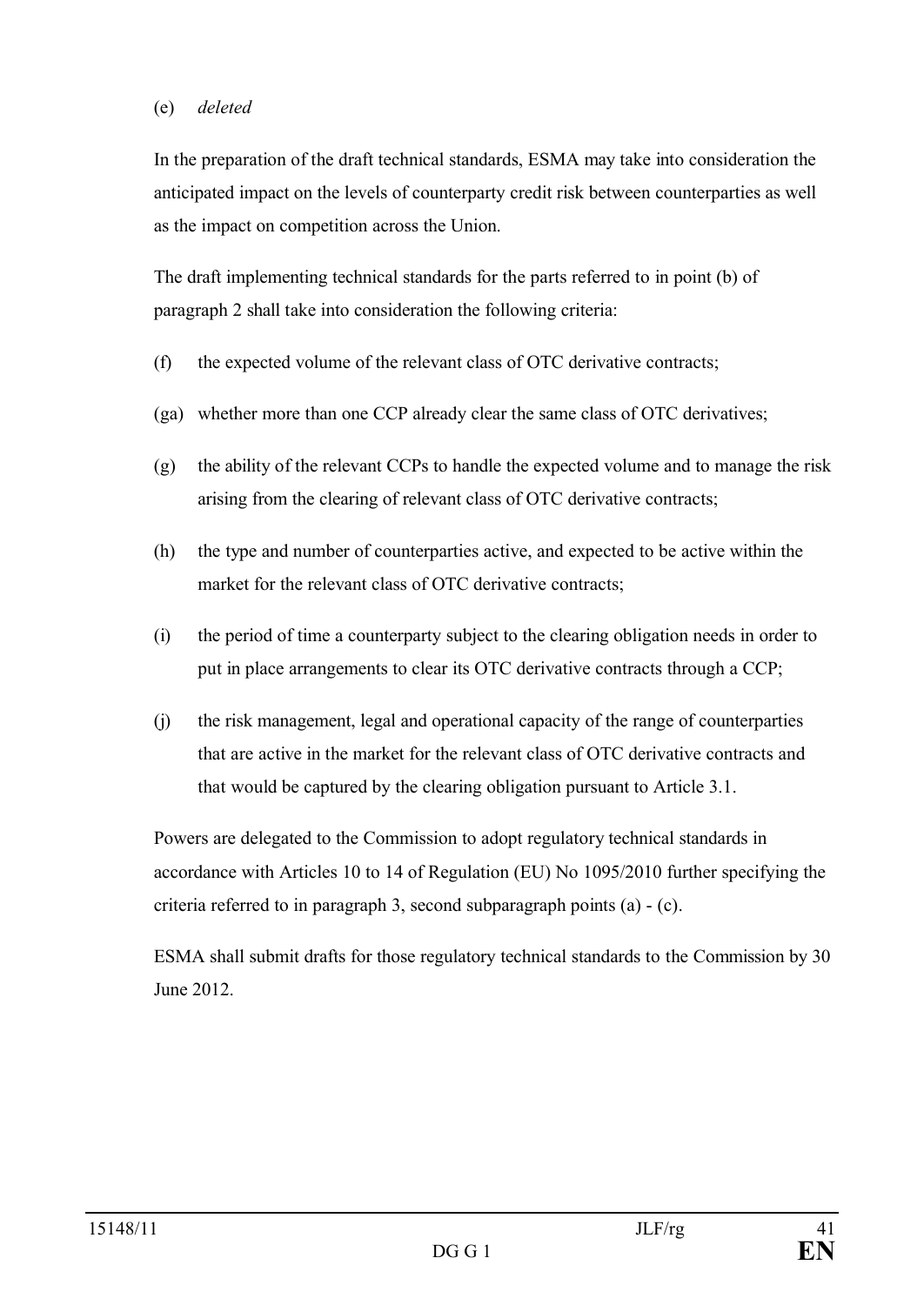- 4. In order to ensure uniform conditions of application of Article 3, powers are conferred upon the Commission to adopt implementing technical standards that determine:
	- a) the classes of derivatives that are subject to the clearing obligation;
	- b) the date or dates from which the obligation takes effect, including any phase-in for front-loaded contracts and the categories of counterparties to which the obligation applies; and
	- c) the minimum remaining maturity referred to in paragraph 2 point (c).

The implementing technical standards shall be adopted in accordance with Article 15 of Regulation (EU) No 1095/2010.

### *Article 4a*

## Identification procedure

- 1. ESMA shall, on its own initiative and after conducting a public consultation and consulting with the European Systemic Risk Board (ESRB) and, where appropriate, the competent authorities of third countries, identify in accordance with the criteria set out in Article 4 paragraph (3) points (a)-(c) and notify to the Commission the classes of derivatives contracts that should be subject to the clearing obligation provided in Article 3, but for which no CCP has yet received authorisation.
- 2. Following the notification by ESMA, the Commission may ask ESMA to publish a call for development of proposals for the clearing of those classes of derivative contracts.

## *Article 4b*

## Public register

1. ESMA shall establish, maintain and keep up to date a register to correctly and unequivocally identify the classes of derivatives subject to the clearing obligation. The register shall be publicly available on ESMA's website.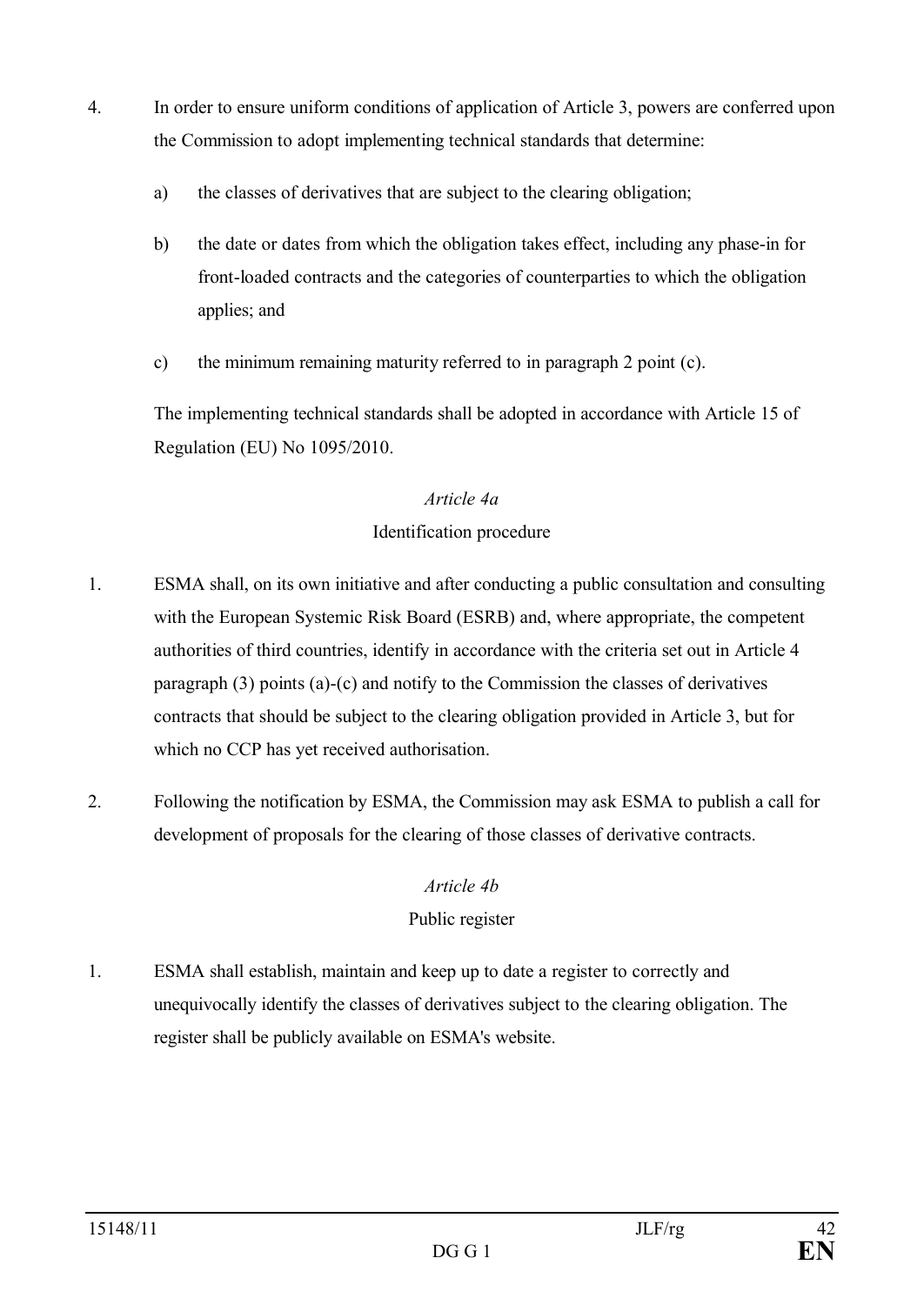- 2. The register shall include at least:
	- a) the classes of derivatives that are subject to the clearing obligation and, in connection with those classes, the CCPs authorised or recognised under this Regulation to clear them, the date or dates from which the clearing obligation takes effect including any phase in for frontloaded contracts and the categories of counterparties to which the obligation applies and the minimum remaining maturity of the contracts to be frontloaded;
	- b) the classes of derivatives identified by ESMA in accordance with Article 4a.
- 3. Powers are conferred upon the Commission to adopt implementing technical standards further specifying the details to be included in the public register referred to in paragraph 1.

The implementing technical standards referred to in the first subparagraph shall be adopted in accordance with Article 15 of Regulation (EU) No 1095/2010.

ESMA shall submit drafts for those implementing technical standards to the Commission by 30 June 2012.

#### *Article 5*

#### Non-financial counterparties

- 1. When a non-financial counterparty takes positions in OTC derivative contracts and these positions exceed the clearing threshold as specified under paragraph 3, that non-financial counterparty shall:
	- (a) immediately notify ESMA and the competent authority as referred to in paragraph 5 of that fact; and
	- (b) become subject to the clearing obligation for future contracts in the terms set out in Article 3 if the positions have exceeded the thresholds for 30 days over a 3 month period. The counterparty shall clear all relevant future contracts within 3 months of becoming subject to the clearing obligation.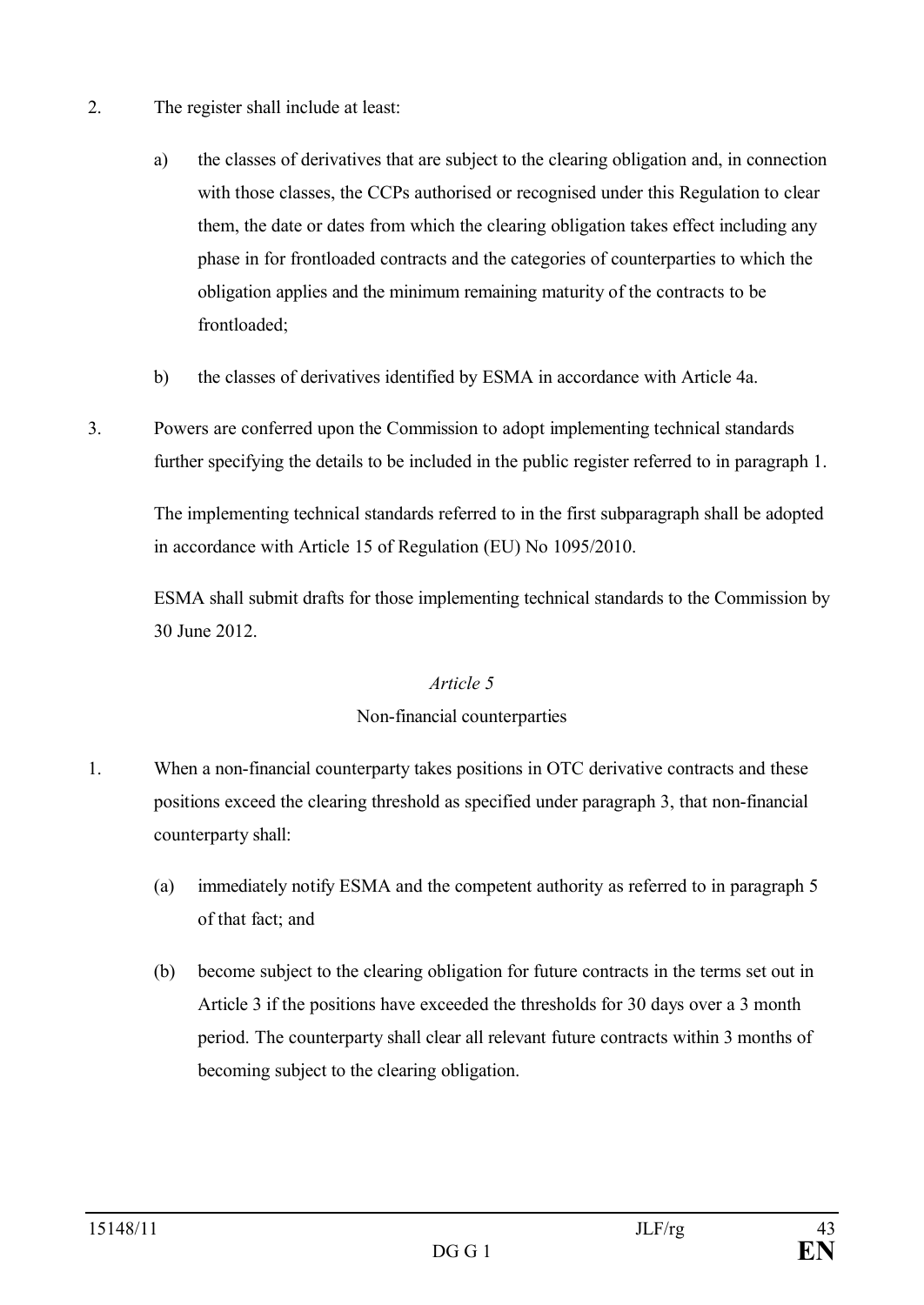- 2. A non-financial counterparty that has become subject to the clearing obligation in accordance with paragraph 1 b) and that subsequently demonstrates to the authority designated in accordance with paragraph 5 that its positions in OTC derivative contracts pertaining to the same class of OTC derivatives do not exceed the clearing threshold for 30 days over a 3 month period, shall no longer be subject to the clearing obligation set out in Article 3.
- 3. In calculating the positions referred to in paragraph 1, the non-financial counterparty shall include all the OTC derivative contracts entered into by the counterparty or by other non financial entities within the group to which the non financial counterparty belongs, which are not objectively measurable as reducing risks directly related to the commercial activity or treasury financing activity of the counterparty or of that group.
- 4. Powers are conferred upon the Commission to adopt implementing technical standards in accordance with Article 15 of Regulation (EU) No 1095/2010 specifying criteria for establishing which OTC derivative contracts are objectively measurable as reducing risks directly related to the commercial activity or treasury financing activity referred to in paragraph (3) and setting values of the clearing thresholds. When doing so, the Commission shall take into account the systemic relevance of the sum of net positions and exposures by counterparty and per class of OTC derivatives over a time period of 6 months.

ESMA shall develop draft for those implementing technical standards in consultation with the ESRB and other relevant authorities, and shall submit drafts to the Commission by 30 June 2012.

ESMA, in consultation with the ESRB and other relevant authorities, shall periodically review the thresholds and each six months propose the necessary implementing technical standards to amend them.

5. Each Member State shall designate an authority to be responsible for ensuring that the obligation under paragraph 1 is met.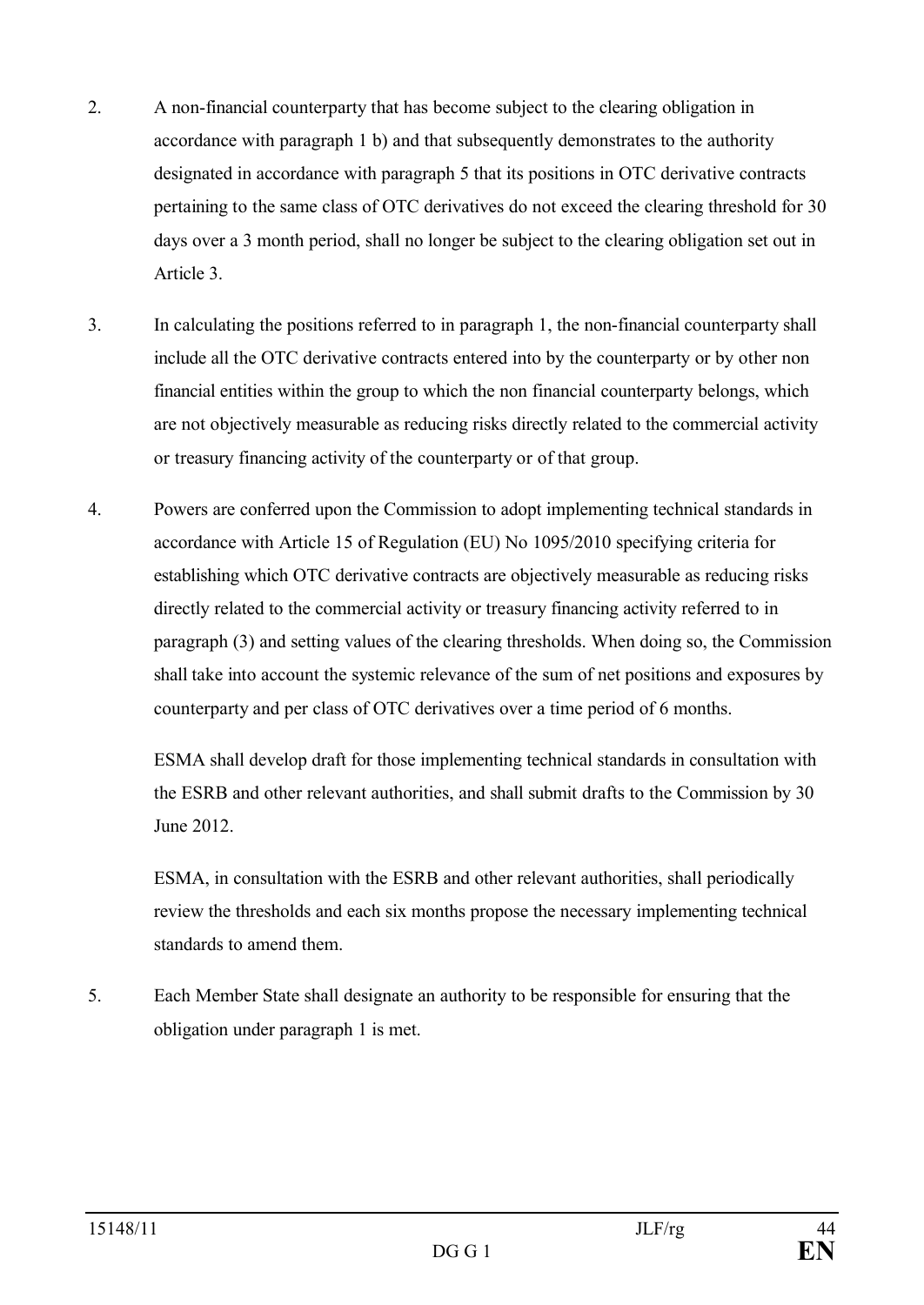#### *Article 6*

Risk mitigation techniques for OTC derivative contracts not cleared by a CCP

- 1. Financial counterparties and non-financial counterparties (…) that enter into an OTC derivative contract not cleared by a CCP, shall ensure that appropriate procedures and arrangements are in place to measure, monitor and mitigate operational and credit risk, including at least:
	- (a)  $(\ldots)$  the timely confirmation of the terms of the OTC derivative contract. Where available, the confirmation should be made via electronic means;
	- (b) robust, resilient and auditable processes in order to reconcile portfolios, to manage the associated risk and to identify disputes between parties early and resolve them, and to monitor the value of outstanding contracts.
- 1a. Financial counterparties and the non-financial counterparties referred to in Article 5 (1b) shall mark-to-market on a daily basis the value of outstanding contracts. Where market conditions prevent marking-to-market, reliable and prudent marking-to-model shall be used by the financial and non-financial counterparties referred to in Article 5 (1b).
- 1aa. Financial counterparties shall have risk management procedures that require the timely, (…) accurate and appropriate exchange of collateral with respect to OTC derivatives contracts that are entered into on or after the entry into force of this Regulation. As regards derivative contracts referred to in Article 71(0), the risk management models shall be as robust as those used for central clearing. Non-financial counterparties referred to in Article 5 (1b) shall have risk management procedures that require the timely, (…) accurate and appropriate exchange of collateral with respect to OTC derivatives contracts entered into on or after the clearing threshold is breached.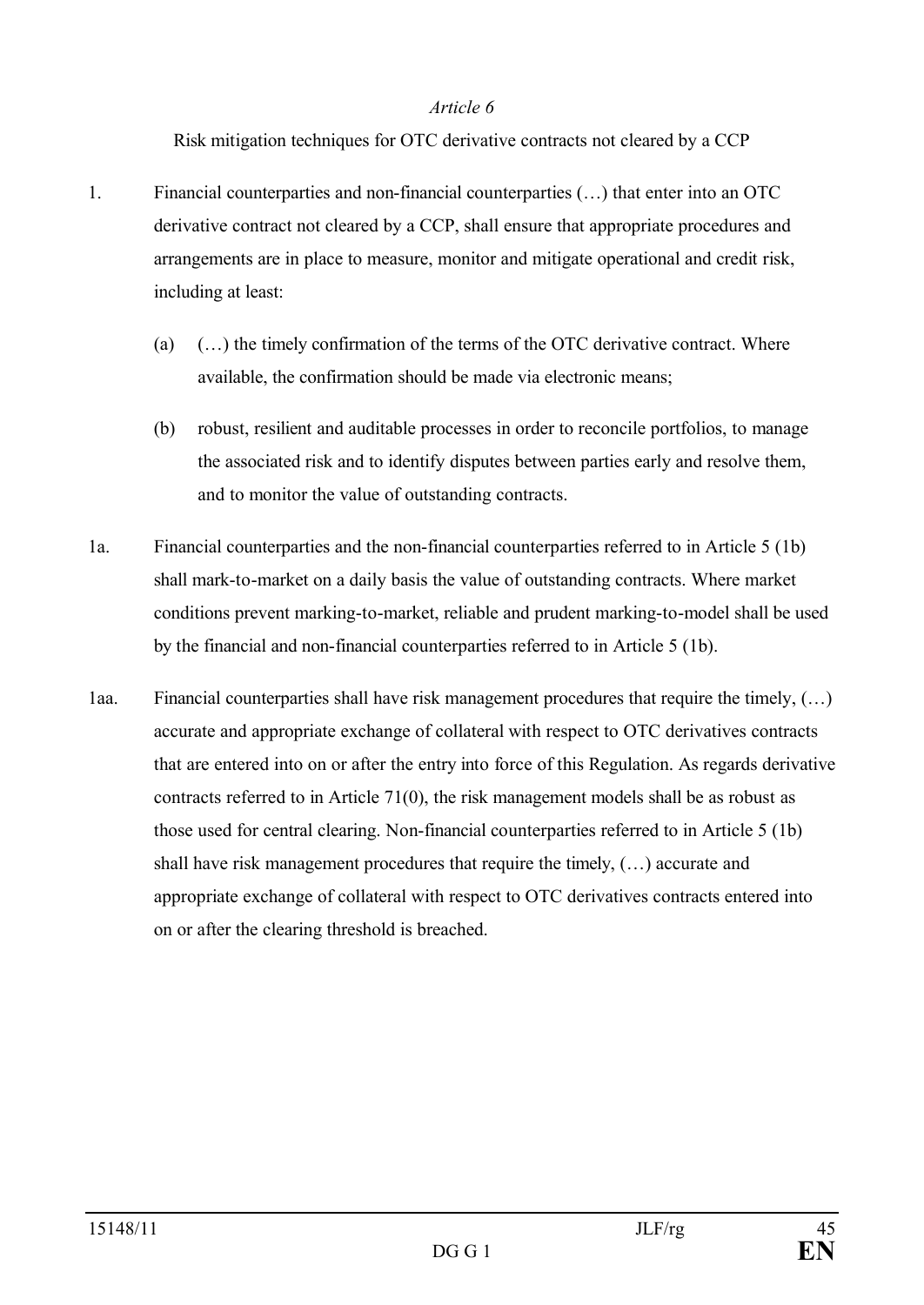- 1aaa. The requirement laid down in paragraph 1aa shall not apply to an intragroup transaction referred to in Article 2a that is entered into by counterparties which are established in the same Member State provided that there is no current or foreseen practical or legal impediment to the prompt transfer of own funds or repayment of liabilities between counterparties.
- 1c. An intragroup transaction referred to in Article  $2a(2)(a)-(c)$  that is entered into by counterparties which are established in different Member States shall be exempted totally or partially from the requirement laid down in paragraph 1aa, on the basis of a positive decision of both the relevant competent authorities, provided that the following conditions are fulfilled:
	- (a) the risk management procedures of the counterparties are adequately sound, robust and consistent with the level of complexity of the derivative transaction;
	- (b) there is no current or foreseen practical or legal impediment to the prompt transfer of own funds or repayment of liabilities between the counterparties.

If the competent authorities fail to reach a positive decision within a month of receipt of the application for exemption, the adoption of a decision may be facilitated by ESMA in accordance with its settlement of disagreement powers under Article 19 of Regulation (EU) No 1095/2010.

- 1cc. An intragroup transaction referred to in Article 2a(1) that is entered into by non-financial counterparties which are established in different Member States shall be exempted from the requirement laid down in paragraph 1aa, provided that the following conditions are fulfilled:
	- (a) the risk management procedures of the counterparties are adequately sound, robust and consistent with the level of complexity of the derivative transaction;
	- (b) there is no current or foreseen practical or legal impediment to the prompt transfer of own funds or repayment of liabilities between the counterparties.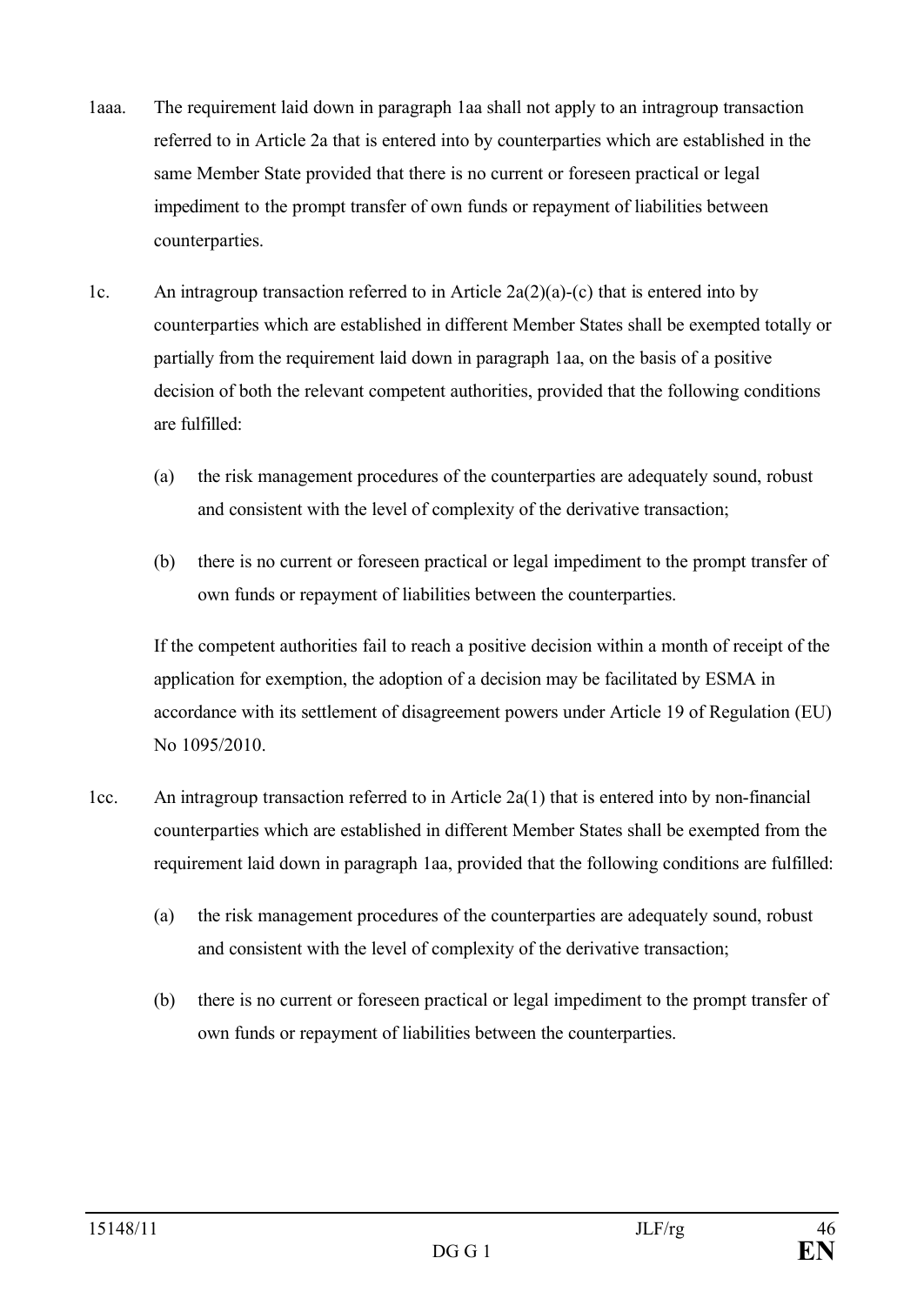The non-financial counterparties shall communicate any such decision to the competent authorities referred to in Article 5(5). The exemption is valid until either of the notified competent authorities does not agree upon fulfilment of the conditions referred to in points a) or b). The notified competent authorities have the power to do so within three months from the communication.

- 1ccc. An intragroup transaction referred to in Article  $2a(2)(a)-(d)$  that is entered into by a counterparty which is established in the EU and a counterparty which is established in a third-country jurisdiction shall be exempted totally or partially from the requirement laid down in paragraph 1aa, on the basis of a decision of the relevant competent authority responsible for supervision of the counterparty which is established in the EU, provided that the following conditions are fulfilled:
	- (a) the risk management procedures of the counterparties are adequately sound, robust and consistent with the level of complexity of the derivative transaction;
	- (b) there is no current or foreseen practical or legal impediment to the prompt transfer of own funds or repayment of liabilities between the counterparties.
- 1cccc. An intragroup transaction referred to in Article  $2a(1)$  that is entered into by a non-financial counterparty which is established in the EU and a counterparty which is established in a third-country jurisdiction shall be exempted from the requirement laid down in paragraph 1aa, provided that the following conditions are fulfilled:
	- (a) the risk management procedures of the counterparties are adequately sound, robust and consistent with the level of complexity of the derivative transaction;
	- (b) there is no current or foreseen practical or legal impediment to the prompt transfer of own funds or repayment of liabilities between the counterparties.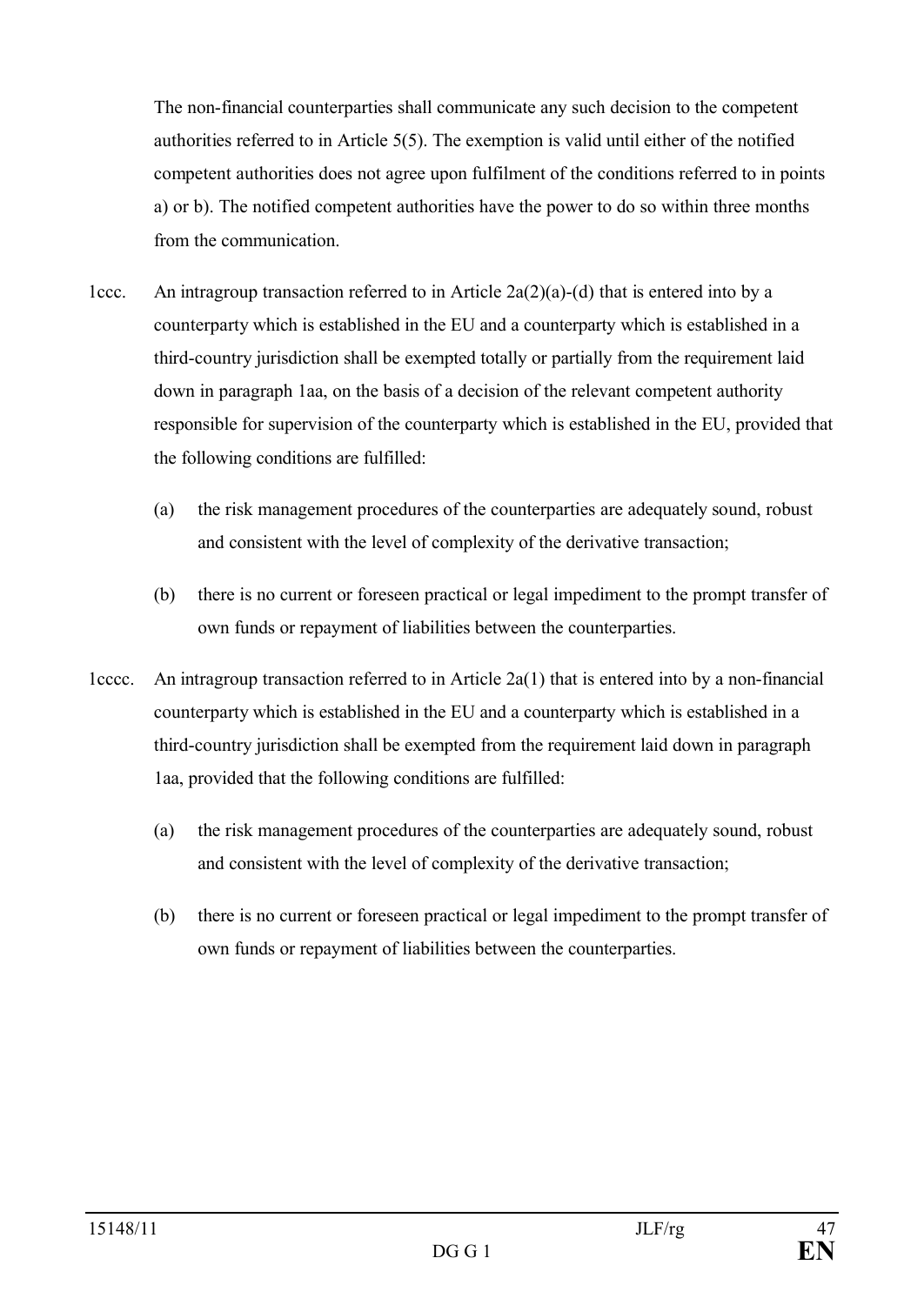The non-financial counterparty shall communicate any such decision to the competent authority referred to in Article 5(5). The exemption is valid until the notified competent authority does not agree upon fulfilment of the conditions referred to in points a) or b). The notified competent authority has the power to do so within three months from the communication.

- 1ccccc. An intragroup transaction referred to in Article 2a(1) that is entered into by a non-financial counterparty and a financial counterparty which are established in different Member States shall be exempted totally or partially from the requirement laid down in paragraph 1aa, on the basis of a decision of the relevant competent authority responsible for supervision of the financial counterparty, provided that the following conditions are fulfilled:
	- (a) the risk management procedures of the counterparties are adequately sound, robust and consistent with the level of complexity of the derivative transaction;
	- (b) there is no current or foreseen practical or legal impediment to the prompt transfer of own funds or repayment of liabilities between the counterparties.

The relevant competent authority responsible for supervision of the financial counterparty shall communicate any such decision to the competent authority referred to in Article 5(5). The exemption is valid unless the notified competent authority does not agree upon fulfilment of the conditions referred to in points a) or b). If there is a disagreement between the competent authorities, ESMA may assist those authorities in reaching an agreement in accordance with its powers under Article 19 of Regulation (EU) No 1095/2010.

1d. The counterparty of intragroup transaction which has been exempted from the requirement laid down in paragraph 1aa shall publicly disclose information on the exemption.

A competent authority shall notify ESMA of any decision adopted pursuant to paragraphs 1c, 1ccc or 1ccccc or any notification received pursuant to paragraphs 1cc, 1cccc or 1ccccc and provide ESMA with the details of intragroup transaction in concern.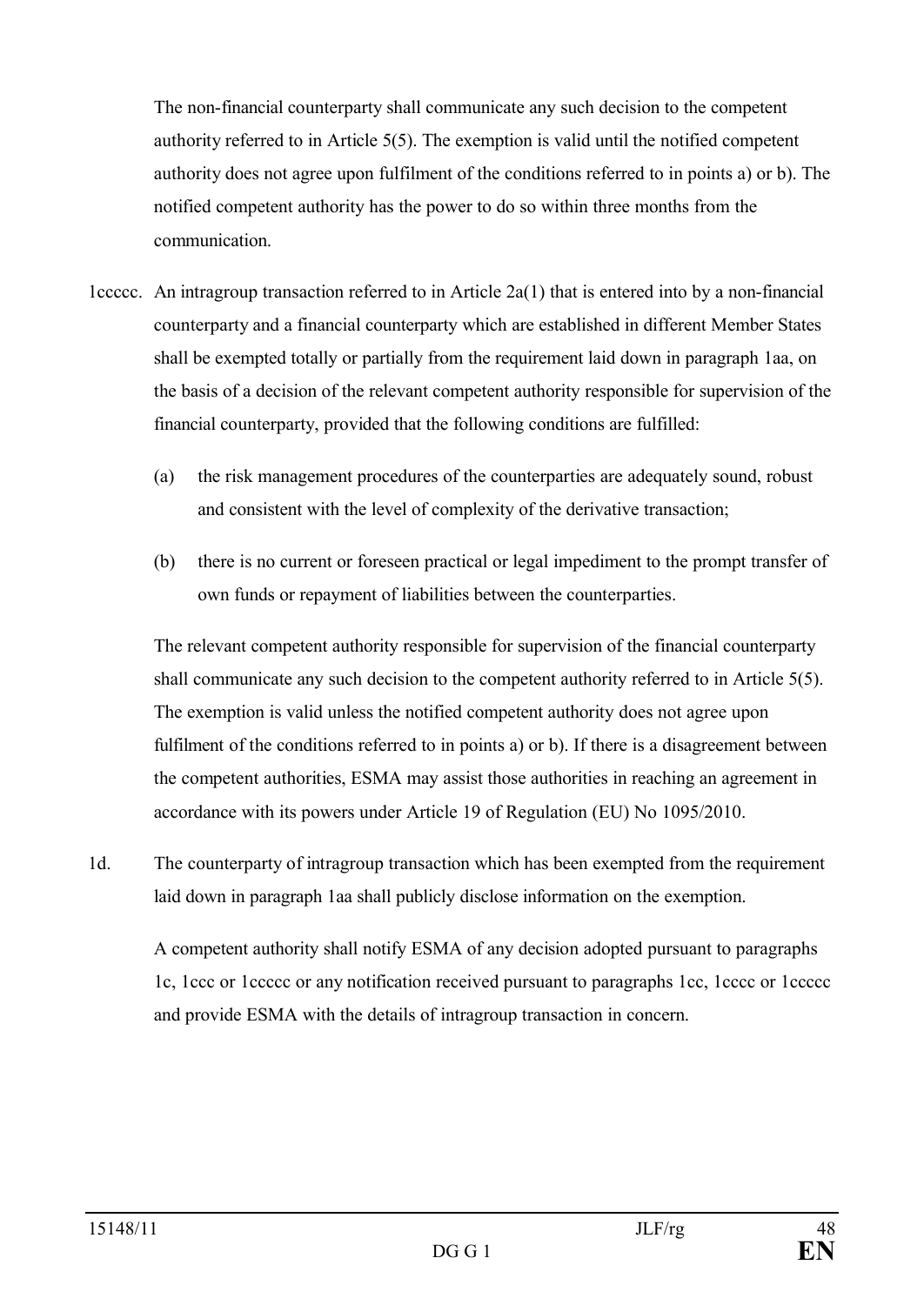- 1bb. Financial counterparties shall hold appropriate and proportionate amount of capital to manage the risk not covered by appropriate exchange of collateral.
- 1b. In case there has been exchange of collateral each financial counterparty or a non-financial counterparty referred to in Article 5 paragraph (1b), if requested by the other party before the time of execution of each OTC derivatives contract between the parties, shall distinguish in accounts, in accordance with their agreements, the assets provided by the other party.

The requirement to distinguish in accounts for the purpose of this Article is satisfied if the counterparties record separately in their accounts the assets exchanged as collateral.

- 1e. The obligations set out in paragraphs 1 to 1b shall apply to derivatives contracts entered into between third country entities that would be subject to these obligations if they were established in the EU, provided that these contracts have a direct, substantial and foreseeable effect within the EU or where such obligation is necessary or appropriate to prevent the evasion of any provision of this Regulation.
- 2. Powers are delegated to the Commission to adopt regulatory technical standards specifying the maximum time lag between the conclusion of an OTC derivative contract and the confirmation referred to in paragraph 1(a), and the market conditions that prevents marking-to-market and the criteria for using marking-to-model as referred to in the paragraph (1a).

The regulatory technical standards referred to in the first subparagraph shall be adopted in accordance with Articles 10 to 14 of Regulation (EU) No 1095/2010 (ESMA Regulation).

ESMA shall submit a draft to the Commission for those regulatory technical standards by 30 June 2012.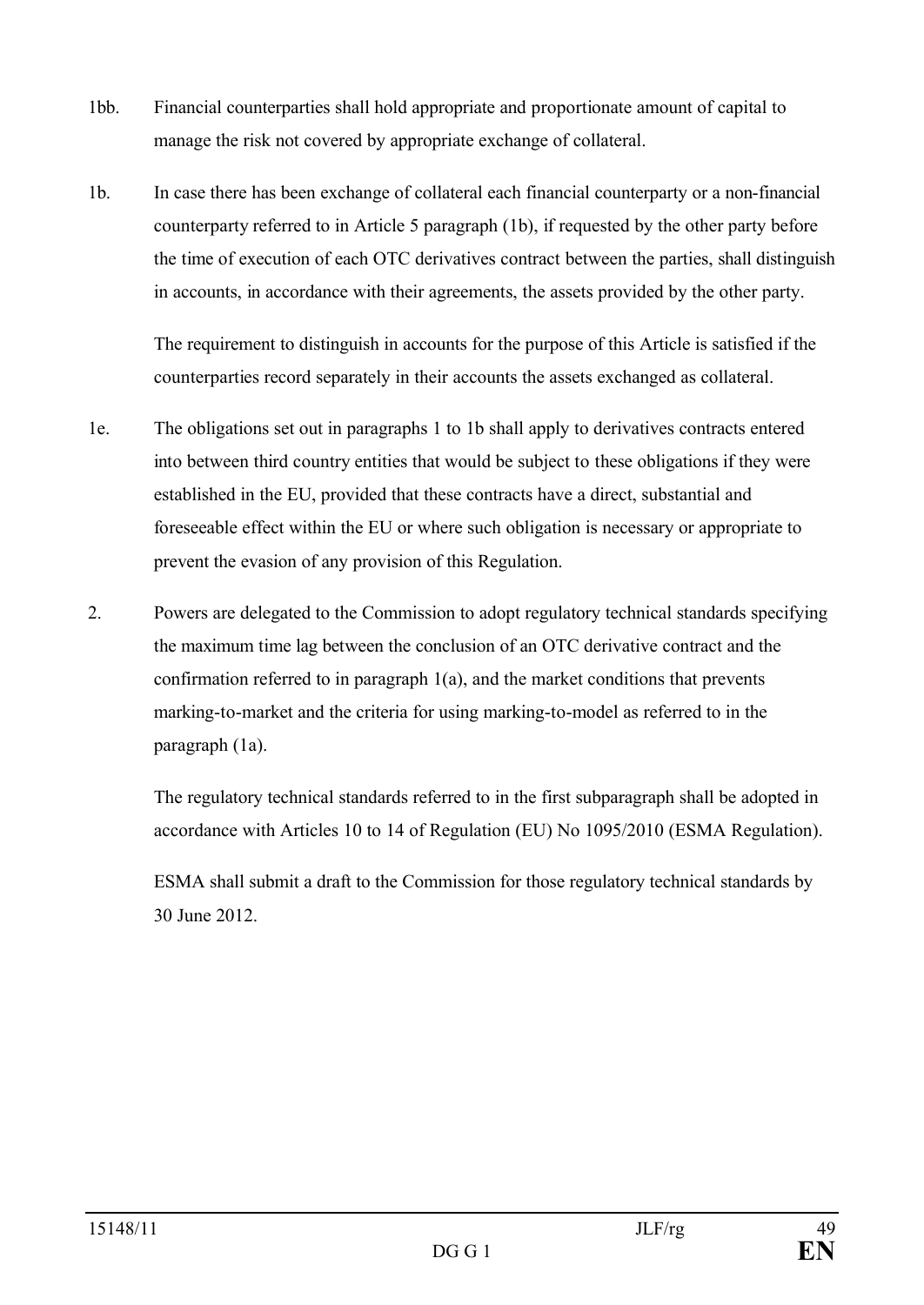3. Powers are delegated to the Commission to adopt regulatory technical standards specifying the arrangements required for compliance with paragraph (1), levels of collateral required for compliance with paragraph (1aa) and (1b), levels of capital required for compliance with paragraph (1bb), risk management models referred to in paragraph (1aa) and the procedures for the counterparties and the relevant competent authorities to be followed while applying exemptions under paragraphs (1c)-(1ccccc) as well as the applicable criteria referred to in paragraphs (1aaa) and (1c)-(1ccccc) including, in particular, what should be considered as practical or legal impediment to the prompt transfer of own funds or repayment of liabilities between the counterparties.

Depending on the legal nature of the counterparty, the regulatory technical standards referred to in the first subparagraph shall be adopted in accordance with either Articles 10 to 14 of Regulation (EU) No 1093/2010 [EBA Regulation], Articles 10 to 14 of Regulation (EU) No 1095/2010 [ESMA Regulation] or Articles 10 to 14 of Regulation (EU) No 1094/2010 [EIOPA Regulation].

When developing the draft regulatory technical standards, EBA, ESMA and EIOPA shall act in accordance with Article 56 of the abovementioned Regulations. The draft regulatory technical standards shall be submitted to the Commission by 30 June 2012.

- 4. Powers are conferred upon the Commission to adopt implementing technical standards in accordance with Article 15 of Regulation (EU) No 1095/2010 specifying:
	- (a) the details of the exempted intragroup transactions to be included in the notification referred to in paragraphs 1cc, 1cccc and 1ccccc;
	- (b) the details of the information on exempted intragroup transactions referred to in paragraph 1d.

ESMA shall submit drafts for those implementing technical standards to the Commission by 30 June 2012.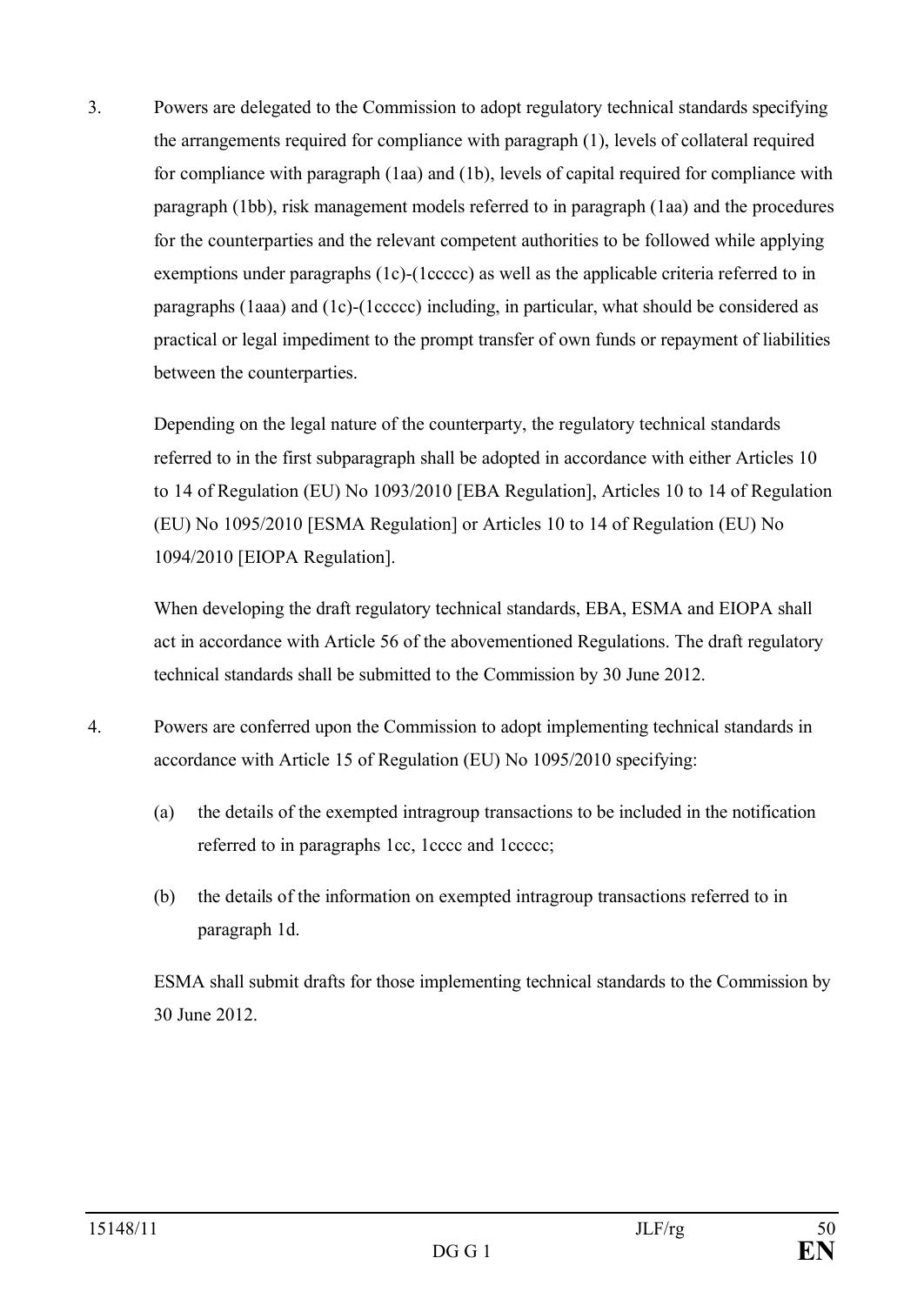#### *Article 7*

#### Reporting obligation

1. Counterparties and CCPs shall ensure that the details of any derivative contract they have concluded and any modification, or termination of the contract is reported to a trade repository registered in accordance with Article 51 or recognised in accordance with Article 63 (…).

The details shall be reported no later than the working day following the conclusion, modification or termination of the contract.

The reporting obligation shall apply to derivative contracts which:

- a) were entered into before the date of entry into force of this Regulation and are outstanding on the date of entry into force of this Regulation;
- b) are entered into on or after the date of entry into force of this Regulation.

A counterparty or a CCP which is subject to the reporting obligation may delegate the reporting of the details of the derivative contract.

Counterparties and CCPs shall ensure that the details of their derivative contract are reported without duplication.

2. Where a trade repository is not available to record the details of a derivative contract, (…) counterparties and CCPs shall ensure that the details of the derivative contracts is reported to ESMA.

In this case ESMA shall ensure that all relevant authorities referred to in Article 67 paragraph (2) will have direct and immediate access to all the details of derivative contracts they need to fulfil their respective responsibilities and mandates.

The details to be reported to ESMA shall be the same that would be reported to the trade repository.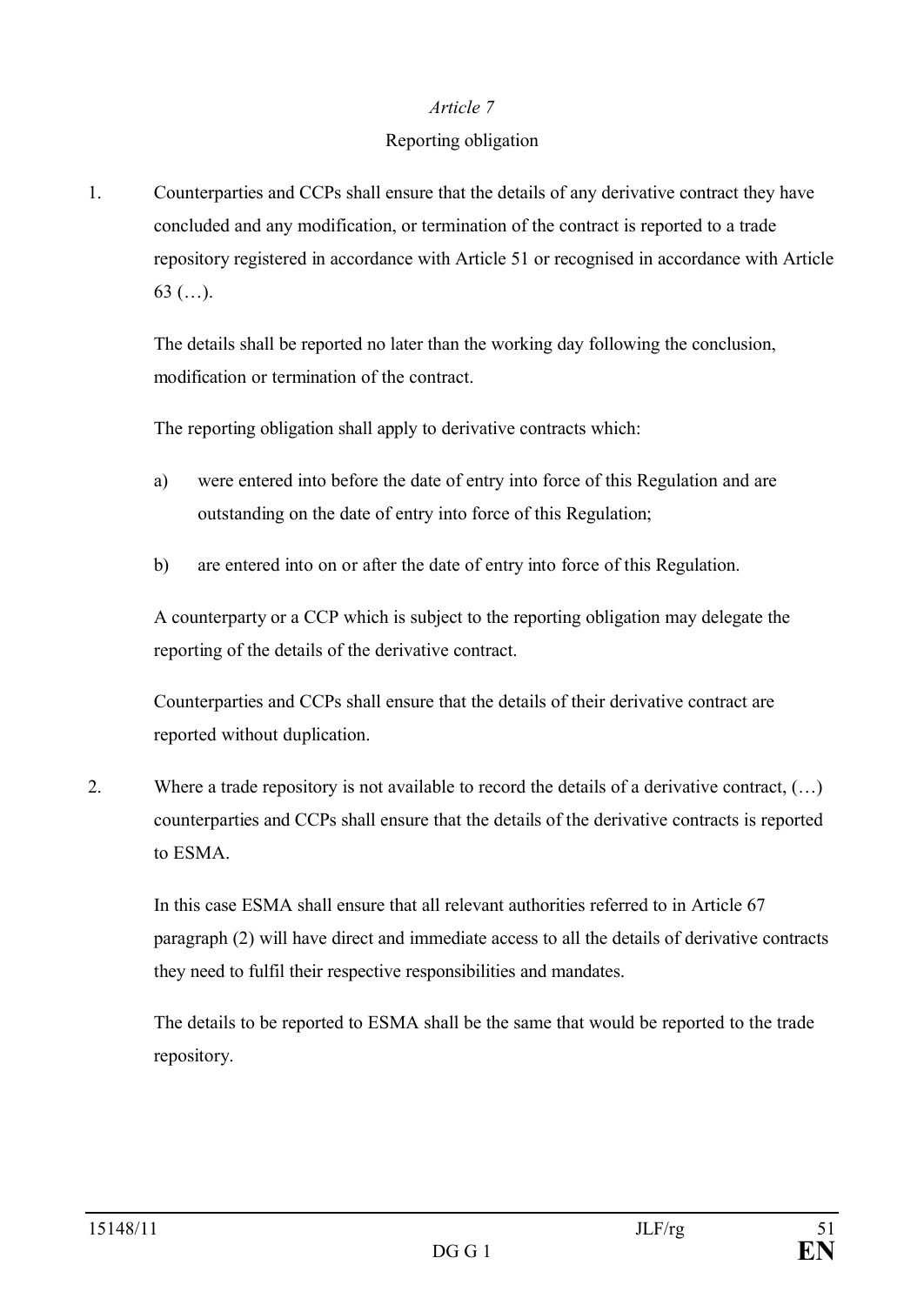3. (…) An entity that reports the details of a derivative contract to a trade repository or ESMA on behalf of a counterparty shall not be considered in breach of any restriction on disclosure of information imposed by that contract or by any legislative, regulatory or administrative provision.

No liability resulting from that disclosure shall lie with the reporting entity or its directors or employees.

4. Powers are delegated to the Commission to determine the details and type of the reports referred to in paragraphs 1 and 2 for the different classes of derivatives.

Those reports shall contain at least:

- (a) the parties to the contract and  $(...),$
- (b) the main characteristics of the contract, including the type, underlying maturity and notional value (…).

The draft regulatory technical standards referred to in the first subparagraph shall be adopted in accordance with Articles 10 to 14 of Regulation (EU) No 1095/2010 [ESMA Regulation].

ESMA shall develop draft regulatory technical standards for submission to the Commission by 30 June 2012.

- 5. In order to ensure uniform conditions of application of paragraphs 1 and 2, powers are conferred upon the Commission to adopt implementing technical standards determining:
	- a) the format and frequency of the reports referred to in paragraphs 1 and 2 for the different classes of derivatives;
	- b) the date by which derivatives contracts shall be reported, including any phase in for contracts entered into before the reporting obligation applies.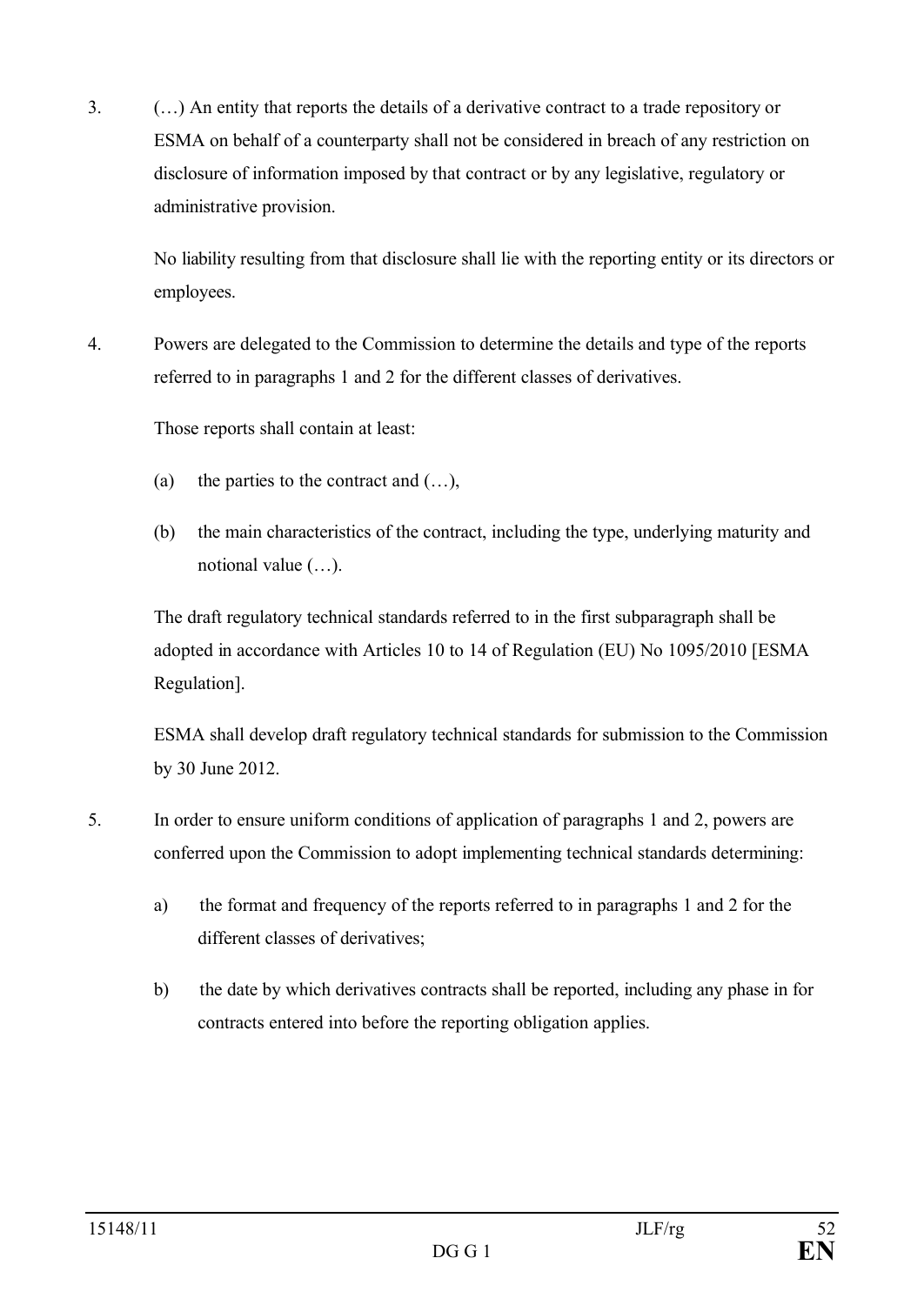The draft implementing technical standards referred to in the first subparagraph shall be adopted in accordance with Article 15 of Regulation (EU) No 1095/2010 [ESMA Regulation].

ESMA shall develop draft implementing technical standards for submission to the Commission by 30 June 2012.

#### *Article 8*

#### Access to a CCP

1. A CCP that has been authorised to clear OTC derivative contracts shall accept clearing such contracts on a non-discriminatory and transparent basis, regardless of the venue of execution.

Without prejudice to Article 32a, a CCP may require that those venues of execution comply with the operational and technical requirements established by the CCP.

- 2. When a request to access a CCP has been formally submitted to a CCP by a venue of execution, the venue shall receive a response to the request from the CCP within three months.
- 3. Where the access is refused by a CCP, it shall provide full reasons and notify the venue of execution accordingly.
- 3a. Without prejudice to the decision by the competent authorities of the venue of execution and of the CCP, access shall be made possible by the CCP within three months of a positive response to a request for access.

The competent authorities of the requesting venue of execution and of the CCP may only deny the venue of execution access to the CCP where such access would threaten the smooth and orderly functioning of markets.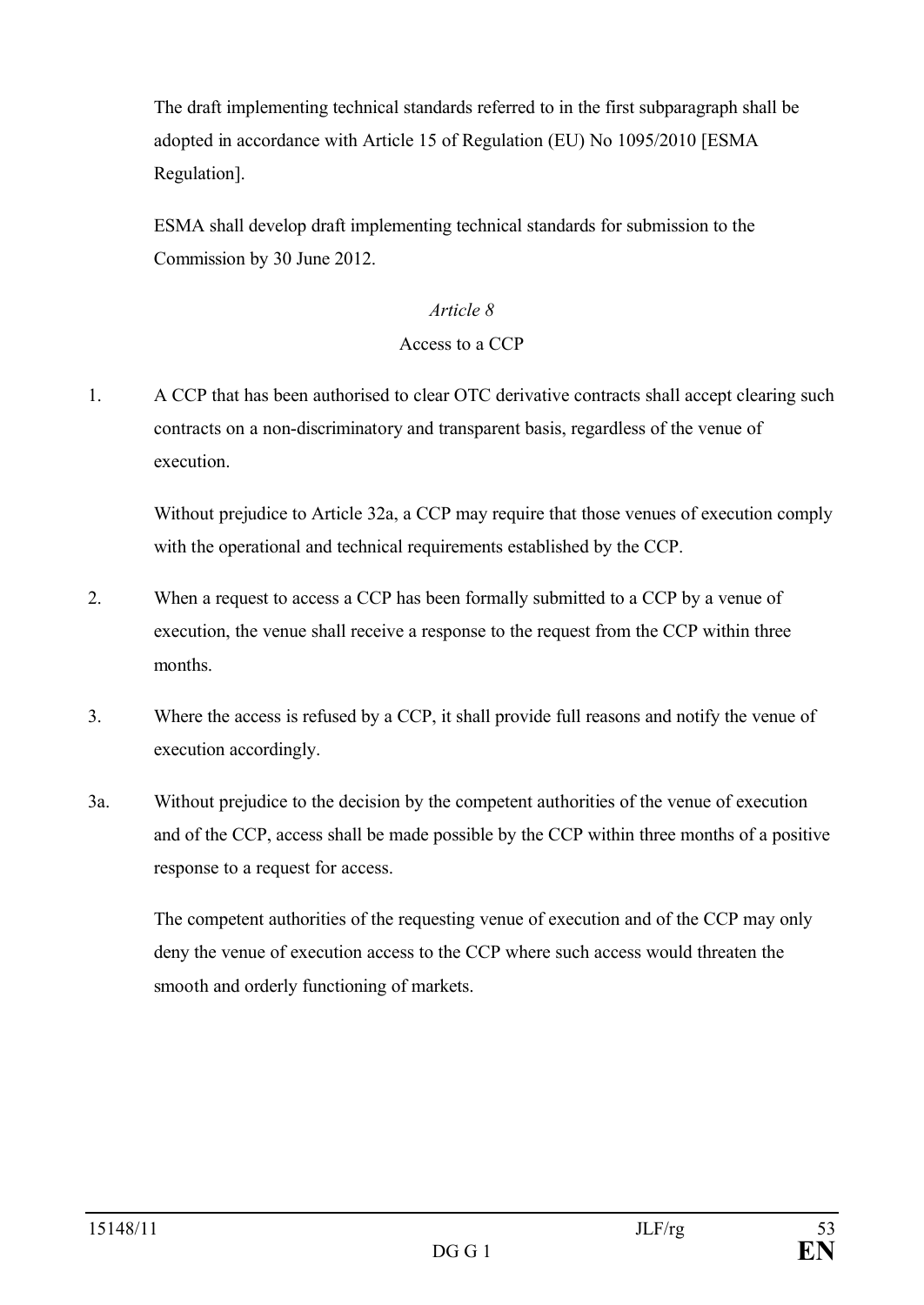#### *Article 8a*

#### Access to a venue of execution

- 1. A venue of execution shall provide trade feeds on a non-discriminatory and transparent basis to any CCP that has been authorised to clear OTC derivative contracts traded on that venue of execution upon request by the CCP.
- 2. When a request to access a venue of execution has been formally submitted to a venue of execution by a CCP, the CCP shall receive a response to the request within three months.
- 3. Where the access is refused by a venue of execution, it shall provide full reasons and notify the CCP accordingly.
- 4. Without prejudice to the decision by competent authorities of the venue of execution and of the CCP, access shall be made possible by the venue of execution within three months of a positive response to a request for access.

The access of the CCP to the venue of execution shall only be granted provided that such an access would not require interoperability or threaten the smooth and orderly functioning of markets in particular due to liquidity fragmentation and the venue of execution has put in place adequate mechanism to prevent such fragmentation.

5. Powers are delegated to the Commission to adopt regulatory technical standards specifying the notion of liquidity fragmentation.

The regulatory technical standards referred to in the first subparagraph shall be adopted in accordance with Articles 10 to 14 of Regulation (EU) No 1095/2010 [ESMA Regulation].

ESMA shall develop drafts for those regulatory technical standards and shall submit drafts to the Commission by 30 June 2012.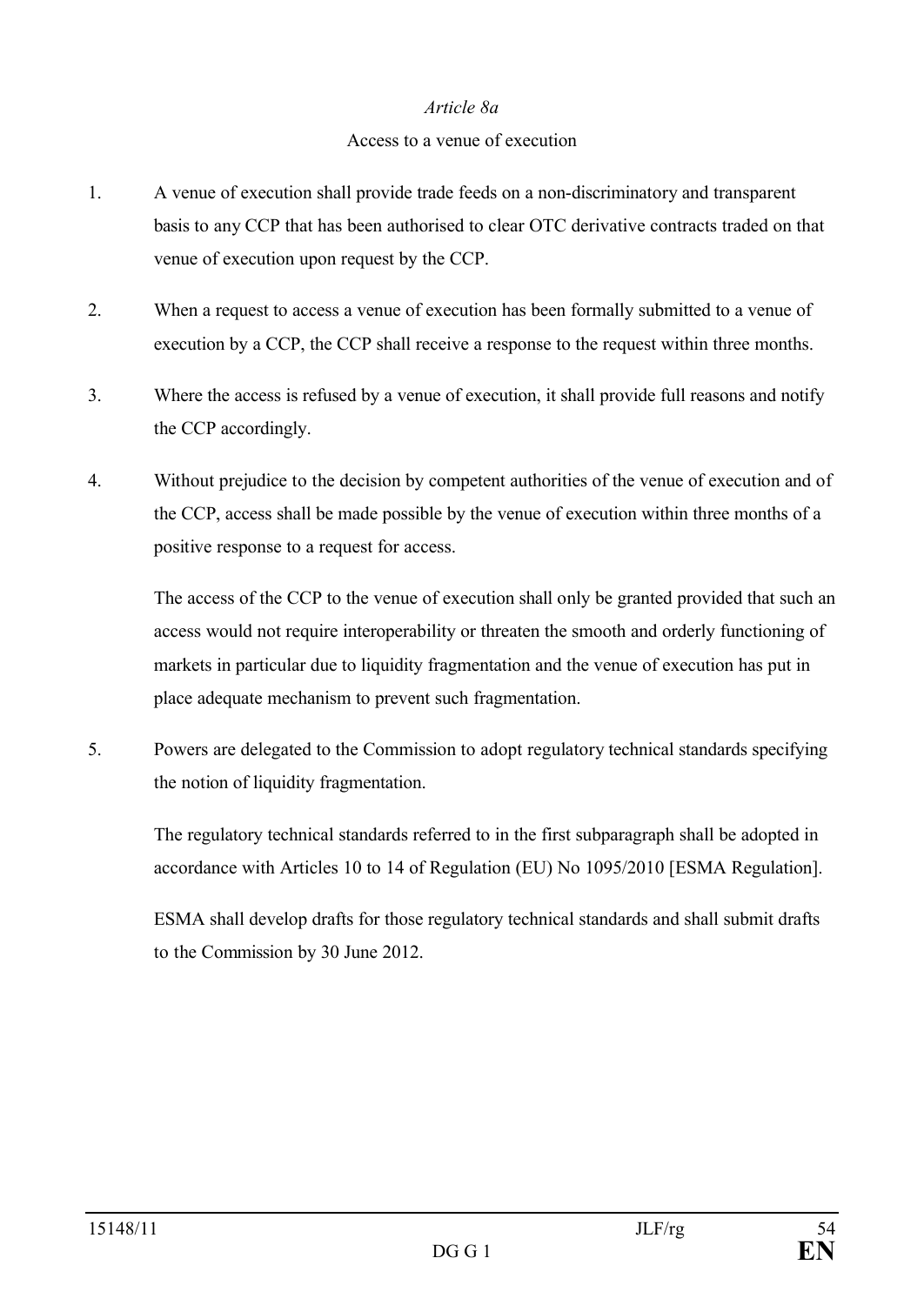#### *Article 9*

#### **Penalties**

- 1. Member States shall lay down the rules on penalties applicable to infringements of the rules under this Title and shall take all measures necessary to ensure that they are implemented. Those penalties shall include at least administrative fines. The penalties provided for shall be effective, proportionate and dissuasive.
- 2. Member States shall ensure that the competent authorities responsible for the supervision of financial and, where appropriate, non-financial counterparties disclose every penalty that has been imposed for infringements of Articles 3 to 8a to the public, unless such disclosure would seriously jeopardise the financial markets or cause disproportionate damage to the parties involved.

Within six months of the entry into force of this Regulation, the Member States shall notify the rules referred to in paragraph 1 to the Commission. They shall notify the Commission of any subsequent amendment thereto without delay.

3. The Commission, with the assistance of ESMA, shall verify that the administrative penalties referred to in paragraph 1 are effectively and consistently applied.

# *Article 9a* International Coordination

1. The Commission shall be assisted by ESMA in monitoring and preparing reports to the Council and the European Parliament on the international application of principles laid down in Articles 3, 5, 6, 7 and Title IV and VII including potential duplicative or conflicting requirements and recommend possible actions.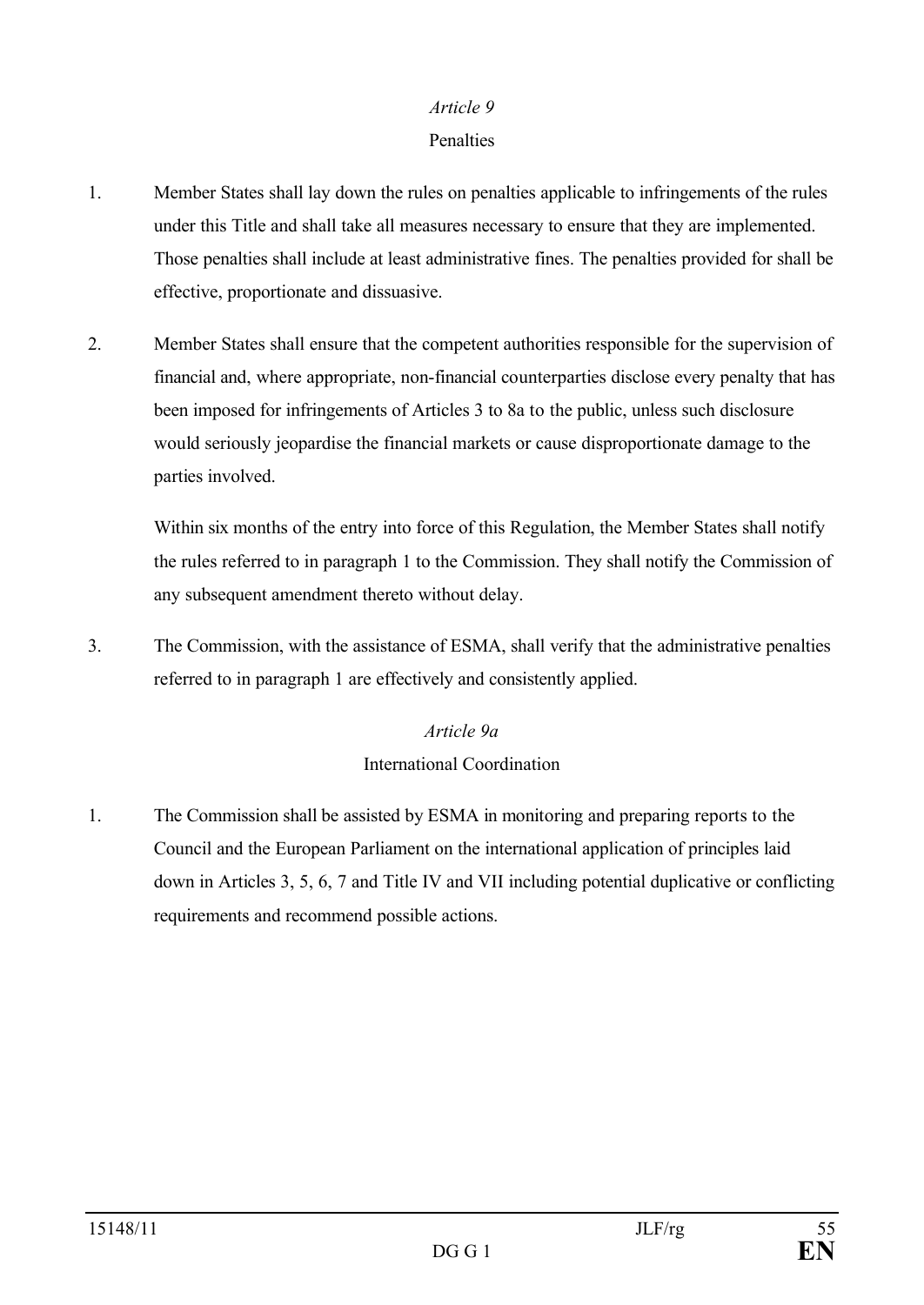- 2. The Commission may adopt an implementing act declaring that the legal, supervisory and enforcement arrangements of a third country are equivalent to the requirements resulting from this Regulation under Articles 3, 5, 6, 7 and Title IV and VII and guarantee protection of professional secrecy that is equivalent to that set out in this Regulation and which are subject to effective supervision and enforcement in that third country. Those implementing acts shall be adopted in accordance with the examination procedure referred to in Article 69.
- 3. An implementing act on equivalence as referred to in paragraph 2 shall imply that counterparties entering into a transaction subject to this Regulation shall be deemed to have fulfilled the obligations contained in Articles 3, 5, 6, 7 and Title IV and VII of this Regulation only if:
	- a) at least one of the counterparties is established outside the EU;
	- b) the legal framework of the third country is being effectively applied and enforced;
	- c) the legal framework of the third country is applied and enforced in an equitable and non-distortive manner; and
	- d) there is no risk of an adverse effect on the financial market within the Union.
- 4. The Commission shall, in cooperation with ESMA, monitor the effective implementation by third countries, for which an implementing act on equivalence has been adopted, of the requirements equivalent to those contained in Articles 3, 5, 6, 7 and Title IV and VII of this Regulation and regularly report to the European Parliament and the Council. In a month after the presentation of the report and in case the report reveals an insufficient or inconsistent application of the equivalent requirements by third country authorities, the Commission shall withdraw the recognition as equivalent of the third country legal framework in question. In case an implementing act on equivalence is withdrawn, counterparties shall automatically be subject again to all requirements contained in this Regulation.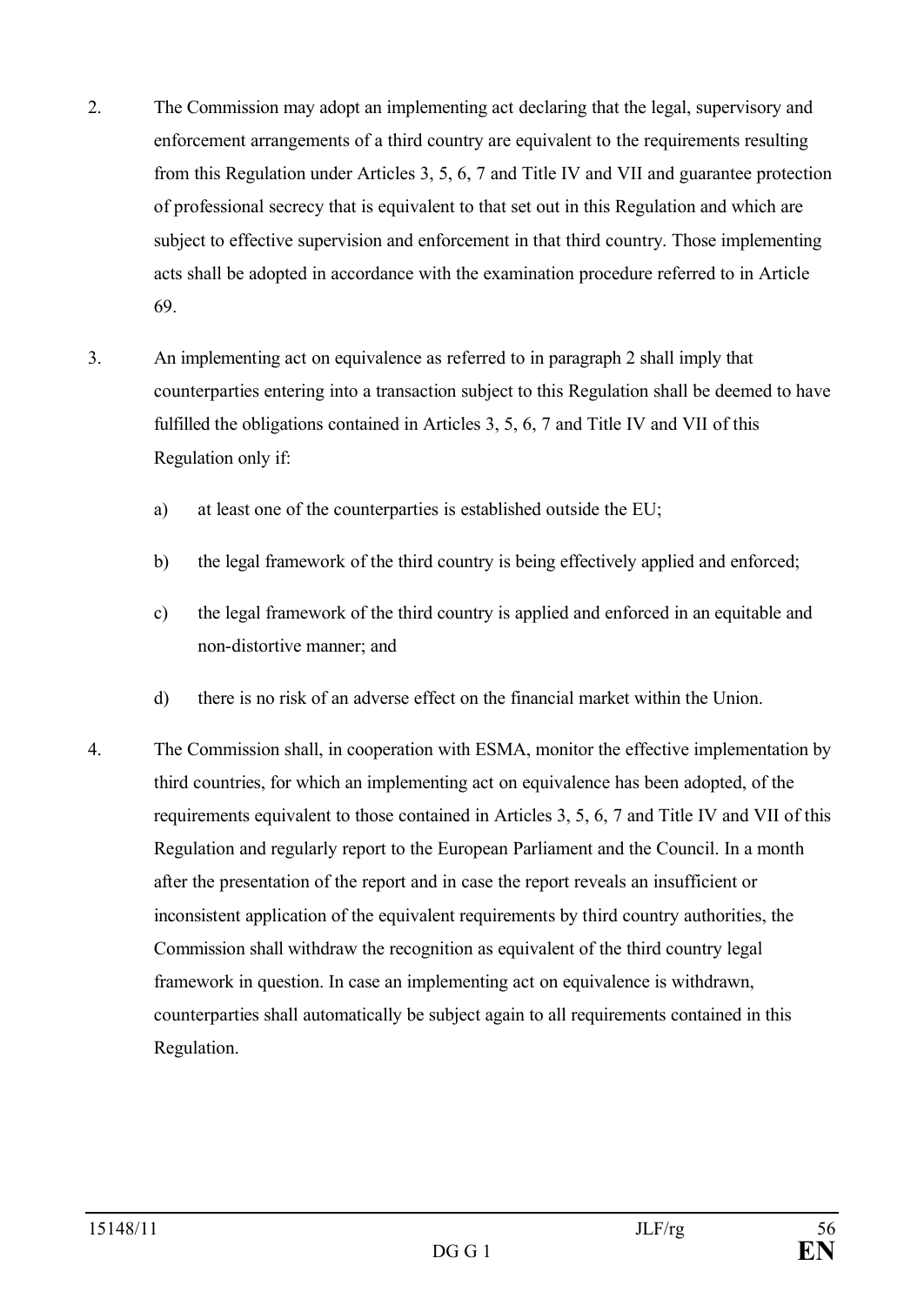# Title III

# Authorisation and supervision of CCPs

# Chapter 1

# Conditions and Procedures for the Authorisation of a CCP

# *Article 10*

# Authorisation of a CCP

- 1. Where a (…) legal person established in the Union (…) intends to provide clearing services as a CCP, it shall apply for authorisation to the competent authority of the Member State where it is established in accordance with the procedure set out in Article 13.
- 2. Once the authorisation granted in accordance with Article 13 has taken effect, it shall be effective for the entire territory of the Union.
- 3. The authorisation shall specify the services or activities which the CCP is authorised to provide or perform including the classes of financial instruments covered by the authorisation.
- 4. A CCP shall comply at all times with the conditions necessary for the authorisation.

A CCP shall, without undue delay, notify the competent authority of any material changes affecting the conditions for the authorisation.

- 5. *deleted*
- 6. Authorisation referred to in paragraph 1 shall not prevent Member States from adopting or continuing to apply, in respect of CCPs established in their territory, additional requirements including certain authorization requirements under Directive 2006/48/EC.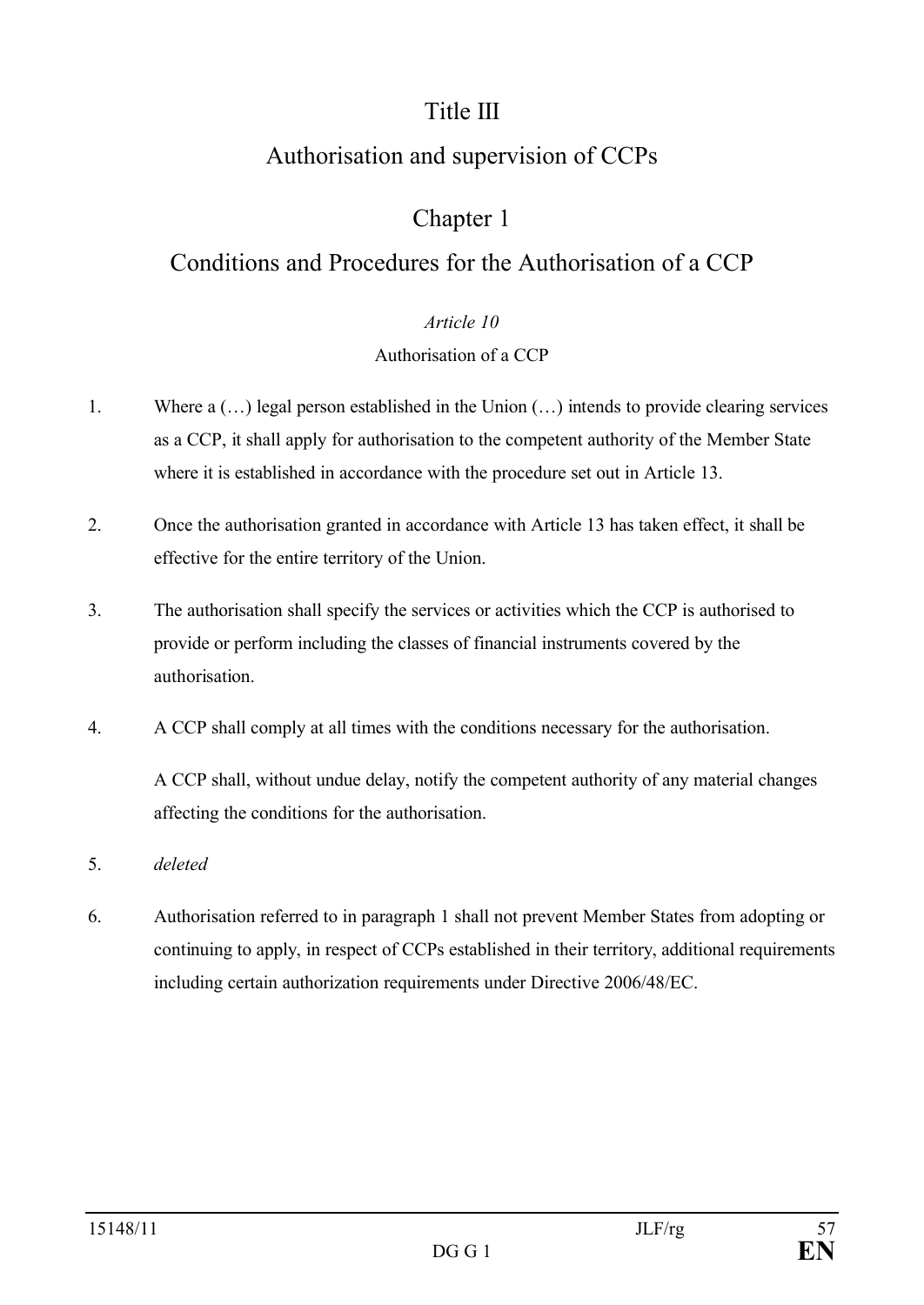#### *Article 11*

#### Extension of activities and services

1. A CCP wishing to extend its business to additional services or activities not covered by the initial authorisation shall submit a request for extension to the competent authority of the Member State where it is established. The offering of clearing services (…) which the CCP has not already been authorised shall be considered an extension of that authorisation.

The extension of an authorisation shall follow the procedure defined under Article 13.

2. Where a CCP wishes to extend its business into a Member State other than where it is established, the competent authority of the Member State of establishment shall immediately notify the competent authority of that other Member State.

### *Article 12*

#### Capital requirements

- 1. A CCP shall have a paid up and available (…) initial capital of at least EUR 5 million to be authorised pursuant to Article 10.
- 2. Capital including retained earnings and reserves of a CCP shall be proportional to the risk stemming from the activities of the CCP. It shall at all times be sufficient to ensure an orderly winding-down or restructuring of the activities over an appropriate time span and that the CCP is adequately protected against credit, counterparty, market, liquidity, operational, legal and business risks which are not already covered by specific financial resources as referred to in Articles 39 to 41a.
- 2a. The capital of the CCP shall under no circumstances fall below the amount referred to in paragraph 1.
- 3. Powers are delegated to the Commission to adopt regulatory technical standards specifying the requirements regarding the capital including retained earnings and reserves of a CCP referred to in paragraph 2.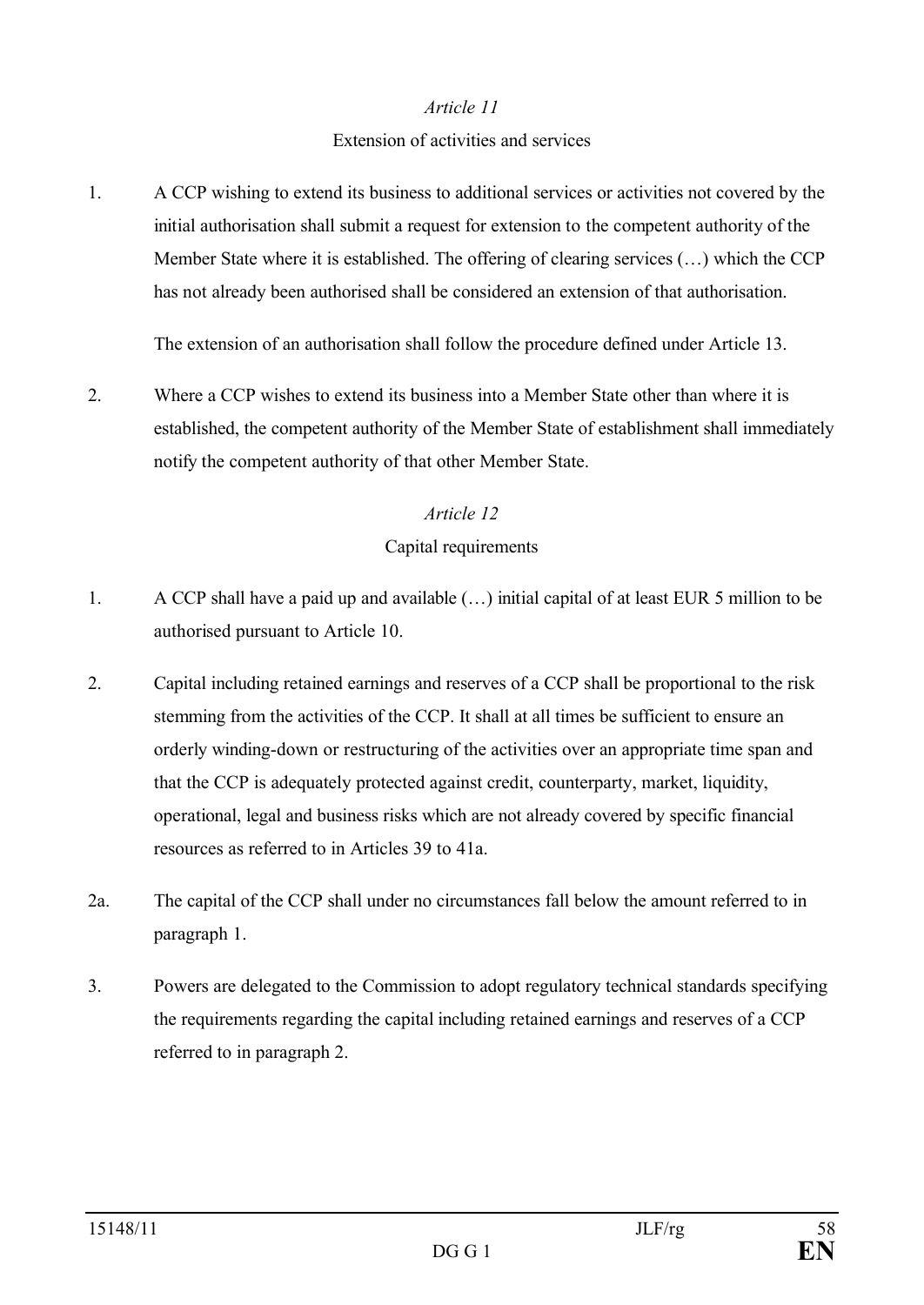The regulatory technical standards referred to in the first subparagraph shall be adopted in accordance with Articles 10 to 14 of Regulation (EU) No 1093/2010 [EBA Regulation].

EBA shall develop drafts for those regulatory technical standards in consultation with the relevant Authorities and the members of the ESCB and shall submit drafts to the Commission by 30 June 2012.

#### *Article 13*

## Procedure for granting and refusing authorisation

- 1. The applicant CCP shall submit an application for authorisation to its competent authority.
- 1a. The applicant CCP shall provide all information, necessary to enable the competent authority to satisfy itself that the applicant CCP has established, at the time of authorisation, all the necessary arrangements to meet its obligations set out in this Regulation.
- 1b. Within 30 working days of receipt of the application, the competent authority shall assess whether the application is complete. If the application is not complete, the competent authority shall set a deadline by which the applicant CCP has to provide additional information. After assessing an application is complete, the competent authority shall notify the applicant CCP, the members of the College established in accordance with Article 14 (1) and ESMA accordingly.
- 2. The competent authority of the Member State where the CCP is established shall only grant authorisation where it is fully satisfied that the applicant CCP complies with all the requirements set out in this Regulation and where the CCP is notified as a system pursuant to Directive 98/26/EC. The competent authority of the Member State where the CCP is established shall duly consider the opinion of the college reached in accordance with Article 15. In case the competent authority of the Member State where the CCP is established does not agree with a positive opinion of the college, its decision shall state the full reasons and shall contain an explanation of any significant deviation from the opinion of the college.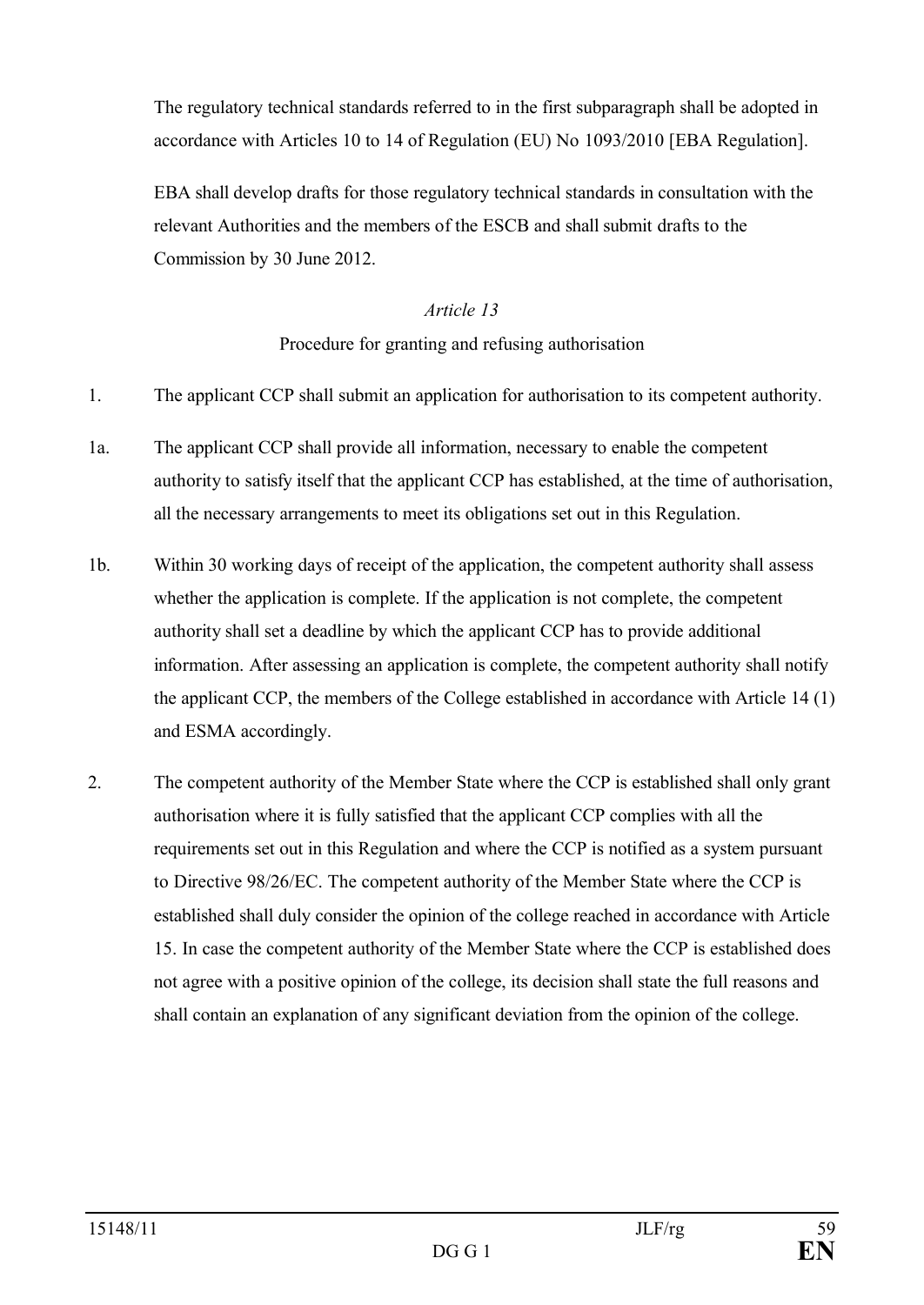The CCP shall not be authorised, only when all the members of the college, excluding the authorities of the Member State of establishment of the CCP, reach a joint opinion by mutual agreement that the CCP should not receive authorisation pursuant to article 15(1).

The competent authority of the Member State where the CCP is established shall transmit the decision to the other competent authorities concerned.

2a. ESMA shall act in accordance with the powers set out in Article 17 of the ESMA Regulation in the event that the competent authority of the Member State of establishment of the CCP has not applied the provisions of this Regulation, or has applied them in a way which appears to be a breach of Union law.

ESMA may investigate an alleged breach or non-application of EU law upon request from any member of the college or on its own initiative and after having informed the competent authority of the Member State where the CCP is established.

- 2b. While performing their duties, no action taken by any member of the college should, directly or indirectly, discriminate against any Member State or group of Member States as a venue for clearing services in any currency.
- 3. Within six months of the submission of a complete application, the competent authority shall inform the applicant CCP in writing with a fully reasoned explanation whether the authorisation has been granted or refused.

# *Article 14*

## Colleges

1. Within one month of the submission of a complete application as referred to in Article 13, the competent authority of the Member State of establishment of a CCP shall establish, manage and chair a college to facilitate the exercise of the tasks referred to in Articles 11, 13, 46 and 50.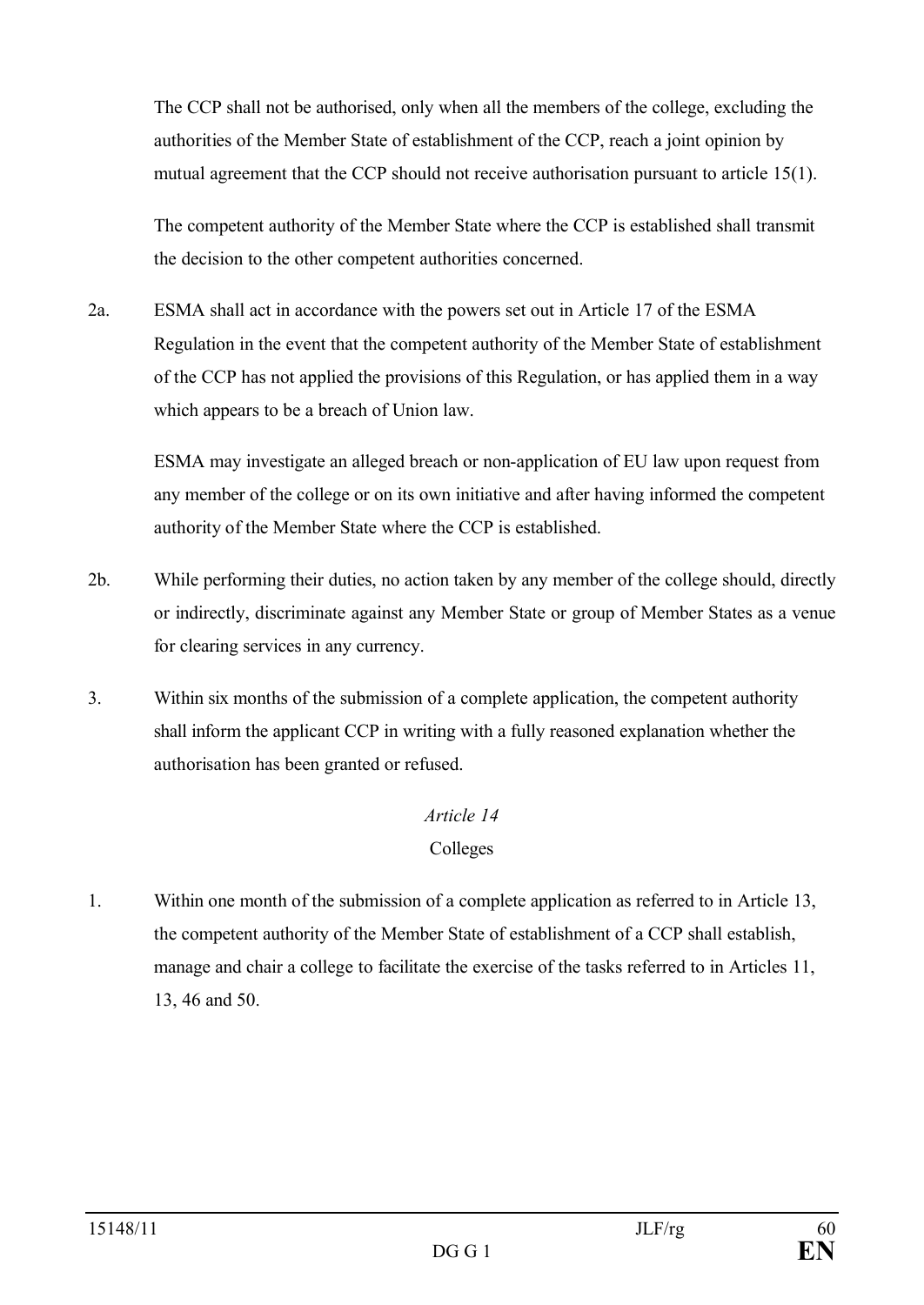- 2. The college shall consist of:
	- (a) ESMA;
	- (b) the competent authority of the Member State of establishment of the CCP;
	- (c) the competent authorities responsible for the supervision of the clearing members of the CCP that are established in the three Member States with the largest contributions to the default fund of the CCP referred to in Article 40 on an aggregate basis over a one-year period;
	- (d) the competent authorities responsible for the supervision of venues of execution, served by the CCP;
	- (e) the competent authorities supervising CCPs with whom interoperability arrangements have been established;
	- (ea) the competent authorities supervising central securities depositories to whom the CCPs are linked to;
	- (f) the relevant members of the ESCB responsible for the oversight of the CCP and the relevant members of the ESCB responsible for the oversight of the CCPs with whom interoperability arrangements have been established;
	- (fa)  $(\ldots)$  the central banks of issue of the most relevant EU currencies of the financial instruments cleared.
- 2a. A competent authority of a Member State which is not a member of the college shall have the right to request from the college any information relevant for the performance of its supervisory duties.
- 3. The college shall, without prejudice to the responsibilities of the competent authorities under this Regulation, ensure:
	- (a) the preparation of the opinion referred to in Article 15;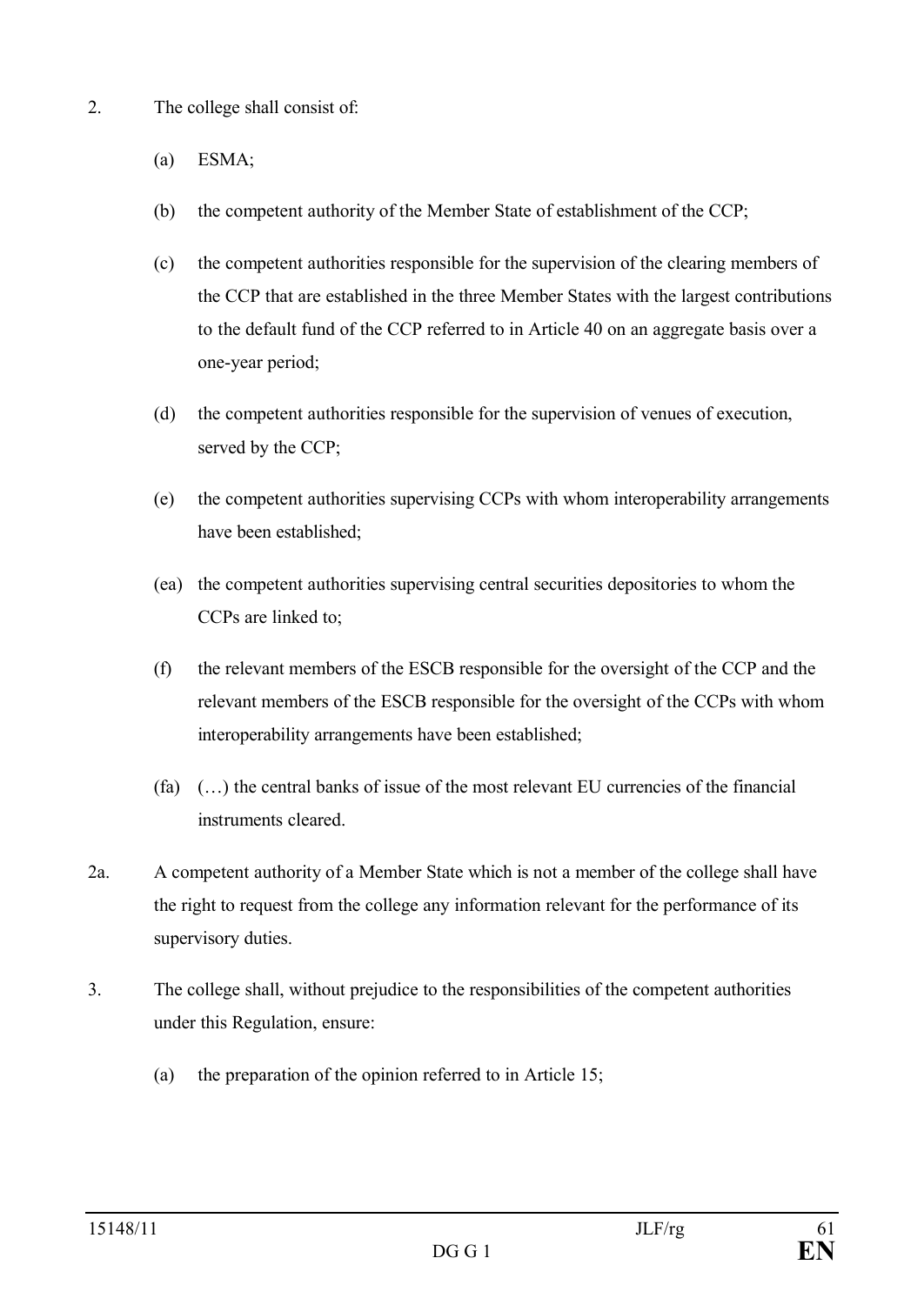- (b) the exchange of information, including requests for information pursuant to Article 67c;
- (c) agreement on the voluntary entrustment of tasks among its members;
- (d) the coordination of supervisory examination programmes based on a risk assessment of the CCP;
- (e) *deleted*
- (f) *deleted*
- (g) the determination of procedures and contingency plans to address emergency situations, as referred to in Article 22.
- 4. The establishment and functioning of the college shall be based on a written agreement between all its members.

That agreement shall determine the practical arrangements for the functioning of the college, including detailed rules on voting procedures as referred to in Article 15(3) and may determine tasks to be entrusted to the competent authority of the Member State of establishment of a CCP or another member of the college.

5. In order to ensure a consistent and coherent functioning of colleges across the Union, powers are conferred upon the Commission to adopt implementing technical standards in accordance with Article 15 of Regulation (EU) No 1095/2010 specifying the conditions under which the EU currencies referred to in paragraph 2 point (fa) shall be considered as the most relevant and the details of practical arrangements referred to in paragraph 4.

ESMA shall submit drafts for those implementing technical standards to the Commission by 30 June 2012.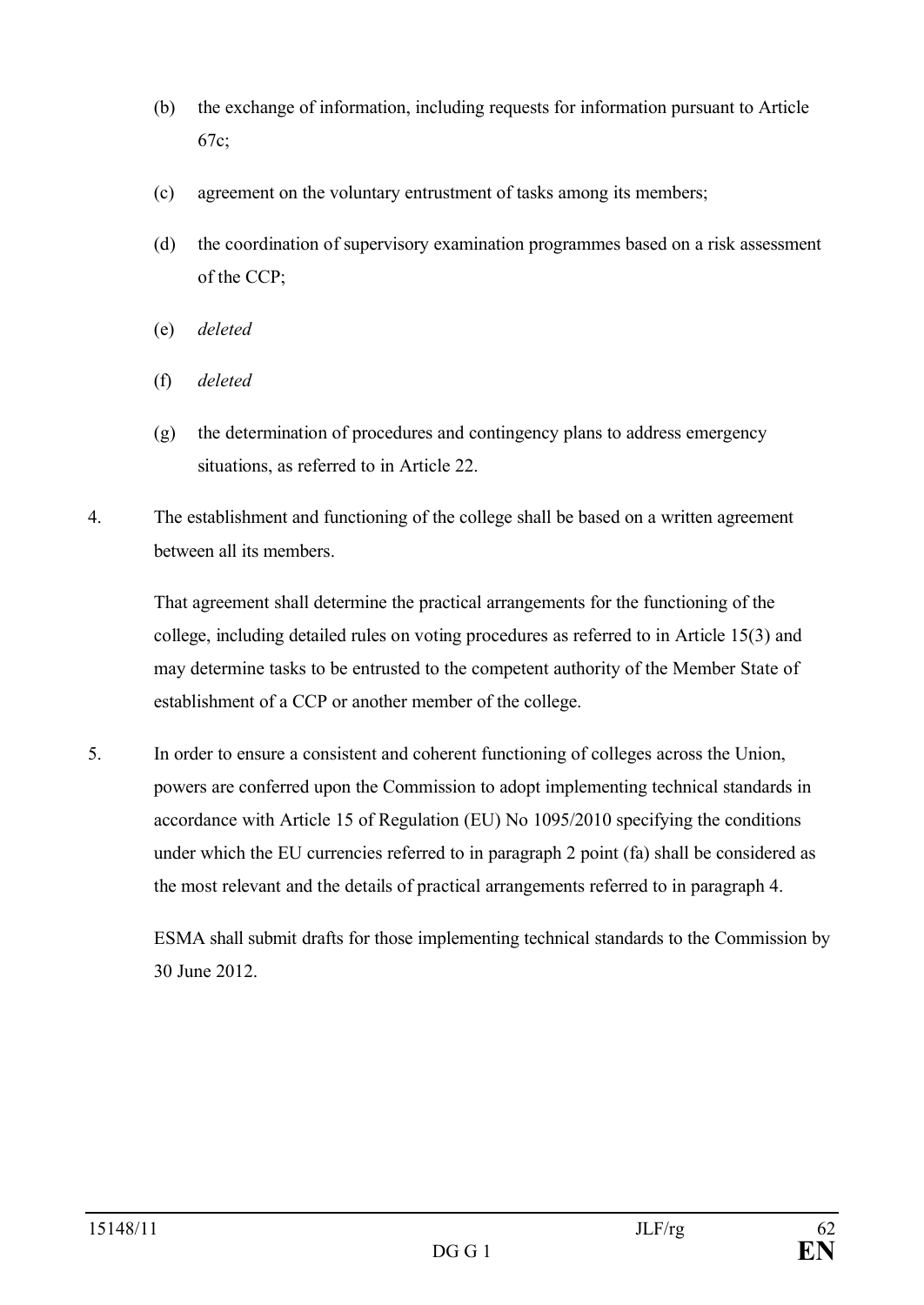#### *Article 15*

#### Opinion of the College

1. The competent authority of the Member State where the CCP is established shall conduct a risk assessment of the CCP and submit a report to the college within four months of the submission of a complete application by the CCP.

On the basis of that report, within one month of receiving it, the college shall reach a joint opinion determining that the applicant CCP complies with all the requirements set out in this Regulation. Without prejudice to Article 13(2), second subparagraph, if no joint opinion is reached within the timeframe set out above, the College shall adopt a majority opinion within one month.

- 2. ESMA shall facilitate the adoption of the joint opinion in accordance with its general coordination function under Article 31 of Regulation EU 1095/2010 (ESMA Regulation).
- 3. The majority opinion of the college shall be adopted on the basis of a simple majority of its members. Each member shall have one vote. ESMA shall have no voting rights on the opinions of the college.

#### *Article 16*

## Withdrawal of authorisation

- 1. Without prejudice to Article 18 paragraph (3), the competent authority of the Member State where the CCP is established shall withdraw the authorisation in any of the following circumstances:
	- (a) where the CCP has not made use of the authorisation within twelve months, expressly renounces the authorisation or has provided no services or performed no activity for the preceding six months;
	- (b) where the CCP has obtained the authorisation by making false statements or by any other irregular means;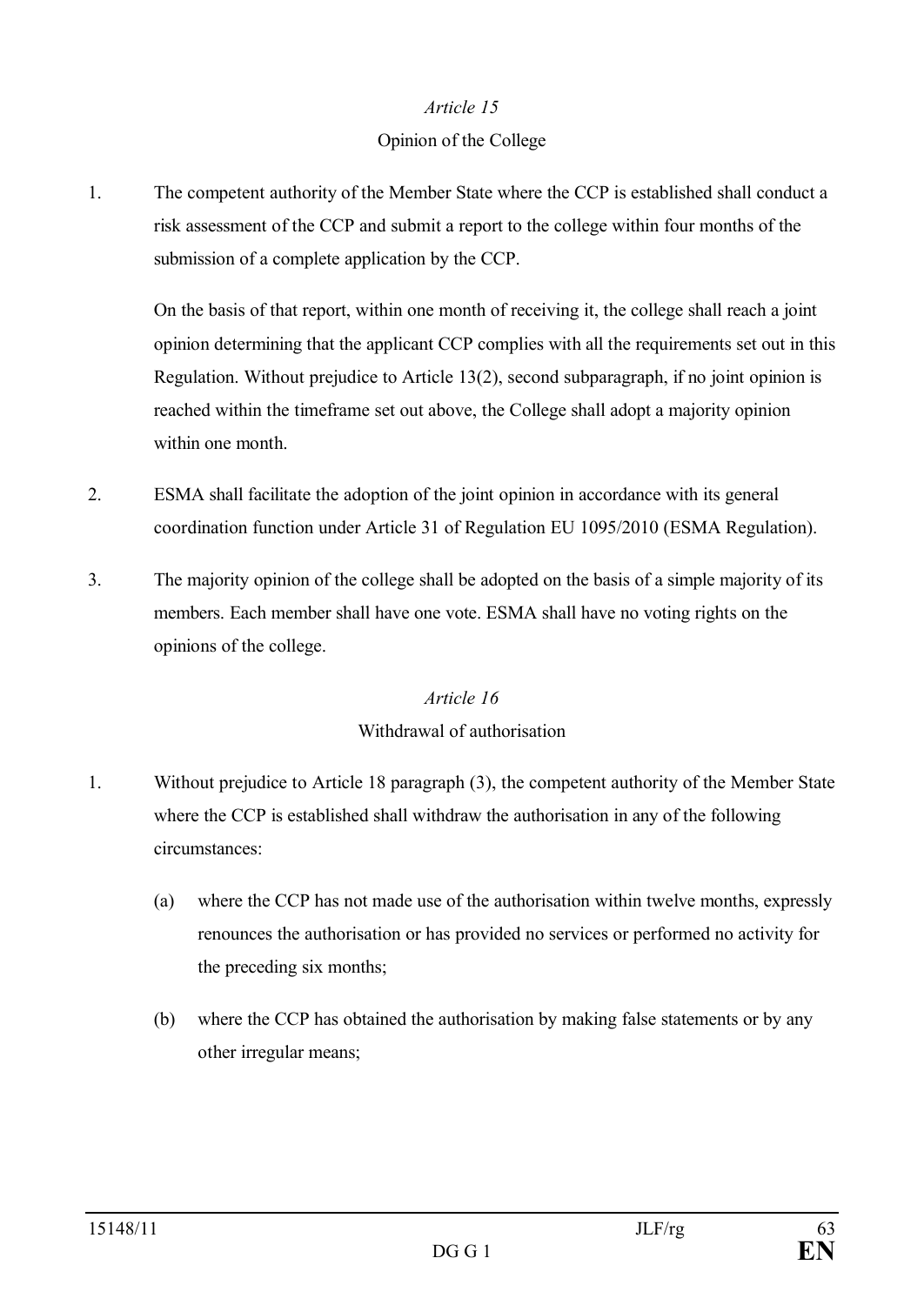- (c) where the CCP is no longer in compliance with the conditions under which authorisation was granted and has not taken the remedial actions requested by the competent authority within a set time frame;
- (d) has seriously and systematically infringed the requirements set out in this Regulation.
- 1a. Where the competent authority considers that one of the circumstances referred to in paragraph 1 has been met, it shall within 5 working days notify ESMA and the members of college as defined in Article 14.
- 1b. The members of the college shall be consulted on the necessity to withdraw the authorisation of the CCP, except where such a decision is required urgently.
- 2. Any member of the college may, at any time, request that the competent authority of the Member State where the CCP is established examine whether the CCP is still in compliance with the conditions under which the authorisation is granted.
- 3. The competent authority may limit the withdrawal to a particular service, activity, or financial instrument.
- 3a. The competent authority shall notify ESMA and the members of the college of its fully reasoned decision and take into account the reservations of the members of the college.
- 3b. The decision on the withdrawal of authorisation shall take effect throughout the Union.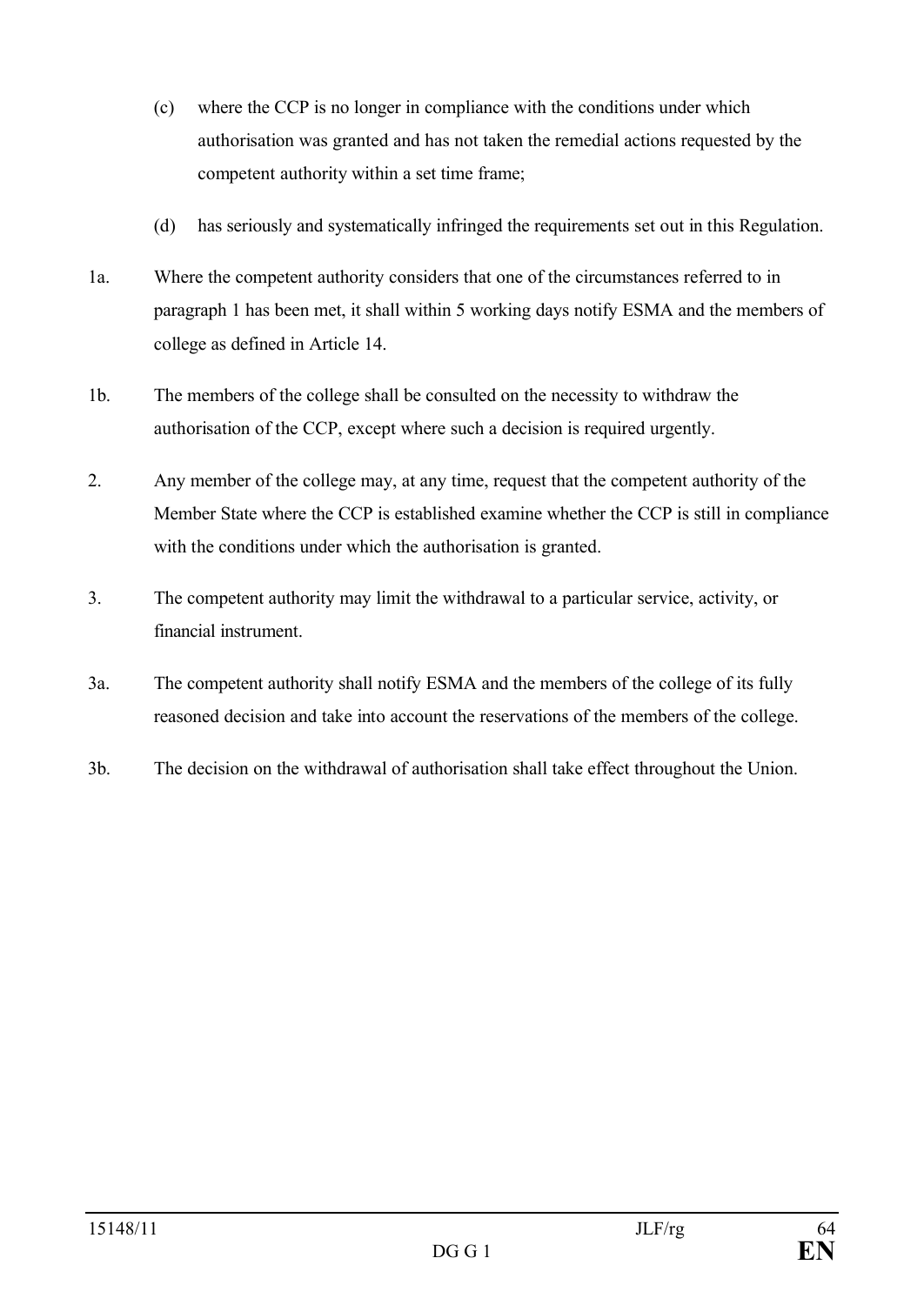# Chapter 2 Supervision of CCPs

#### *Article 17*

#### Review and evaluation

- 1. The competent authority referred to in Article 18, and without prejudice to the role of the college as defined in Article 14, shall review the arrangements, strategies, processes and mechanisms implemented by the CCPs to comply with this Regulation and evaluate the risks to which the CCPs are, or might be exposed.
- 2. The scope of the review and evaluation referred to in paragraph 1 shall be that of the requirements of this Regulation.
- 3. The competent authority shall establish the frequency and depth of the review and evaluation referred to in paragraph 1 having regard to the size, systemic importance, nature, scale and complexity of the activities of the CCP concerned. The review and evaluation shall be updated at least on an annual basis.

The CCP shall be subject to on-site inspections.

- 4. The competent authority shall regularly inform the college as defined in Article 14, and at least once a year, of the results, including any remedial actions or penalties, of the review and evaluation as referred to in paragraph 1.
- 5. The competent authority shall require the CCP that does not meet the requirements of this Regulation to take the necessary actions or steps at an early stage to address the situation.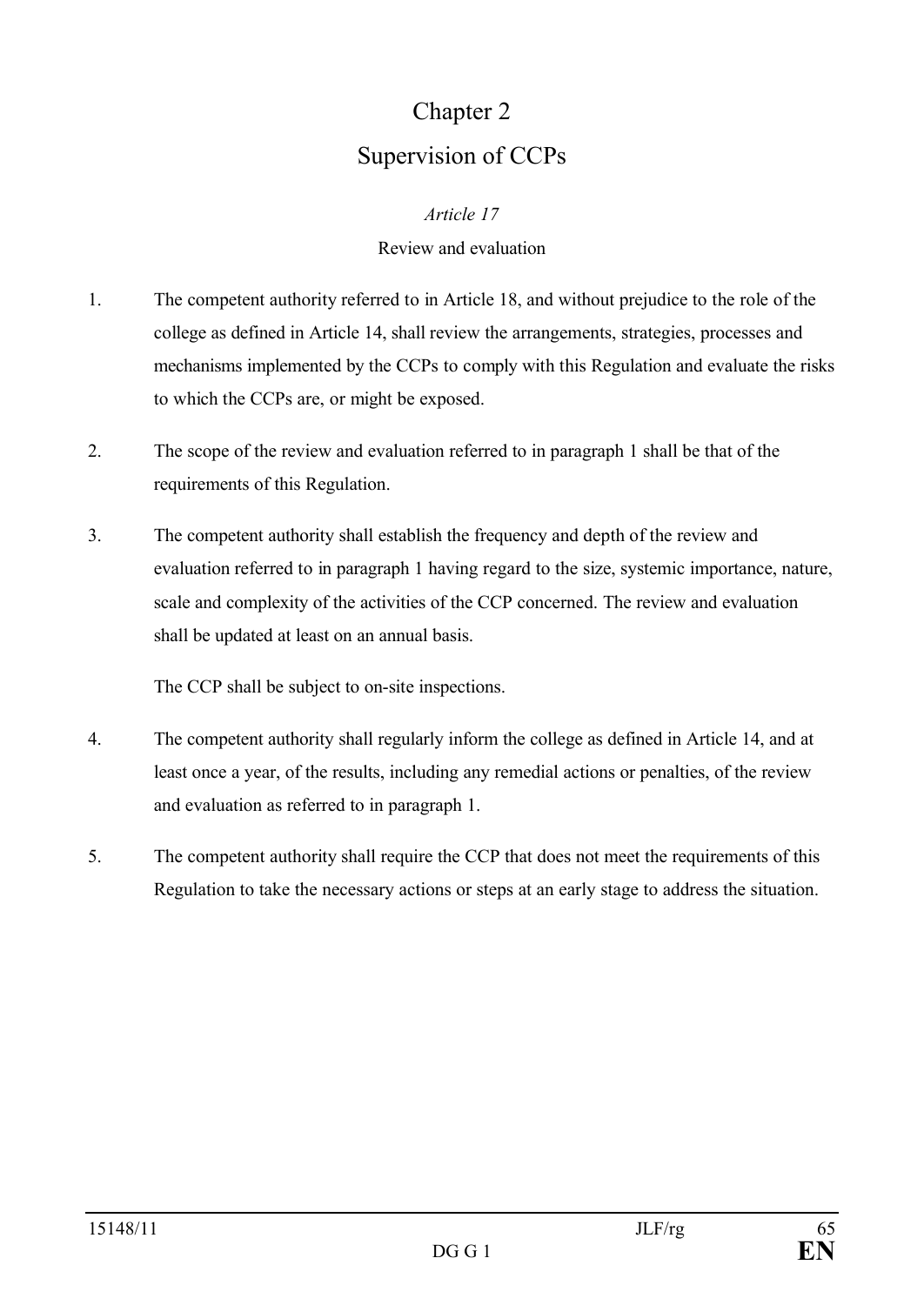#### *Article 18*

#### Competent authorities

1. Each Member State shall designate the competent authority responsible for carrying out the duties resulting from this Regulation for the authorisation and supervision (…) of CCPs established in its territory and shall inform the Commission and ESMA thereof.

Where a Member State designates more than one competent authority, it shall clearly determine the respective roles and shall designate a single authority to be responsible for coordinating co-operation and the exchange of information with the Commission, ESMA, other Member States' competent authorities, EBA and the relevant members of the ESCB in accordance with Article 19, 22, 67b and 67c.

- 2. Each Member State shall ensure that the competent authorities have the supervisory and investigatory powers necessary for the exercise of their functions.
- 3. Each Member State shall ensure that appropriate administrative measures, in conformity with national law, can be taken or imposed against the natural or legal persons responsible where the provisions in this Regulation have not been complied with.

Those measures shall be effective, proportionate and dissuasive and may include requesting remedial actions within a set time frame.

4. ESMA shall publish a list of the competent authorities designated in accordance with paragraph 1 on its website.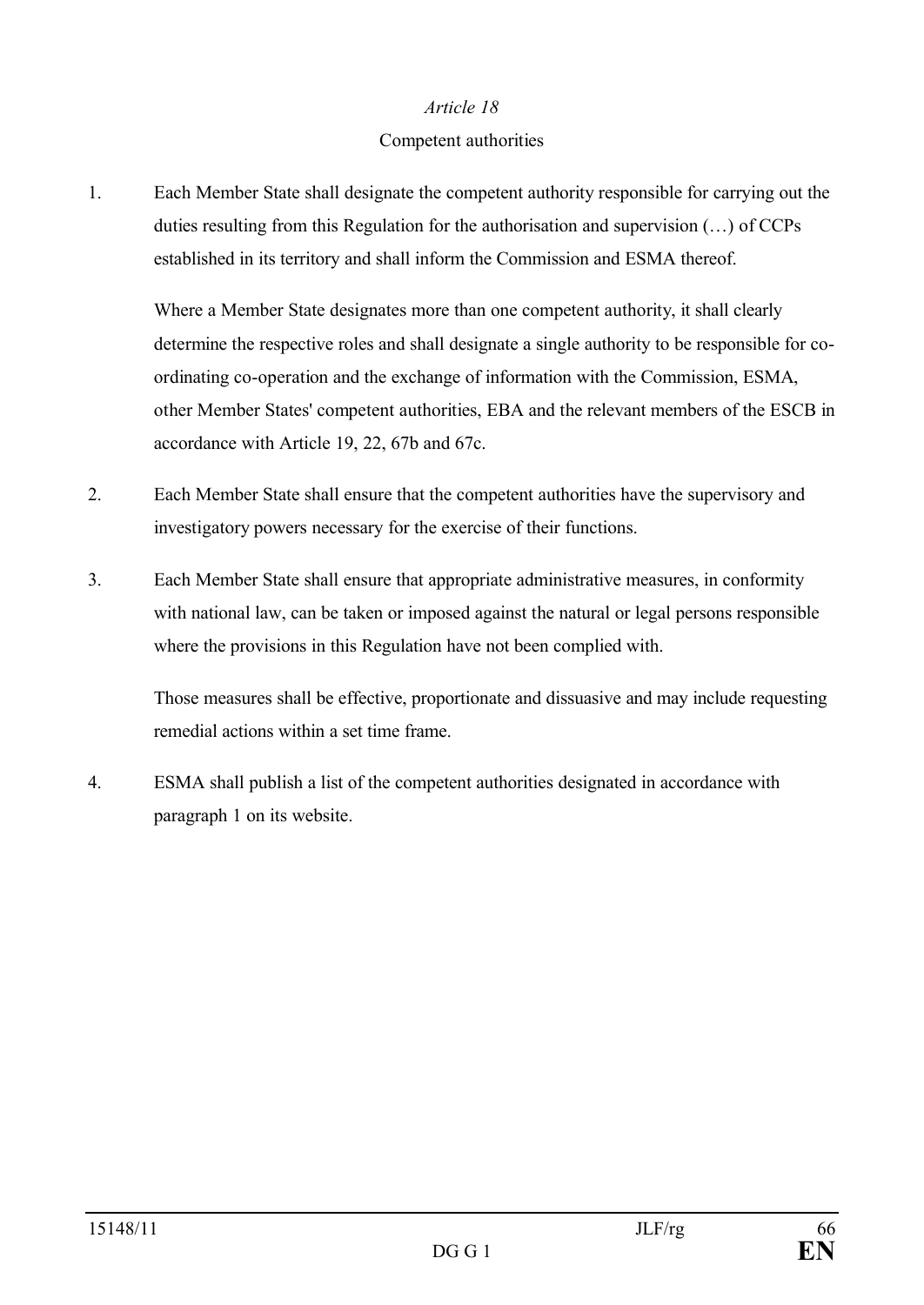# Chapter 3

# Cooperation

### *Article 19*

### Cooperation between authorities

- 1. Competent authorities, ESMA and the members of the ESCB shall cooperate closely with one another.
- 2. The competent authorities shall, in the exercise of their general duties, duly consider the potential impact of their decisions on the stability of the financial system in all other Member States concerned, in particular the emergency situations referred to in Article 22, based on the available information at the time.

*Article 20 (deleted)* 

*Article 21 (deleted)* 

### *Article 22*

## Emergency situations

The competent authority or any other authority shall inform ESMA, the college, the relevant members of the ESCB and other relevant authorities without undue delay of any emergency situation relating to a CCP, including developments in financial markets, which may have an adverse effect on market liquidity and the stability of the financial system in any of the Member States where the CCP or one of its clearing members are established.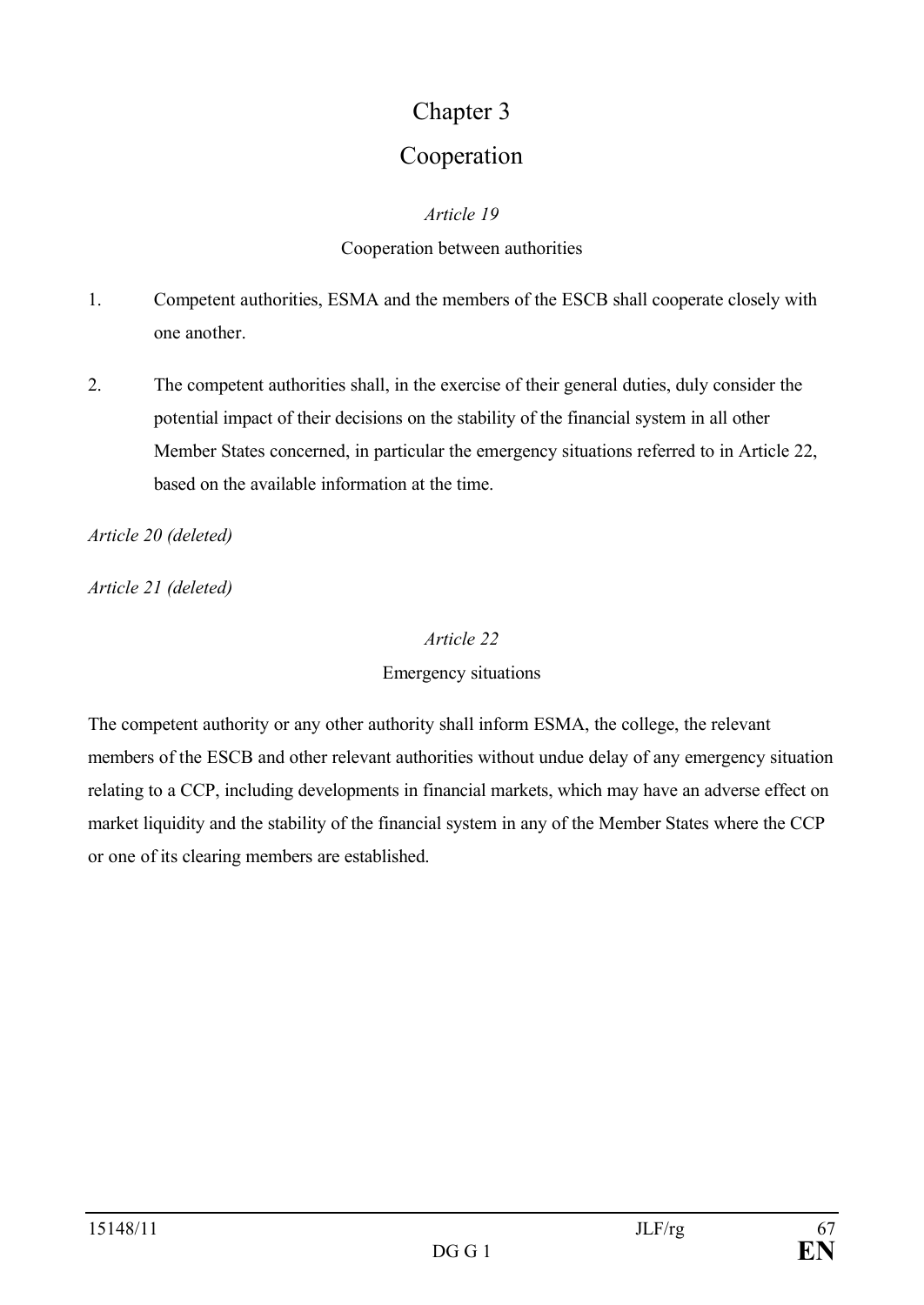# Chapter 4 Relations with third countries

#### *Article 23*

## Recognition of a CCP

1. A CCP established in a third country may provide clearing services to clearing members or venues of execution established in the Union only where that CCP is recognised by ESMA.

- 2. ESMA, after consultation with the authorities referred to in paragraph (2aa) may recognise a CCP established in a third country that has applied for recognition to provide certain clearing services or activities only where the following conditions are met:
	- (a) the Commission has adopted an implementing act in accordance with paragraph 3;
	- (b) the CCP is authorised in, and is subject to, effective supervision and enforcement ensuring a full compliance with the prudential requirements applicable in that third country;
	- (c) co-operation arrangements have been established pursuant to paragraph 4.
- 2aa. When assessing whether the conditions referred to in paragraph 2 are met, ESMA shall consult with:
	- (a) the competent authority of a Member State in which the CCP provides or intends to provide clearing services and which has been selected by the CCP;
	- (b) the competent authorities responsible for the supervision of the clearing members of the CCP that are established in the three Member States which make or are anticipated by the CCP to make the largest contributions to the default fund of the CCP referred to in Article 40 on an aggregate basis over a one-year period;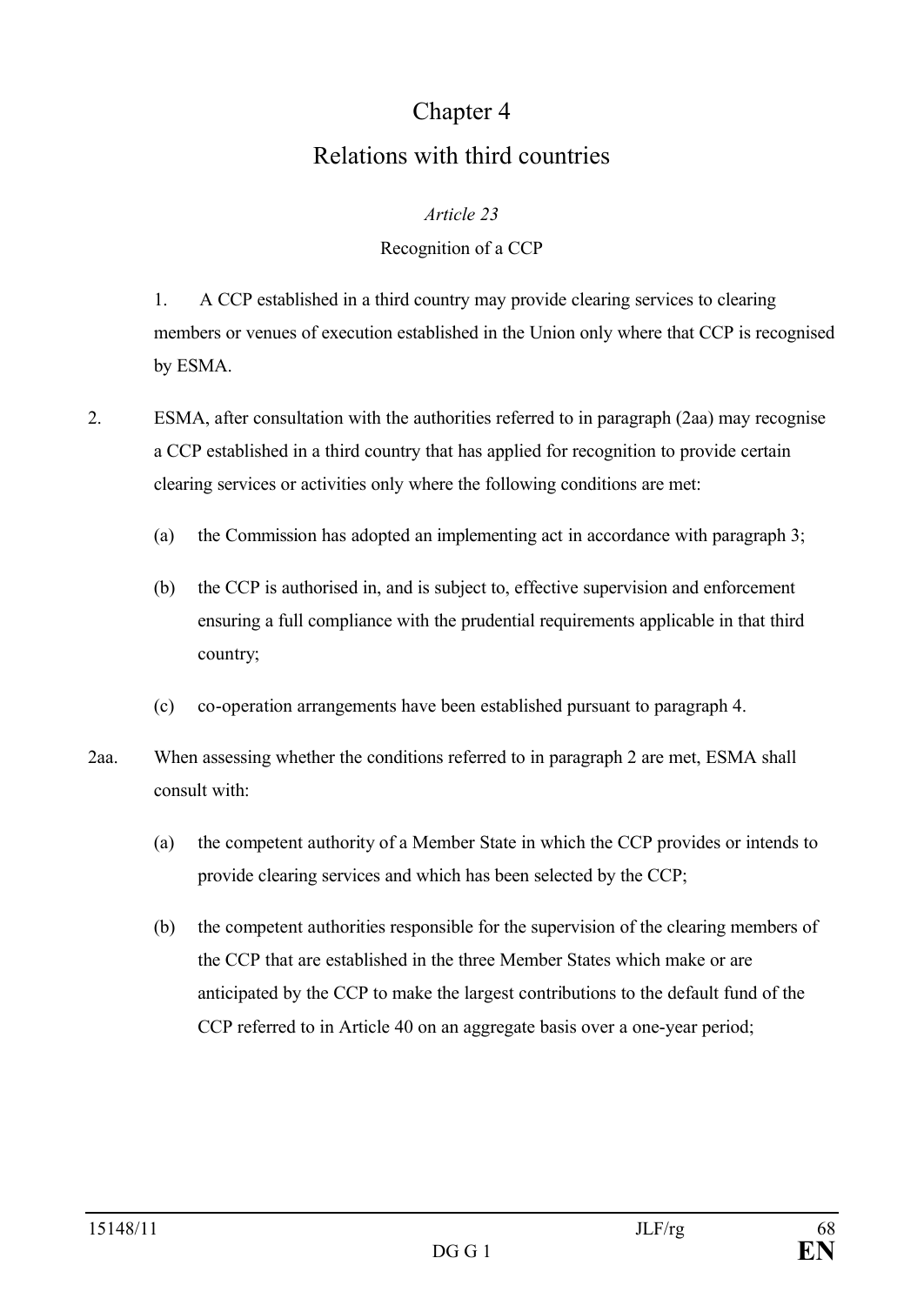- (c) the competent authorities responsible for the supervision of venues of execution located in the EU, served or to be served by the CCP;
- (d) the competent authorities supervising CCPs established in the Union with whom interoperability arrangements have been established;
- (da) the relevant members of the ESCB of the Member States in which the CCP provides or intends to provide clearing services and the relevant members of the ESCB responsible for the oversight of the CCPs with whom interoperability arrangements have been established;
- (e) the central banks of issue of the most relevant EU currencies of the financial instruments cleared or to be cleared.
- 2a. The CCP referred to in paragraph 1 shall submit its application to ESMA.

The applicant CCP shall provide ESMA with all information deemed necessary for its recognition. Within 30 working days of receipt of the application, ESMA shall assess whether the application is complete. If the application is not complete, ESMA shall set a deadline by which the applicant CCP has to provide additional information.

The recognition decision shall be based on the conditions set out in paragraph 2.

ESMA shall consult with the authorities and institutions referred to in paragraph (2aa) prior to taking its decision.

Within 180 working days of the submission of a complete application, ESMA shall inform the applicant CCP in writing with a fully reasoned explanation whether the recognition has been granted or refused.

ESMA shall publish on its website a list of the CCPs recognised in accordance with this Regulation.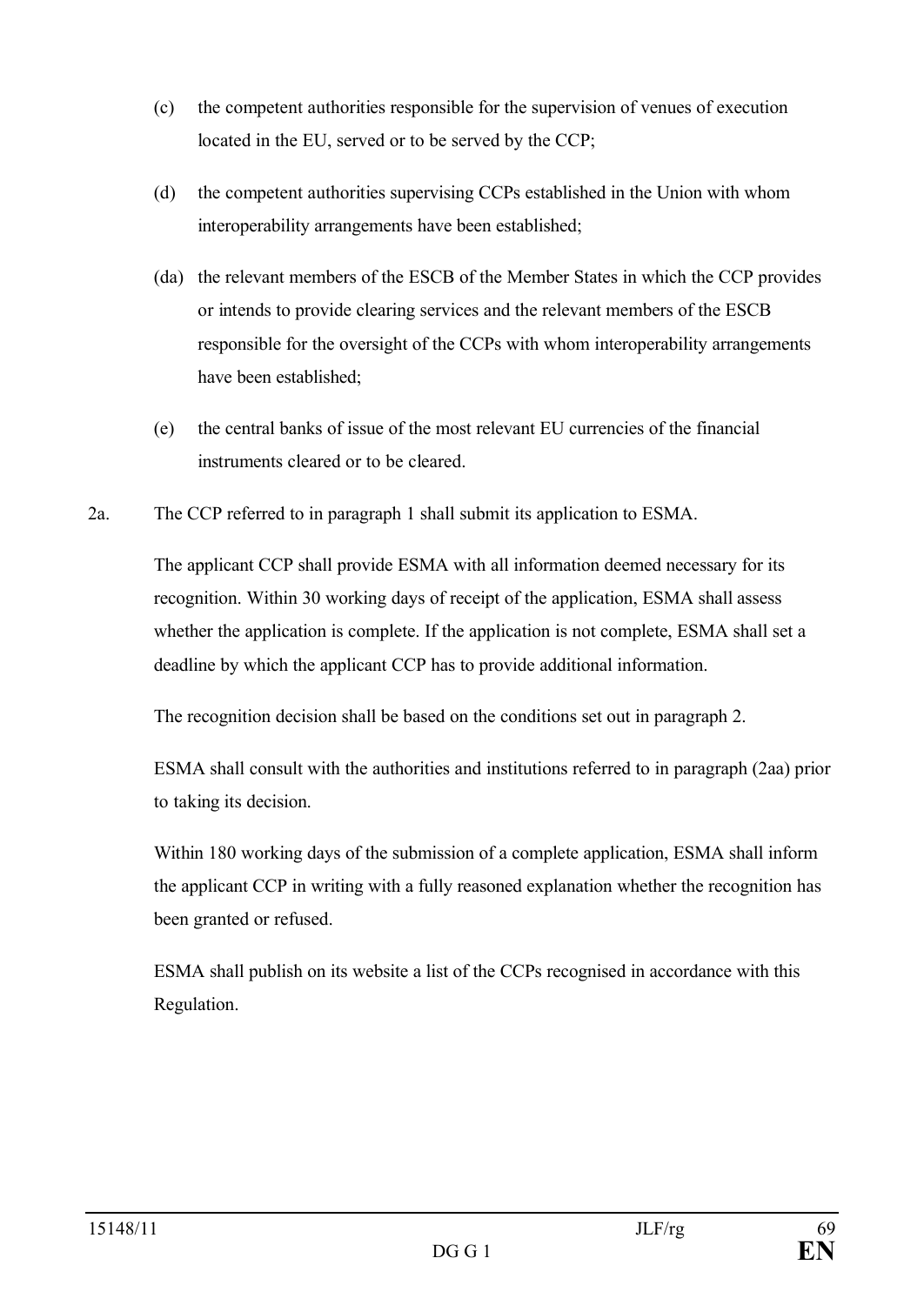- 2b. ESMA shall in consultation with the authorities and institutions referred to in paragraph (2aa) review the recognition of the CCP established in a third country in case of extensions of activities and services of that CCP in the Union. The review shall follow the procedure defined in paragraphs 2, (2aa) and (2a). ESMA is empowered to withdraw the recognition of that CCP where the conditions and requirements according to paragraph 2 are no longer met and in circumstances analogous to that described in Article 16.
- 3. The Commission may adopt an implementing act under Article 5 of Regulation (EU) 182/2011, determining that the legal and supervisory arrangements of a third country ensure that CCPs authorised in that third country comply with legally binding requirements which are equivalent to the requirements set out under Title IV of this Regulation, that these CCPs are subject to effective supervision and enforcement in that third country on an ongoing basis and that the legal framework of that third country provides for an effective equivalent recognition or registration of CCPs authorized under this Regulation.
- 4. ESMA shall establish cooperation arrangements with the relevant competent authorities of third countries whose legal and supervisory frameworks have been recognised as equivalent to this Regulation in accordance with paragraph 3. Such arrangements shall specify at least:
	- (a) the mechanism for the exchange of information between ESMA and the competent authorities of third countries concerned, including access to all information regarding the CCPs authorised in third countries that is requested by ESMA;
	- (aa) the mechanism for prompt notification to ESMA where a third country competent authority deems a CCP it is supervising to be in breach of the conditions of its authorisation or other legislation to which it is obliged to adhere;
	- (ab) the mechanism of prompt notification to ESMA by a third country competent authority when a CCP it is supervising has been granted the right to provide clearing services to clearing members or clients established in the Union;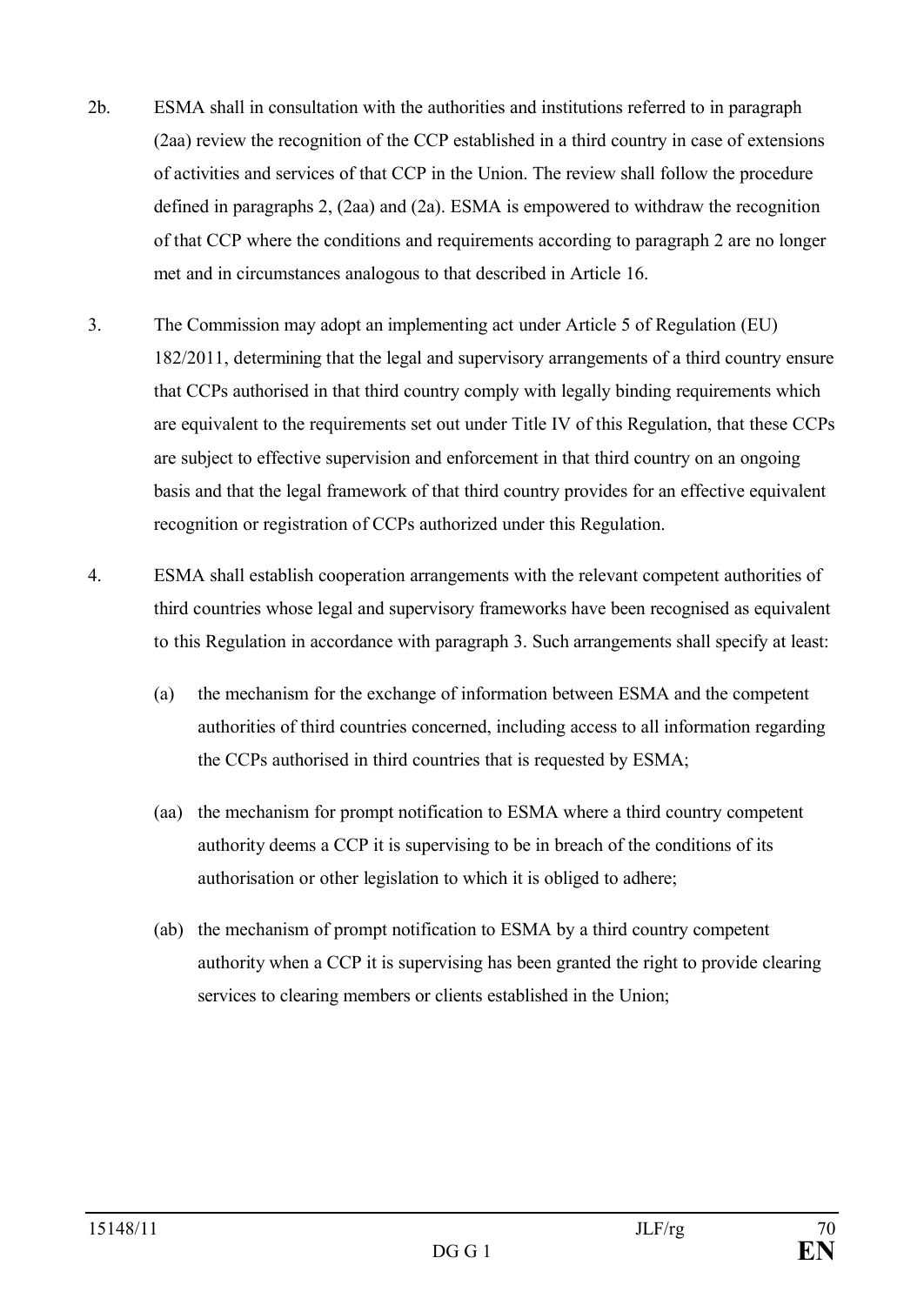- (b) the procedures concerning the coordination of supervisory activities including, where appropriate, on-site inspections.
- 4a Powers are delegated to the Commission to adopt regulatory technical standards specifying the information that the applicant CCP shall provide ESMA in its application for recognition.

The regulatory technical standards referred to in the first subparagraph shall be adopted in accordance with Articles 10 to 14 of Regulation (EU) No 1095/2010 (ESMA Regulation).

ESMA shall submit a draft to the Commission for those regulatory technical standards by 30 June 2012.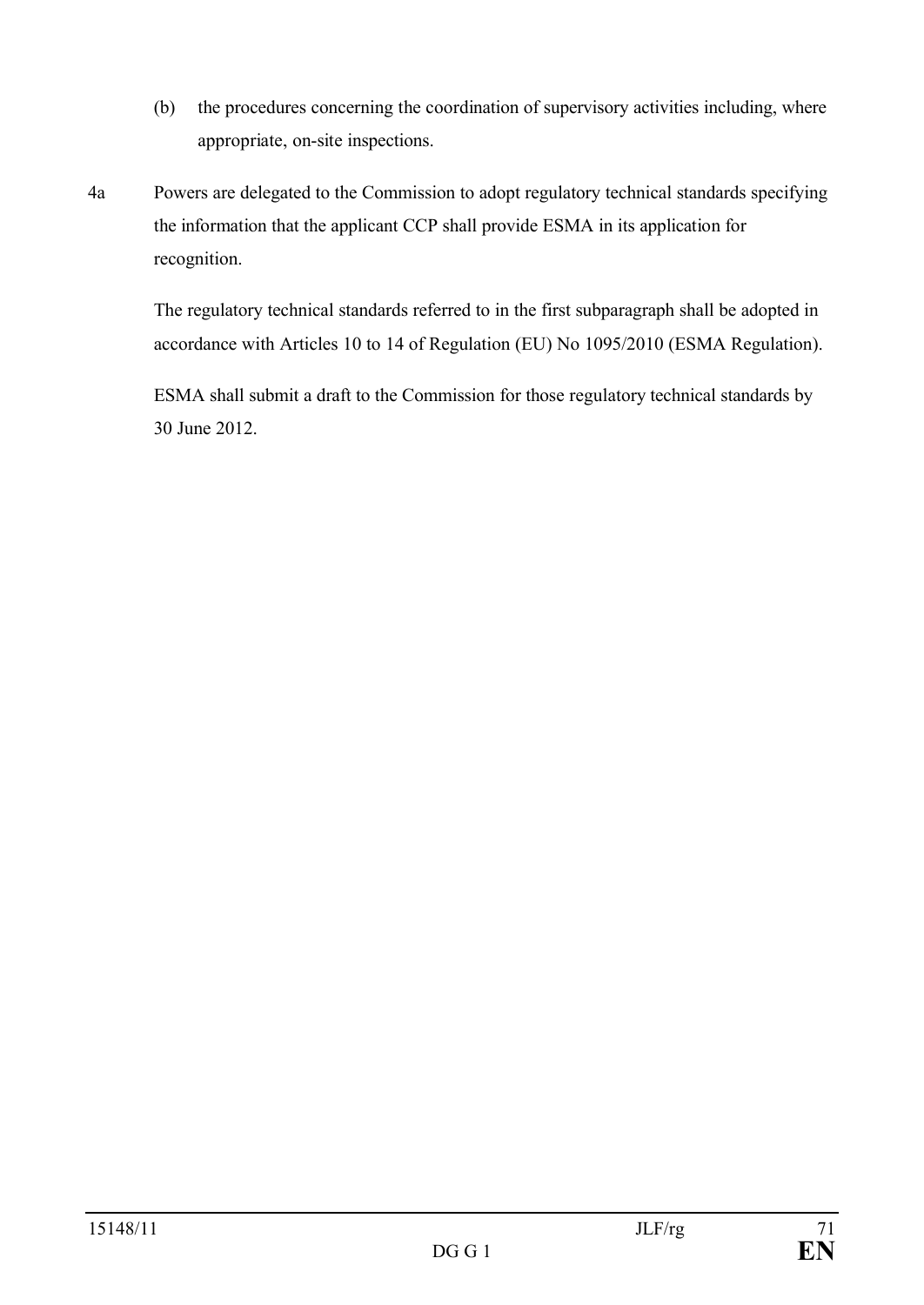# Title IV Requirements for CCPs

# Chapter 1

# Organisational Requirements

#### *Article 24*

#### General provisions

- 1. A CCP shall have robust governance arrangements, which include a clear organisational structure with well-defined, transparent and consistent lines of responsibility, effective processes to identify, manage, monitor and report the risks to which it is or might be exposed, and adequate internal control mechanisms, including sound administrative and accounting procedures.
- 2. A CCP shall adopt policies and procedures which are sufficiently effective so as to ensure compliance with this Regulation, including compliance of its managers and employees with all the provisions of this Regulation.
- 3. A CCP shall maintain and operate an organisational structure that ensures continuity and orderly functioning in the performance of its services and activities. It shall employ appropriate and proportionate systems, resources and procedures.
- 4. A CCP shall maintain a clear separation between the reporting lines for risk management and those for the other operations of the CCP.
- 5. A CCP shall adopt, implement and maintain a remuneration policy which promotes sound and effective risk management and which does not create incentives to relax risk standards.
- 6. A CCP shall maintain information technology systems adequate to deal with the complexity, variety and type of services and activities performed so as to ensure high standards of security and the integrity and confidentiality of the information maintained.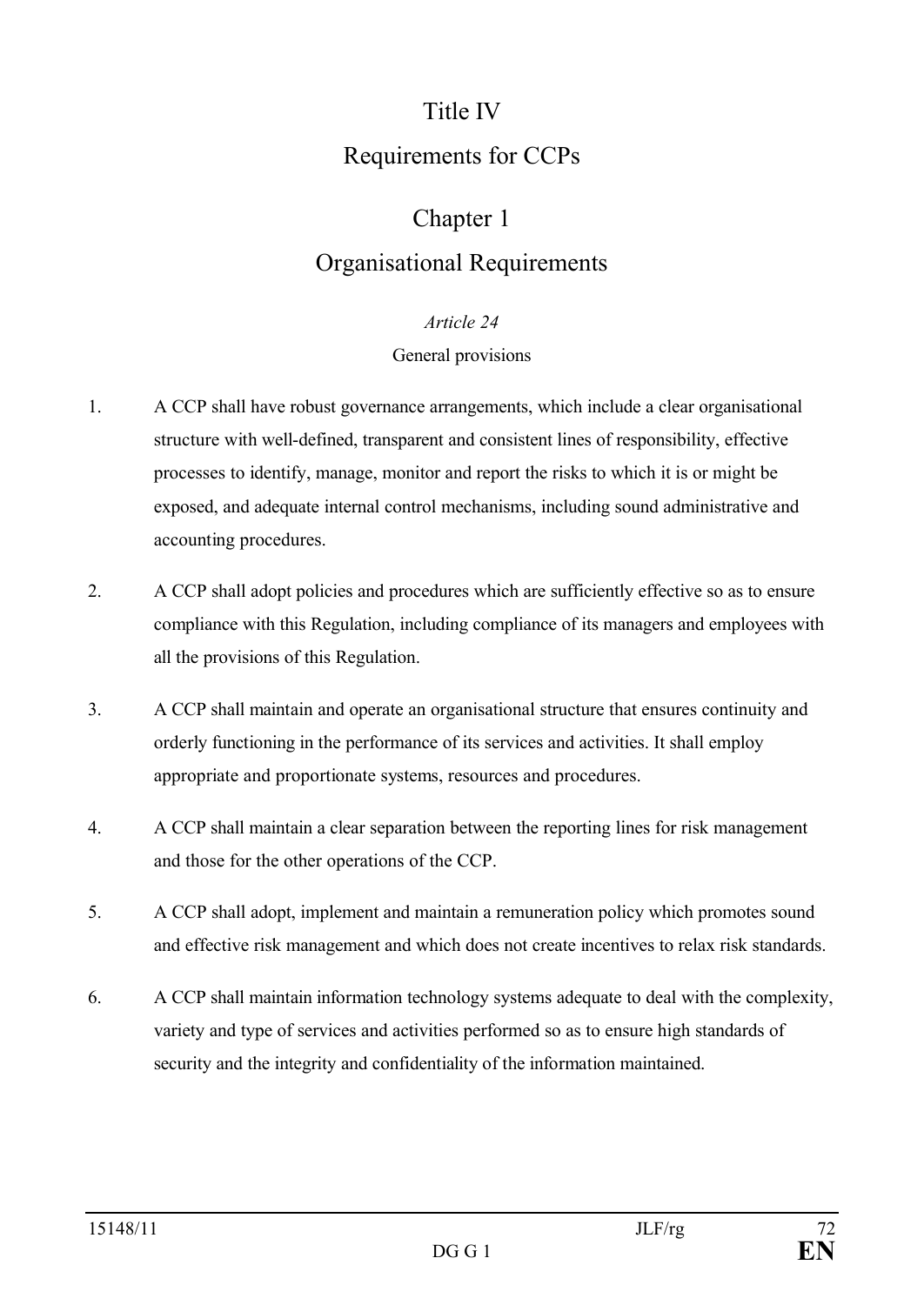- 7. A CCP shall make its governance arrangements and the rules governing the CCP available to the public.
- 8. The CCP shall be subject to frequent and independent audits. The results of these audits shall be communicated to the board and made available to the competent authority.
- 9. Powers are delegated to the Commission to adopt regulatory technical standards specifying the minimum content of the rules and governance arrangements referred to in paragraphs (1) to (8).

The regulatory technical standards referred to in the first subparagraph shall be adopted in accordance with Articles 10 to 14 of Regulation (EU) No 1095/2010 [ESMA Regulation].

ESMA shall develop drafts for those regulatory technical standards in consultation with the members of the ESCB, and shall submit drafts to the Commission by 30 June 2012.

# *Article 25*

Senior Management and the Board

- 1. The senior management shall be of sufficiently good repute and experience so as to ensure the sound and prudent management of the CCP.
- 2. A CCP shall have a board of which at least one third, but no less than two, of its members are independent. The compensation of the independent and other non-executive members of the board shall not be linked to the business performance of the CCP. The members of the board, including its independent members, shall be of sufficiently good repute and have sufficient expertise in financial services, risk management and clearing services.
- 3. A CCP shall clearly determine the roles and responsibilities of the board and shall make the minutes of the board meetings available to the competent authority.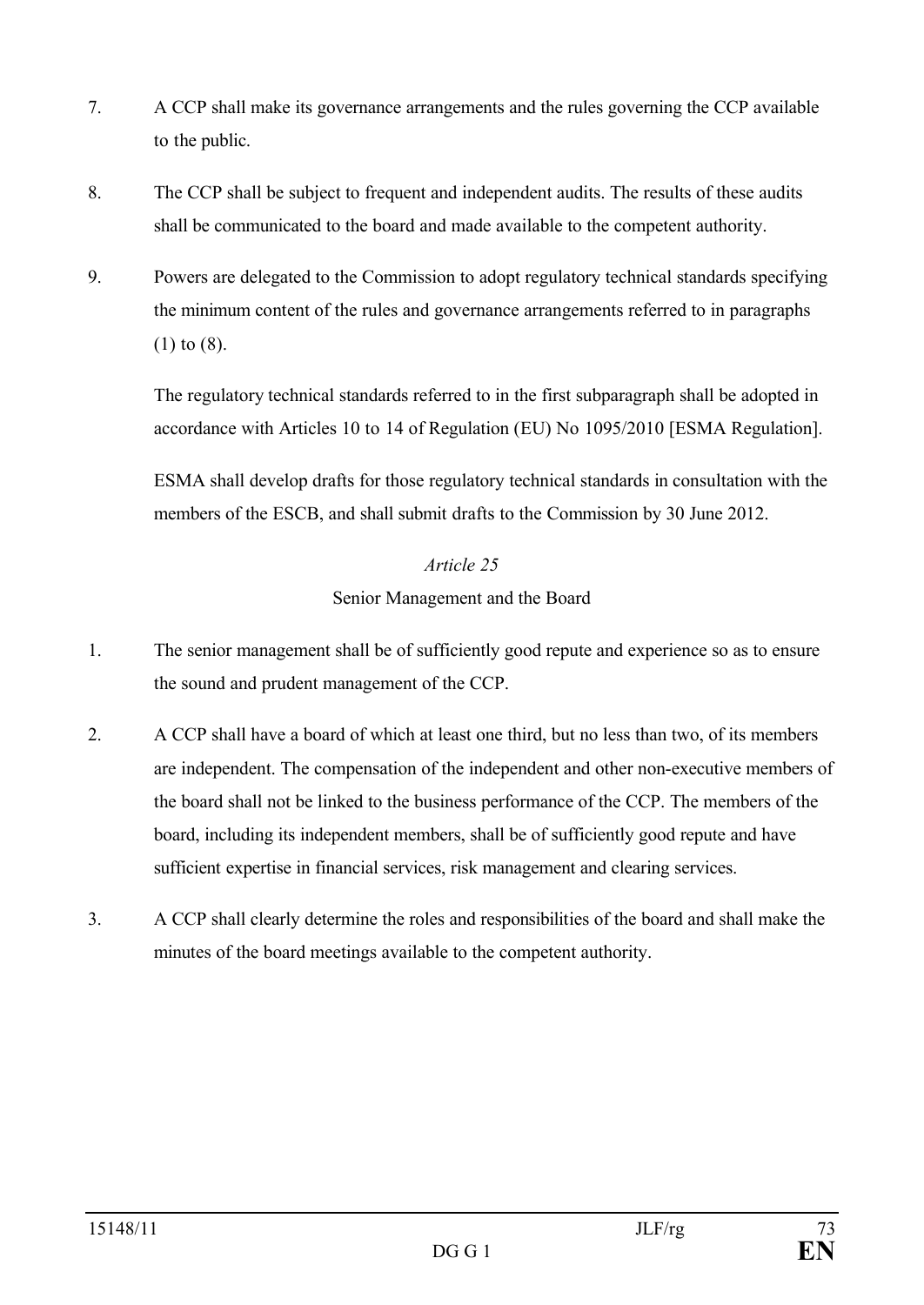#### Risk committee

- 1. A CCP shall establish a risk committee, which shall be composed of representatives of its clearing members and independent members of the board. The risk committee may invite employees of the CCP and external independent experts to attend risk committee meetings in a non-voting capacity. The advice of the risk committee shall be independent from any direct influence by the management of the CCP.
- 2. A CCP shall clearly determine the mandate, the governance arrangements to ensure its independence, the operational procedures, the admission criteria and the election mechanism for risk committee members. The governance arrangements shall be publicly available and shall, at least, determine that the risk committee is chaired by an independent member of the board, reports directly to the board and holds regular meetings.
- 3. The risk committee shall advise the board on any arrangements that may impact the risk management of the CCP, such as, but not limited to, a significant change in its risk model, the default procedures, the criteria for accepting clearing members or the clearing of new classes of instruments. The advice of the risk committee is not required for the daily operations of the CCP or in emergency situations.
- 4. Without prejudice to the right of competent authorities to be duly informed, the members of the risk committee shall be bound by confidentiality. Where the chairman of the risk committee determines that a member has an actual or potential conflict of interest on a particular matter, that member shall not be allowed to vote on that matter.
- 5. A CCP shall promptly inform the competent authority of any decision in which the board decides not to follow the advice of the risk committee.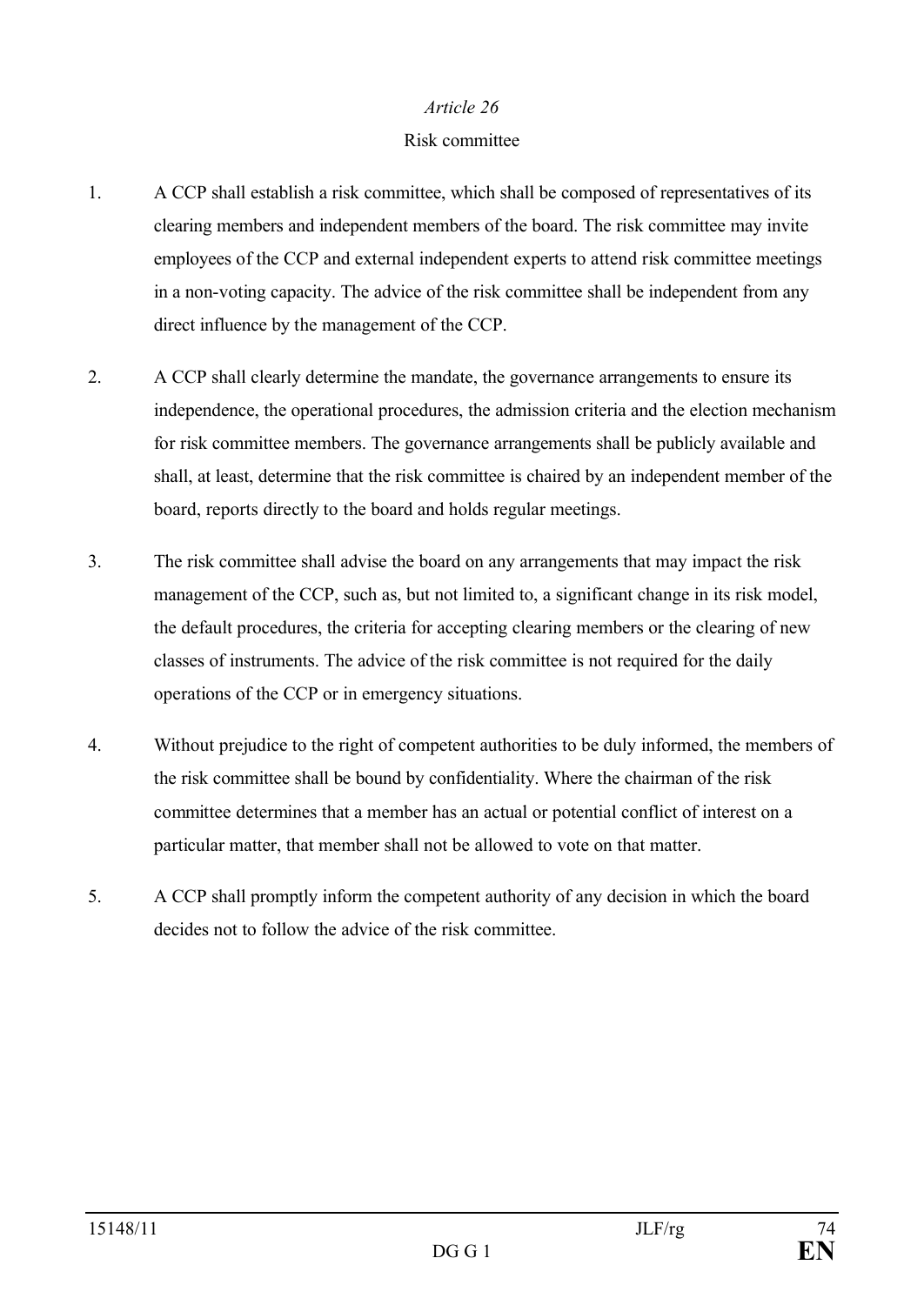6. A CCP shall allow the clients of clearing members to attend the risk committee meetings in a non voting capacity or, alternatively, it shall establish appropriate consultation mechanisms that ensure that the interests of the clients of clearing members are adequately represented.

# *Article 27*

# Record keeping

- 1. A CCP shall maintain, for a period of at least ten years, all the records on the services and activity provided so as to enable the competent authority to monitor the compliance with the requirements under this Regulation.
- 2. A CCP shall maintain, for a period of at least ten years following the termination of a contract it has processed, all information on that contract. That information shall at a minimum enable the identification of the original terms of a transaction submitted to the CCP before clearing by that CCP.
- 3. A CCP shall make the records and information referred to in paragraphs 1 and 2 and all information on the positions of cleared contracts, irrespective of the venue where the transactions was executed, available upon request to the competent authority and the relevant members of the ESCB for the purpose of fulfilling their mandates (…).
- 4. Powers are delegated to the Commission to adopt regulatory technical standards specifying the details of the records and information to be retained as referred to in paragraphs 1 and 2.

The regulatory technical standards referred to in the first subparagraph shall be adopted in accordance with Articles 10 to 14 of Regulation (EU) No 1095/2010 [ESMA Regulation].

ESMA shall develop drafts for those regulatory technical standards in consultation with the members of the ESCB, and shall submit drafts to the Commission by 30 June 2012.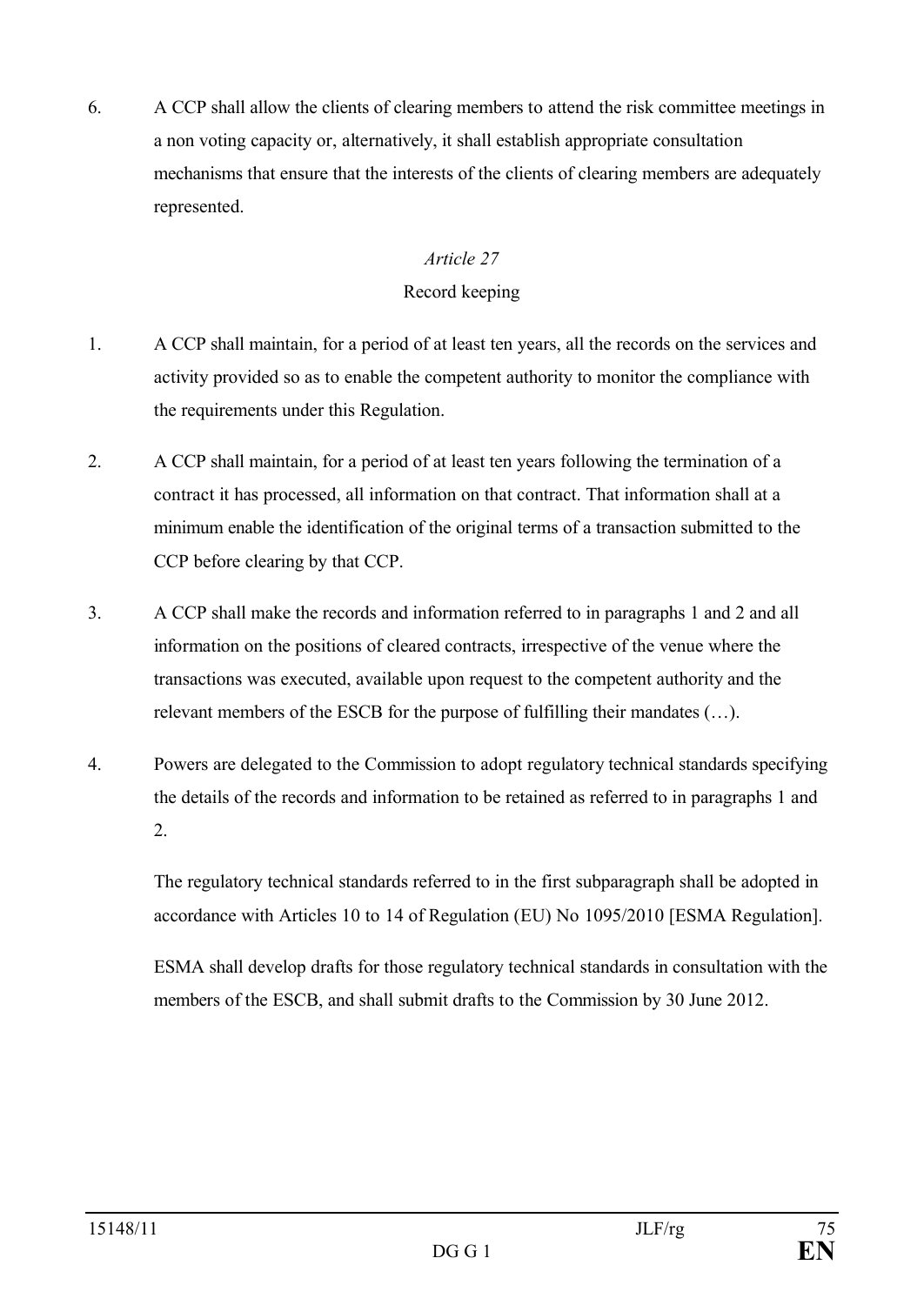5. In order to ensure uniform conditions of application of paragraphs 1 and 2, powers are conferred upon the Commission to adopt implementing technical standards determining the format of the records and information to be retained.

The implementing technical standards referred to in the first subparagraph shall be adopted in accordance with Article 15 of Regulation (EU) No 1095/2010 [ESMA Regulation]. ESMA shall submit drafts on those implementing technical standards to the Commission by 30 June 2012.

#### *Article 28*

# Shareholders and members with qualifying holdings

- 1. The competent authority shall not authorise a CCP until it has been informed of the identities of the shareholders or members, whether direct or indirect, natural or legal persons, that have qualifying holdings and the amounts of those holdings.
- 2. The competent authority shall refuse authorisation to a CCP where, it is not satisfied as to the suitability of the shareholders or members that have qualifying holdings in the CCP, taking into account the need to ensure the sound and prudent management of a CCP.
- 3. Where close links exist between the CCP and other natural or legal persons, the competent authority shall grant authorisation only where those links do not prevent the effective exercise of the supervisory functions of the competent authority.
- 4. Where the persons referred to in paragraph 1 exercise an influence which is likely to be prejudicial to the sound and prudent management of the CCP, the competent authority shall take appropriate measures to terminate that situation.
- 5. The competent authority shall refuse authorisation where the laws, regulations or administrative provisions of a third country governing one or more natural or legal persons with which the CCP has close links, or difficulties involved in their enforcement, prevent the effective exercise of the supervisory functions of the competent authority.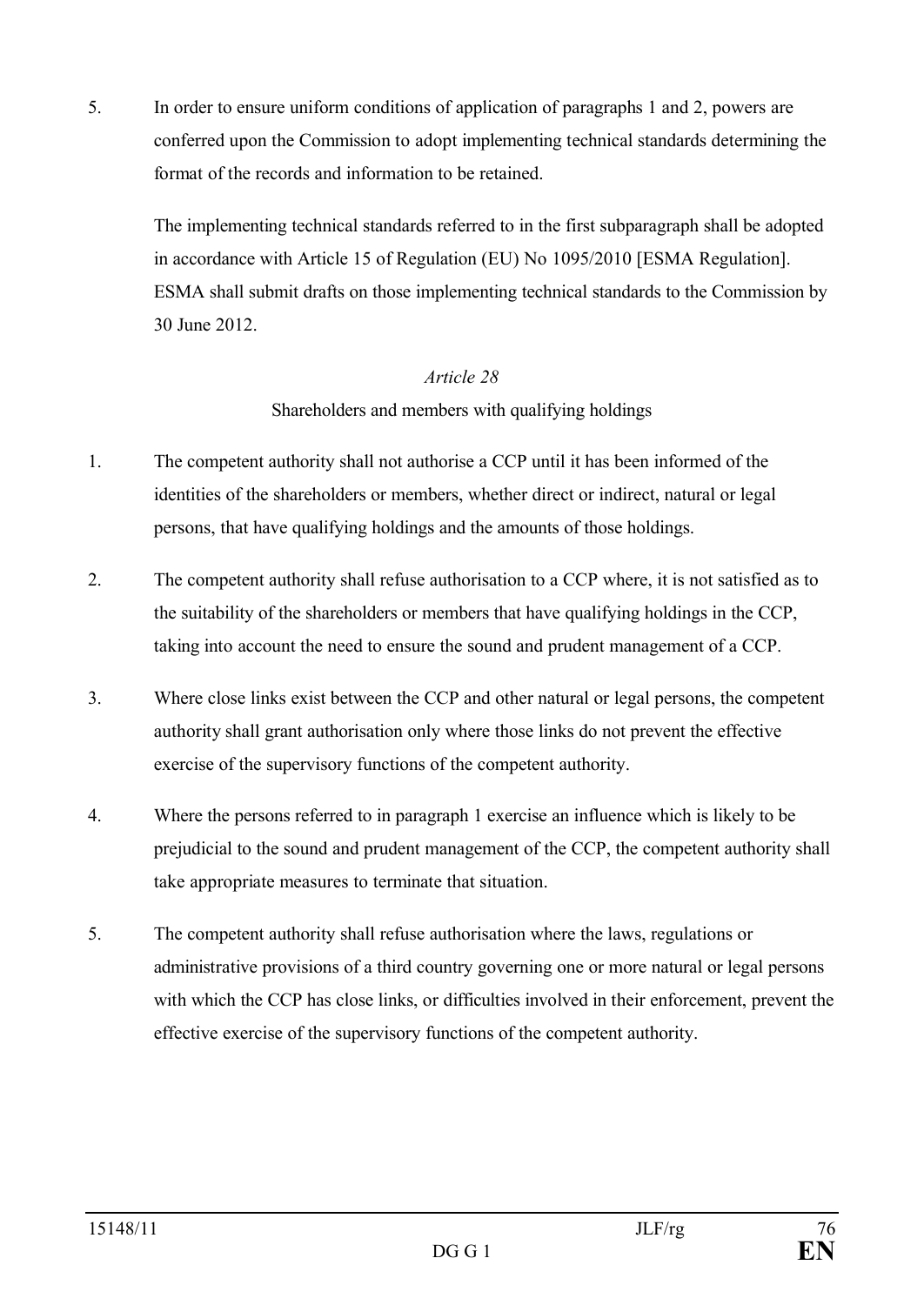#### Information to competent authorities

1. A CCP shall notify the competent authority of the Member State where the CCP is established of any changes to its management, and shall provide the competent authority of all the information necessary to assess whether the board members are of sufficiently good repute and sufficiently experienced.

Where the conduct of a member of the board is likely to be prejudicial to the sound and prudent management of the CCP, the competent authority shall take appropriate measures, including removing that member from the board.

2. Any natural or legal person or such persons acting in concert (hereinafter referred to as "the proposed acquirer"), who have taken a decision either to acquire, directly or indirectly, a qualifying holding in a CCP or to further increase, directly or indirectly, such a qualifying holding in a CCP as a result of which the proportion of the voting rights or of the capital held would reach or exceed 10%, 20%, 30% or 50% or so that the CCP would become its subsidiary (hereinafter referred to as "the proposed acquisition"), shall first notify in writing the competent authorities of the CCP in which they are seeking to acquire or increase a qualifying holding, indicating the size of the intended holding and relevant information, as referred to in Article 30 paragraph (4).

Any natural or legal person who has taken a decision to dispose, directly or indirectly, of a qualifying holding in a CCP shall first notify the competent authority in writing thereof, indicating the size of the intended holding. Such a person shall likewise notify the competent authority where he has taken a decision to reduce his qualifying holding so that the proportion of the voting rights or of the capital held would fall below 10%, 20%, 30% or 50% or so that the CCP would cease to be his subsidiary.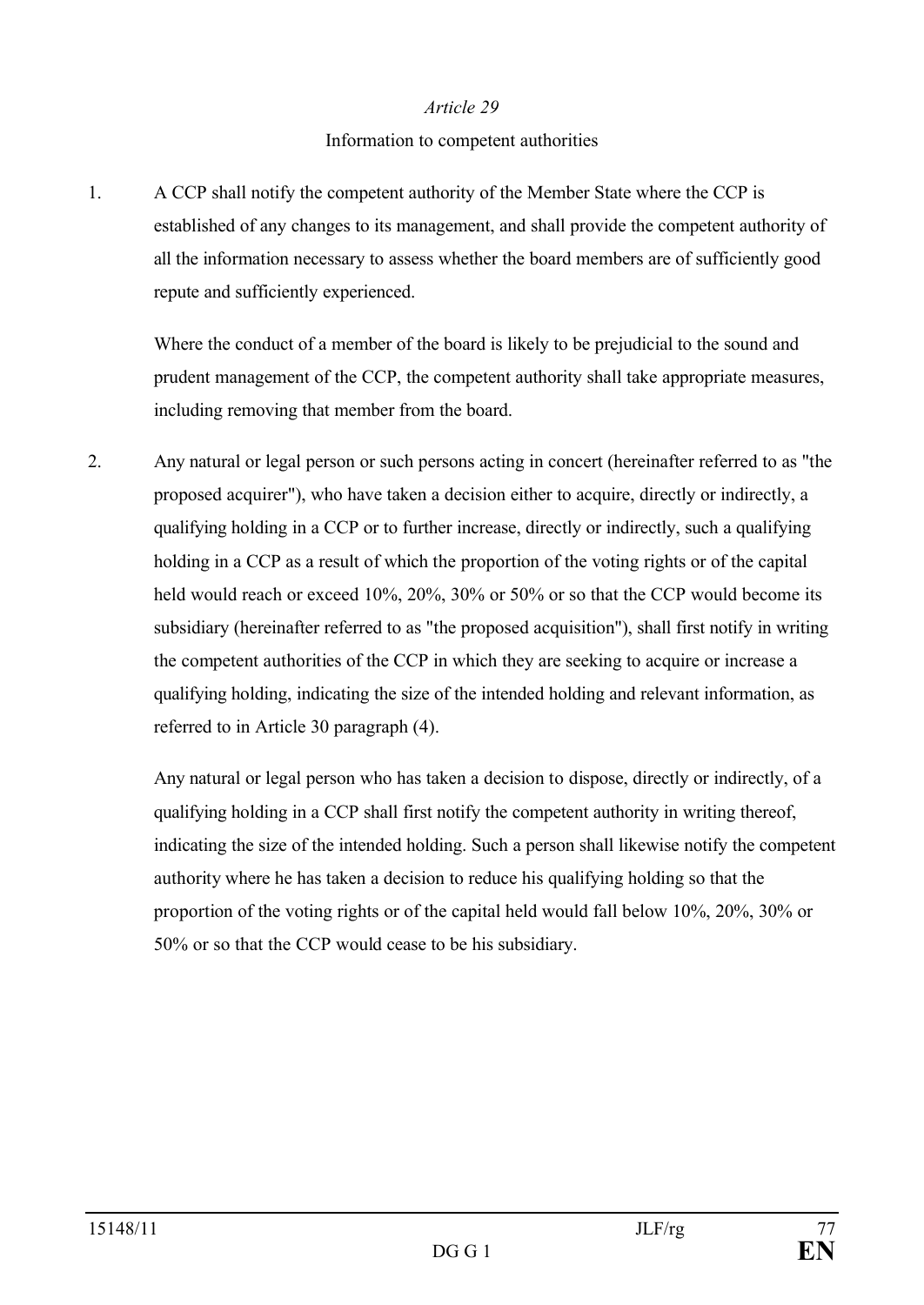The competent authority shall, promptly and in any event within two working days following receipt of the notification as referred to in paragraph 2, as well as following receipt of the information referred to in paragraph 3, acknowledge receipt in writing thereof to the proposed acquirer or vendor.

The competent authority shall have a maximum of sixty working days as from the date of the written acknowledgement of receipt of the notification and all documents required to be attached to the notification on the basis of the list referred to in Article 30 paragraph (4) (hereinafter referred to as "the assessment period"), to carry out the assessment provided for in Article 30 paragraph (1) (hereinafter referred to as "the assessment").

The competent authority shall inform the proposed acquirer or vendor of the date of the expiry of the assessment period at the time of acknowledging receipt.

3. The competent authority may, during the assessment period, where necessary, and no later than on the 50th working day of the assessment period, request any further information that is necessary to complete the assessment. Such request shall be made in writing and shall specify the additional information needed.

For the period between the date of request for information by the competent authority and the receipt of a response thereto by the proposed acquirer, the assessment period shall be interrupted. The interruption shall not exceed 20 working days. Any further requests by the competent authority for completion or clarification of the information shall be at its discretion but may not result in an interruption of the assessment period.

- 4. The competent authority may extend the interruption referred to in the second subparagraph of paragraph 3 up to thirty working days where the proposed acquirer or vendor is either of the following:
	- (a) situated or regulated outside the Union;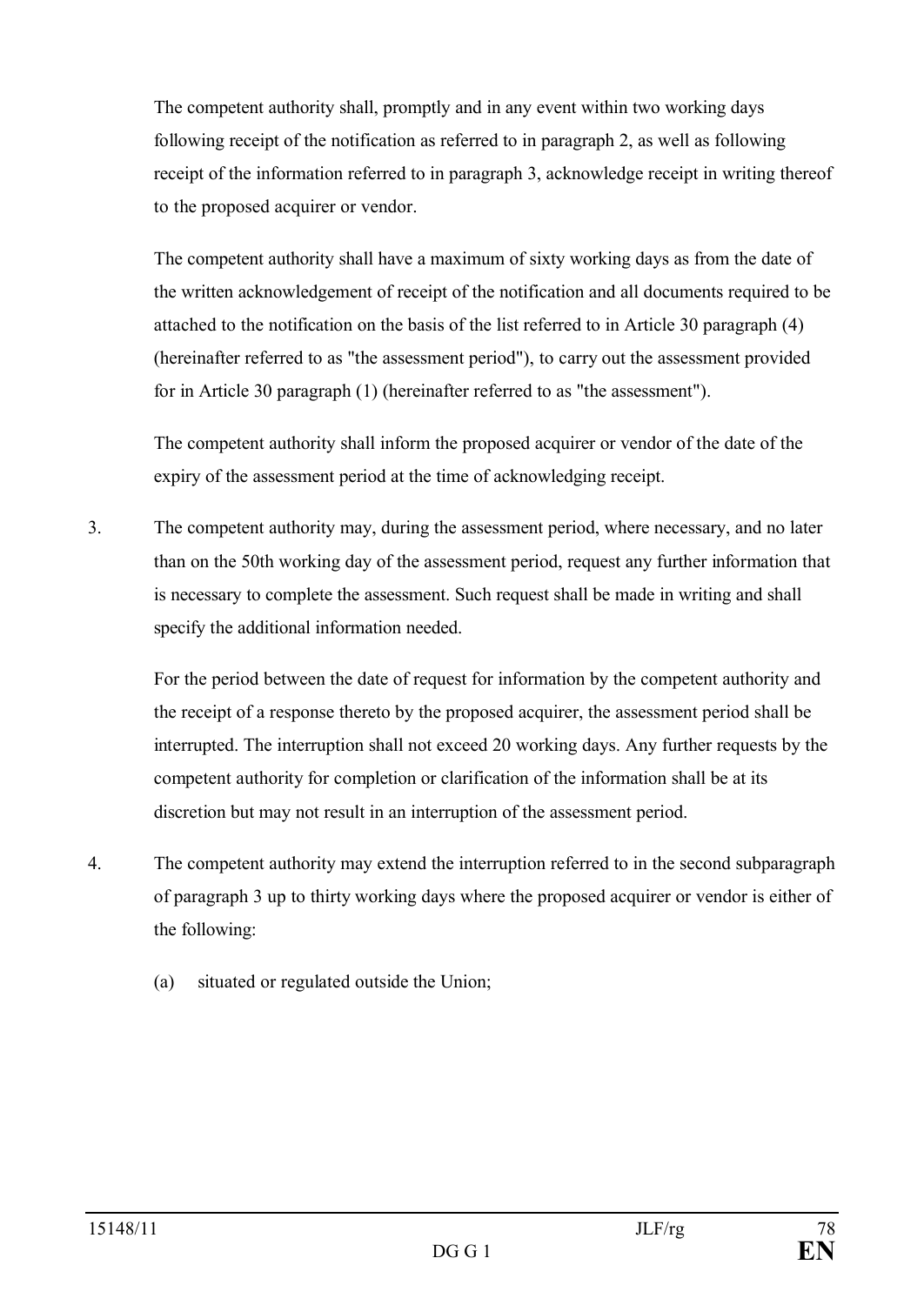- (b) a natural or legal person not subject to supervision under this Regulation or Directives 73/239/EEC, 85/611/EEC, 92/49/EEC, 2002/83/EC, 2003/41/EC, 2004/39/EC, 2005/68/EC, 2006/48/EC, 2009/65/EC or 2011/.../EU (AIFM).
- 5. Where the competent authority, upon completion of the assessment, decides to oppose the proposed acquisition, it shall, within two working days, and not exceeding the assessment period, inform the proposed acquirer in writing and provide the reasons for that decision. The College referred to in Article 14 shall be duly notified. Subject to national law, an appropriate statement of the reasons for the decision may be made accessible to the public at the request of the proposed acquirer. However, Member States may allow a competent authority to make such disclosure in the absence of a request by the proposed acquirer.
- 6. Where the competent authority does not oppose the proposed acquisition within the assessment period, it shall be deemed to be approved.
- 7. The competent authority may fix a maximum period for concluding the proposed acquisition and extend it where appropriate.
- 8. Member States shall not impose requirements for notification to, and approval by, the competent authority of direct or indirect acquisitions of voting rights or capital that are more stringent than those set out in this Regulation.

# Assessment

- 1. Where assessing the notification provided for in Article 29 paragraph (2) and the information referred to in Article 29 paragraph (3), the competent authority shall, in order to ensure the sound and prudent management of the CCP in which an acquisition is proposed, and having regard to the likely influence of the proposed acquirer on the CCP, appraise the suitability of the proposed acquirer and the financial soundness of the proposed acquisition against all of the following criteria:
	- (a) the reputation and financial soundness of the proposed acquirer;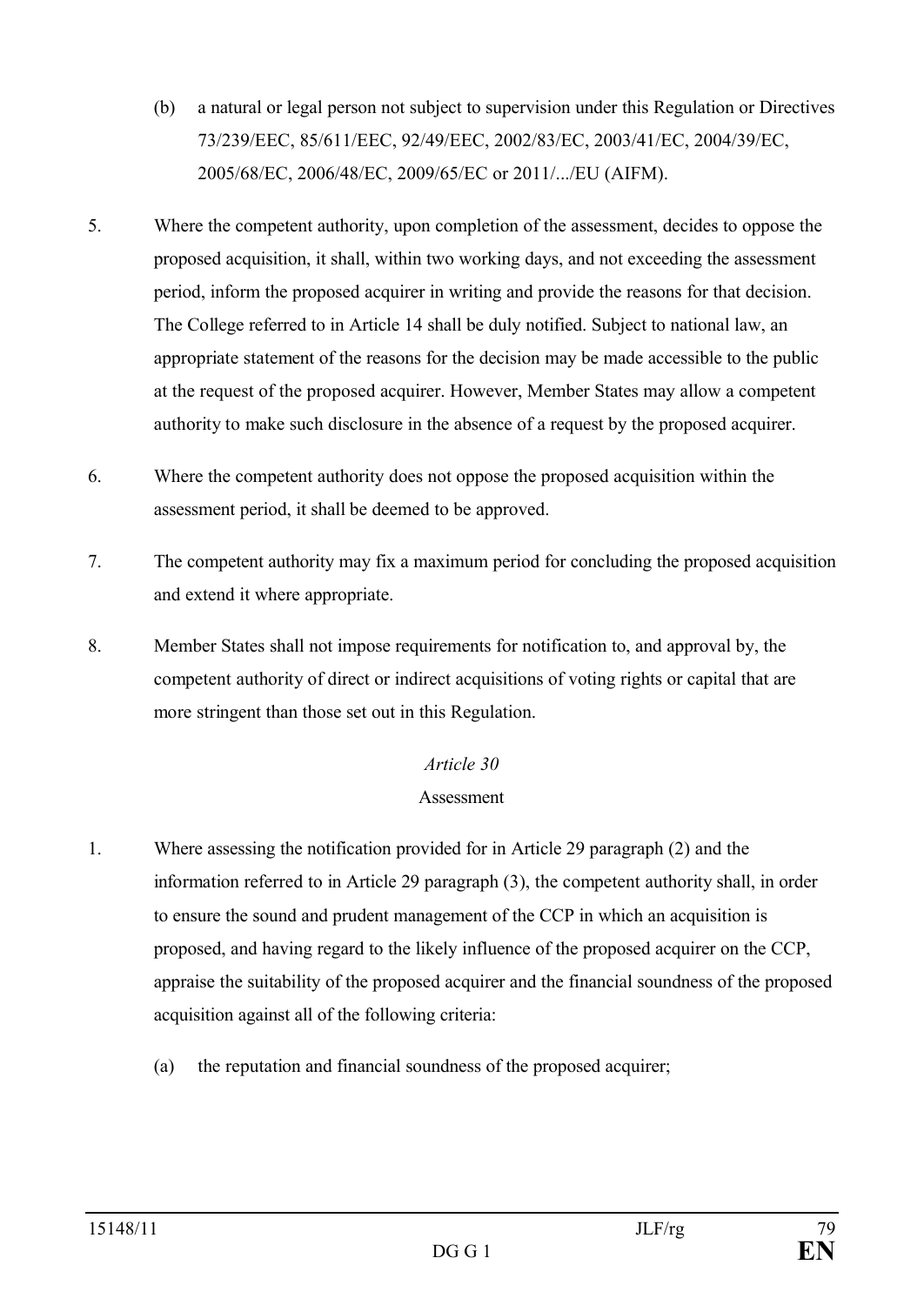- (b) the reputation and experience of any person who will direct the business of the CCP as a result of the proposed acquisition;
- (c) whether the CCP will be able to comply and continue to comply with the provisions set out in this Regulation;
- (d) whether there are reasonable grounds to suspect that, in connection with the proposed acquisition, money laundering or terrorist financing within the meaning of Article 1 of Directive  $2005/60/EC^{21}$  is being or has been committed or attempted, or that the proposed acquisition could increase the risk thereof.

Where assessing the financial soundness of the proposed acquirer, the competent authority shall pay particular attention to the type of business pursued and envisaged in the CCP in which the acquisition is proposed.

Where assessing the ability to comply with this Regulation, the competent authority shall pay particular attention to whether the group of which it will become a part has a structure that makes it possible to exercise effective supervision, effectively exchange information among the competent authorities and determine the allocation of responsibilities among the competent authorities.

- 2. The competent authorities may oppose the proposed acquisition only where there are reasonable grounds for doing so on the basis of the criteria set out in paragraph 1 or where the information provided by the proposed acquirer is incomplete.
- 3. Member States shall neither impose any prior conditions in respect of the level of holding that must be acquired nor allow their competent authorities to examine the proposed acquisition in terms of the economic needs of the market.

**<sup>21</sup>** OJ L 309, 25.11.2005, p.15.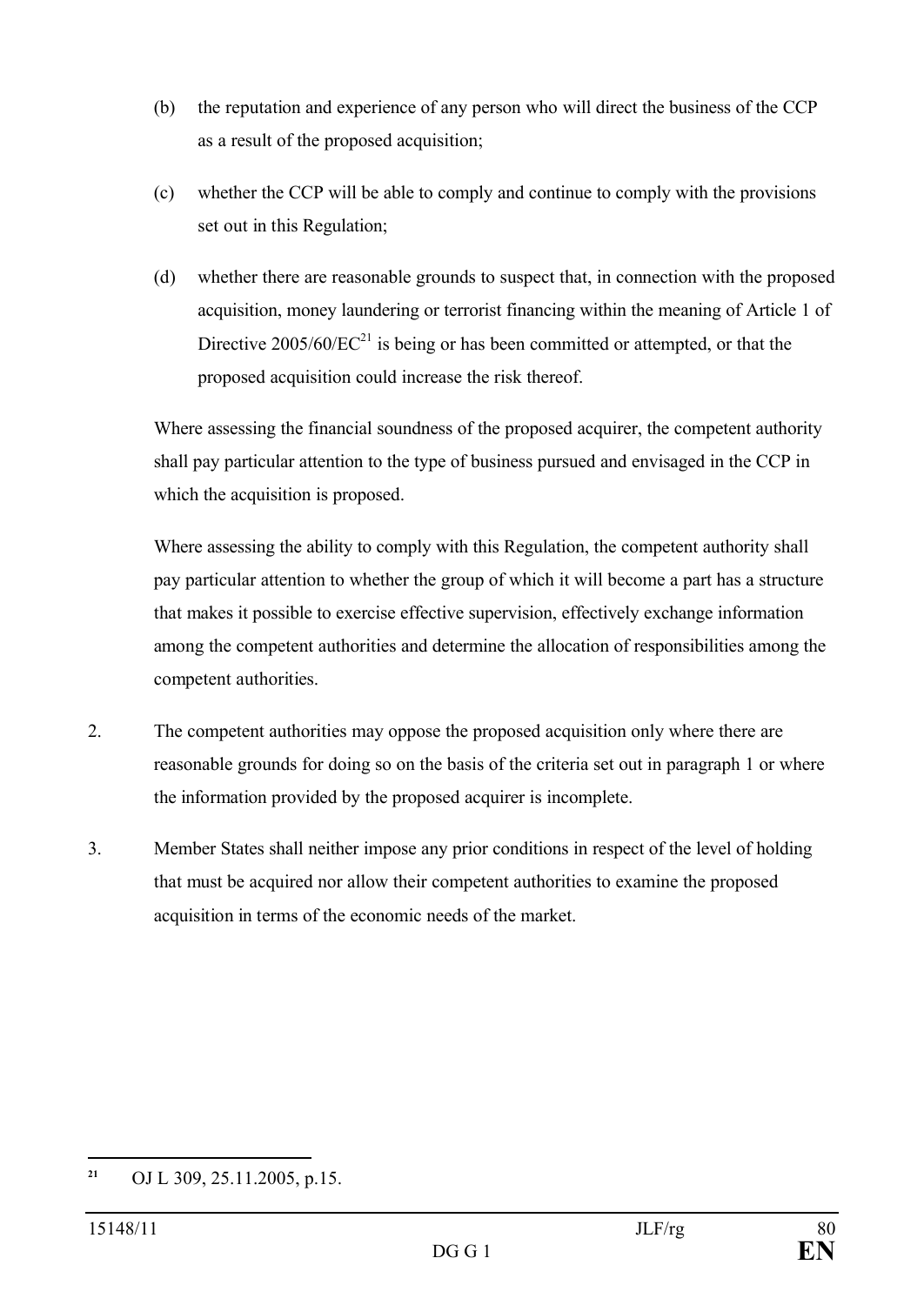- 4. Member States shall make publicly available a list specifying the information that is necessary to carry out the assessment and that must be provided to the competent authorities at the time of notification referred to in Article 29 paragraph (2). The information required shall be proportionate and adapted to the nature of the proposed acquirer and the proposed acquisition. Member States shall not require information that is not relevant for a prudential assessment.
- 5. Notwithstanding Article 29 paragraphs (2), (3) and (4), where two or more proposals to acquire or increase qualifying holdings in the same CCP have been notified to the competent authority, the latter shall treat the proposed acquirers in a non-discriminatory manner.
- 6. The relevant competent authorities shall work in full consultation with each other when carrying out the assessment where the proposed acquirer is one of the following:
	- (a) a credit institution, assurance undertaking, insurance undertaking, reinsurance undertaking, investment firm, market operator, an operator of a security settlement system, a UCITS management company or an AIFM authorised in another Member State;
	- (b) the parent undertaking of a credit institution, assurance undertaking, insurance undertaking, reinsurance undertaking, investment firm, market operator, an operator of a security settlement system, a UCITS management company or an AIFM authorised in another Member State;
	- (c) a natural or legal person controlling a credit institution, assurance undertaking, insurance undertaking, reinsurance undertaking, investment firm, market operator, an operator of a security settlement system, a UCITS management company or an AIFM authorised in another Member State.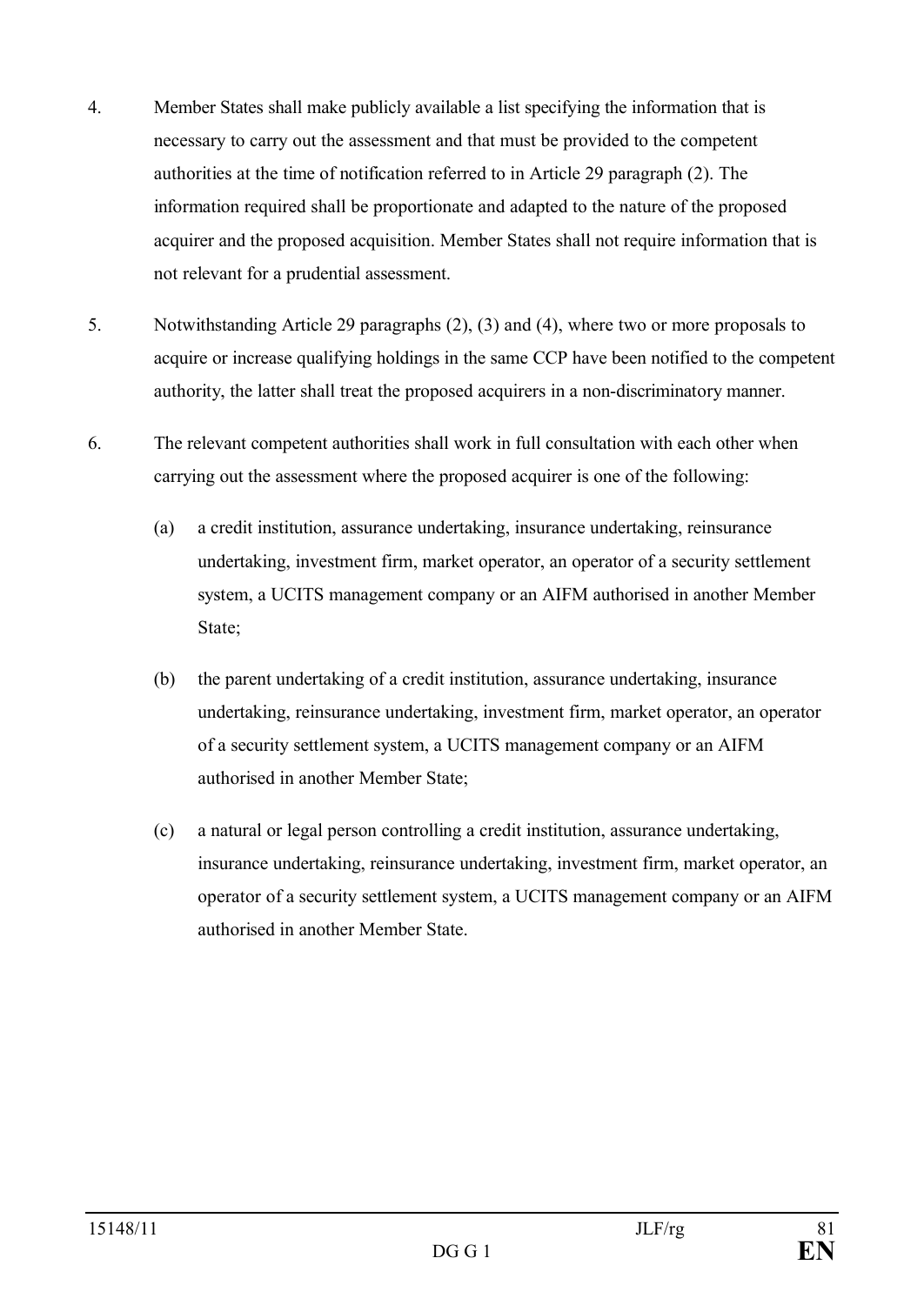7. The competent authorities shall, without undue delay, provide each other with any information which is essential or relevant for the assessment. The competent authorities shall, upon request, communicate all relevant information to each other and shall communicate all essential information at their own initiative. A decision by the competent authority that has authorised the CCP in which the acquisition is proposed shall indicate any views or reservations expressed by the competent authority responsible for the proposed acquirer.

#### *Article 31*

#### Conflicts of interest

- 1. A CCP shall maintain and operate effective written organisational and administrative arrangements to identify and manage any potential conflicts of interest between itself, including its managers, employees, or any person directly or indirectly linked to them by control or close links and its clearing members or their clients known to the CCP. It shall maintain and implement adequate resolution procedures whenever possible conflicts of interest occur.
- 2. Where the organisational or administrative arrangements of a CCP to manage conflicts of interest are not sufficient to ensure, with reasonable confidence, that risks of damage to the interests of a clearing member or client will be prevented, it shall clearly disclose the general nature or sources of conflicts of interest to the clearing member before accepting new transactions from that clearing member. Where the client is known to the CCP, the CCP shall inform the client and the clearing member whose client is concerned.
- 3. Where the CCP is a parent undertaking or a subsidiary, the written arrangements must also take into account any circumstances, of which the CCP is or should be aware, which may give rise to a conflict of interest arising as a result of the structure and business activities of other undertakings with which it has a parent undertaking or a subsidiary relationship.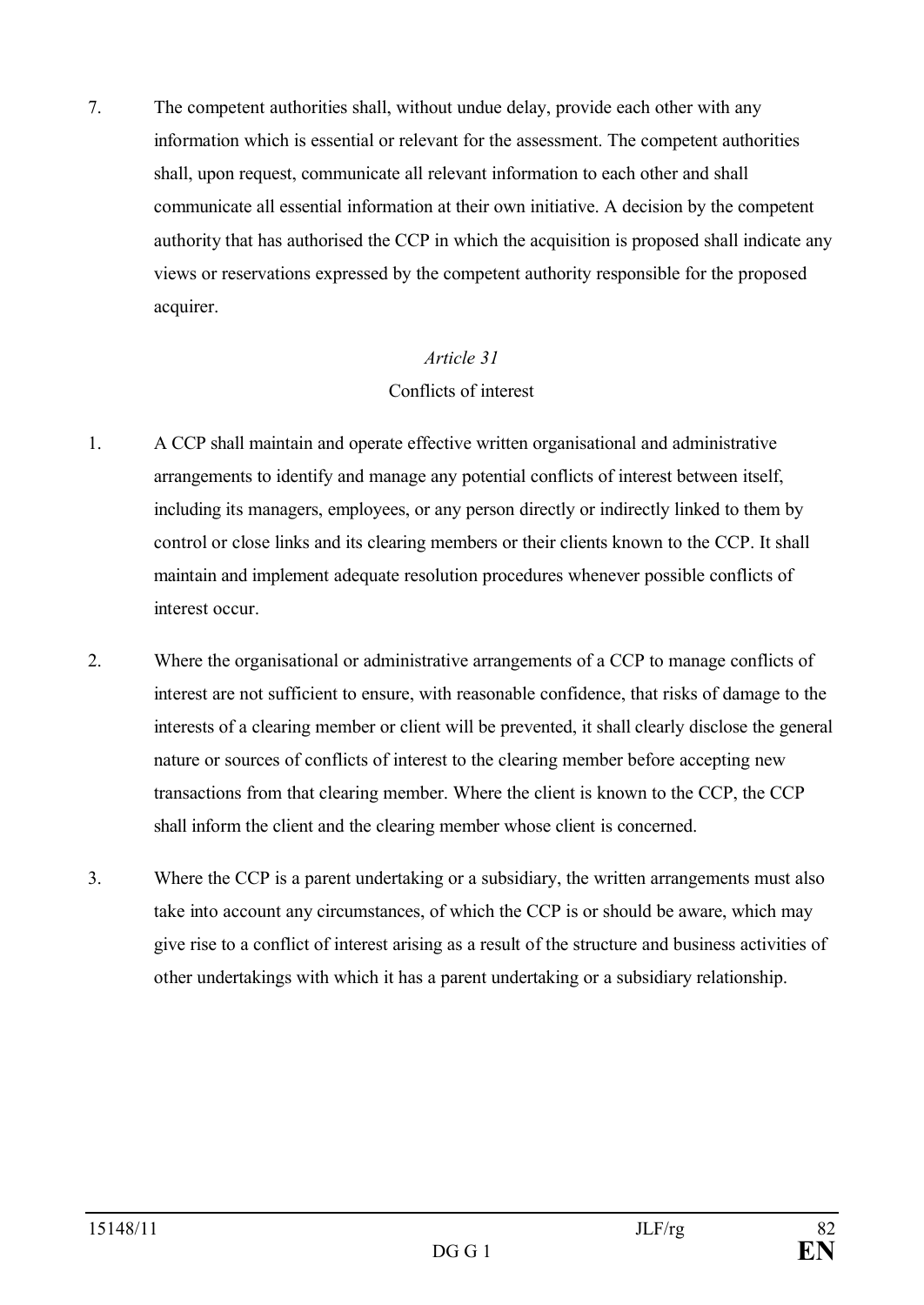- 4. The written arrangements established in accordance with paragraph 1 shall include the following:
	- (a) the circumstances which constitute or may give rise to a conflict of interest entailing a material risk of damage to the interests of one or more clearing members or clients;
	- (b) procedures to be followed and measures to be adopted in order to manage such conflicts.
- 5. A CCP shall take all reasonable steps to prevent any misuse of the information maintained in its systems and shall prevent the use of that information held for other business activities. Confidential information recorded in one CCP shall not be used for commercial use by any other natural or legal person that has a parent undertaking or a subsidiary relationship with the CCP.

# Business continuity

- 1. A CCP shall establish, implement and maintain an adequate business continuity policy and disaster recovery plan aiming at ensuring the preservation of its functions, the timely recovery of operations and the fulfilment of the CCP's obligations. Such a plan shall at a minimum allow for the recovery of all transactions at the time of disruption to allow the CCP to continue to operate with certainty and to complete settlement on the scheduled date.
- 2. Powers are delegated to the Commission to adopt regulatory technical standards specifying the minimum content and requirements of the business continuity policy and of the disaster recovery plan (…).

The regulatory technical standards referred to in the first subparagraph shall be adopted in accordance with Articles 10 to 14 of Regulation (EU) No 1095/2010 [ESMA Regulation].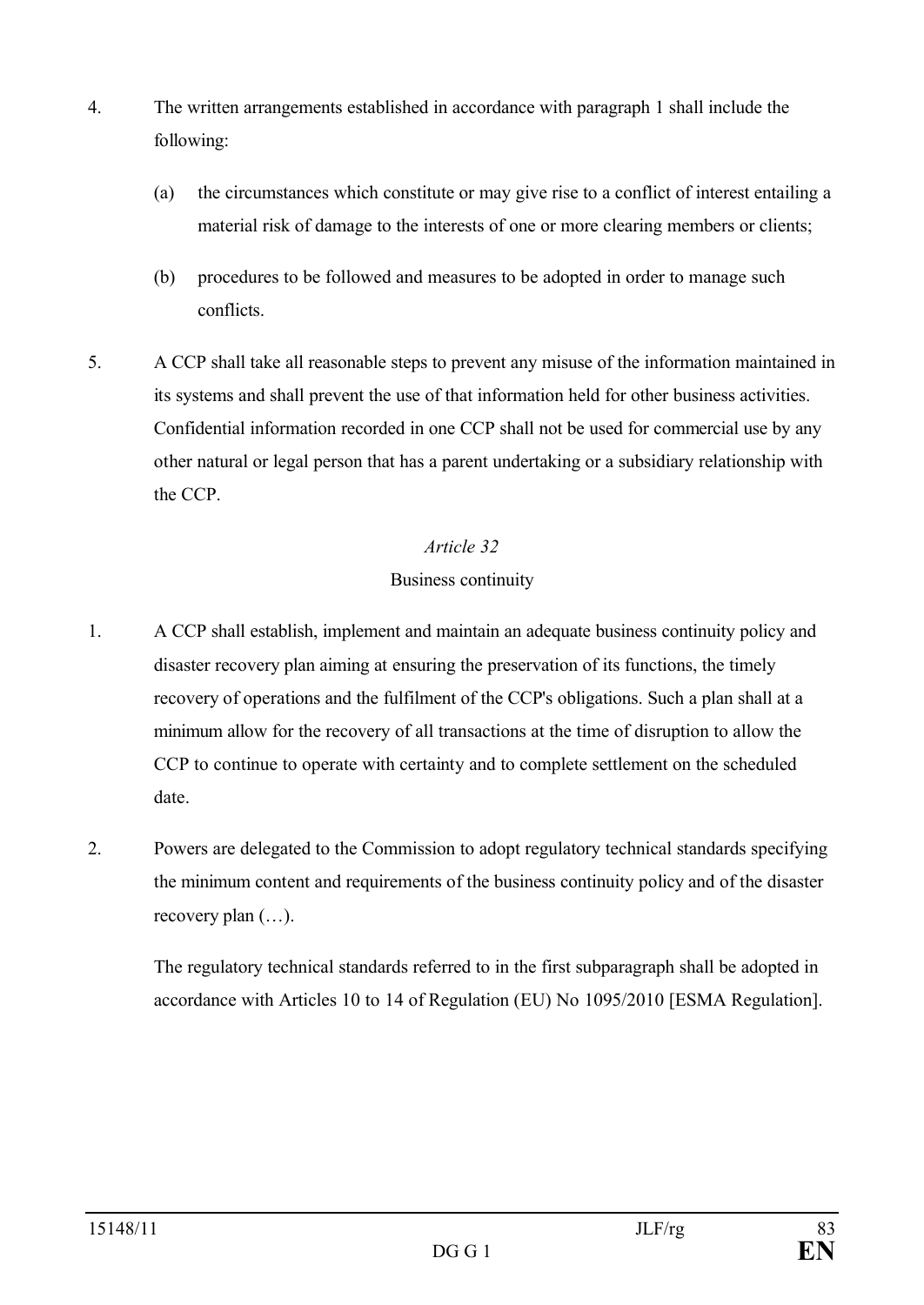ESMA shall develop drafts for those regulatory technical standards in consultation with the members of the ESCB, and shall submit drafts to the Commission by 30 June 2012.

# *Article 32a*

Communication procedures with clearing members and market infrastructure

CCPs shall accommodate in their communication procedures with participants and with the market infrastructures they interface with, the open industry communication procedures and standards for messaging and reference data in order to facilitate efficient recording, payment, clearing and settlement.

# *Article 33*

# **Outsourcing**

- 1. Where a CCP outsources operational functions, services or activities, it shall remain fully responsible for discharging all of its obligations under this Regulation and shall comply at all times with the following conditions:
	- (a) outsourcing does not result in the delegation of its responsibility;
	- (b) the relationship and obligations of the CCP towards its clearing members or where relevant, towards their clients are not altered;
	- (c) the conditions for the authorisation of the CCP do not effectively change;
	- (d) outsourcing does not prevent the exercise of supervisory and oversight functions, including on site access to acquire any relevant information needed to fulfil those mandates;
	- (e) outsourcing does not result in depriving the CCP from the necessary systems and controls to manage the risks it faces;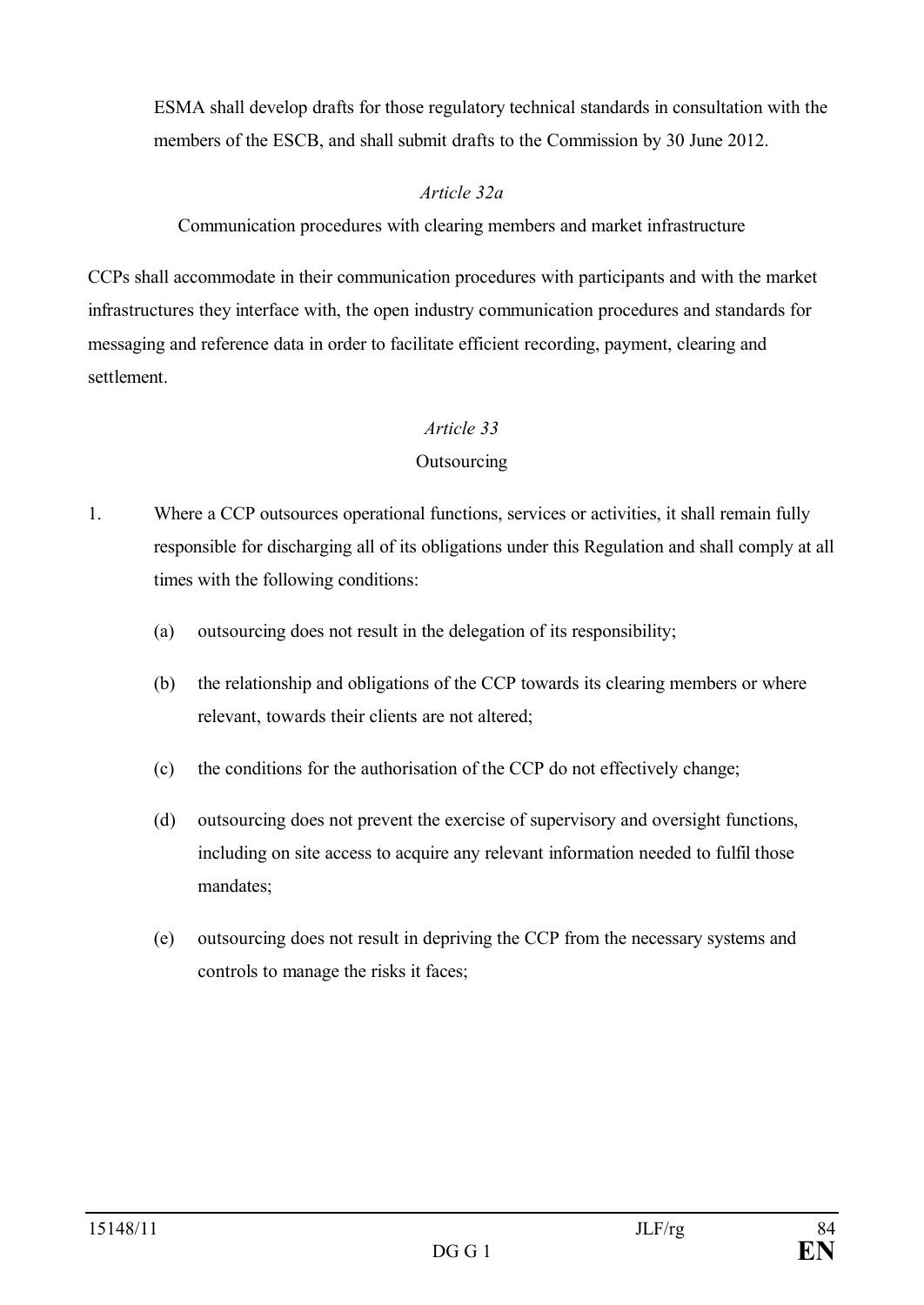- (f) the CCP retains the necessary expertise and resources to evaluate the quality of the services provided, the organisational and capital adequacy of the service provider; and to supervise the outsourced functions effectively and manage the risks associated with the outsourcing and must constantly supervise those functions and manage those risks;
- (g) the CCP has direct access to the relevant information of the outsourced functions;
- (h) the service provider cooperates with the competent authority in connection with the outsourced activities;
- (i) the CCP ensures that the service provider meets the standards set down by the relevant data protection legislation which would apply if the service providers were established in the EEA. The CCP is responsible for ensuring that those standards are set out in a contract between the parties and that those standards are maintained.
- 2. The competent authority shall require the CCP to clearly allocate and set out its rights and obligations, and those of the service provider, in a written agreement.
- 3. A CCP shall make all information necessary to enable the competent authority to assess the compliance of the performance of the outsourced activities with the requirements of this Regulation available on request.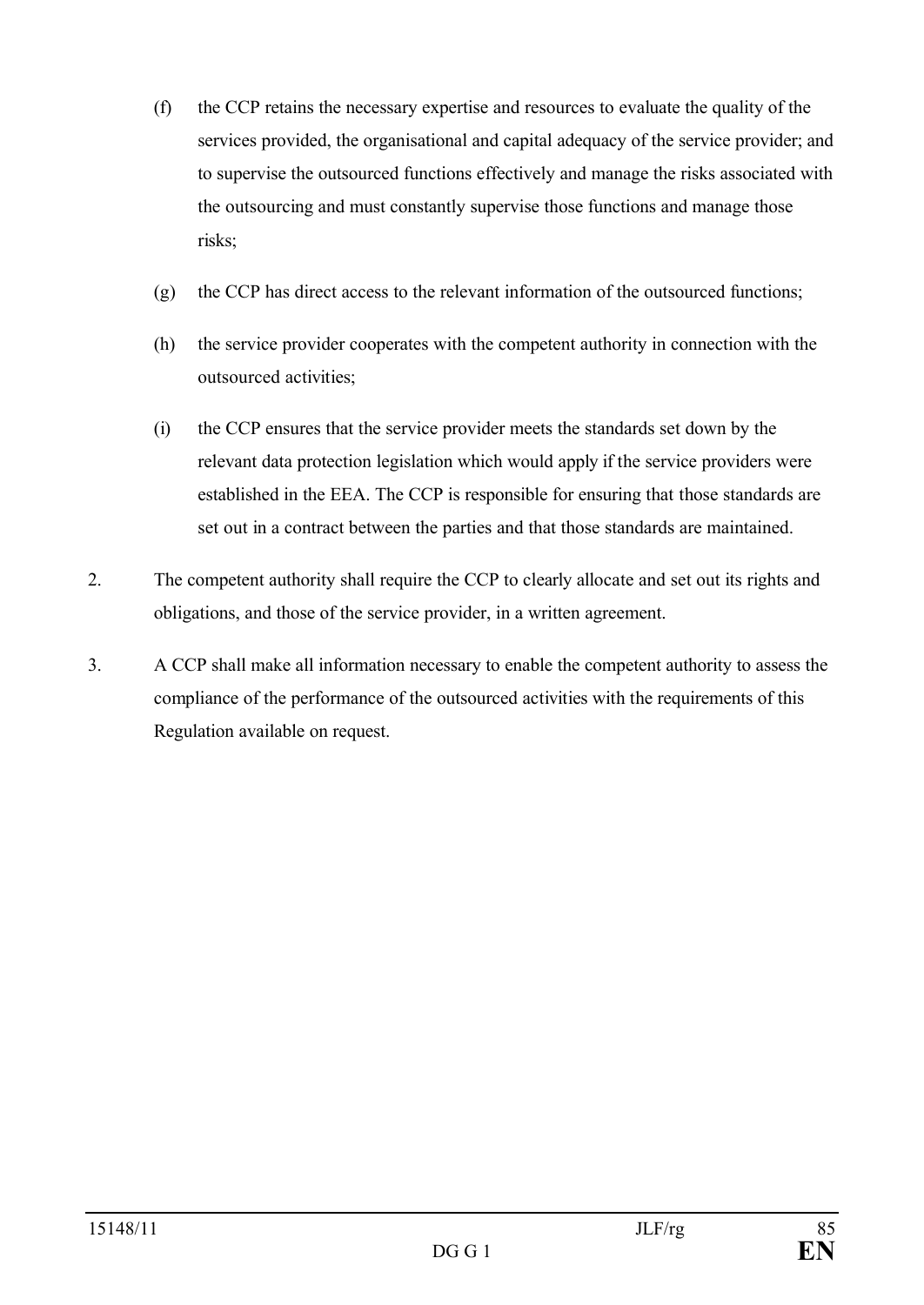# Chapter 2 Conduct of Business Rules

#### *Article 34*

#### General provisions

- 1. When providing services to its clearing members, and where relevant, to their clients, a CCP shall act fairly and professionally in accordance with the best interests of the clearing members and clients and sound risk management.
- 2. A CCP shall have transparent rules for the handling of complaints.

#### *Article 35*

#### Participation requirements

- 1. A CCP shall establish, where relevant per type of product cleared, the categories of admissible clearing members and the admission criteria, upon the advice of the risk committee pursuant to Article 26 paragraph (3). Such criteria shall be non-discriminatory, transparent and objective so as to ensure fair and open access to the CCP and shall ensure that clearing members have sufficient financial resources and operational capacity to meet the obligations arising from participation in a CCP. Criteria that restrict access shall only be permitted to the extent that their objective is to control the risk for the CCP.
- 2. A CCP shall ensure that the application of the criteria referred to in paragraph 1 is met on an on-going basis and shall have timely access to the information relevant for the assessment. A CCP shall conduct, at least once a year, a comprehensive review of the compliance with the provisions in this article by its clearing members.
- 3. Clearing members that clear transactions on behalf of their clients shall have the necessary additional financial resources and operational capacity to perform this activity. Clearing members shall, upon request, inform the CCP about the criteria and arrangements they adopt to allow their clients to access the services of the CCP.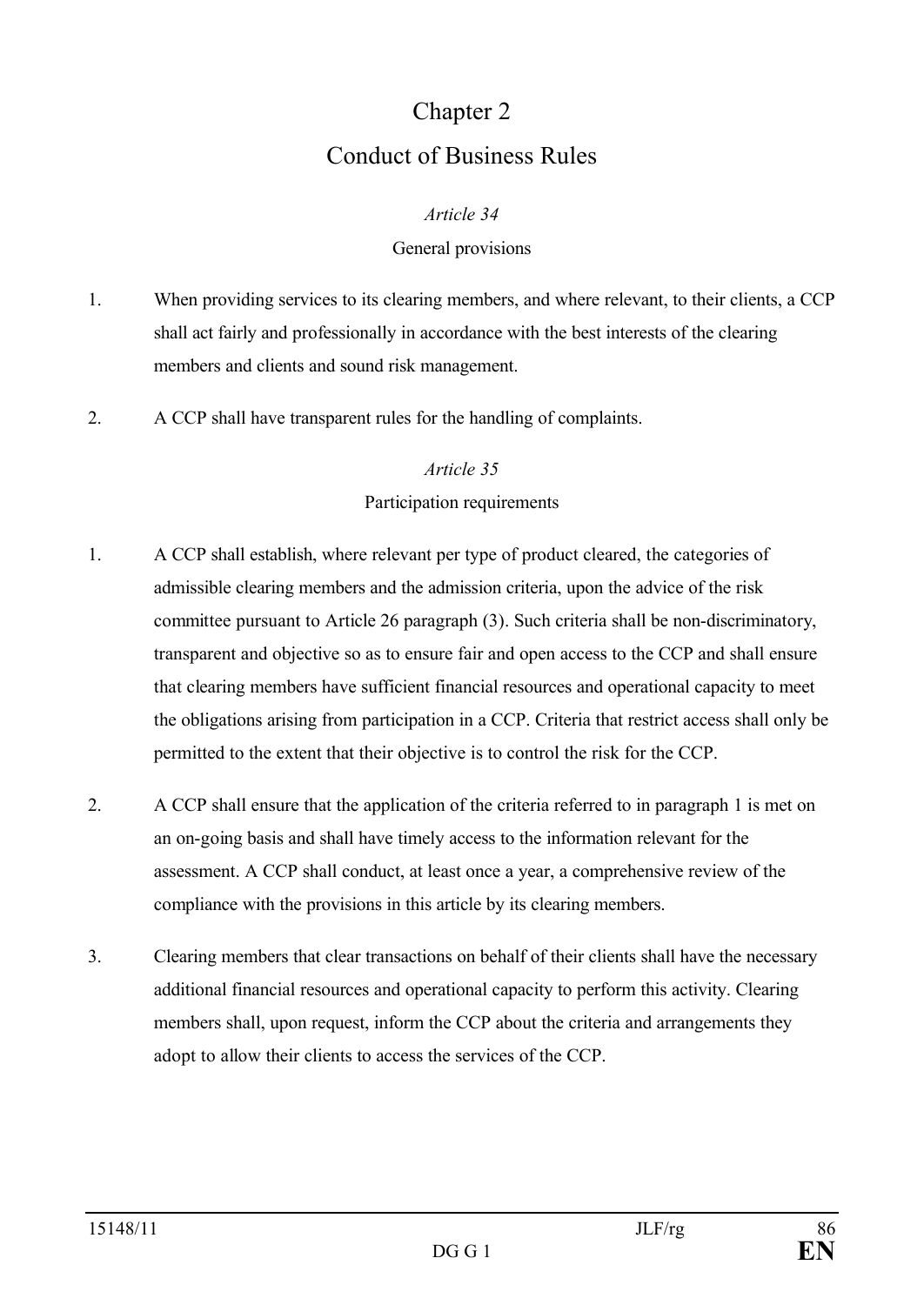- 4. A CCP shall have objective and transparent procedures for the suspension and orderly exit of clearing members that no longer meet the criteria referred to in paragraph 1.
- 5. A CCP may only deny access to clearing members meeting the criteria referred to in paragraph 1 where it is duly justified in writing and based on a comprehensive risk analysis.
- 6. A CCP may impose specific additional obligations on clearing members, such as, but not limited to, the participation in auctions of a defaulting clearing member's position. Such additional obligations shall be proportional to the risk brought by the clearing member and shall not restrict participation to certain categories of clearing members.

#### **Transparency**

1. A CCP and its clearing members shall publicly disclose the prices and fees associated with the services provided. They shall disclose the prices and fees of each service and function provided separately, including discounts and rebates and the conditions to benefit from those reductions. A CCP shall allow its clearing members and, where relevant, their clients, separate access to the specific services provided.

A CCP shall account separately for costs and revenues of the services provided and shall disclose that information to the competent authority.

- 2. A CCP shall disclose to clearing members and clients the risks associated with the services provided.
- 3. A CCP shall publicly disclose the price information used to calculate its end of day exposures with its clearing members and, on a daily basis, the volumes of the cleared transactions for each class of instruments.
- 3a. A CCP shall publicly disclose the operational and technical requirements related to the communication protocols covering content and message formats it uses including those referred to in Article 8.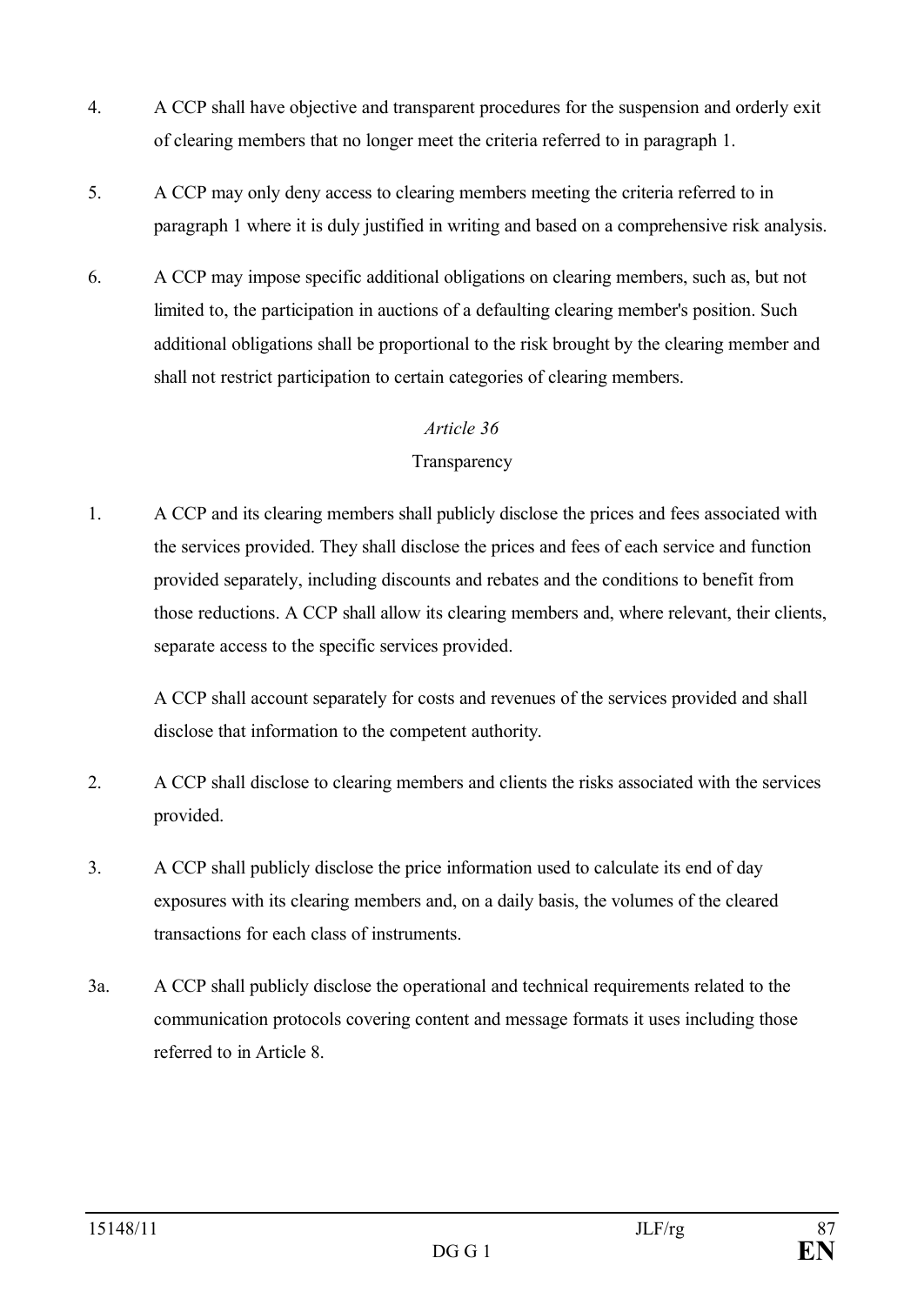# Segregation (…)

- 1 A CCP shall keep separate records and accounts that shall enable it, at any time and without delay, to distinguish in accounts with the CCP the assets and positions held for the account of one clearing member from the assets and positions held for the account of any other clearing member and from its own assets.
- 2. A CCP shall keep records and accounts enabling each clearing member to distinguish in accounts (…) with the CCP, the assets and positions of that clearing member from those held for the accounts of its clients.
- 2a. Clearing members shall keep separate records and accounts enabling to distinguish in their accounts the assets and positions held for the account of their clients at the CCP from their own.
- 3. A CCP shall offer to keep separate records and accounts enabling each clearing member to distinguish in accounts held by the CCP, the assets and positions held for the account of a client from those held for the accounts of other clients ("individual client segregation"). Upon request, the CCP shall offer more detailed levels of segregation.

Clearing members shall offer individual client segregation in accounts with the CCP to their clients.

When a client opts for individual client segregation, any excess margin over and above the client's requirement should also be posted to the CCP and distinguished from other clients' or clearing members' margins and should not be exposed to losses connected to positions recorded in another account.

3a. The CCP and clearing members shall publicly disclose the levels of protection and the costs associated with the different levels of segregation they provide and offer these services under reasonable commercial terms.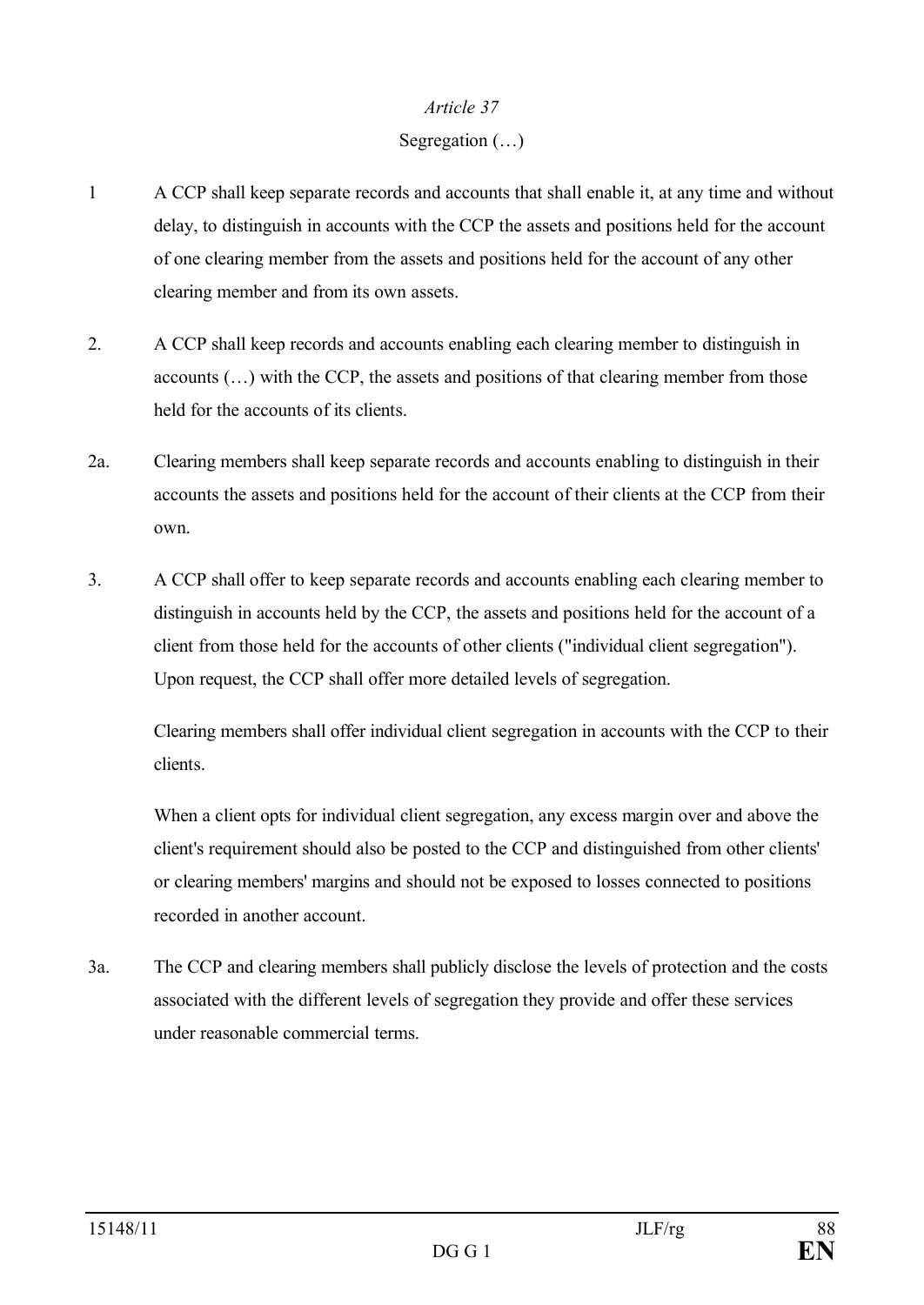- 4. Provided that the client has selected individual client segregation and has concluded a contract as referred to in Article 45 paragraph (4b), then Annex III, Part 2, point 6 of Directive 2006/48/EC shall apply.
- 5. *deleted*
- 5a. The CCP shall have a right of use related to the margins or default fund contributions collected via a security financial collateral arrangement provided that the use of such arrangements is foreseen by its operating rules. The CCP shall publicly disclose this right of use.
- 6a. The requirement to distinguish in accounts assets and positions with the CCP is satisfied if the following conditions are met:
	- (a) the assets and positions are recorded in separate accounts;
	- (b) the netting of positions recorded on different accounts is prevented;
	- (c) the assets covering the positions recorded in an account are not exposed to losses connected to positions recorded in another account.
- 6b. Assets refer to collateral held to cover positions and includes the right to the transfer of assets equivalent to that collateral or the proceeds of realisation of any collateral, but does not include default fund contributions.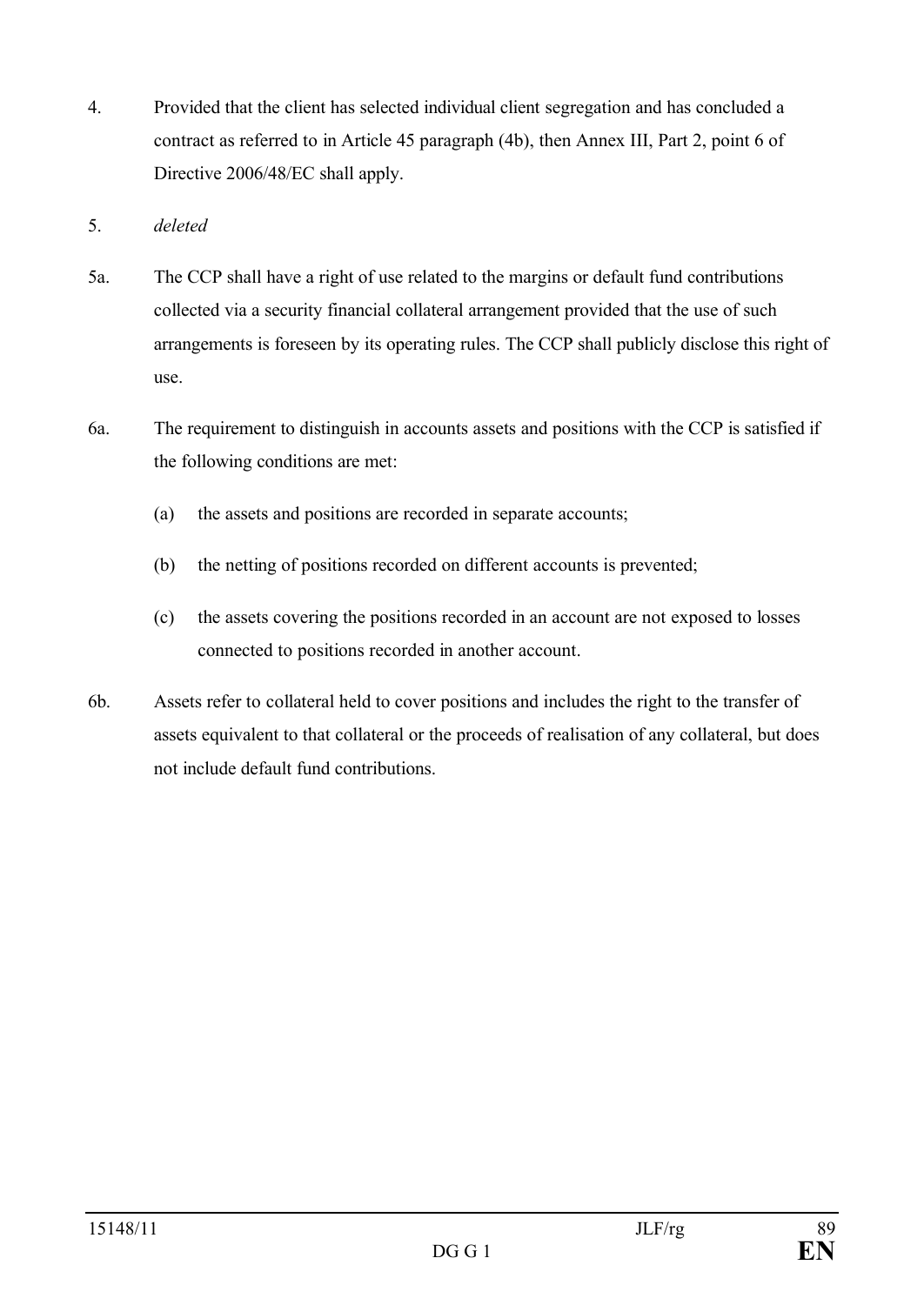# Chapter 3 Prudential Requirements

#### *Article 38*

#### Exposure management

A CCP shall measure and assess its liquidity and credit exposures to each clearing member and, where relevant, to another CCP with whom it has concluded an interoperable arrangement, on a near to real time basis. A CCP shall have access in a timely manner and on a non discriminatory basis to the relevant pricing sources to effectively measure its exposures.

# *Article 39*

# Margin  $(\ldots)$

- 1. A CCP shall impose, call and collect margins to limit its credit exposures from its clearing members, and where relevant, from CCPs which have interoperable arrangements. Such margins shall be sufficient to cover potential exposures that the CCP estimates will occur until the liquidation of the relevant positions. They shall be sufficient to cover losses that result from at least 99 per cent of the exposures movements over an appropriate time horizon and they shall ensure that a CCP fully collateralises its exposures with all its clearing members, and where relevant with CCPs which have interoperable arrangements, at least on a daily basis.
- 2. A CCP shall adopt models and parameters in setting its margin requirements that capture the risk characteristics of the products cleared and take into account the interval between margin collections, market liquidity and the possibility of changes over the duration of the transaction. (…)
- 3. A CCP shall call and collect margins, on an intraday basis, at minimum when pre-defined thresholds are breached.
- 4. *deleted*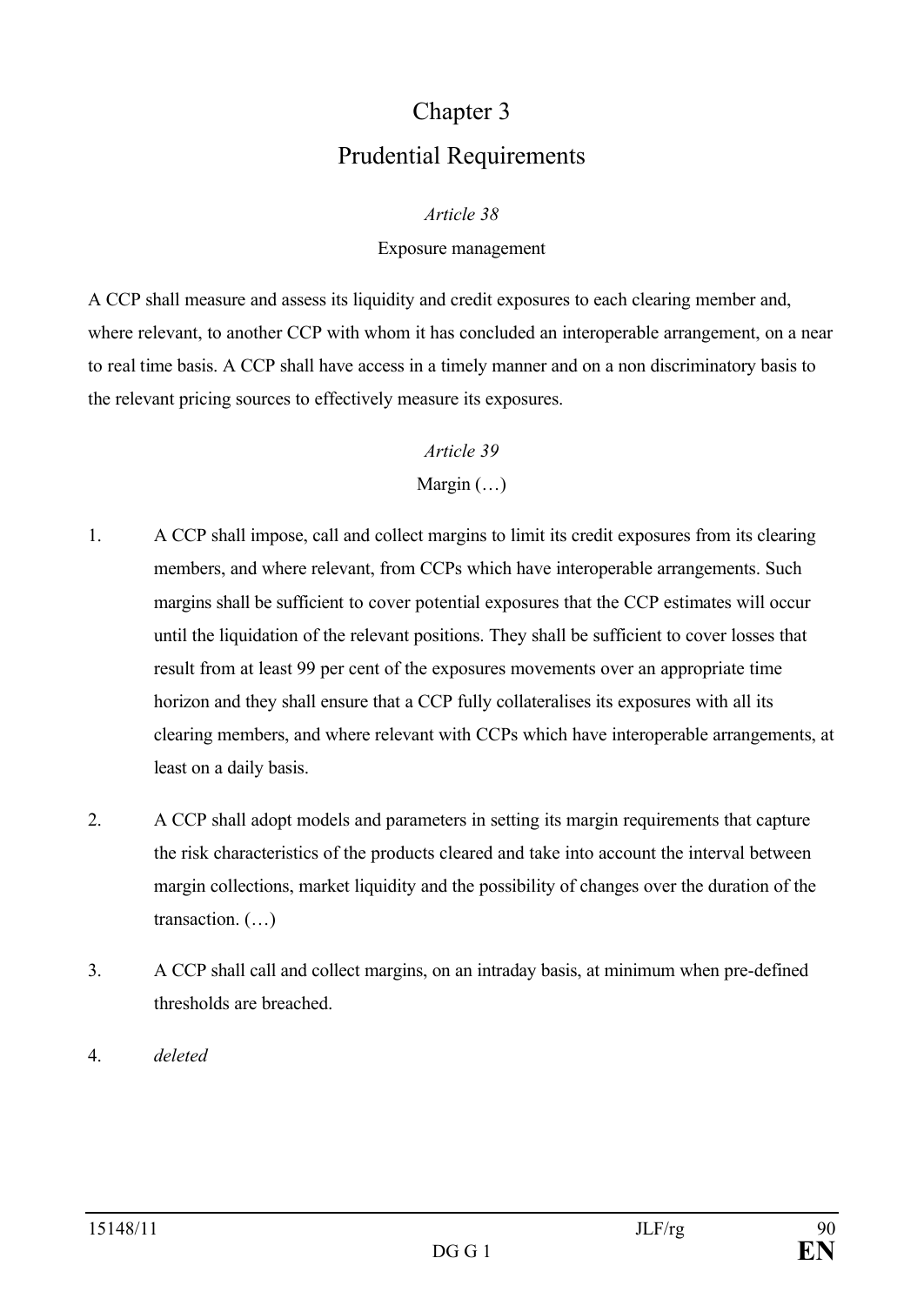5. Powers are delegated to the Commission to adopt regulatory technical standards specifying the appropriate percentage and time horizons for the liquidation period and the calculation of historical volatility, as referred to in paragraph 1, to be considered for the different classes of financial instruments.

The regulatory technical standards referred to in the first subparagraph shall be adopted in accordance with Articles 10 to 14 of Regulation (EU) No 1095/2010 [ESMA Regulation].

ESMA shall develop drafts for those regulatory technical standards in consultation with the members of the ESCB and other relevant authorities, and shall submit drafts to the Commission by 30 June 2012.

#### *Article 40*

# Default fund (…)

1. To further limit its credit exposures to its clearing members, a CCP shall maintain a prefunded default fund to cover losses that exceed the losses to be covered by margin requirements as referred to in Article 39, arising from the default, including the opening of an insolvency procedure, of one or more clearing members.

The CCP shall establish a minimum amount for the size of the default fund.

- 2. A CCP shall establish the minimum size of contributions to the default fund and the criteria to calculate the contributions of the single clearing members. The contributions shall be proportional to the exposures of each clearing member (…).
- 2a. The default fund shall at least enable the CCP to withstand, under extreme but plausible market conditions, the default of the clearing member to which it has the largest exposures or of the second and third largest clearing members, if the sum of their exposures is larger.

A CCP shall develop scenarios of extreme but plausible market conditions. The scenarios shall include the most volatile periods that have been experienced by the markets for which the CCP provides its services and a range of potential future scenarios. They shall take into account sudden sales of financial resources and rapid reductions in market liquidity.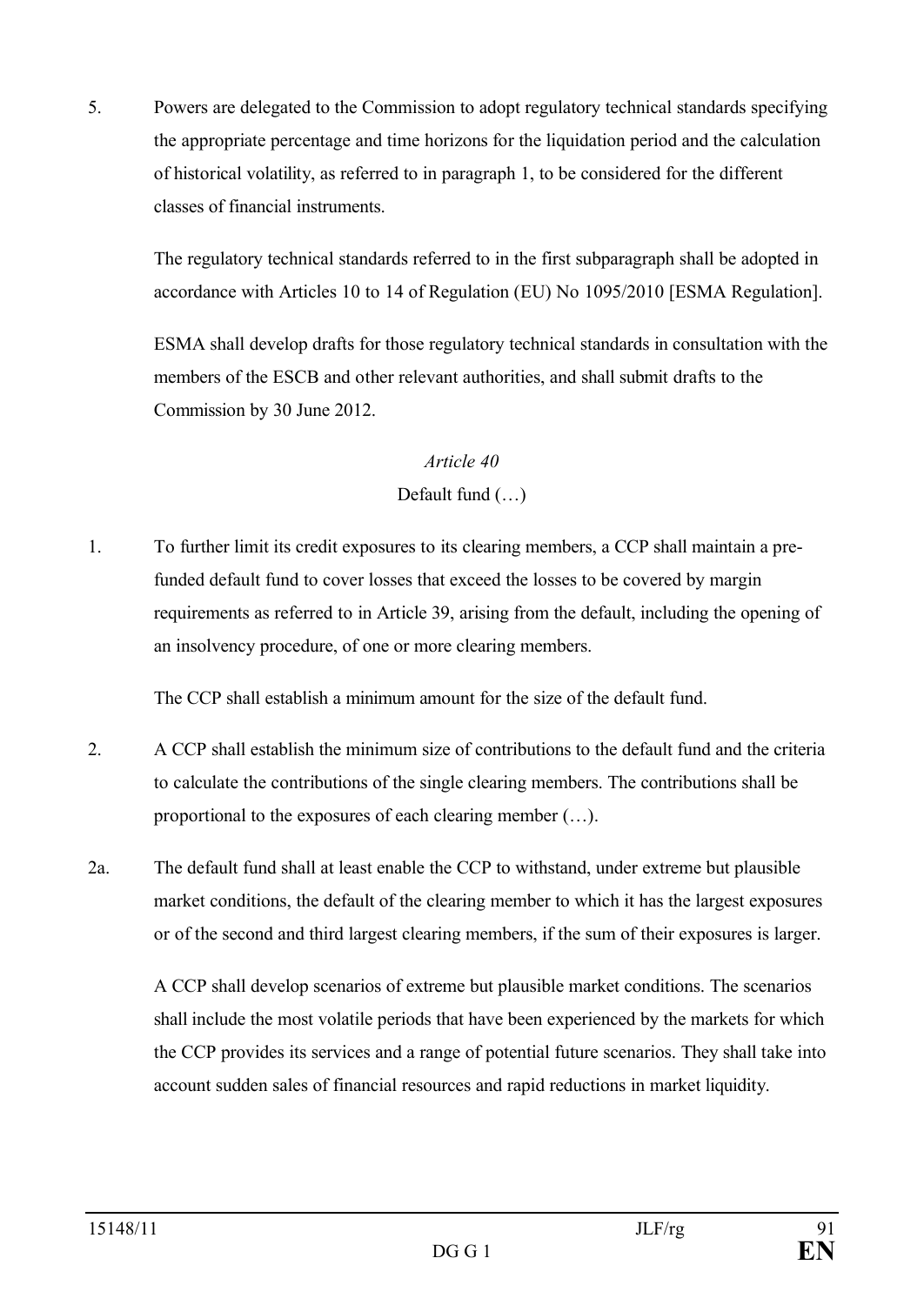- 3. A CCP may establish more than one default fund for the different classes of instruments it clears.
- 3a. Powers are delegated to the Commission to adopt regulatory technical standards specifying the framework that a CCP should use when defining extreme but plausible market conditions referred to in paragraph (2a), including governance, methodology and types of extreme but plausible market conditions.

The regulatory technical standards referred to in the first subparagraph shall be adopted in accordance with Articles 10 to 14 of Regulation (EU) No 1093/2010 [EBA Regulation].

ESMA shall develop drafts for those regulatory technical standards in consultation with the relevant Authorities and the members of the ESCB and EBA, and shall submit drafts to the Commission by 30 June 2012.

# *Article 41*

# Other financial resources

- 1. A CCP shall maintain sufficient available pre-funded financial resources to cover potential losses that exceed the losses to be covered by margin requirements as referred to in Article 39 and the default fund as referred to in Article 40. Such pre-funded financial resources shall include dedicated resources of the CCP. Such pre-funded financial resources shall be freely available to the CCP and shall not be used to meet the capital required under Article 12.
- 2. (…) The default fund referred to in Article 40 and the other financial resources referred to in paragraph 1 shall at all times enable the CCP to withstand the default of at least the two clearing members to which it has the largest exposures (…) under extreme but plausible market conditions.
- 3. *deleted*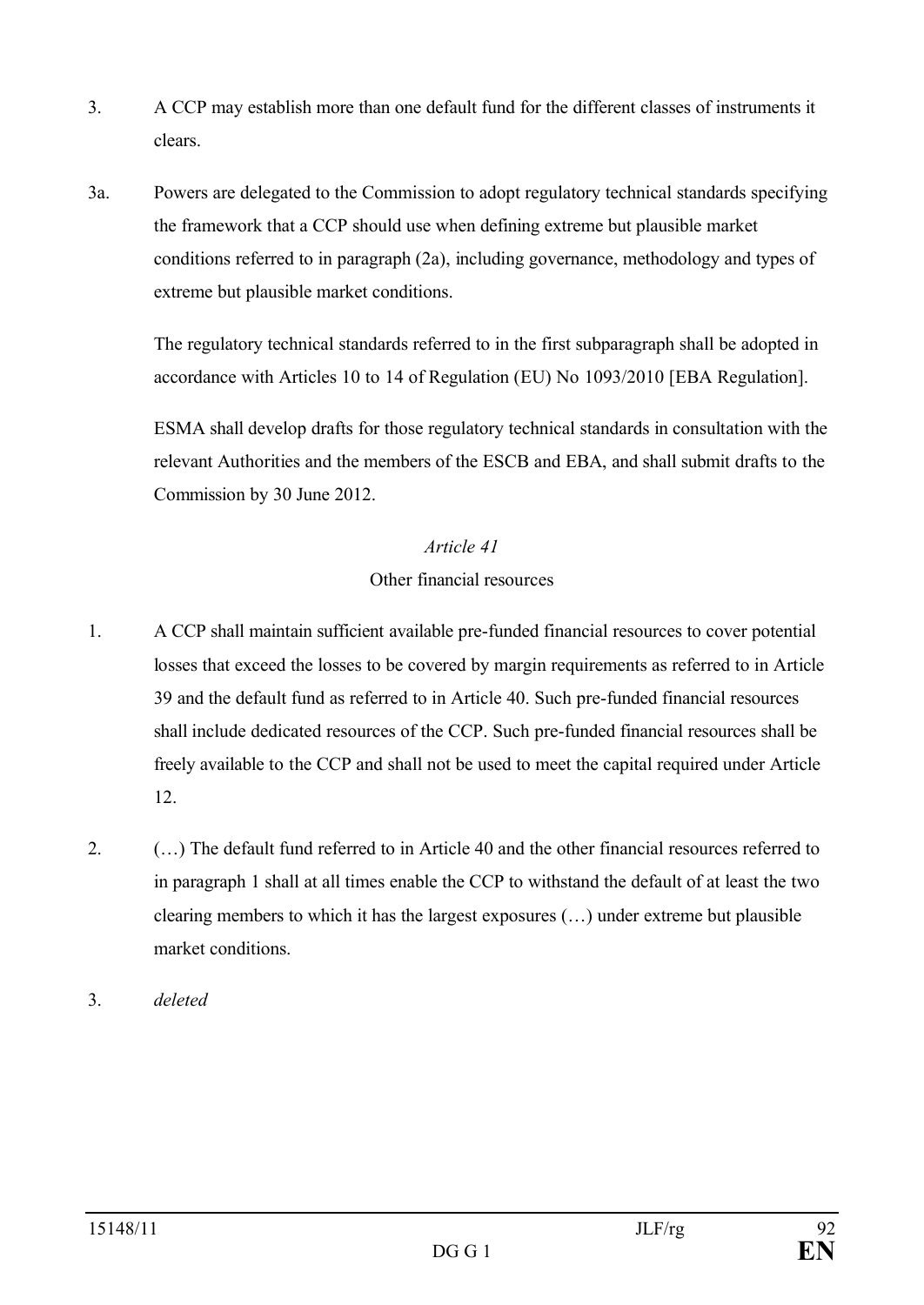4. A CCP may require non-defaulting clearing members to provide additional funds in the event of a default of another clearing member. The clearing members of a CCP shall have limited exposures toward the CCP.

5. *deleted*

# *Article 41a*

# Liquidity risk controls

1. A CCP shall at all times have access to adequate liquidity to perform its services and activities. To that end, it shall obtain the necessary credit lines or similar arrangements to cover its liquidity needs in case the financial resources at its disposal are not immediately available. A clearing member, parent undertaking or subsidiary of that clearing member together may not provide more than 25 per cent of the credit lines needed by the CCP.

A CCP shall measure on a daily basis its potential liquidity needs. It shall take into account the liquidity risk generated by the default of at least the two clearing members to which it has the largest exposures.

2. Powers are delegated to the Commission to adopt regulatory technical standards specifying the framework for managing the CCP's liquidity risk referred to in paragraph 1 that the CCP shall withstand.

The regulatory technical standards referred to in the first subparagraph shall be adopted in accordance with Articles 10 to 14 of Regulation (EU) No1095/2010 [ESMA Regulation]. ESMA shall develop drafts for those regulatory technical standards in consultation with the relevant Authorities and the members of the ESCB, and shall submit drafts to the Commission by 30 June 2012.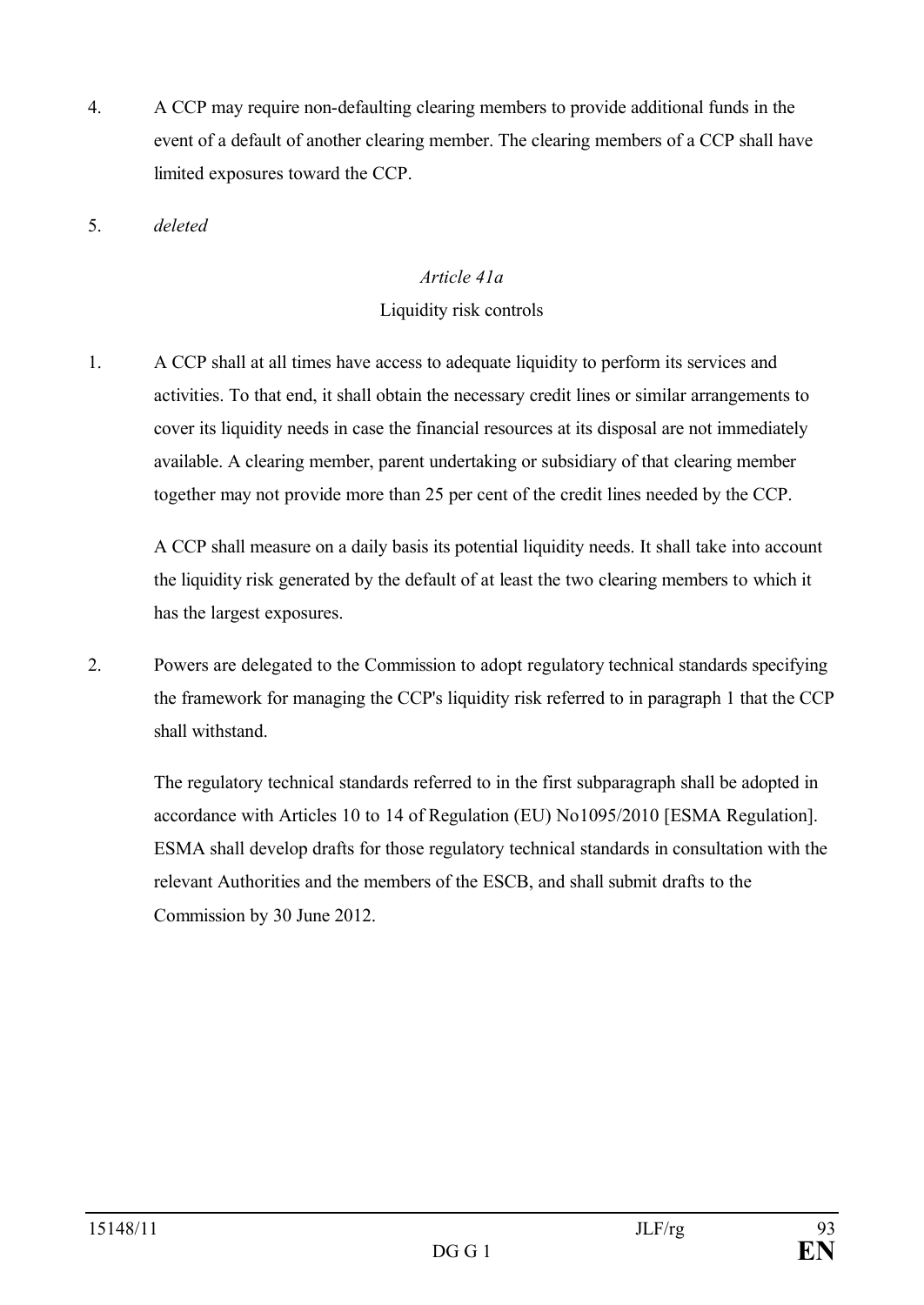### Default waterfall

- 1. A CCP shall use the margins posted by a defaulting clearing member prior to other financial resources in covering losses.
- 2. Where the margins posted by the defaulting clearing member are not sufficient to cover the losses incurred by the CCP, the CCP shall use the default fund contribution of the defaulting member to cover these losses.
- 3. A CCP shall use contributions to the default fund of the non defaulting clearing members (…) and any other financial resources referred to in Article 41 paragraph (1) only after having exhausted the contributions of the defaulting clearing member  $(\ldots)$ .
- 3a. A CCP shall use dedicated own resources before using the default fund contributions of non defaulting clearing members. A CCP shall not be allowed to use the margins posted by nondefaulting clearing members to cover the losses resulting from the default of another clearing member.
- 4a. Powers are delegated to the Commission to adopt regulatory technical standards specifying the methodology for calculation and maintenance of the amount of the CCP's own resources to be used in accordance with paragraph 3a.

The regulatory standards referred to in the first subparagraph shall be adopted in accordance with Articles 10 to 14 of Regulation EU 1095/2010 [ESMA Regulation].

ESMA shall develop drafts for those regulatory technical standards in consultation with the relevant authorities and with the members of the ESCB, and shall submit drafts to the Commission by 30 June 2012.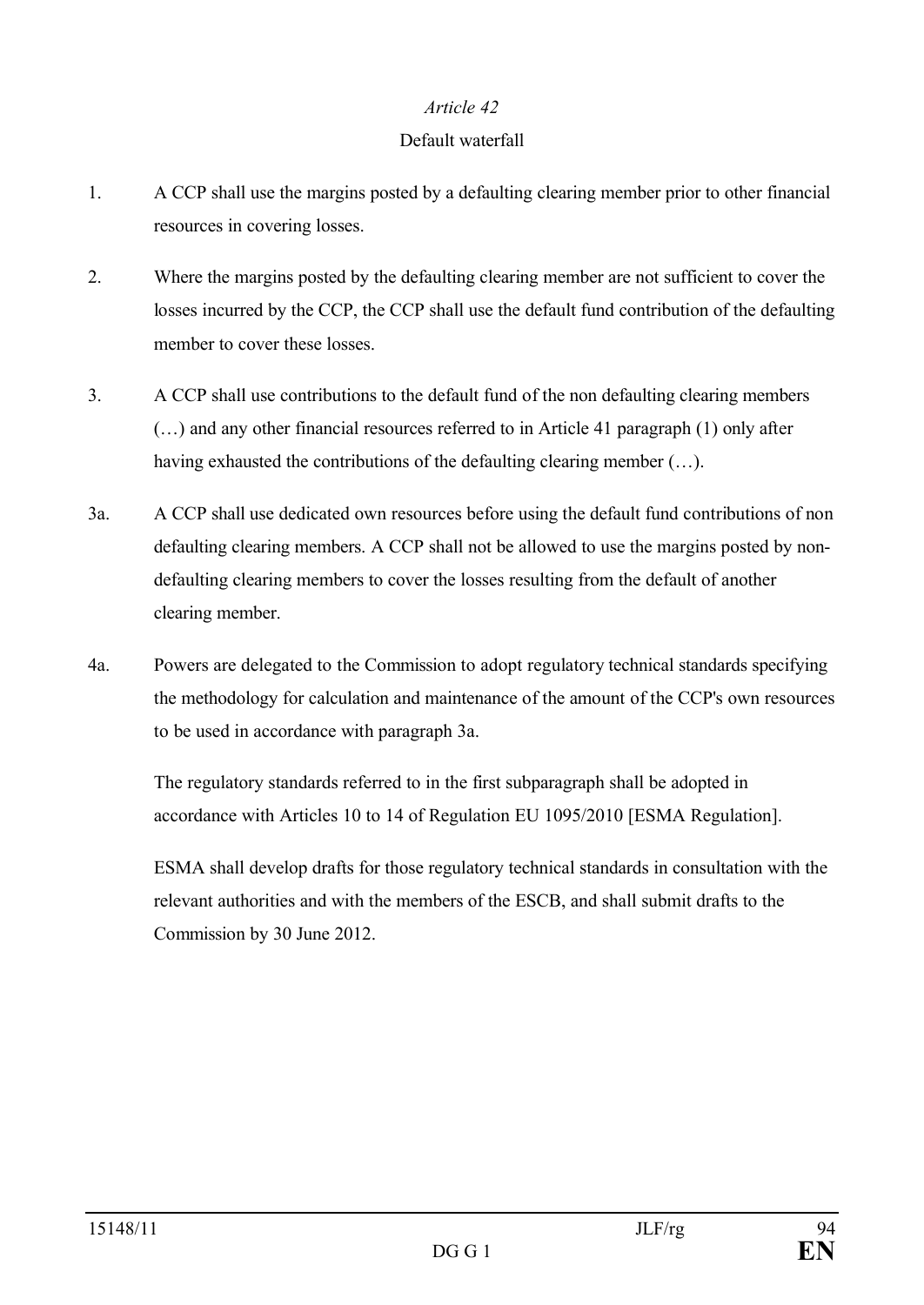#### Collateral requirements

- 1. A CCP, when collecting margins and default fund contributions, shall only accept highly liquid collateral with minimal credit and market risk to cover its exposure to its clearing members. It shall apply adequate haircuts to asset values that reflect the potential for their value to decline over the interval between their last revaluation and the time by which they can reasonably be assumed to be liquidated. It shall take into account the liquidity risk following the default of a market participant and the concentration risk on certain assets that may result in establishing the acceptable collateral and the relevant haircuts.
- 2. A CCP shall be able to satisfy the competent authority that when it accepts as collateral the underlying of the OTC derivative contract or of the financial instrument that originate the CCP exposure, such practice is operated in an appropriate and sufficiently prudent manner.
- 3. Powers are delegated to the Commission to adopt regulatory technical standards specifying the type of collateral that can be considered highly liquid, the haircuts, and the conditions under which commercial bank guarantees may be accepted as collateral referred to in paragraph 1.

The regulatory technical standards referred to in the first subparagraph shall be adopted in accordance with Articles 10 to 14 of Regulation (EU) No 1095/2010 [ESMA Regulation].

ESMA shall develop drafts for those regulatory technical standards in consultation with the relevant Authorities and the members of the (…) ESCB, and shall submit drafts (…) to the Commission by 30 June 2012.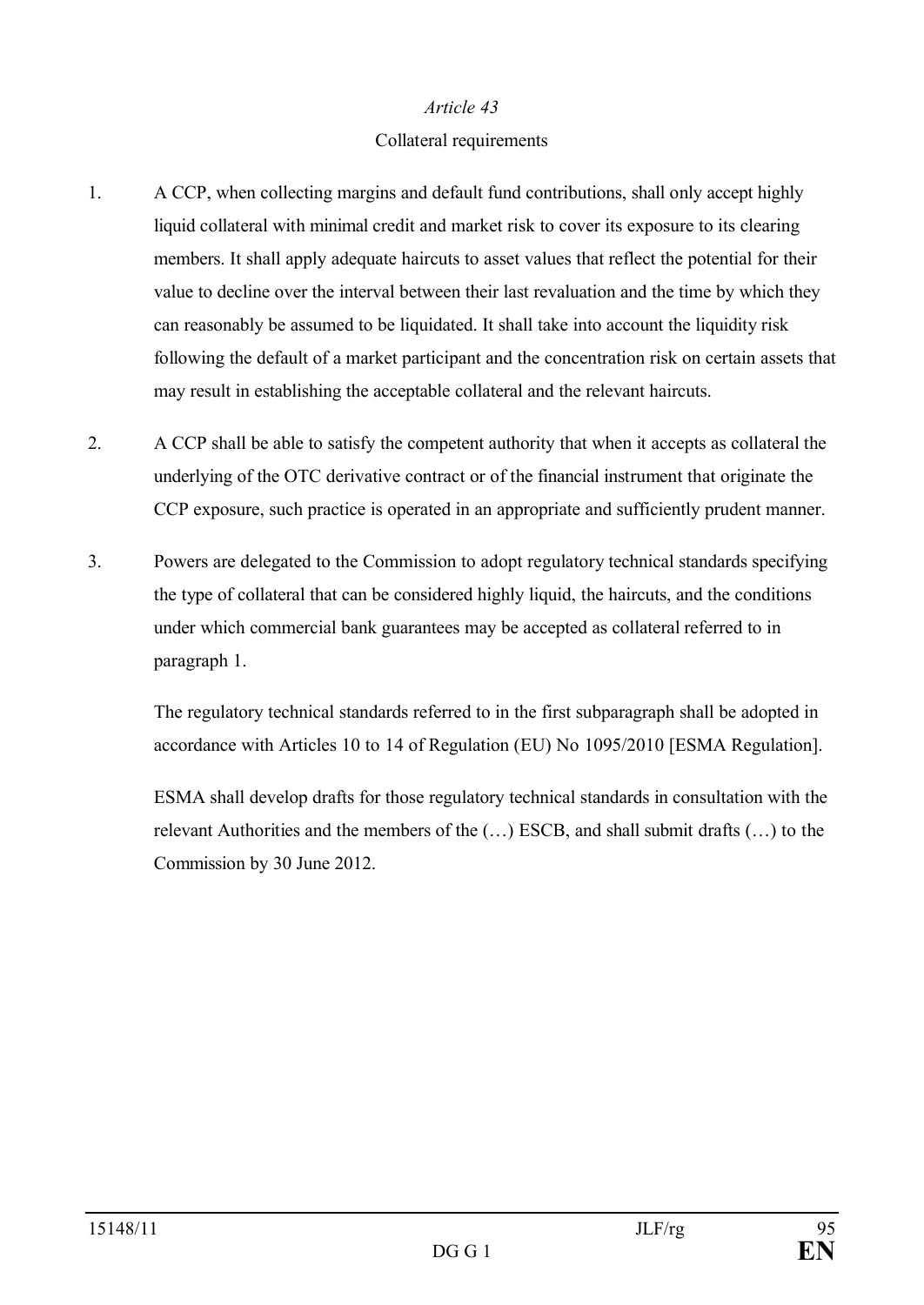#### Investment policy

- 1. A CCP shall only invest its financial resources in cash or in highly liquid financial instruments with minimal market and credit risk. The investments shall be capable of being liquidated rapidly with minimal adverse price effect.
- 1a. The amount of capital including retained earnings and reserves of a CCP, which are not invested according to paragraph 1, shall not be taken into account for the purposes of Article 12 paragraph (2) and Article 42 paragraph (3a).
- 2. Financial instruments posted as margins or as default fund contributions shall, where available, be deposited with operators of securities settlement systems that ensure the full protection of those instruments. Alternatively, other highly secure arrangements with authorised financial institutions may be used.
- 2a. The CCP shall ensure that the assets that are deposited by clearing members in accordance with paragraph 2, are identifiable separately from the assets belonging to the CCP and from assets belonging to the operator of a securities settlement system or an authorised financial institution, by means of differently titled accounts on the books of the third party or other any equivalent measures that achieve the same level of protection.

A CCP shall have prompt access to the financial instruments when required.

- 3. A CCP shall not invest its capital or the sums arising from the requirements referred to in Articles 39, 40, 41 or 41a in its own securities or those of its parent or subsidiary undertaking.
- 4. A CCP shall take into account its overall credit risk exposures to individual obligors in making its investment decision and shall ensure that its overall risk exposure to any individual obligor remains within acceptable concentration limits.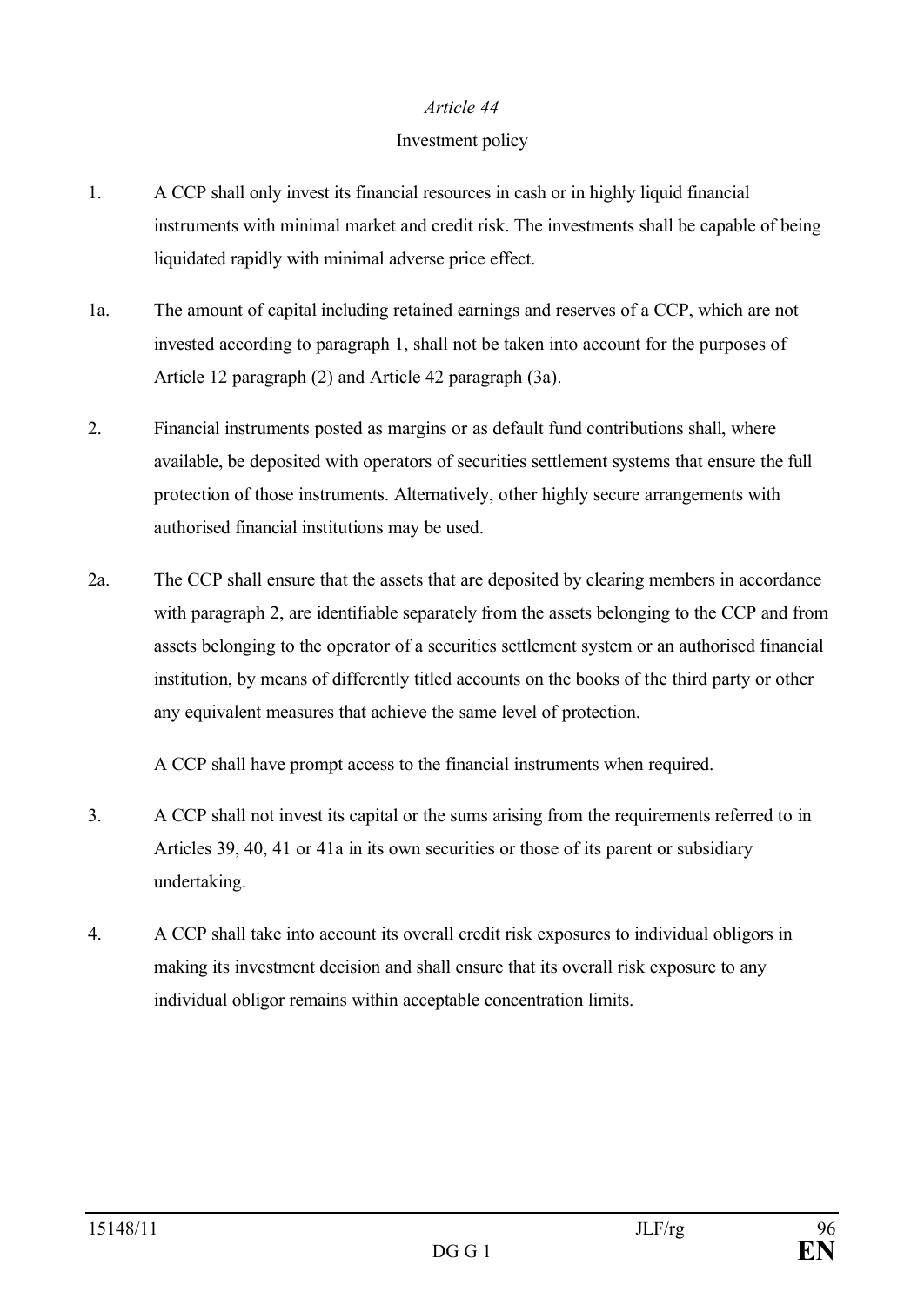5. Powers are delegated to the Commission to adopt regulatory technical standards specifying the financial instruments that can be considered highly liquid, bearing minimal credit and market risk as referred to in paragraph 1, the highly secured arrangements referred to in paragraph 2 and the concentration limits referred to in paragraph 4.

The regulatory technical standards referred to in the first subparagraph shall be adopted in accordance with Articles 10 to 14 of Regulation (EU) No 1095/2010 [ESMA Regulation].

ESMA shall develop drafts for those regulatory technical standards in consultation with the relevant Authorities and with the members of the ESCB and shall submit drafts to the Commission by 30 June 2012.

# *Article 45* Default procedures and portability

- 1. A CCP shall have procedures in place to be followed where a clearing member does not comply with the participation requirements of the CCP within the time limit and according to the procedures established by the CCP. The CCP shall outline the procedures to be followed in the event the default of a clearing member is not declared by the CCP.
- 2. A CCP shall take prompt action to contain losses and liquidity pressures resulting from defaults and shall ensure that the closing out of any clearing member's positions does not disrupt its operations or expose the non-defaulting clearing members to losses that they cannot anticipate or control.
- 3. The CCP shall promptly inform the competent authority where it considers that the clearing member will not be able to meet its future obligations and before the default procedure is declared or triggered. That competent authority shall immediately communicate this information to the relevant members of the ESCB and the authority responsible for the supervision of the defaulting clearing member.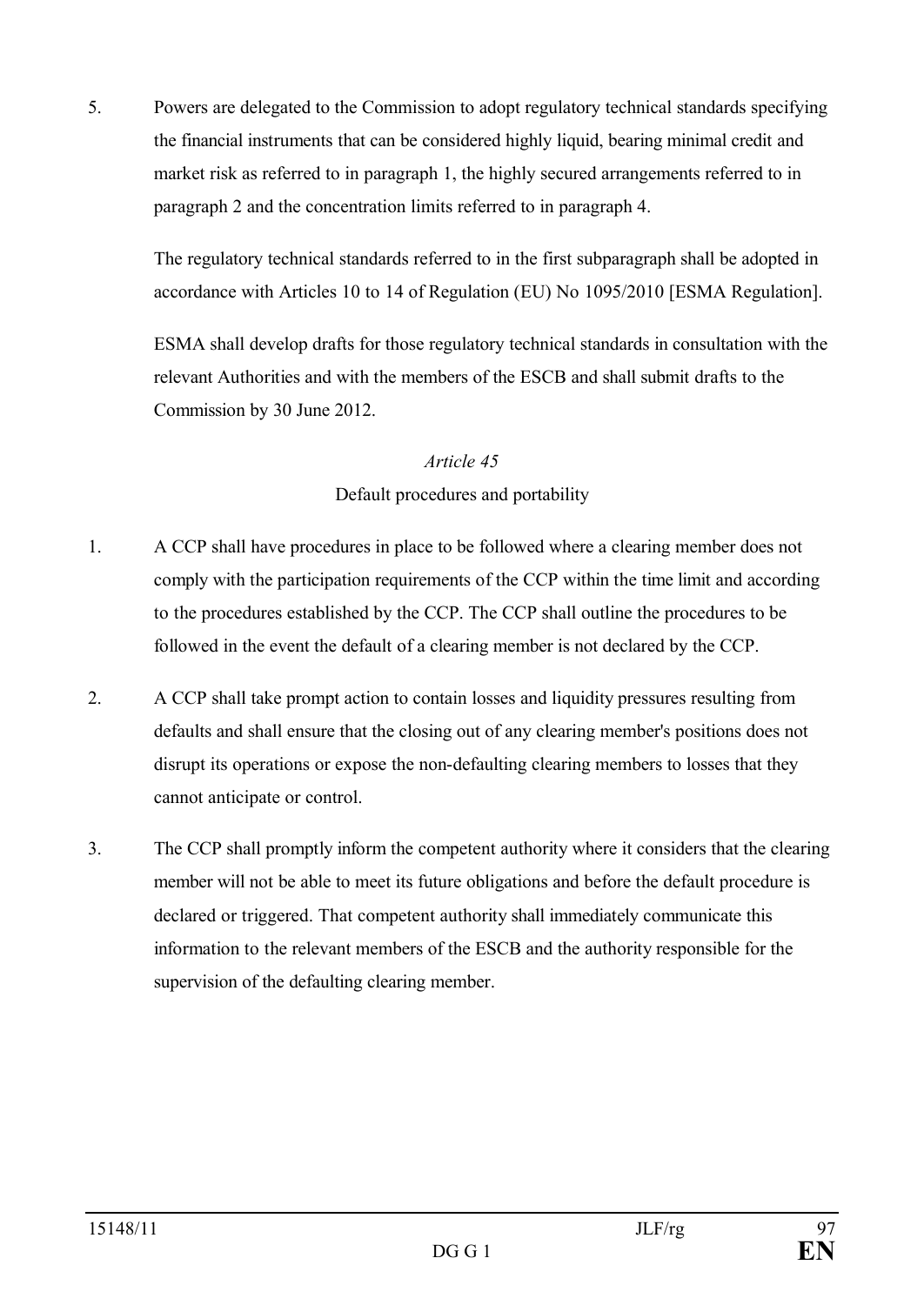- 4. A CCP shall establish that its default procedures are enforceable. It shall take all the reasonable steps to ensure that it has the legal powers to liquidate the proprietary positions of the defaulting clearing member and to transfer or liquidate the clients' positions of the defaulting clearing member.
- 4a. Where assets and positions are recorded in the records and accounts of a CCP as being held for the account of a defaulting clearing member's clients in accordance with Article 37 paragraph (2), the CCP shall contractually commit itself to trigger the procedures for the transfer of the assets and positions held by the defaulting clearing member for the accounts of the clients to another clearing member designated by all of those clients, on their request and without the consent of the defaulting clearing member. That other clearing member shall only be obliged to accept these assets and positions where it has previously entered into a contractual relationship with the clients by which it has committed itself to do so. If the transfer to that other clearing member has not taken place for any reason within a predefined transfer period specified in its operating rules, the CCP may take all steps permitted by its rules to actively manage its risks in relation to those positions, including liquidating the assets and positions held by the defaulting clearing member for the account of its clients.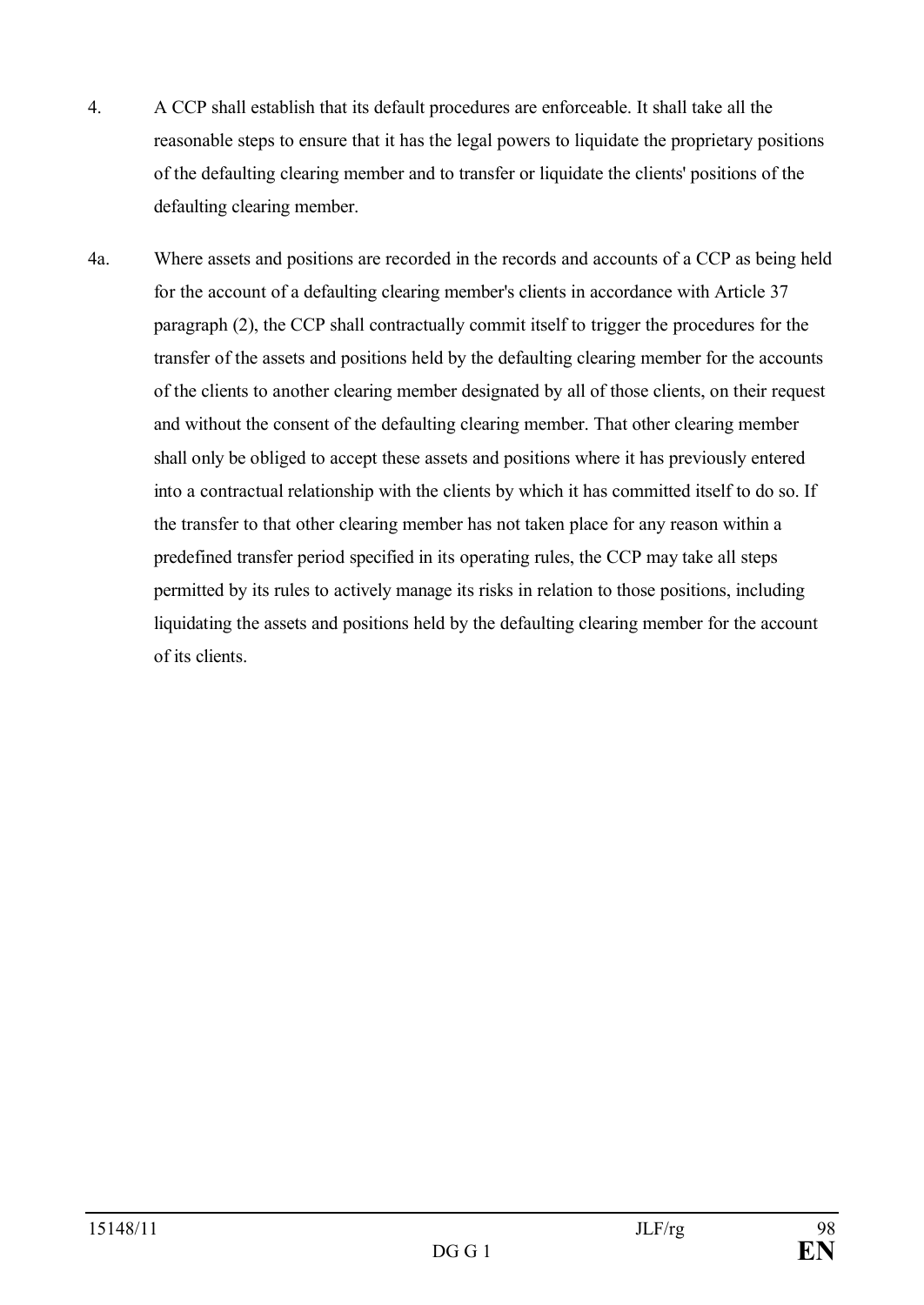- 4b. Where assets and positions are recorded in the records and accounts of a CCP as being held for the account of a defaulting clearing member's client in accordance with Article 37 paragraph (3) ("individual client segregation"), the CCP shall contractually commit itself to trigger the procedures for the transfer of the assets and positions held by the defaulting clearing member for the account of the client to another clearing member designated by him, on its request and without the consent of the defaulting clearing member. That other clearing member shall only be obliged to accept these assets and positions where it has previously entered into a contractual relationship with the client by which it has committed itself to do so. If the transfer to that other clearing member has not taken place for any reason within a predefined transfer period specified in its operating rules, the CCP may take all steps permitted by its rules to actively manage its risks in relation to those positions, including liquidating the assets and positions held by the defaulting clearing member for the account of its clients.
- 4c. Clients' collateral distinguished in accordance with Article 37 paragraphs (2) and (3) shall be used exclusively to cover the positions held for their account. Any balance owed by the CCP after the completion of the clearing member's default management process by the CCP shall be readily returned to these clients when they are known to the CCP or, if they are not, to the clearing member for the accounts of their clients.
- 4d. Member States shall ensure that nothing in their respective national legal, regulatory and administrative framework prevents a full and swift compliance by the relevant parties with the requirements set out in paragraphs 4a, 4b and 4c.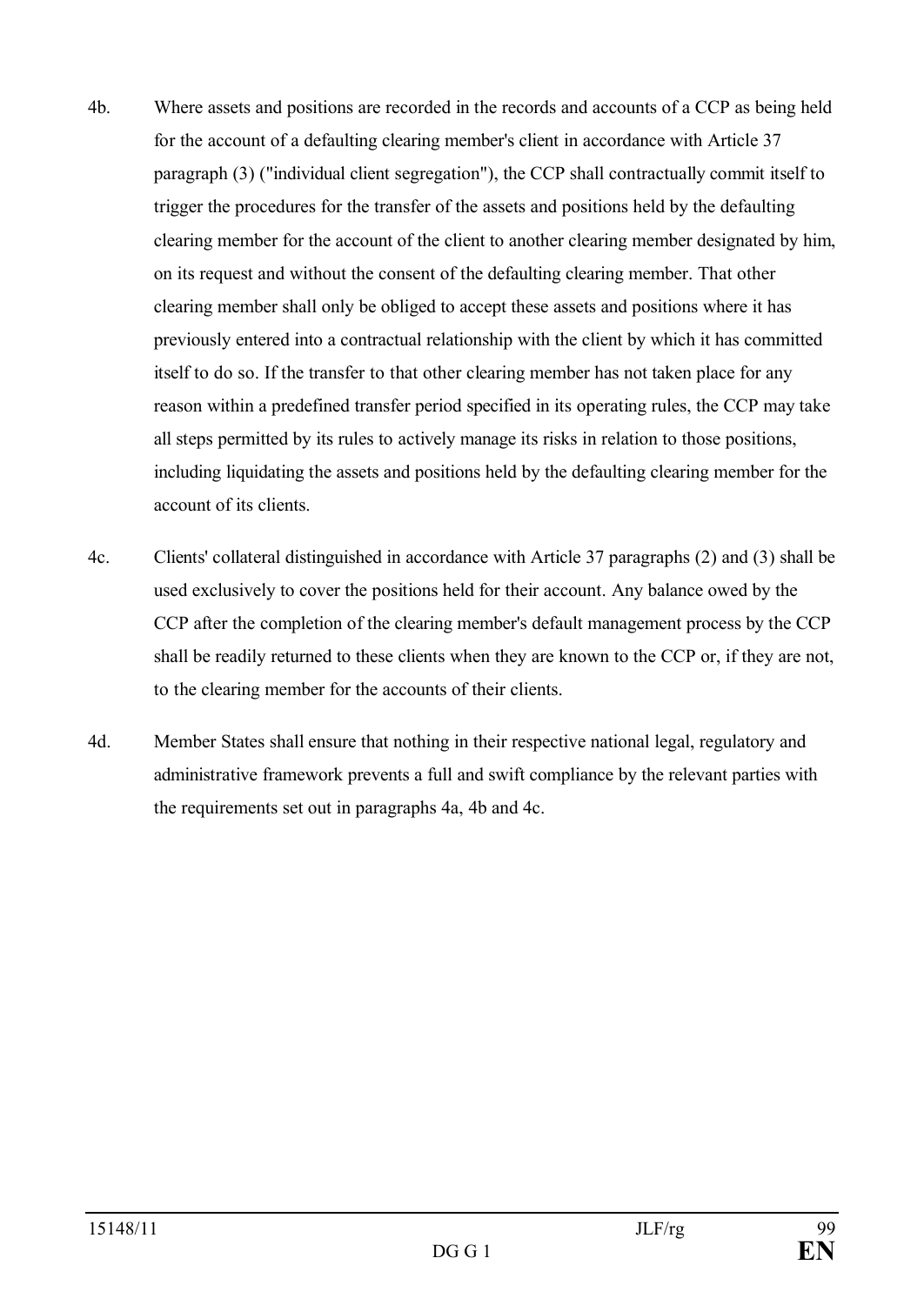#### Review of models, stress testing and back testing

- 1. A CCP shall regularly review the models and parameters adopted to calculate its margin requirements, default fund contributions, collateral requirements and other risk control mechanisms. It shall subject the models to rigorous and frequent stress tests to assess their resilience in extreme but plausible market conditions and shall perform back tests to assess the reliability of the methodology adopted. The CCP shall inform the competent authority of the results of the tests performed. It shall obtain independent validation and subject any significant change to the models and parameters to review by the competent authority before adopting the change. The models and parameters, including any significant change thereto, shall be subject to an opinion of the college referred to in Article 15.
- 2. A CCP shall regularly test the key aspects of its default procedures and take all the reasonable steps to ensure that all clearing members understand them and have appropriate arrangements in place to respond to a default event.
- 3. A CCP shall publicly disclose key information on its risk management model and assumptions adopted to perform the stress tests referred to in paragraph 1.
- 4. Powers are delegated to the Commission to adopt regulatory technical standards specifying the following:
	- (a) the type of tests to be undertaken for different classes of financial instruments and portfolios;
	- (b) the involvement of clearing members or other parties in the tests;
	- (c) the frequency of tests;
	- (d) the time horizons of tests;
	- (e) the key information referred to in paragraph 3.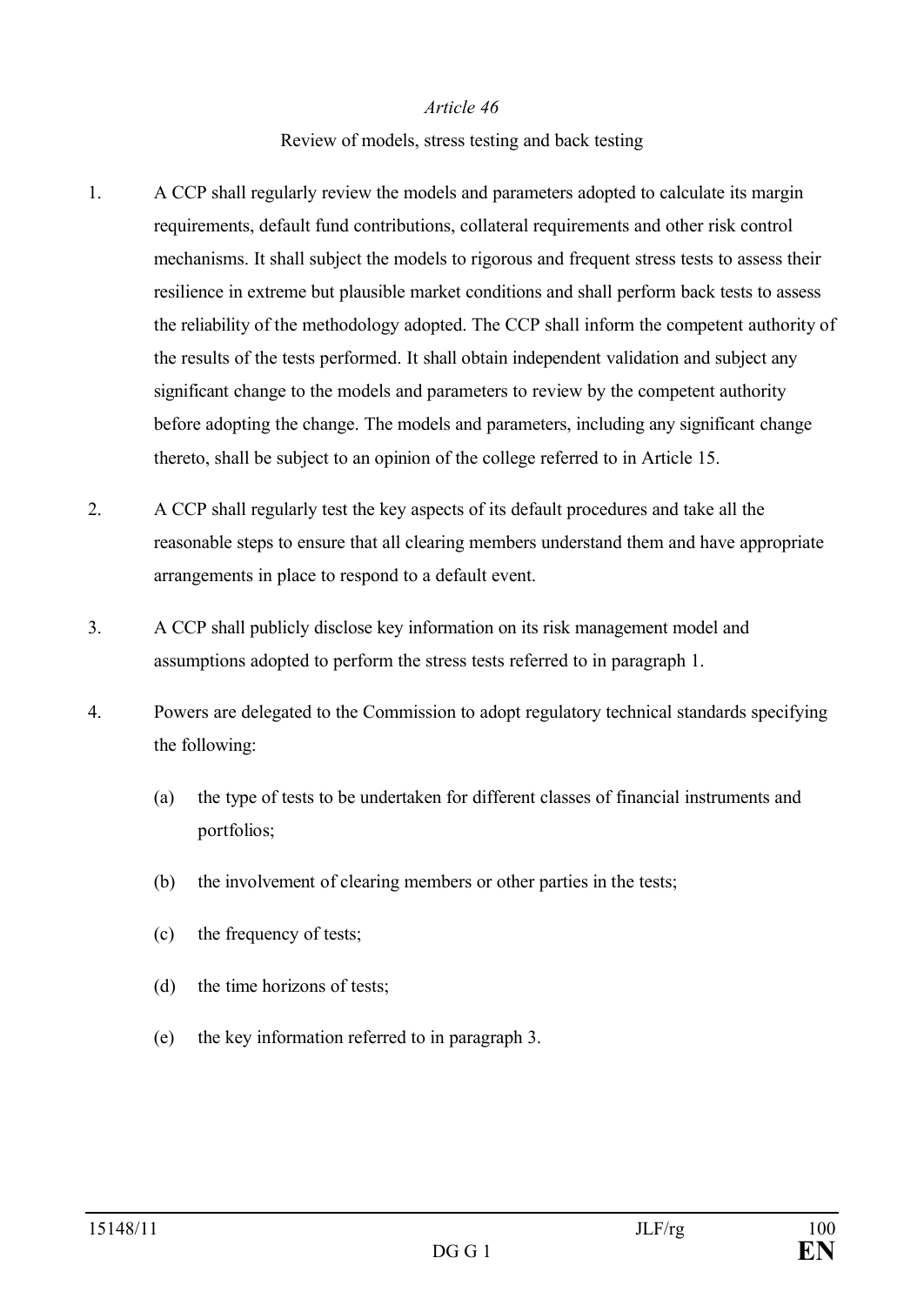The regulatory technical standards referred to in the first subparagraph shall be adopted in accordance with Articles 10 to 14 of Regulation (EU) No 1095/2010 [ESMA Regulation].

ESMA shall develop drafts for those regulatory technical standards in consultation with the relevant Authorities and the members of the ESCB and shall submit drafts to the Commission by 30 June 2012.

# *Article 47*

# Settlement

- 1. A CCP shall, where practicable and available, use central bank money to settle its transactions. Where central bank money is not used, steps shall be taken to strictly limit credit and liquidity risks.
- 2. A CCP shall clearly state its obligations with respect to deliveries of financial instruments, including whether it has an obligation to make or receive delivery of a financial instrument or whether it indemnifies participants for losses incurred in the delivery process.
- 3. Where a CCP has an obligation to make or receive deliveries of financial instruments, the CCP shall eliminate principal risk through the use of delivery-versus-payment mechanisms to the extent possible.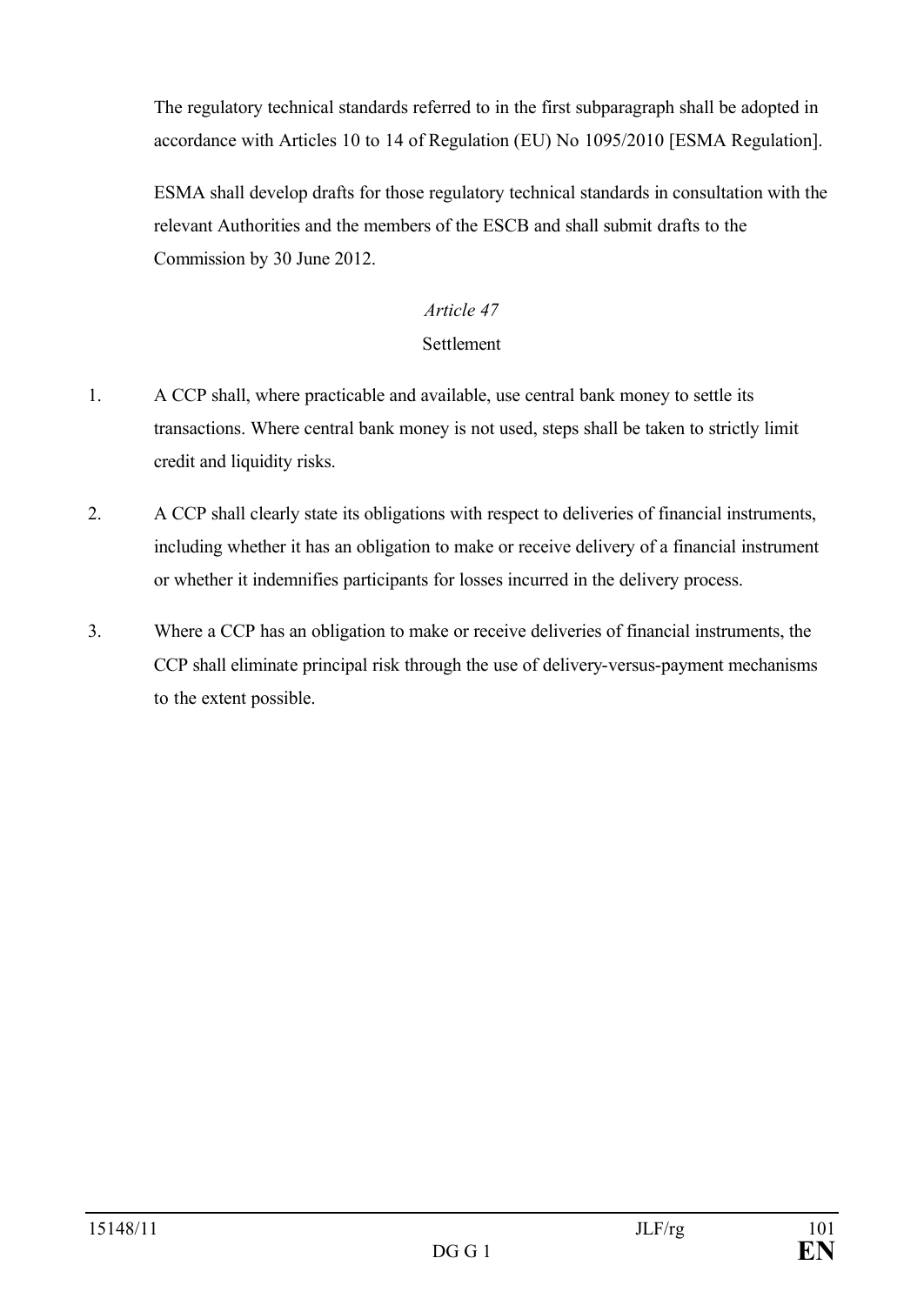# Title V

# Interoperability arrangements

# *Article 48*

# Interoperability Arrangements

- 1. A CCP may enter into an interoperability arrangement with another CCP, where the requirements under Articles 49, 49a and 50 are fulfilled.
- 2. When establishing an interoperability arrangement with another CCP for the purpose of providing services to a particular venue of execution, the CCP shall have non discriminatory access to the data that it needs for the performance of its functions from that particular venue of execution to the extent that the CCP complies with the operational and technical requirements established by the venue and to the relevant settlement system.
- 3. Entering into an interoperability arrangement or accessing a data feed or a settlement system referred to in paragraphs 1 and 2 shall only be rejected or restricted, directly or indirectly, to control any risk arising from that arrangement or access.

#### *Article 49*

# Risk management

- 1. CCPs that enter into an interoperability arrangement shall:
	- (a) put in place adequate policies, procedures and systems to effectively identify, monitor and manage the (…) risks arising from the arrangement so that they can meet their obligations in a timely manner;
	- (b) agree on their respective rights and obligations, including the applicable law governing their relationships;
	- (c) identify, monitor and effectively manage credit and liquidity risks so that a default of a clearing member of one CCP does not affect an interoperable CCP;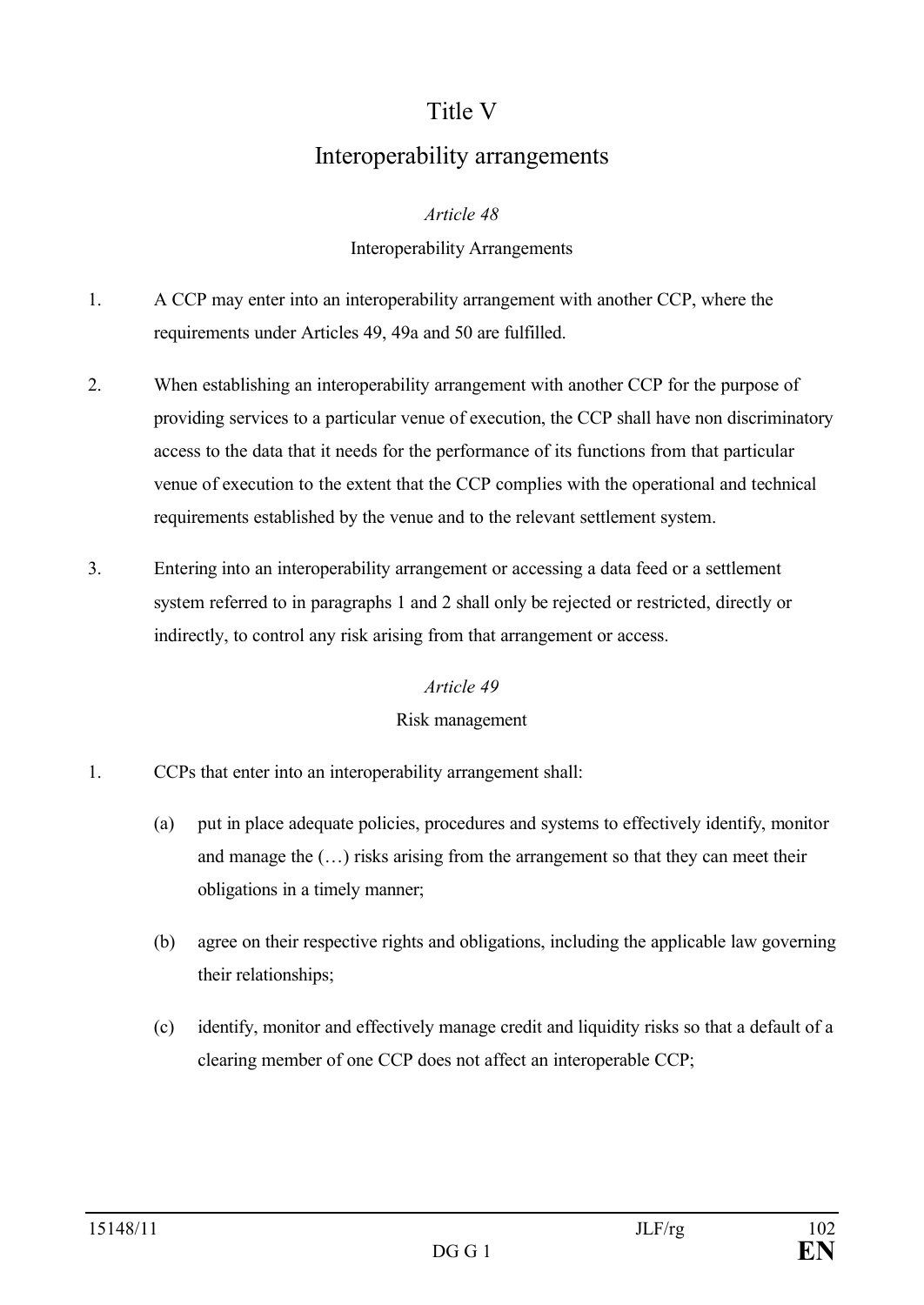(d) identify, monitor and address potential interdependences and correlations that arise from an interoperability arrangement that may affect credit and liquidity risks related to clearing member concentrations, and pooled financial resources.

For the purposes of point (b), CCPs shall use the same rules concerning moment of entry of transfer orders into their respective systems and the moment of irrevocability, as set out in Directive 98/26/EC where relevant.

For the purposes of point (c), the terms of the arrangement shall outline the process for managing the consequences of the default where one of the CCPs with which an interoperability arrangement has been concluded is in default.

For the purposes of point (d), CCPs shall have robust controls over the re-use of clearing members' collateral under the arrangement , if permitted by its competent authorities. The arrangement shall outline how these risks have been addressed taking into account sufficient coverage and need to limit contagion.

2. Where the risk management models used by the CCPs to cover their exposure to their clearing members or their reciprocal exposures are different, the CCPs shall identify those differences, assess risks that may arise there from and take measures, including securing additional financial resources, that limit their impact on the interoperability arrangement as well as their potential consequences in terms of contagion risks and ensure that these differences do not affect each CCP's ability to manage the consequences of the default of a clearing member.

Any associated costs that arise from paragraphs 1 and 2 shall be borne by the CCP requesting interoperability or access.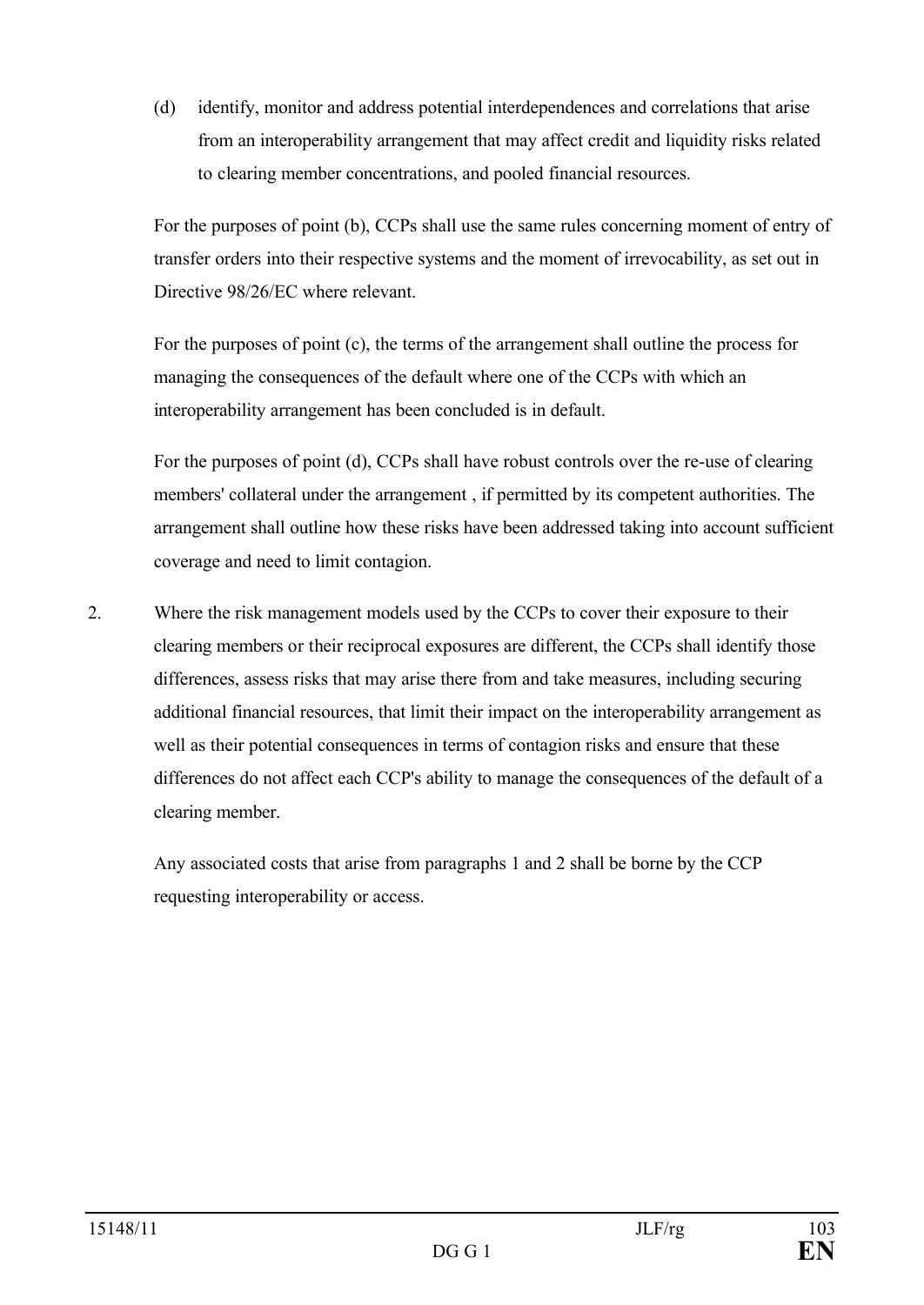#### *Article 49a*

# Provision of margins between CCPs

- 1. A CCP shall distinguish in accounts the assets and positions held for the account of CCPs with whom it has entered into an interoperability arrangement.
- 2. If a CCP that enters into an interoperability arrangement with another CCP only provides initial margins to that CCP under a security financial collateral arrangement, the receiving CCP shall have no right of use over the margins provided by the other CCP.
- 3. Collateral received in the form of financial instruments shall be deposited with operators of securities settlement systems notified under Directive 98/26/EC.
- 4. The assets referred to in paragraphs 1 and 2 shall be available to the receiving CCP only in case of default of the CCP which has provided the collateral in the context of an interoperability arrangement.
- 5. In case of default of the CCP which has received the collateral in the context of an interoperability arrangement, the collateral referred to in paragraphs 1 and 2 shall be readily returned to the providing CCP.

# *Article 50*

# Approval of interoperability arrangement

- 1. An interoperability arrangement shall be subject to the prior approval of the competent authorities of the CCPs involved. The procedure under Article 13 shall apply.
- 2. The competent authorities shall only grant approval of the interoperability arrangement, where the requirements set out in Articles 49 and 49a are met and the technical conditions for clearing transactions under the terms of the arrangement allow for a smooth and orderly functioning of financial markets and that the arrangement does not undermine the effectiveness of supervision.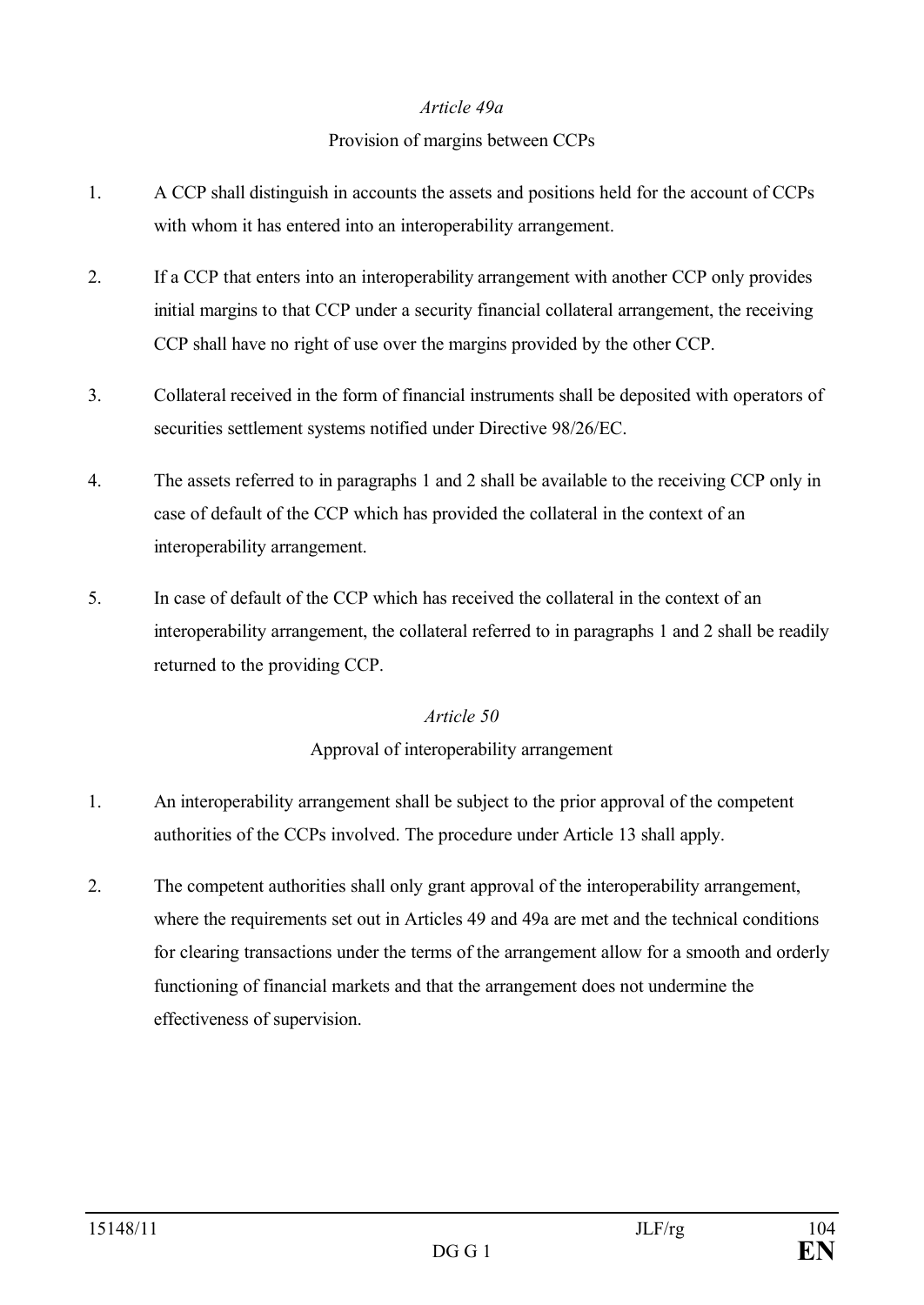- 3. Prior to making a decision, a competent authority evaluating whether the requirements set out in paragraph 2 are (…) met, (...) shall provide explanations in writing regarding its risk considerations to the other competent authorities, the relevant members of the ESCB and the CCPs involved. It shall also notify ESMA. If necessary, ESMA shall facilitate the mediation between the competent authorities in accordance with its settlement of disagreement powers under Article 19 of Regulation (EU) No 1095/2010 [ESMA Regulation].
- 4. By 30 June 2012, ESMA shall issue guidelines or recommendations with a view to establishing consistent, efficient and effective assessments of interoperability arrangements, in accordance with the procedure laid down in Article 16 of Regulation (EU) No 1095/2010 [ESMA Regulation].

ESMA shall develop drafts for those guidelines or recommendations in consultation with the members of the ESCB.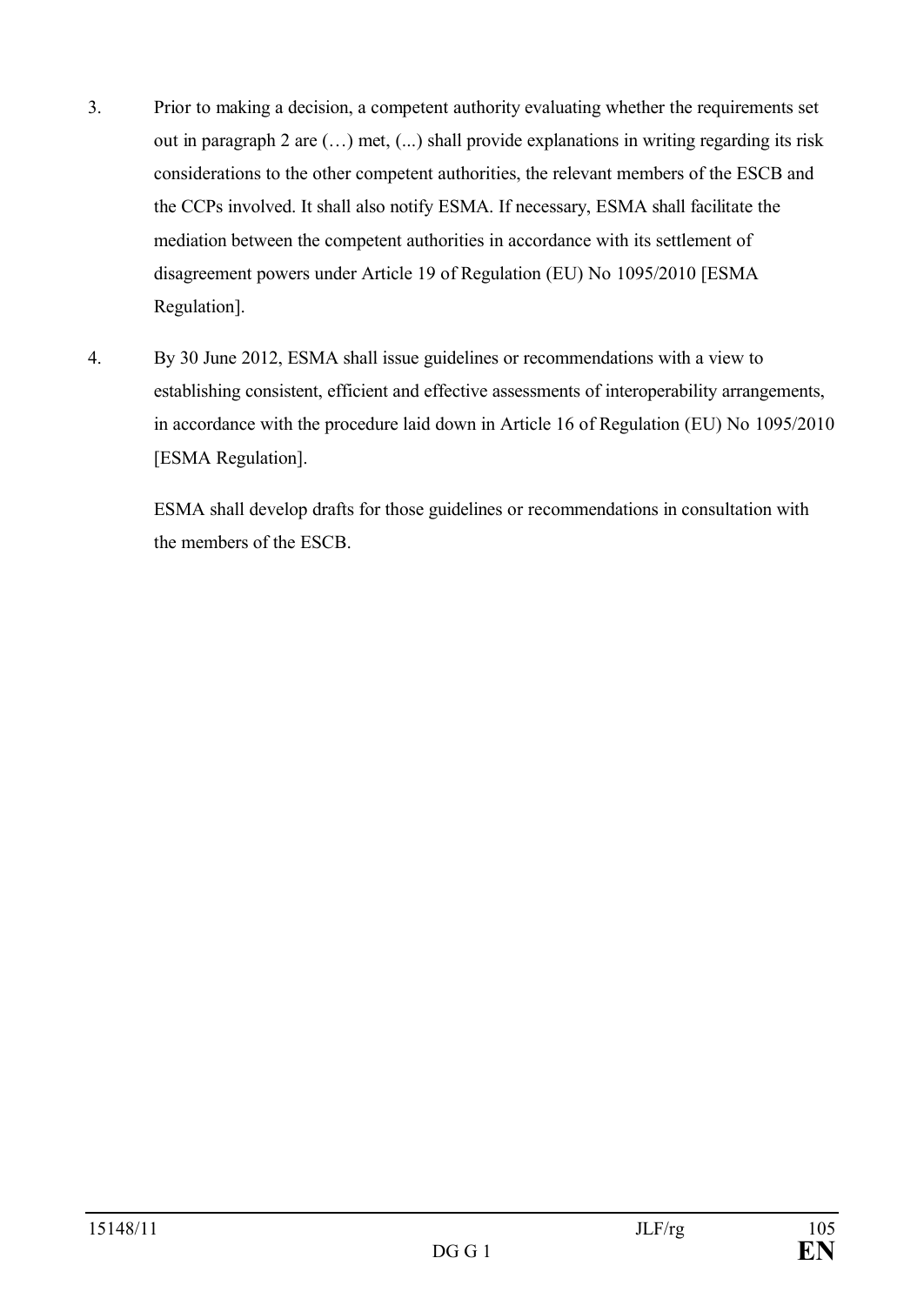# Title VI

# Registration and supervision of trade repositories

# Chapter 1

# Conditions and Procedures for Registration of a Trade Repository

# *Article 51*

# Registration of a Trade Repository

- 1. A trade repository shall register with ESMA for the purposes of Article 7.
- 2. In order to be registered, a trade repository shall be a legal person established in the Union and meet the requirements of Title VII.
- 3. The registration of a trade repository shall be effective for the entire territory of the Union.
- 4. A registered trade repository shall comply at all times with the (…) conditions for registration. A trade repository shall, without undue delay, notify ESMA of any material changes to the conditions for registration.

# *Article 52*

# Application for registration

- 1. A trade repository shall submit an application for registration ESMA.
- 2. ESMA shall assess whether the application is complete within thirty working days of receipt of the application.

Where the application is not complete, ESMA shall set a deadline by which the trade repository is to provide additional information.

After assessing an application as complete, ESMA shall notify the trade repository accordingly.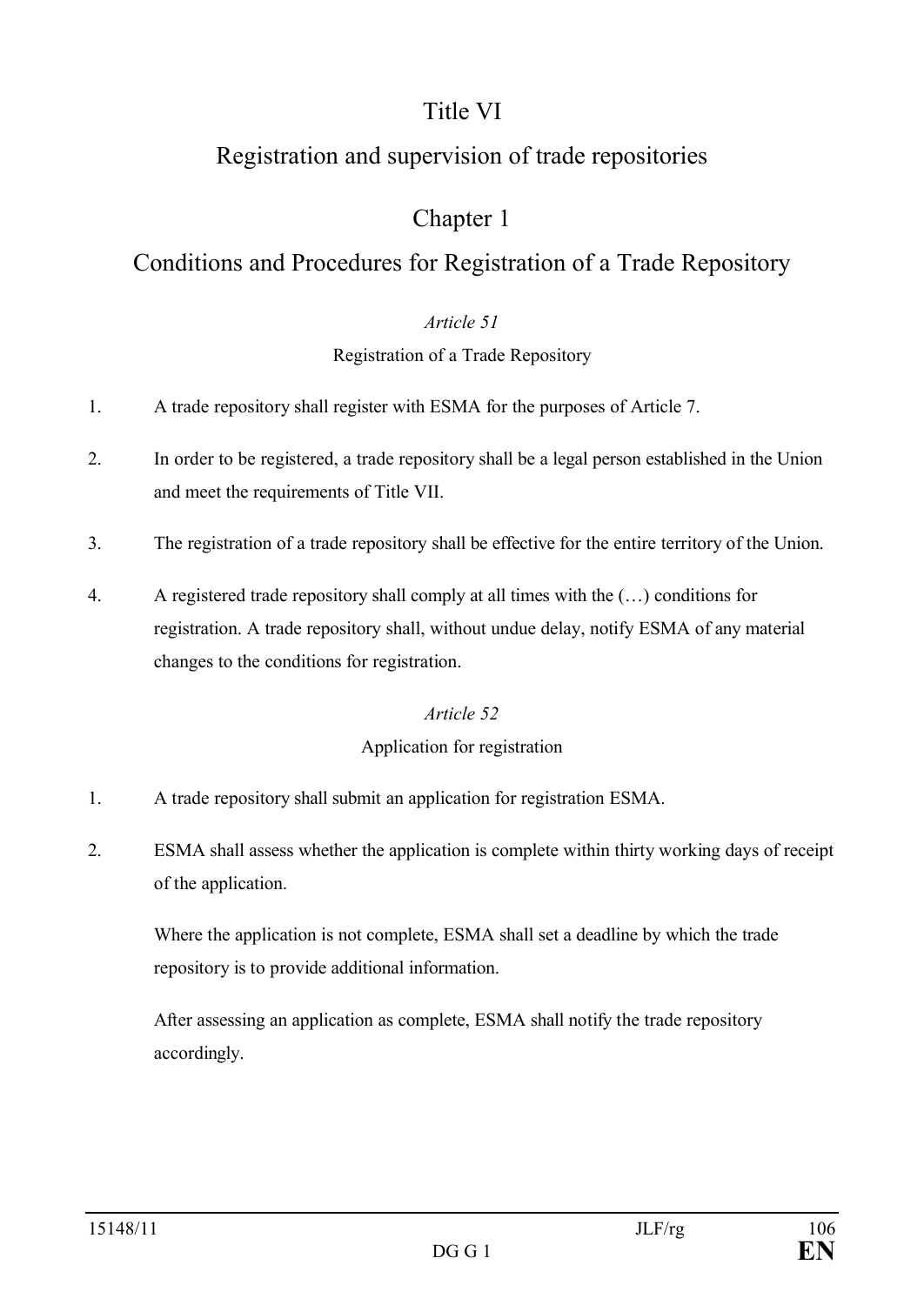3. Powers are delegated to the Commission to adopt regulatory technical standards specifying the details of the application for registration to ESMA referred to in paragraph 1.

The regulatory technical standards referred to in the first subparagraph shall be adopted in accordance with Articles 10 to 14 of Regulation (EU) No 1095/2010 [ESMA Regulation].

ESMA shall develop drafts for those regulatory technical standards in consultation with the members of the ESCB, and shall submit drafts to the Commission by 30 June 2012.

# *Article 52a*

Notification of and consultation with competent authorities prior to registration

- 1. If a trade repository which is applying for registration is an entity which is authorised or registered by a competent authority in the Member State where it is established, ESMA shall, without undue delay, notify and consult with this competent authority prior to the registration of the trade repository.
- 2. ESMA and the relevant competent authority shall exchange all information that is necessary for the registration of the trade repository as well as for the supervision of the entity's compliance with the conditions of its registration or authorisation in the Member State where it is established.

# *Article 53*

# Examination of the application

- 1. ESMA shall, within forty working days from the notification referred to in the third subparagraph of Article 52 paragraph (2) examine the application for registration based on the compliance of the trade repository with the requirements set out in Articles 64 to 67 and adopt a fully reasoned Decision for registration or refusal.
- 2. The Decision issued by ESMA pursuant to paragraph 1 shall take effect on the fifth working day following its adoption.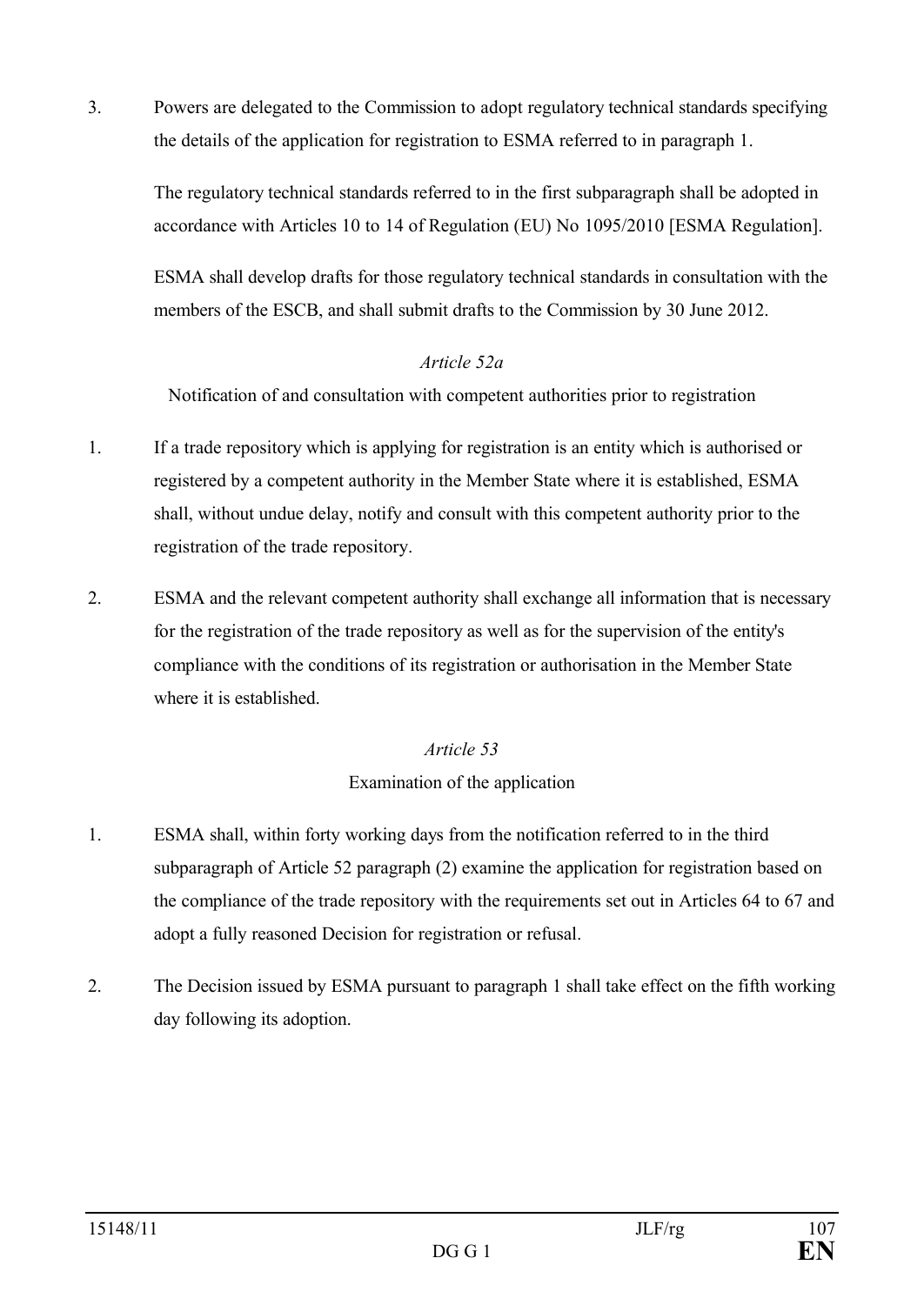#### Notification of the Decision

1. Where ESMA adopts a Decision to register, refuse registration or withdraw registration, it shall notify the trade repository within 5 working days with a fully reasoned explanation of its Decision.

ESMA shall, without undue delay, notify the relevant competent authority referred to in Article 52a(1) of its Decision.

- 2. ESMA shall communicate any Decision referred to in paragraph 1 to the Commission.
- 3. ESMA shall publish on its website a list of trade repositories registered in accordance with this Regulation. That list shall be updated within 5 working days following the adoption of a Decision referred to in paragraph 1.

#### *Article 54a*

# Withdrawal of registration

- 1. Without prejudice to Article 55a, ESMA shall withdraw the registration of a trade repository in any of the following circumstances:
	- (a) the trade repository has not made use of the registration within 12 months, expressly renounces the registration or has provided no services or performed no activity for the preceding six months;
	- (b) the trade repository has obtained the registration by making false statements or by any other irregular means;
	- (c) the trade repository no longer meets the conditions under which it was registered.
- 1a. ESMA shall, without undue delay, notify the relevant competent authority referred to in Article 52a(1) of a decision to withdraw the registration of a trade repository.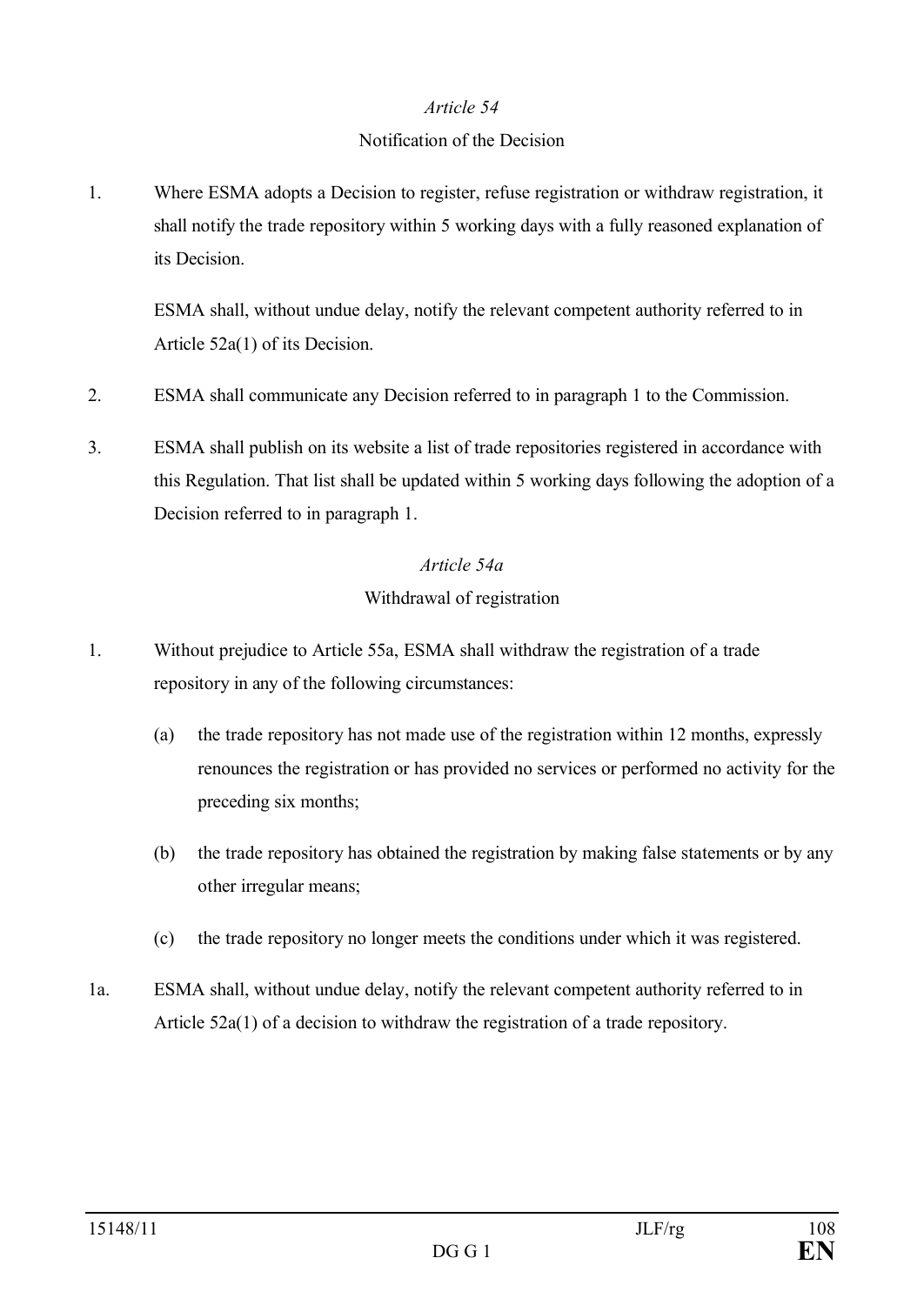- 2. The competent authority of a Member State in which the trade repository performs its services and activities and which considers that one of the conditions referred to in paragraph 1 has been met, may request ESMA to examine whether the conditions for the withdrawal of registration of the trade repository concerned are met. Where ESMA decides not to withdraw the registration of the trade repository concerned, it shall provide full reasons.
- 3. For the purpose of this Chapter, and without other information from the relevant Member State to ESMA, the competent authority shall be the same authority as the one designated under Article 18.

### *Article 54b*

### Supervisory fees

- 1. ESMA shall charge fees to the trade repositories. Those fees shall fully cover ESMA's expenditure relating to the registration and supervision of trade repositories.
- 2. The amount of a fee charged to a trade repository shall cover all administrative costs incurred by ESMA for its registration and supervision activities and be proportionate to the turnover of the trade repository concerned.
- 3. The Commission shall, by means of delegated acts further specify the type of fees, the matters for which fees are due, the amount of the fees and the way in which they are to be paid.

*Article 57 Hearing of the persons concerned (deleted)*

*Article 58 Provisions common to fines and periodic penalty payments (deleted)*

*Article 59 Review by the court of justice (deleted)*

*Article 55 Fines (deleted)*

*Article 56 Periodic penalty payments (deleted)*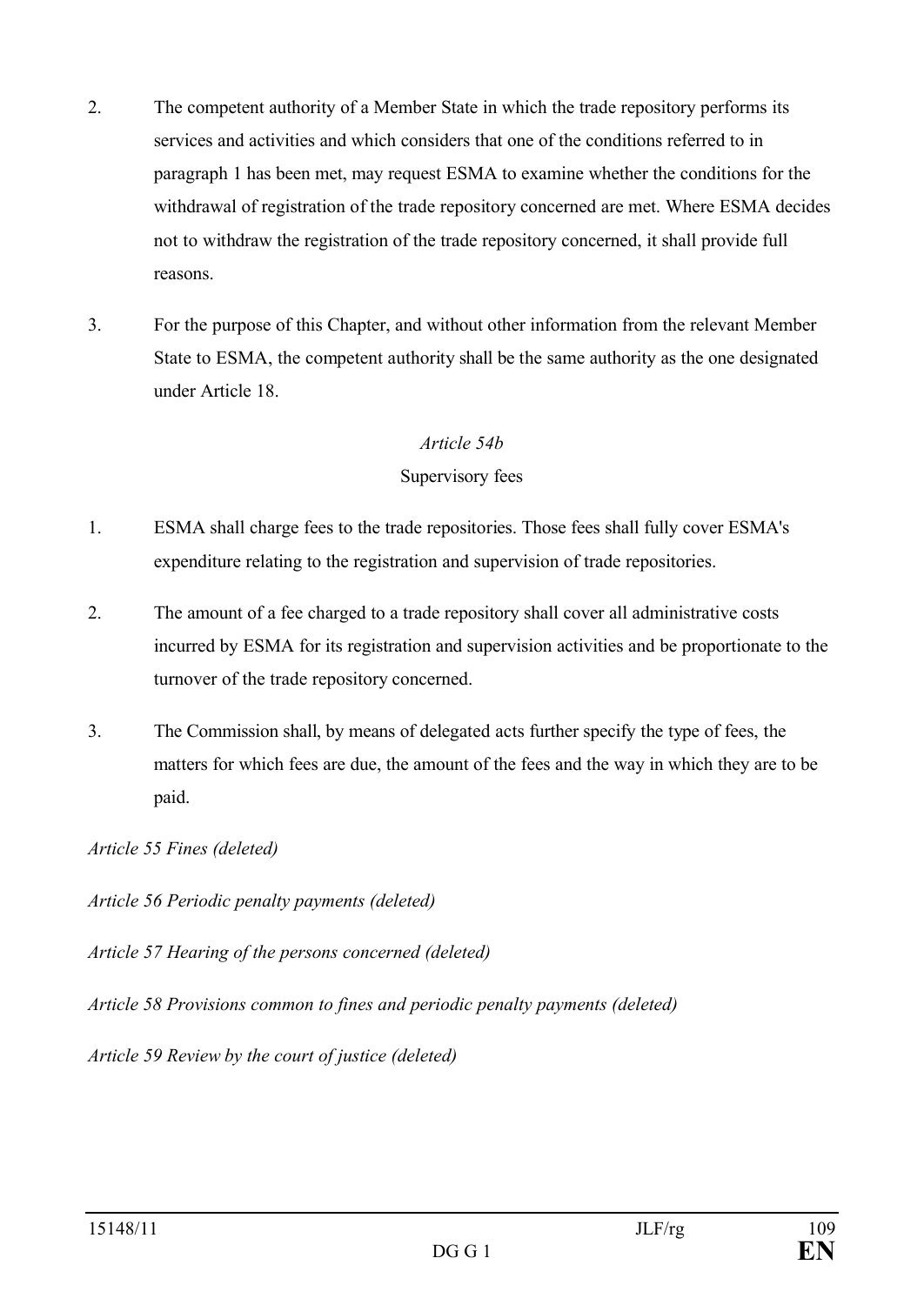### *Article 60 Withdrawal of registration (deleted)*

### *Article 61 Surveillance of trade repositories (deleted)*

### *Article 55a*

### Supervisory measures by ESMA

- 1. Where, in accordance with Article 56d paragraph (5), ESMA's Board of Supervisors finds that a trade repository has committed one of the infringements listed in Annex I, it shall take one or more of the following decisions:
	- (a) as a last resort withdraw the registration of the trade repository;
	- (b) require the trade repository to bring the infringement to an end and impose fines;
	- (c) issue public notices.
- 2. When taking the decisions referred to in paragraph 1, ESMA's Board of Supervisors shall take into account the nature and seriousness of the infringement, having regard to the following criteria:
	- (a) the duration and frequency of the infringement;
	- (b) whether the infringement has revealed serious or systemic weaknesses in the undertaking's procedures or in the management systems or internal controls;
	- (c) whether financial crime was facilitated, occasioned or otherwise attributable to the infringement;
	- (d) whether the infringement has been committed intentionally or negligently.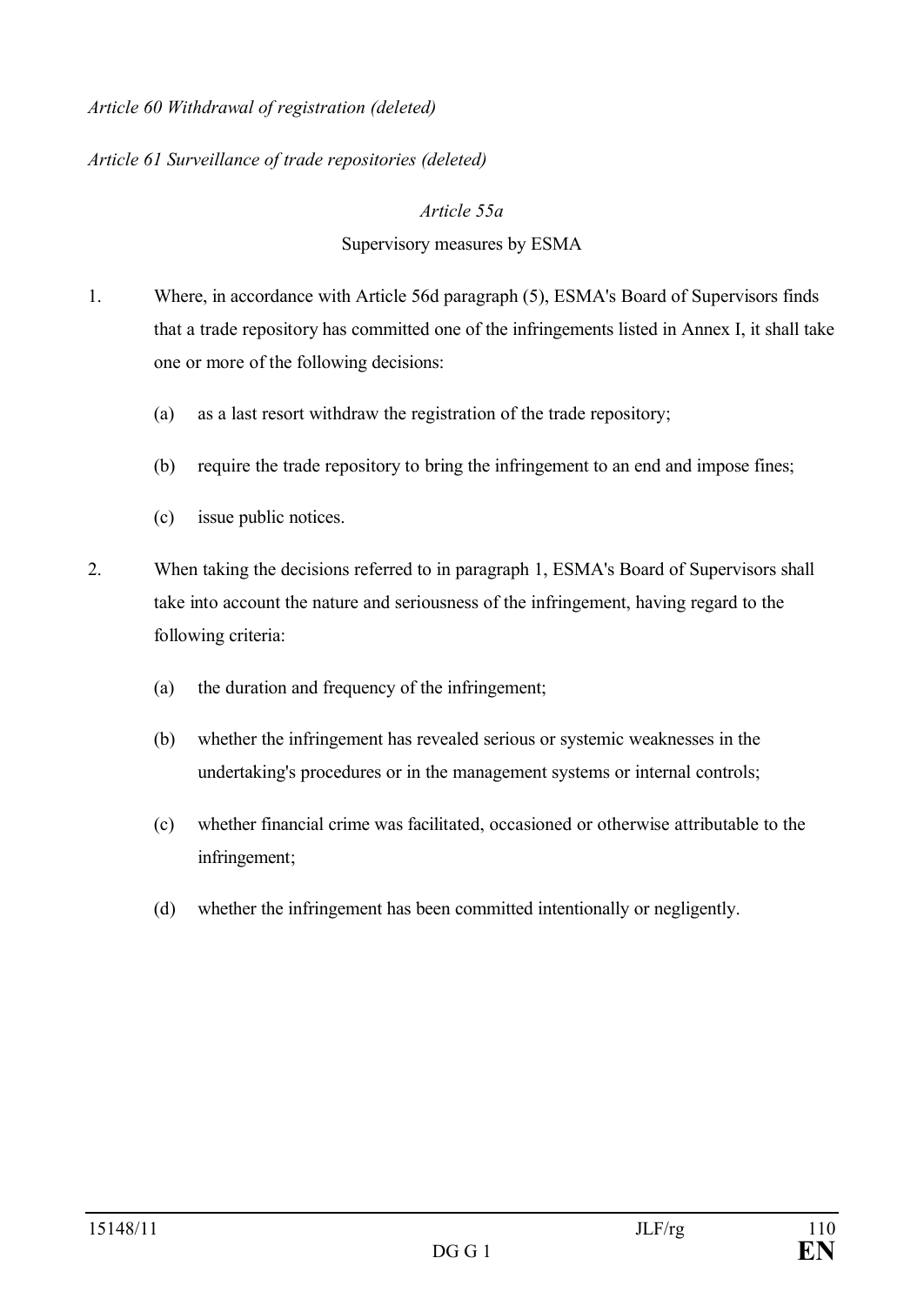- 3. Without undue delay, ESMA's Board of Supervisors shall notify any decision adopted pursuant to paragraph 1, to the trade repository concerned, and shall communicate it to the competent authorities of the Member States, and to the Commission. It shall publicly disclose any such decision on its website within 10 working days from the date when it was adopted.
- 4. When making public its decision as referred to in the first subparagraph, ESMA's Board of Supervisors shall also make public the right for the trade repository concerned to appeal the decision, the fact, where relevant, that such an appeal has been lodged, specifying that such an appeal does not have suspensive effect, and the fact that it is possible for the Board of Appeal to suspend the application of the contested decision in accordance with Article 60(3) of Regulation (EU) No 1095/2010.

### *Article 55b*

### Fines

1. Where, in accordance with Article 56d(5), ESMA's Board of Supervisors finds that a trade repository has intentionally or negligently committed one of the infringements listed in Annex I, it shall adopt a decision imposing a fine in accordance with paragraph 2.

An infringement by a trade repository shall be considered to have been committed intentionally if ESMA has discovered objective elements which demonstrate that the trade repository or its senior management acted deliberately to commit the infringement.

- 2. The basic amounts of the fines referred to in paragraph 1 shall be included within the following limits:
	- for the infringements referred to in point (a) of Section I of Annex I and in points (c), (d), (e), (f), (g), (i) of Section II of Annex I, and in points (a) and (b) of Section III of Annex I the amounts of the fines shall be at least EUR 10,000 and shall not exceed EUR 20,000;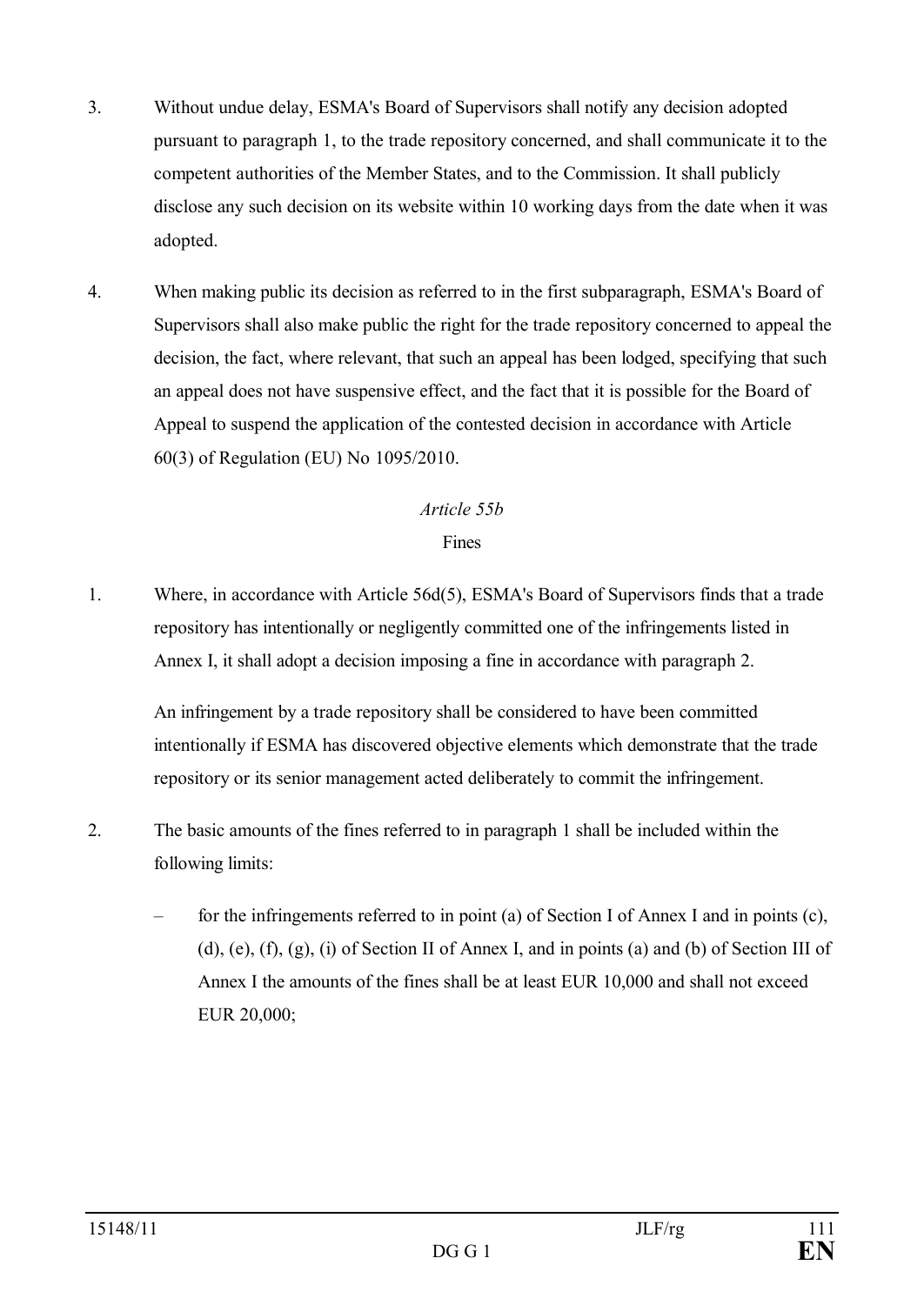for the infringements referred to in points  $(c)$ ,  $(d)$ ,  $(e)$ ,  $(f)$ ,  $(g)$ ,  $(h)$ ,  $(i)$  of Section I of Annex I, and in points (a), (b), (h) of Section II of Annex I, the amounts of the fines shall be at least EUR 5,000 and shall not exceed EUR 10,000.

In order to decide whether the basic amount of the fines should be at the lower, the middle or the higher end of the limits set out in the first subparagraph, ESMA shall have regard to the annual turnover of the preceding business year of the trade repository concerned. The basic amount shall be at the lower end of the limit for trade repositories whose annual turnover is below EUR 1 million, the middle of the limit for the trade repository whose turnover is between EUR 1 and 5 million and the higher end of the limit for the trade repository whose annual turnover is higher than EUR 5 million.

3. The basic amounts set out in paragraph 2 shall be adjusted, if need be, by taking into account aggravating or mitigating factors in accordance with the relevant coefficients set out in Annex II.

The relevant aggravating coefficient shall be applied one by one to the basic amount. If more than one aggravating coefficient is applicable, the difference between the basic amount and the amount resulting from the application of each individual aggravating coefficient shall be added to the basic amount.

The relevant mitigating coefficient shall be applied one by one to the basic amount. If more than one mitigating coefficient is applicable, the difference between the basic amount and the amount resulting from the application of each individual mitigating coefficient shall be subtracted from the basic amount.

4. Notwithstanding paragraphs 2 and 3, the amount of the fine shall not exceed 20% of the annual turnover of the trade repository concerned in the preceding business year but, where the trade repository has directly or indirectly benefitted financially from the infringement, the amount of the fine shall be at least equal to that benefit.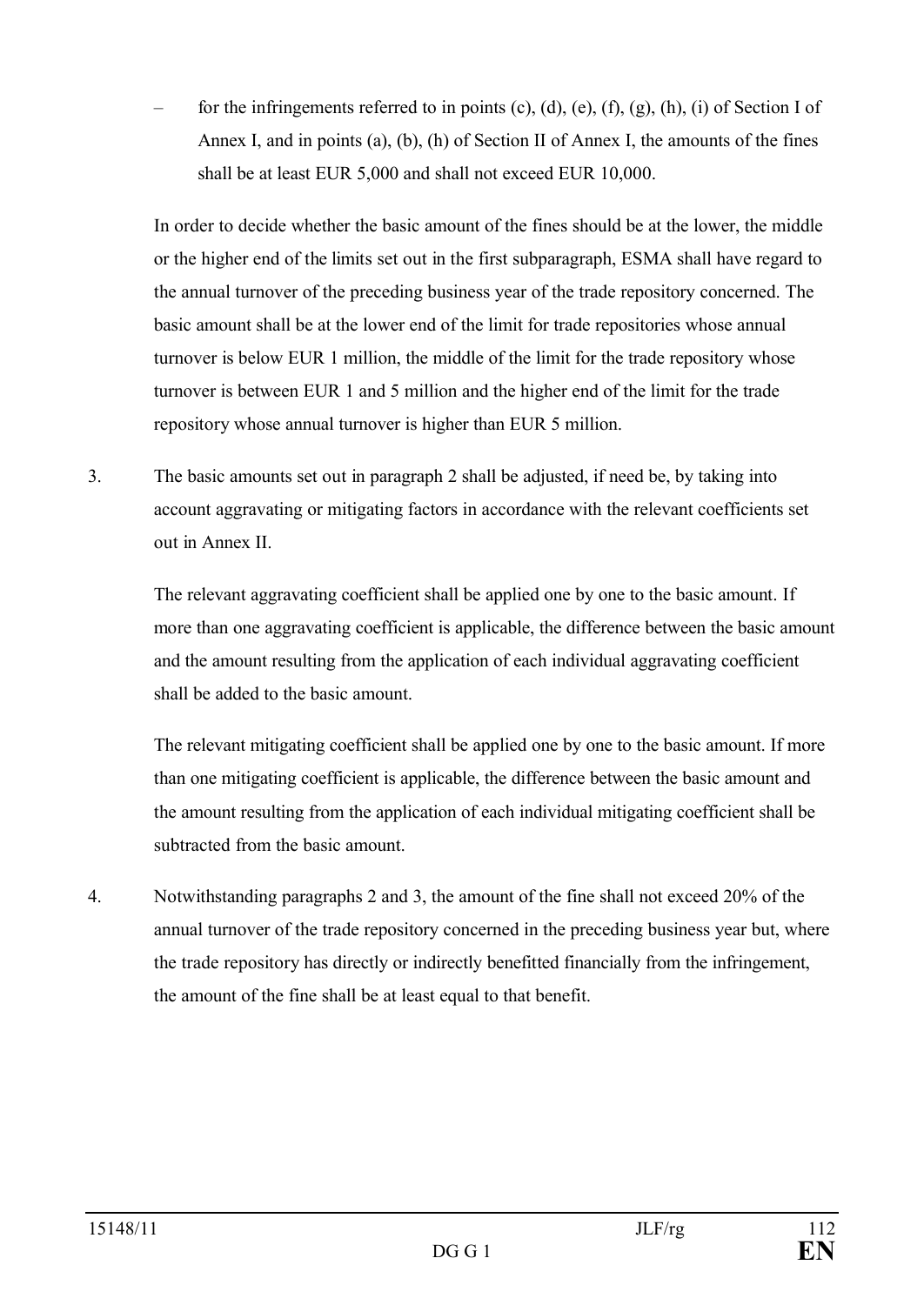Where an act or omission of a trade repository constitutes more than one infringement listed in Annex I, only the higher fine calculated in accordance with paragraphs 2 and 3 and related to one of those infringements shall apply.

### *Article 55c*

### Periodic penalty payments

- 1. ESMA's Board of Supervisors shall by decision impose periodic penalty payments in order to compel:
	- (a) a trade repository to put an end to an infringement, in accordance with a decision taken pursuant to Article 55a paragraph (1) point (b);
	- (b) a person referred to in Article 57a paragraph (1) to supply complete information which has been requested by a decision pursuant to Article 57b;
	- (c) a person referred to in Article 57a paragraph (1) to submit to an investigation and in particular to produce complete records, data, procedures or any other material required and to complete and correct other information provided in an investigation launched by decision taken pursuant to Article 57b;
	- (d) a person referred to in Article 57a paragraph (1) to submit to an on-site inspection ordered by a decision taken pursuant to Article 57c.
- 2. The periodic penalty payments shall be effective and proportionate. The amount of the periodic penalty payments shall be imposed for each day of delay.
- 3. Notwithstanding paragraph 2, the amount of the periodic penalty payments shall be 3% of the average daily turnover in the preceding business year, or, in case of natural persons, 2% of the average daily income in the preceding calendar year. It shall be calculated from the date stipulated in the decision imposing the periodic penalty payment.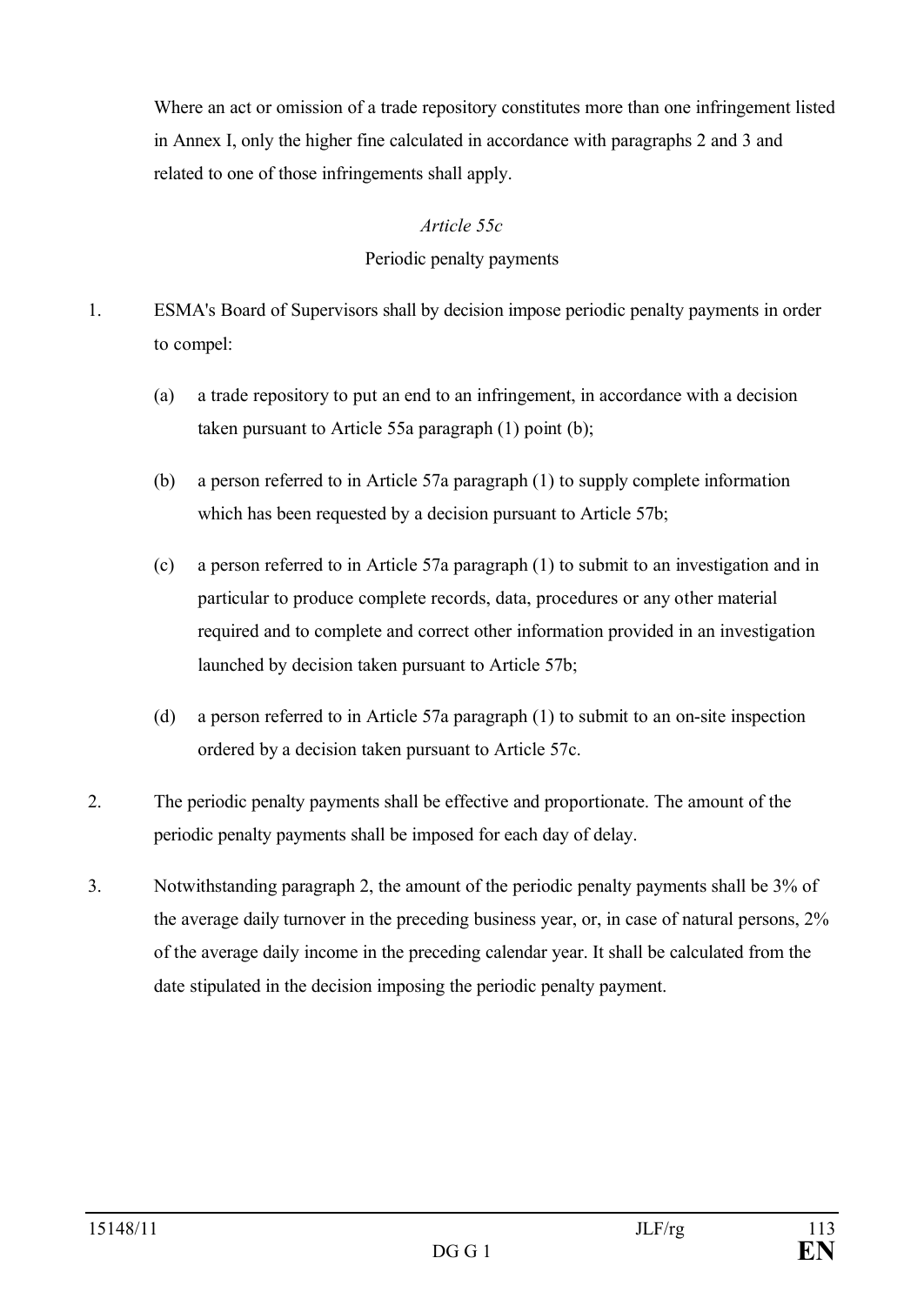4. A periodic penalty payment may be imposed for a period of no more than six months following the notification of ESMA's decision. After 6 months ESMA shall consider the measures set out in Article 55a paragraph (1) point (a).

### *Article 56a*

Disclosure, nature, enforcement and allocation of fines and periodic penalty payments

- 1. ESMA shall disclose to the public every fine and periodic penalty payment that has been imposed pursuant to Articles 55b and 55c, unless such disclosure to the public would seriously jeopardise the financial markets or cause disproportionate damage to the parties involved.
- 2. Fines and periodic penalty payments imposed pursuant to Articles 55b and 55c shall be of an administrative nature.
- 3. Fines and periodic penalty payments imposed pursuant to Articles 55b and 55c shall be enforceable.

Enforcement shall be governed by the rules of civil procedure in force in the State in the territory of which it is carried out. The order for its enforcement shall be appended to the decision without other formality than verification of the authenticity of the decision by the authority which the government of each Member State shall designate for that purpose and shall make known to ESMA and to the Court of Justice of the European Union.

When those formalities have been completed on application by the party concerned, the latter may proceed to enforcement in accordance with the national law, by bringing the matter directly before the competent body.

Enforcement may be suspended only by a decision of the Court of Justice of the European Union. However, the courts of the Member State concerned shall have jurisdiction over complaints that enforcement is being carried out in an irregular manner.

4. The amounts of the fines and periodic penalty payments shall be allocated to the general budget of the European Union.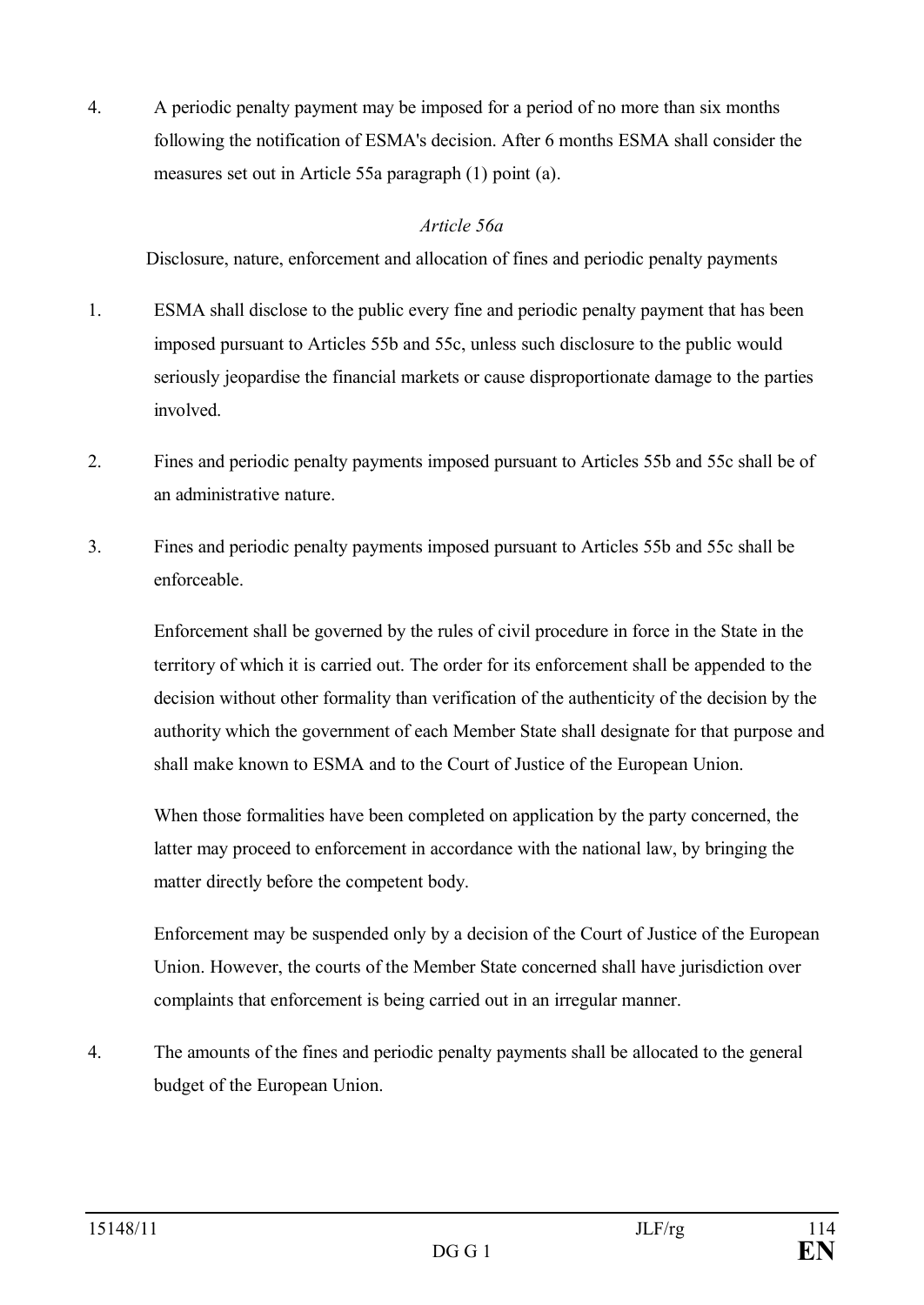### *Article 56b*

### Review by the Court of Justice of the European Union

The Court of Justice of the European Union shall have unlimited jurisdiction to review decisions whereby ESMA has imposed a fine or a periodic penalty payment. It may annul, reduce or increase the fine or periodic penalty payment imposed.

### *Article 56c*

Hearing of the persons concerned before supervisory measures, fines and/or penalty payments are imposed

1. Before taking any decision provided for in Article 55a paragraph (1), ESMA's Board of Supervisors shall give the persons subject to the proceedings the opportunity to be heard on the matters to which ESMA has taken objection. ESMA's Board of Supervisors shall base its decisions only on objections on which the parties concerned have been able to comment.

The first subparagraph does not apply if urgent action is needed in order to prevent significant and imminent damage to the financial system. In such a case ESMA's Board of Supervisors may adopt an interim decision and shall give the persons concerned the opportunity to be heard as soon as possible after having taken its decision.

- 2. Before taking any decision imposing a fine and/or periodic penalty payment as provided for in Article 55b and points (a) to (d) of Article 55c paragraph (1), ESMA's Board of Supervisors shall give the persons subject to the proceedings the opportunity to be heard on the matters to which ESMA has taken objection. ESMA's Board of Supervisors shall base its decisions only on objections on which the persons concerned have been able to comment.
- 3. The rights of defence of the persons concerned shall be fully respected in the proceedings. They shall be entitled to have access to ESMA's file, subject to the legitimate interest of other persons in the protection of their business secrets. The right of access to the file shall not extend to confidential information including internal preparatory documents of ESMA.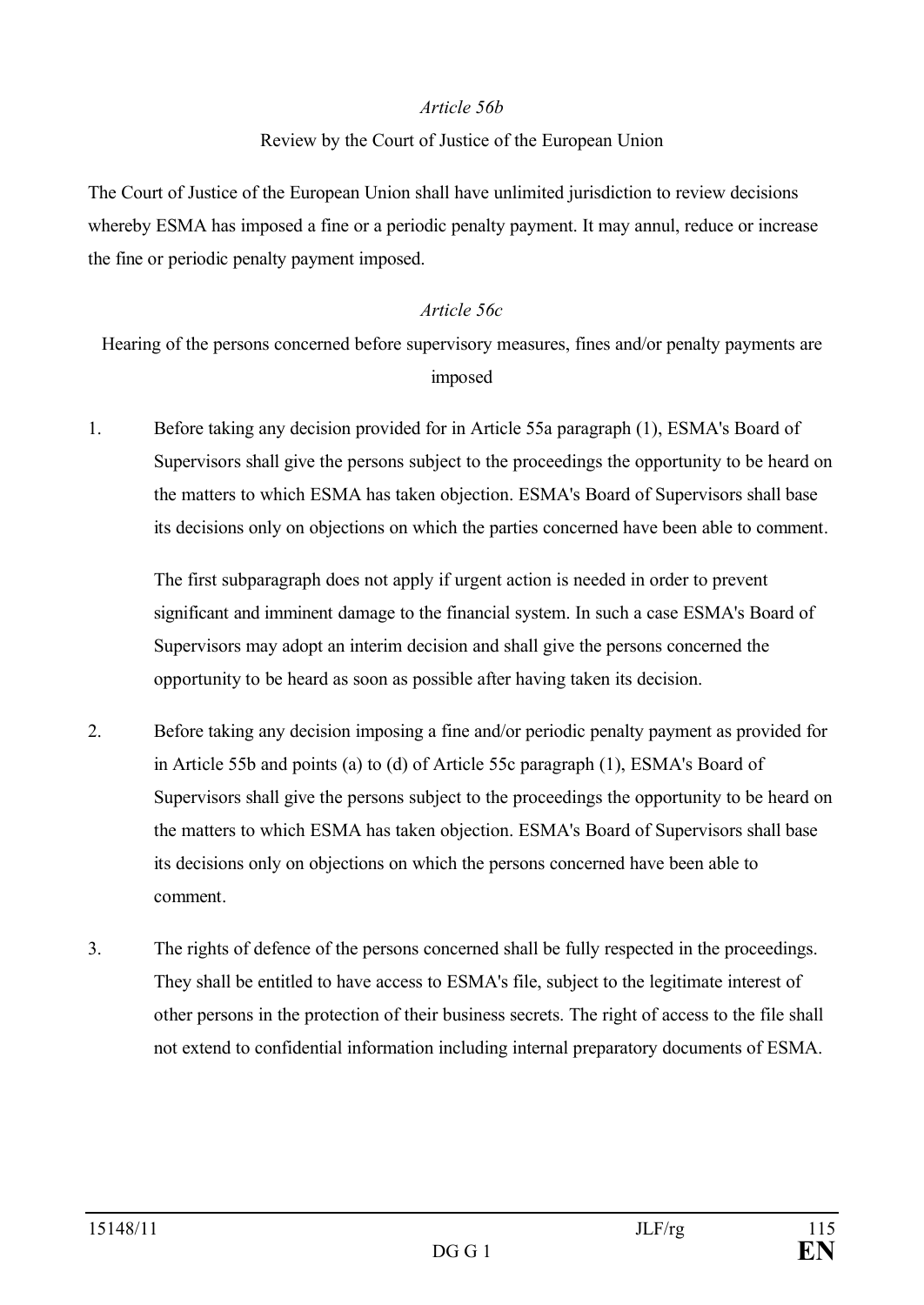### *Article 56d*

### Procedural rules for taking supervisory measures and imposing fines

- 1. Where, in carrying out its duties under this Regulation, ESMA finds that there are serious indications of the possible existence of facts liable to constitute one or more of the infringements listed in Annex I, ESMA shall appoint an independent investigation officer within ESMA to investigate the matter. The appointed officer shall not be involved or have been involved in the direct or indirect supervision or registration process of the trade repository concerned and shall perform his functions independently from the Board of Supervisors.
- 2. The investigation officer shall investigate the alleged infringements, taking into account any comments submitted by the persons who are subject to the investigations, and shall submit a complete file with his findings to the Board of Supervisors.

In order to carry out his tasks, the investigation officer may exercise the power to request information in accordance with Article 57a and to conduct investigations and on-site inspections in accordance with Articles 57b and 57c. When using those powers, the investigation officer shall comply with Article 56e.

Where carrying out his tasks, the investigation officer shall have access to all documents and information gathered by ESMA in its supervisory activities.

3. Upon completion of his investigation and before submitting the file with his findings to the Board of Supervisors, the investigation officer shall give the persons subject to the investigations the opportunity to be heard on the matters being investigated. The investigation officer shall base his findings only on facts on which the persons concerned have been able to comment.

The rights of defence of the persons concerned shall be fully respected during the investigations.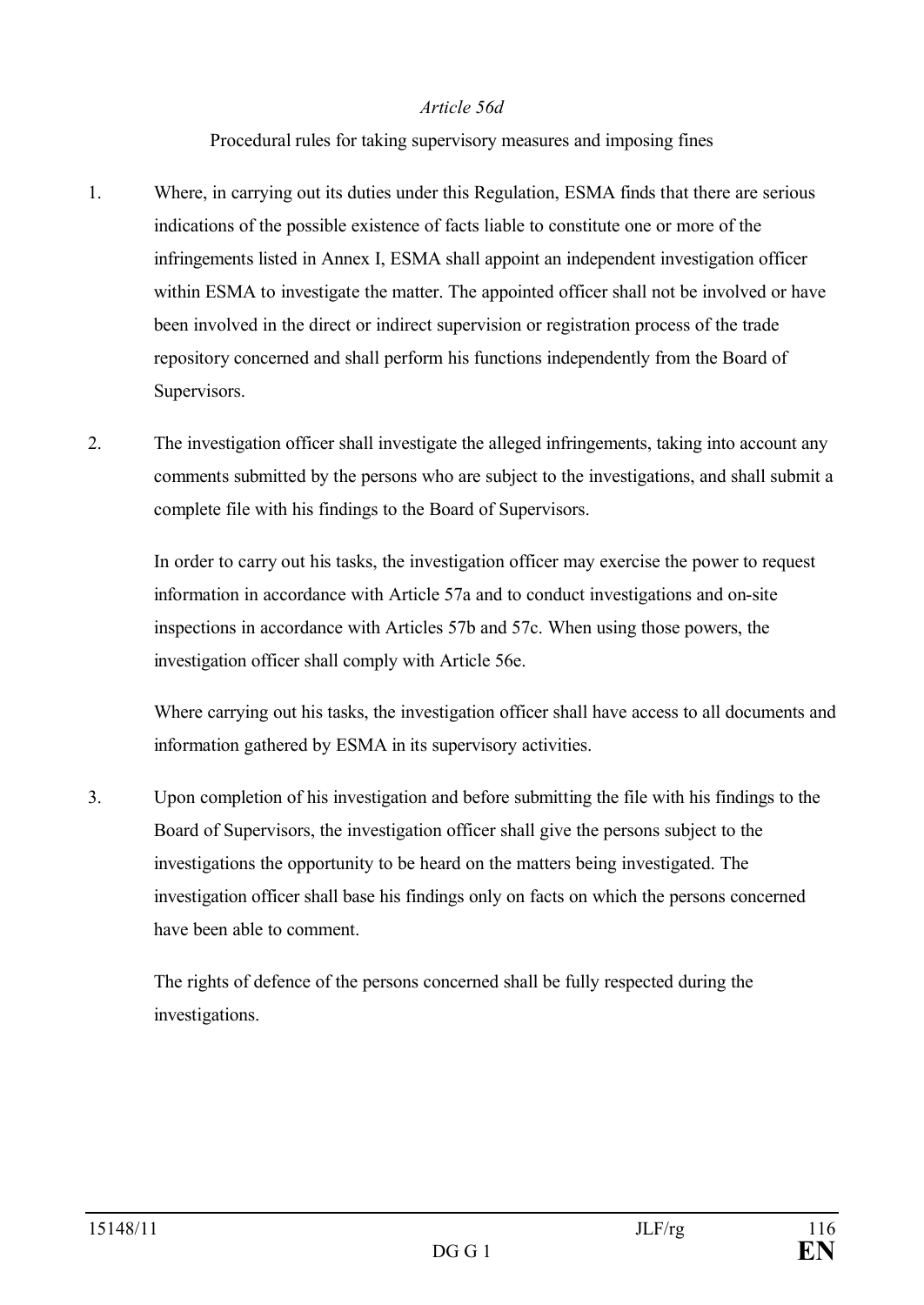- 4. When submitting the file with his findings to the Board of Supervisors, the investigation officer shall notify that fact to the persons who are subject to the investigations. The persons subject to the investigations shall be entitled to have access to the file, subject to the legitimate interest of other persons in the protection of their business secrets. The right of access to the file shall not extend to confidential information affecting third parties.
- 5. On the basis of the file containing the investigation officer's findings and, when requested by the persons concerned, after having heard the persons subject to the investigations in accordance with Articles 56c paragraph (1) and 56c paragraph (2), the Board of Supervisors shall decide if one or more of the infringements listed in Annex I has been committed by the persons who have been subject to the investigations, and in such case, shall take a supervisory measure in accordance with Article 55a and impose a fine in accordance with Article 55b.
- 6. The investigation officer shall not participate in the deliberations of the Board of Supervisors or in any other way intervene in the decision-making process of the Board of Supervisors.
- 7. The Commission shall adopt further rules of procedure for the exercise of the power to impose fines or periodic penalty payments, including provisions on rights of defence, temporal provisions, and the collection of fines or periodic penalty payments, and shall adopt detailed rules on the limitation periods for the imposition and enforcement of penalties.

These rules shall be adopted by means of delegated acts under Article 290 TFEU.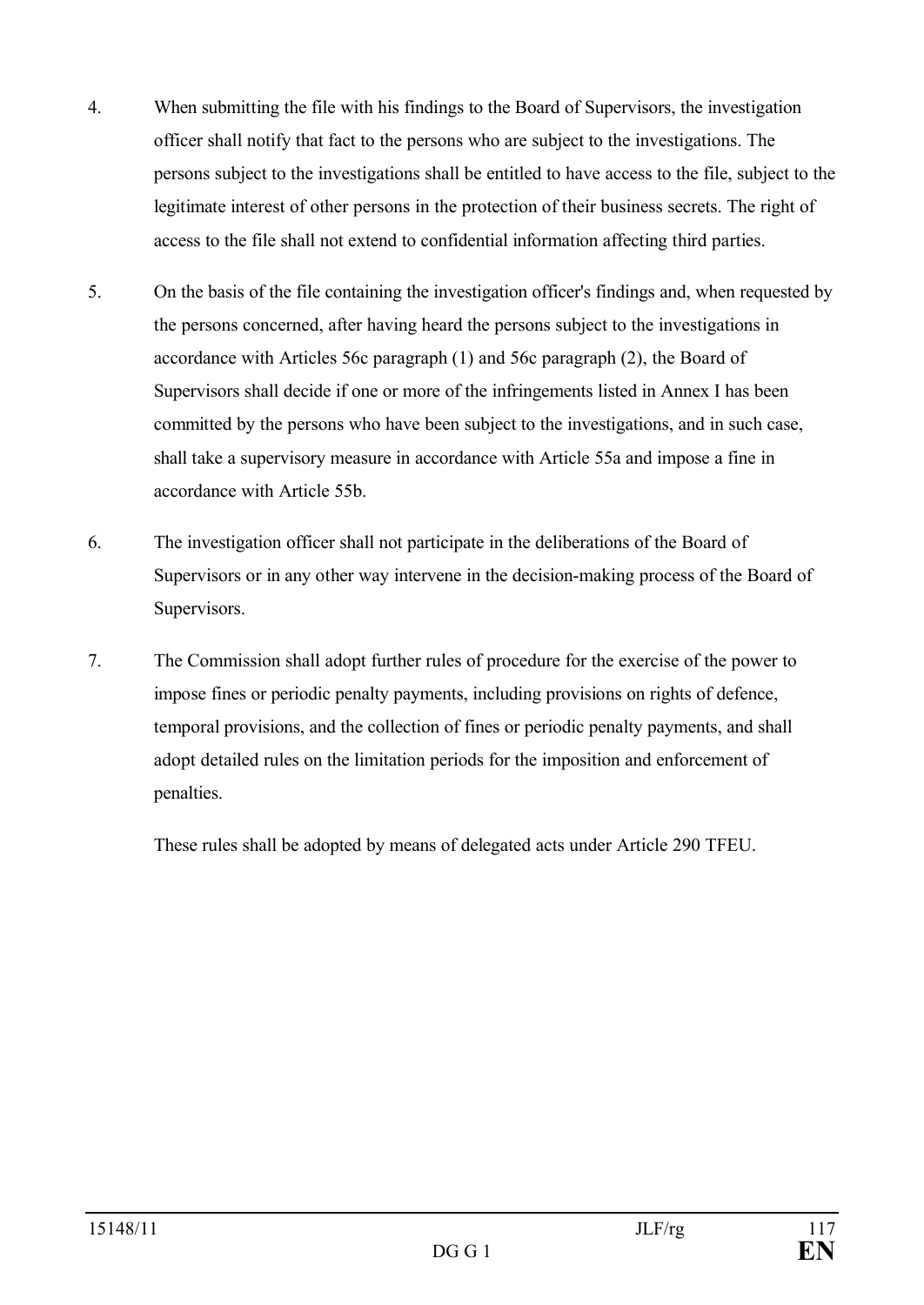8 ESMA shall refer matters for criminal prosecution to the relevant national authorities where, in carrying out its duties under this Regulation, it finds that there are serious indications of the possible existence of facts liable to constitute criminal offences. In addition, ESMA shall refrain from imposing fines or periodic penalty payments where a prior acquittal or conviction arising from identical fact or facts which are substantially the same has already acquired the force of res judicata as the result of criminal proceedings under national law.

### *Article 56e*

### Exercise of the powers referred to in Articles 57a to 57c

The powers conferred on ESMA or any official of or other person authorised by ESMA by Articles 57a to 57c shall not be used to require the disclosure of information or documents which are subject to legal privilege.

### *Article 57a*

### Request for information

- 1. ESMA may by simple request or by decision require trade repositories, and related third parties, third parties to whom the trade repositories have outsourced operational functions or activities to provide all information that is necessary in order to carry out its duties under this Regulation.
- 2. When sending a simple request for information under paragraph 1, ESMA shall:
	- (a) refer to this Article as the legal basis of the request;
	- (b) state the purpose of the request;
	- (c) specify what information is required;
	- (d) fix the time-limit within which the information is to be provided;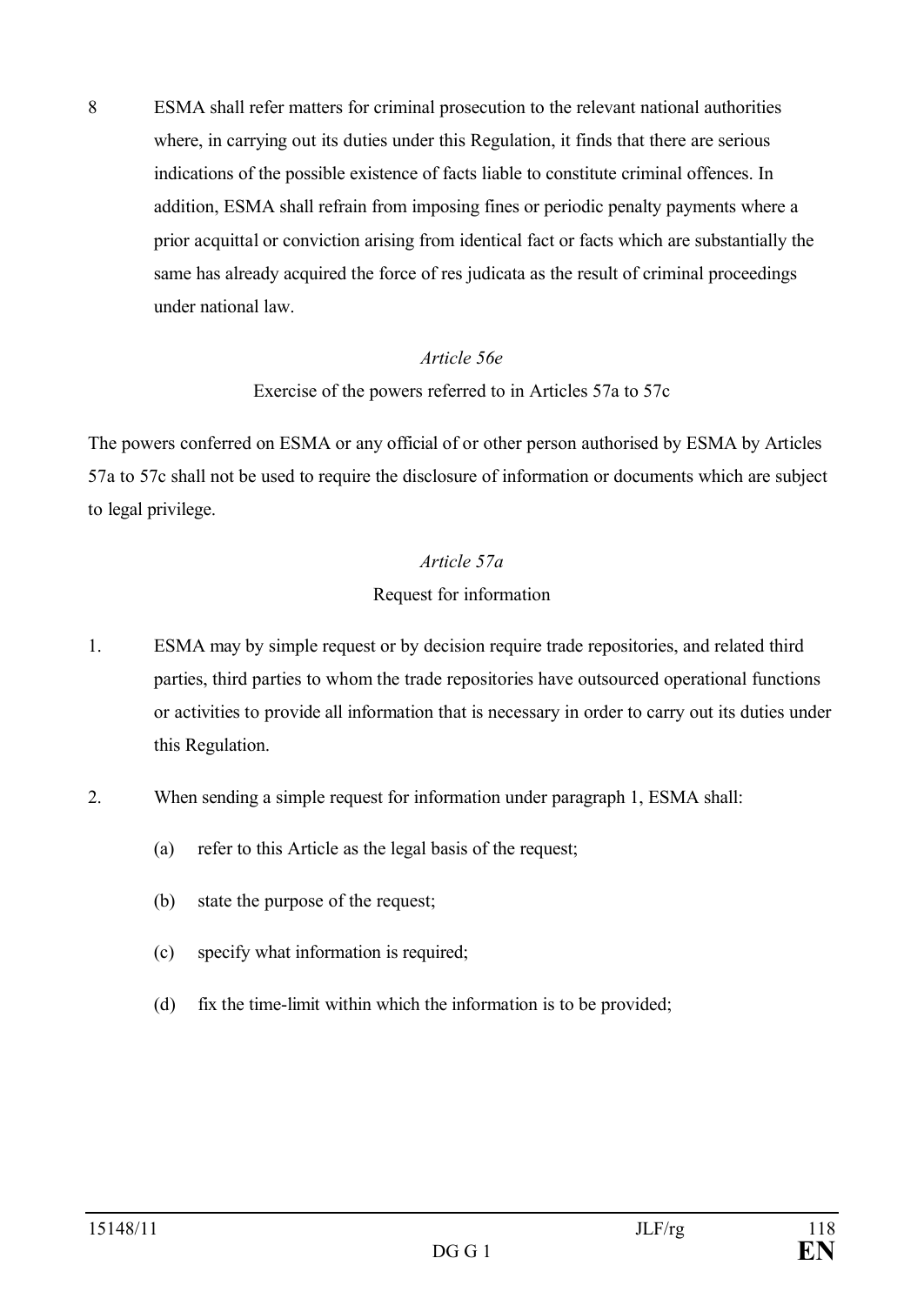- (e) inform the person from whom the information is requested that he is not obliged to provide the information but that in case of a voluntary reply to the request the information provided must be correct and not misleading;
- (f) indicate the fine provided for in Article 55b in conjunction with point (a) of Section IV of Annex I where the answers to questions asked are incorrect or misleading.
- 3. When requiring to supply information under paragraph 1 by decision, ESMA shall:
	- (a) refer to this Article as the legal basis of the request;
	- (b) state the purpose of the request;
	- (c) specify what information is required;
	- (d) fix the time-limit within which the information is to be provided;
	- (e) indicate the periodic penalty payments provided for in Article 55c where the production of the required information is incorrect or misleading
	- (f) indicate the fine provided for in Article 55b in conjunction with point (a) of Section IV of Annex I, where the answers to questions asked are incomplete, incorrect or misleading; and
	- (g) indicate the right to appeal the decision before ESMA's Board of appeal and to have the decision reviewed by the Court of Justice of the European Union in accordance with Articles 60 and 61 of Regulation (EU) No 1095/2010 ESMA.
- 4. The persons referred to in paragraph 1 or their representatives and, in the case of legal persons or associations having no legal personality, the persons authorised to represent them by law or by their constitution shall supply the information requested on their behalf. Lawyers duly authorised to act may supply the information on behalf of their clients. The latter shall remain fully responsible if the information supplied is incomplete, incorrect or misleading.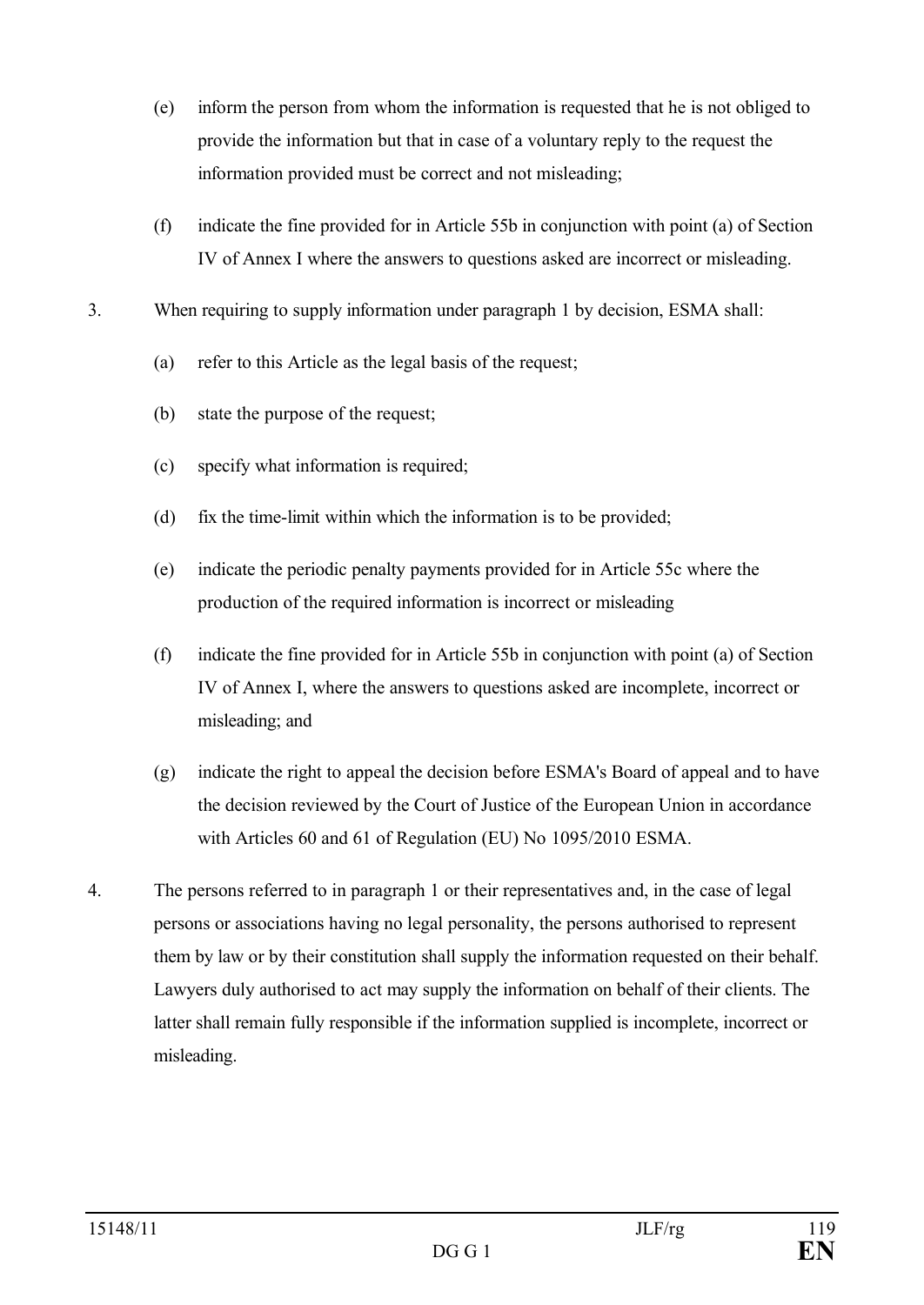5. ESMA shall, without delay, send a copy of the simple request or of its decision to the competent authority of the Member State where the person referred to in paragraph 1 concerned by the request for information is situated.

### *Article 57b*

### General investigations

- 1. In order to carry out its duties under this Regulation, ESMA may conduct the necessary investigations of persons referred to in article 57a paragraph (1). To that end, the officials and other persons authorised by ESMA shall be empowered to:
	- (a) examine any records, data, procedures and any other material relevant to the execution of its tasks irrespective of the medium on which they are stored;
	- (b) take or obtain certified copies of or extracts from such records, data, procedures and other material;
	- (c) summon and ask any person referred to in Article 57a(1) or their representatives or staff for oral or written explanations on facts or documents related to the subject matter and purpose of the inspection and to record the answers;
	- (d) interview any other natural or legal person who consents to be interviewed for the purpose of collecting information relating to the subject matter of an investigation.
- 2. The officials and other persons authorised by ESMA for the purposes of the investigations referred to in paragraph 1 shall exercise their powers upon production of a written authorisation specifying the subject matter and purpose of the investigation. That authorisation shall also indicate the periodic penalty payments provided for in Article 55c where the production of the required records, data, procedures or any other material, or the answers to questions asked to persons referred to in Article 57a paragraph (1) are not provided or incomplete, and the fines provided for in Article 55b in conjunction with point (b) of Section IV of Annex I, where the answers to questions asked to persons referred to in Article 57a paragraph (1) are incorrect or misleading.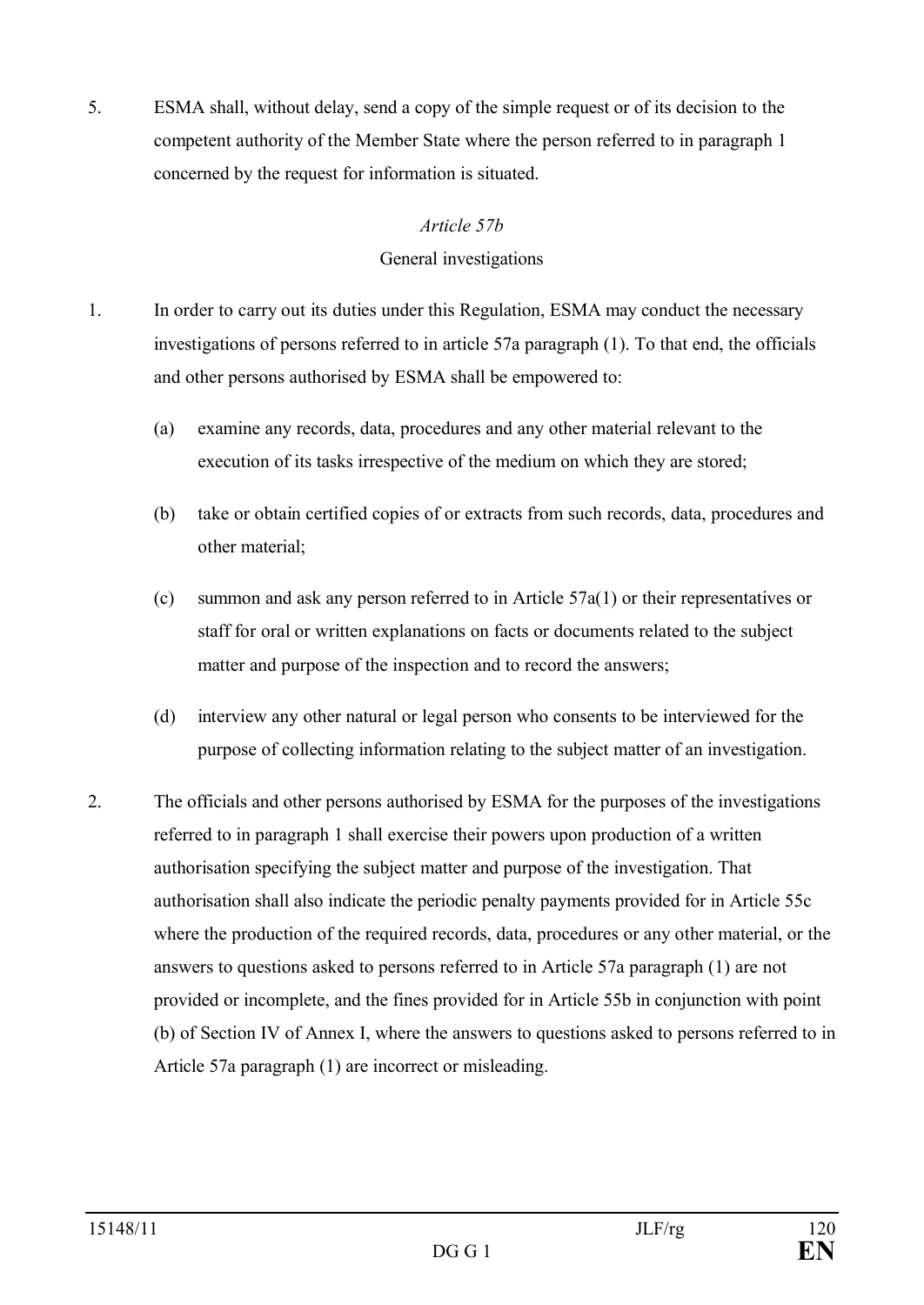- 3. The persons referred to in Article 57a paragraph (1) are required to submit to investigations launched by decision of ESMA. The decision shall specify the subject matter and purpose of the investigation, the periodic penalty payments provided for in Article 55c, the legal remedies available under Regulation (EU) No 1095/2010 ESMA and the right to have the decision reviewed by the Court of Justice of the European Union.
- 4. In good time before the investigation, ESMA shall inform the competent authority of the Member State where the investigation is to be carried out of the investigation and of the identity of the authorised persons. Officials of the competent authority concerned shall, upon the request of ESMA, assist those authorised persons in carrying out their duties. Officials of the competent authority concerned may also attend the investigations on request.

### *Article 57c*

### On-site inspections

- 1. In order to carry out its duties under this Regulation, ESMA may conduct all necessary onsite inspections at any business premises of the legal persons referred to in Article 57a paragraph (1). Where the proper conduct and efficiency of the inspection so require, ESMA may carry out the on-site inspection without prior announcement.
- 2. The officials and other persons authorised by ESMA to conduct an on-site inspection may enter any business premises, and land of the legal persons subject to an investigation decision adopted by ESMA and shall have all the powers stipulated in Article 57b (paragraph 1). They shall also have the power to seal any business premises and books or records for the period of, and to the extent necessary for, the inspection.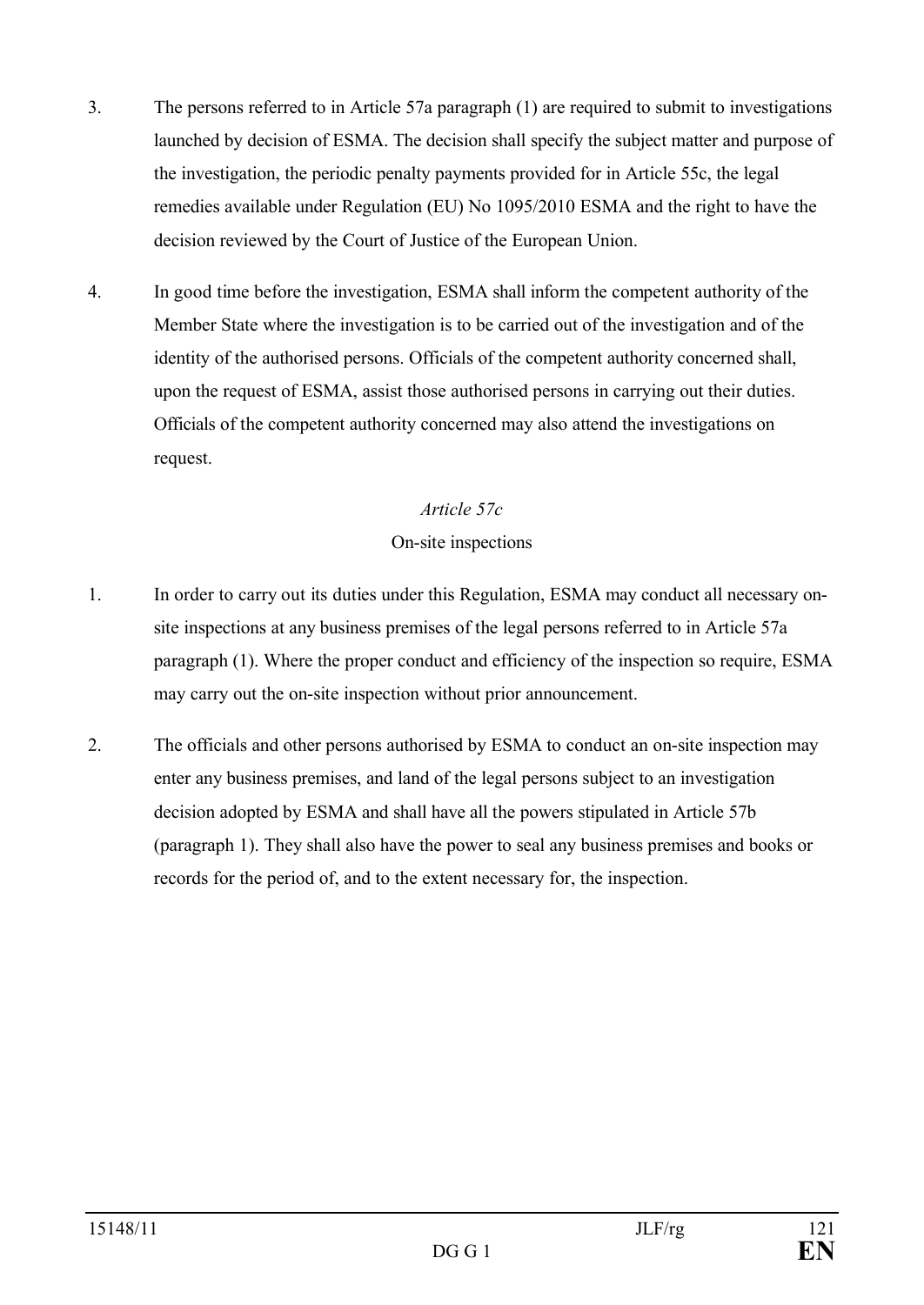- 3. The officials and other persons authorised by ESMA to conduct an on-site inspection shall exercise their powers upon production of a written authorisation specifying the subject matter and purpose of the inspection, and the periodic penalty payments provided for in Article 55c where the persons concerned do not submit to the inspection. In good time before the inspection, ESMA shall give notice of the inspection to the competent authority of the Member State where it is to be conducted.
- 4. The persons referred to in Article 57a paragraph (1) are required to submit to on-site inspections ordered by decision of ESMA. The decision shall specify the subject matter and purpose of the inspection, appoint the date on which it is to begin and indicate the periodic penalty payments provided for in Article 55c, the legal remedies available under Regulation (EU) No 1095/2010 [ESMA] as well as the right to have the decision reviewed by the Court of Justice of the European Union. ESMA shall take such decisions after consulting the competent authority of the Member State where the inspection is to be conducted.
- 5. Officials of, as well as those authorised or appointed by, the competent authority of the Member State where the inspection is to be conducted shall, at the request of ESMA, actively assist the officials and other persons authorised by ESMA. To that end, they shall enjoy the powers set out in paragraph 2. Officials of the competent authority of the Member State concerned may also attend the on-site inspections on request.
- 6. ESMA may also require competent authorities to carry out specific investigatory tasks and on-site inspections as provided for in this Article and in Article 57b paragraph (1) on its behalf. To that end, competent authorities shall enjoy the same powers as ESMA as set out in this Article and in Article 57b paragraph (1).
- 7. Where the officials and other accompanying persons authorised by ESMA find that a person opposes an inspection ordered pursuant to this Article, the competent authority of the Member State concerned shall afford them the necessary assistance, requesting, where appropriate, the assistance of the police or of an equivalent enforcement authority, so as to enable them to conduct their on-site inspection.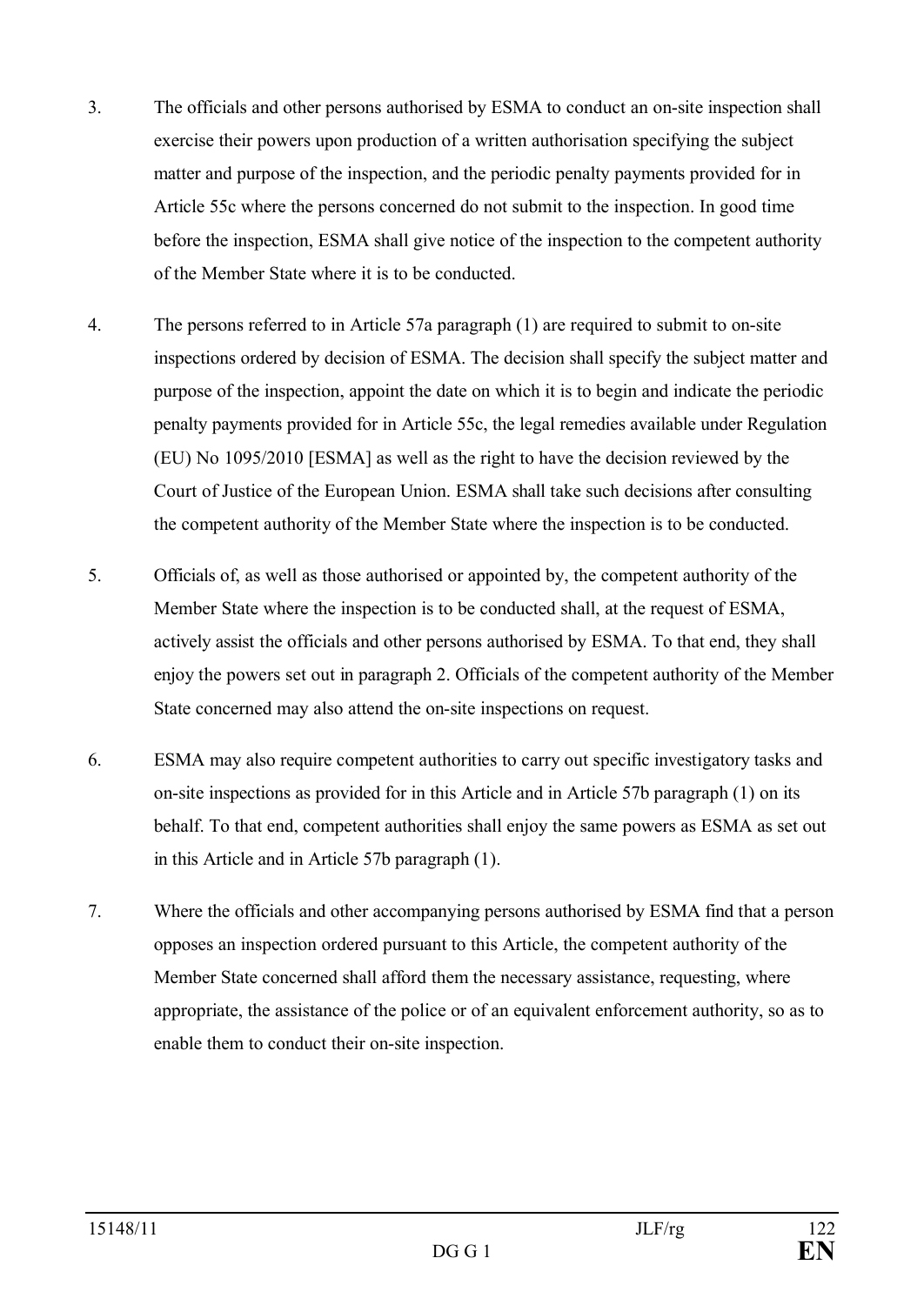- 8. If the on-site inspection provided for in paragraph 1 or the assistance provided for in paragraph 7 requires authorisation by a judicial authority according to national rules, such authorisation shall be applied for. Such authorisation may also be applied for as a precautionary measure.
- 9. Where authorisation as referred to in paragraph 8 is applied for, the national judicial authority shall control that the ESMA decision is authentic and that the coercive measures envisaged are neither arbitrary nor excessive having regard to the subject matter of the inspection. In its control of the proportionality of the coercive measures, the national judicial authority may ask ESMA for detailed explanations. Such a request for detailed explanations may in particular relate to the grounds ESMA has for suspecting that an infringement of this Regulation has taken place, as well as to the seriousness of the suspected infringement and the nature of the involvement of the person who is subjected to the coercive measures. However, the national judicial authority may not review the necessity for the inspection or demand to be provided with the information on ESMA's file. The lawfulness of ESMA's decision shall be subject to review only by the Court of Justice of the European Union following the procedure set out in Regulation (EU) No 1095/2010 [ESMA Regulation].

### *Article 57d*

### Delegation of tasks by ESMA to competent authorities

1. Where it is necessary for the proper performance of a supervisory task, ESMA may delegate specific supervisory tasks to the competent authority of a Member State in accordance with the guidelines issued by ESMA pursuant to Article 8 of Regulation EU 1095/2010 [ESMA Regulation]. Such specific supervisory tasks may, in particular, include the power to carry out requests for information in accordance with Article 57a and to conduct investigations and on-site inspections in accordance with Article 57b and Article 57c paragraph (6).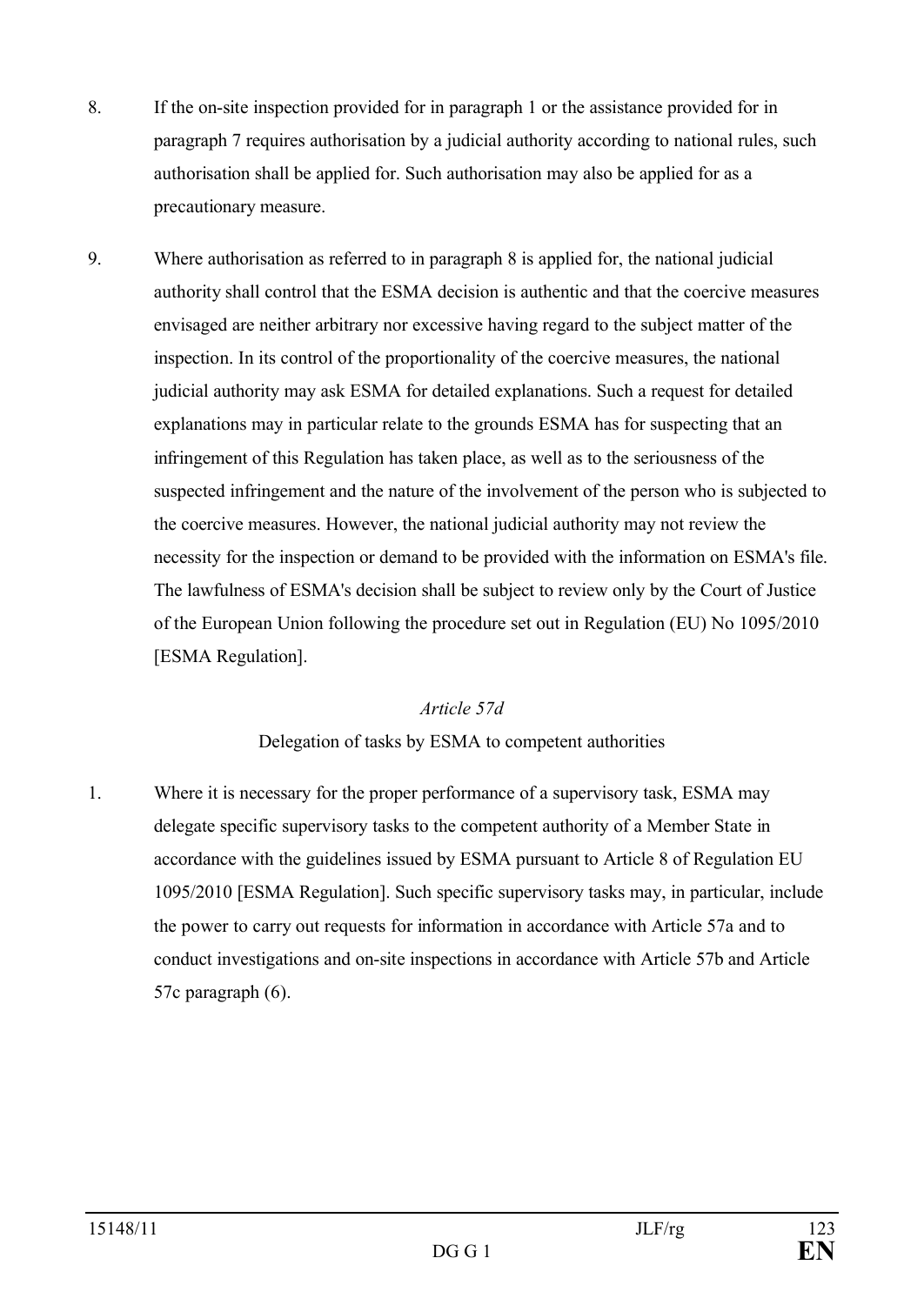- 2. Prior to delegation of a task, ESMA shall consult the relevant competent authority. Such consultation shall concern:
	- (a) the scope of the task to be delegated;
	- (b) the timetable to perform the task; and
	- (c) the transmission of necessary information by and to ESMA.
- 3. In accordance with the regulation on fees adopted by the Commission pursuant to Article 54b paragraph (2), ESMA shall reimburse a competent authority for costs incurred as a result of carrying out delegated tasks.
- 4. ESMA shall review the decision referred to in paragraph 1 at appropriate intervals. A delegation may be revoked at any time.

A delegation of tasks shall not affect the responsibility of ESMA and shall not limit ESMA's ability to conduct and oversee the delegated activity. Supervisory responsibilities under this Regulation, including registration decisions, final assessments and follow-up decisions concerning infringements shall not be delegated.

### *Article 61d*

### Amendments to Annexes

In order to take account of developments on financial markets the Commission may adopt, by means of delegated acts in accordance with articles 10 to 14 of Regulation EU 1095/2010 [ESMA Regulation], measures to amend the Annexes, excluding Annex I.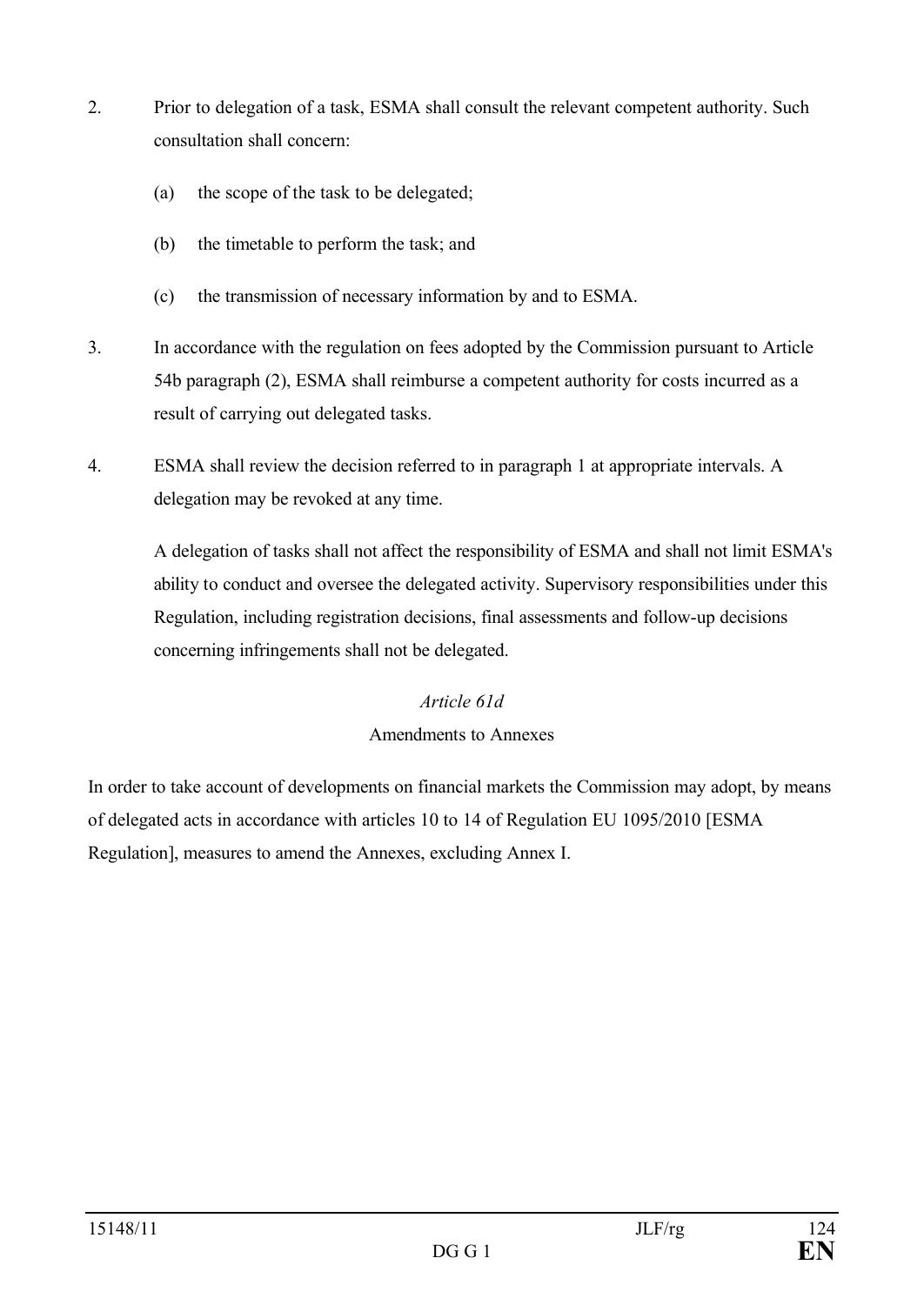# Chapter 2 Relations with third countries

### *Article 62*

### Equivalence and international agreements

- 1. The Commission may adopt implementing act determining that the legal and supervisory arrangements of a third country ensure that:
	- (a) trade repositories authorised in that third country comply with legally binding requirements which are equivalent to the requirements set out in this Regulation;
	- (b) effective supervision and enforcement of trade repositories takes place in that third country on an ongoing basis; and
	- (c) *deleted*

(d) guarantees of professional secrecy exist, including the protection of business secrets shared with third parties by the authorities, and they are at least equivalent to those set out in this Regulation. Those implementing acts shall be adopted in accordance with the examination procedure referred to in Article 69.

2. Where appropriate, and in any case after adopting an implementing act as referred to in paragraph 1, the Commission shall submit recommendations to the Council for the negotiation of international agreements with the relevant third countries regarding mutual access to, and exchange of, information on derivative contracts held in trade repositories which are established in that third country, in a way that ensures that Union authorities, including ESMA, have immediate and continuous access to all the information needed for the exercise of their duties.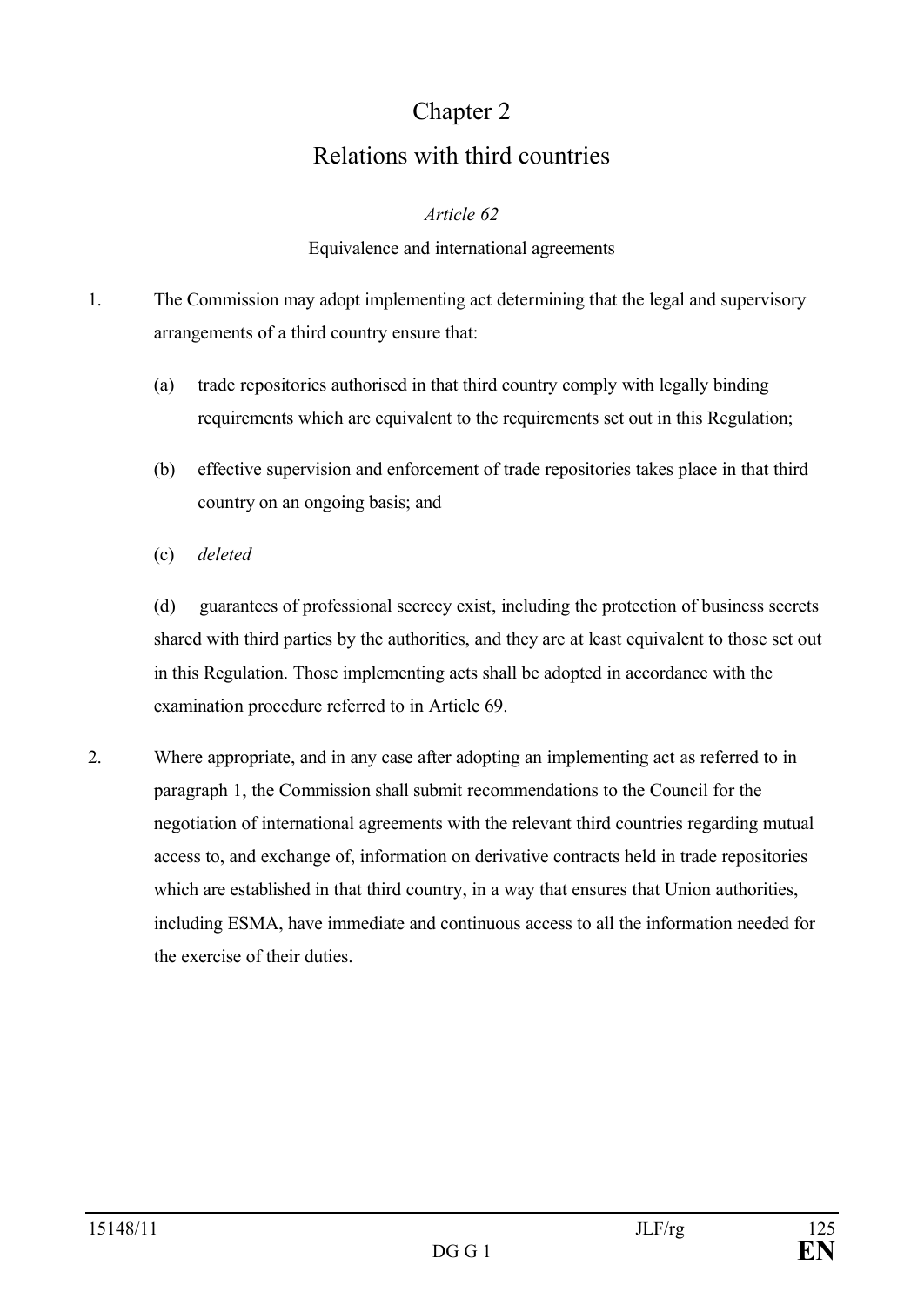- 3. After conclusion of the agreements referred to in paragraph 2, and in accordance with them, ESMA shall establish cooperation arrangements with the competent authorities of the relevant third country. Those arrangements shall specify at least:
	- (a) a mechanism for the exchange of information between, on one side, ESMA and any other Union authorities that exercise responsibilities in accordance with this Regulation and, on the other side, the relevant competent authorities of third countries concerned; and
	- (b) procedures concerning the coordination of supervisory activities.
- 4. With regard to transfer of personal data to a third country, ESMA shall apply Regulation (EC) No 45/2001 of the European Parliament and of the Council of 18 December 2000 on the protection of individuals with regard to the processing of personal data by the Community institutions and bodies and on the free movement of such data.

## *Article 63* Recognition of Trade Repositories

- 1. A trade repository established in a third country may provide its services and activities to entities established in the Union for the purposes of Article 7 only after its recognition by ESMA in accordance with the procedure established in paragraph 2.
- 2. A trade repository referred to in paragraph 1 shall submit to ESMA its application for recognition together with all necessary information, including at least the information necessary to verify that the trade repository is authorised and subject to effective supervision in a third country which:
	- (a) has been recognised by the Commission, by means of an implementing act as referred to in Article 62(1) as having an equivalent and enforceable regulatory and supervisory framework; and
	- (b) has entered into an international agreement with the Union pursuant to Article 62(2); and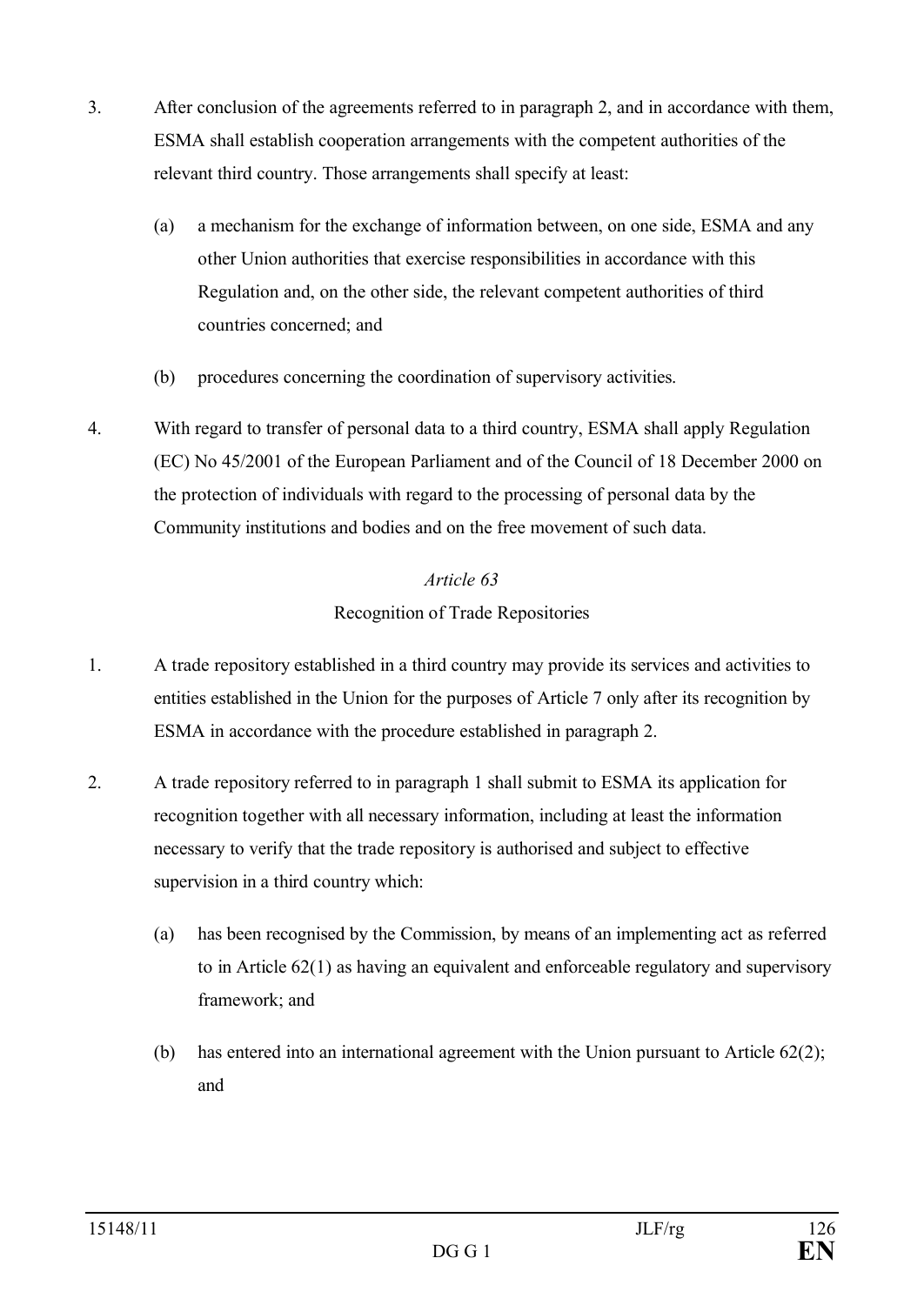(c) has established co-operation arrangements with the Union pursuant to Article 62(3) to ensure that Union authorities, including ESMA, have immediate and continuous access to all the necessary information.

Within 30 working days of receipt of the application, ESMA shall assess whether the application is complete. If the application is not complete, ESMA shall set a deadline by which the applicant trade repository has to provide additional information.

Within 180 working days of the submission of a complete application, ESMA shall inform the applicant trade repository in writing with a fully reasoned explanation whether the recognition has been granted or refused.

ESMA shall publish on its website a list of the trade repositories recognised in accordance with this Regulation.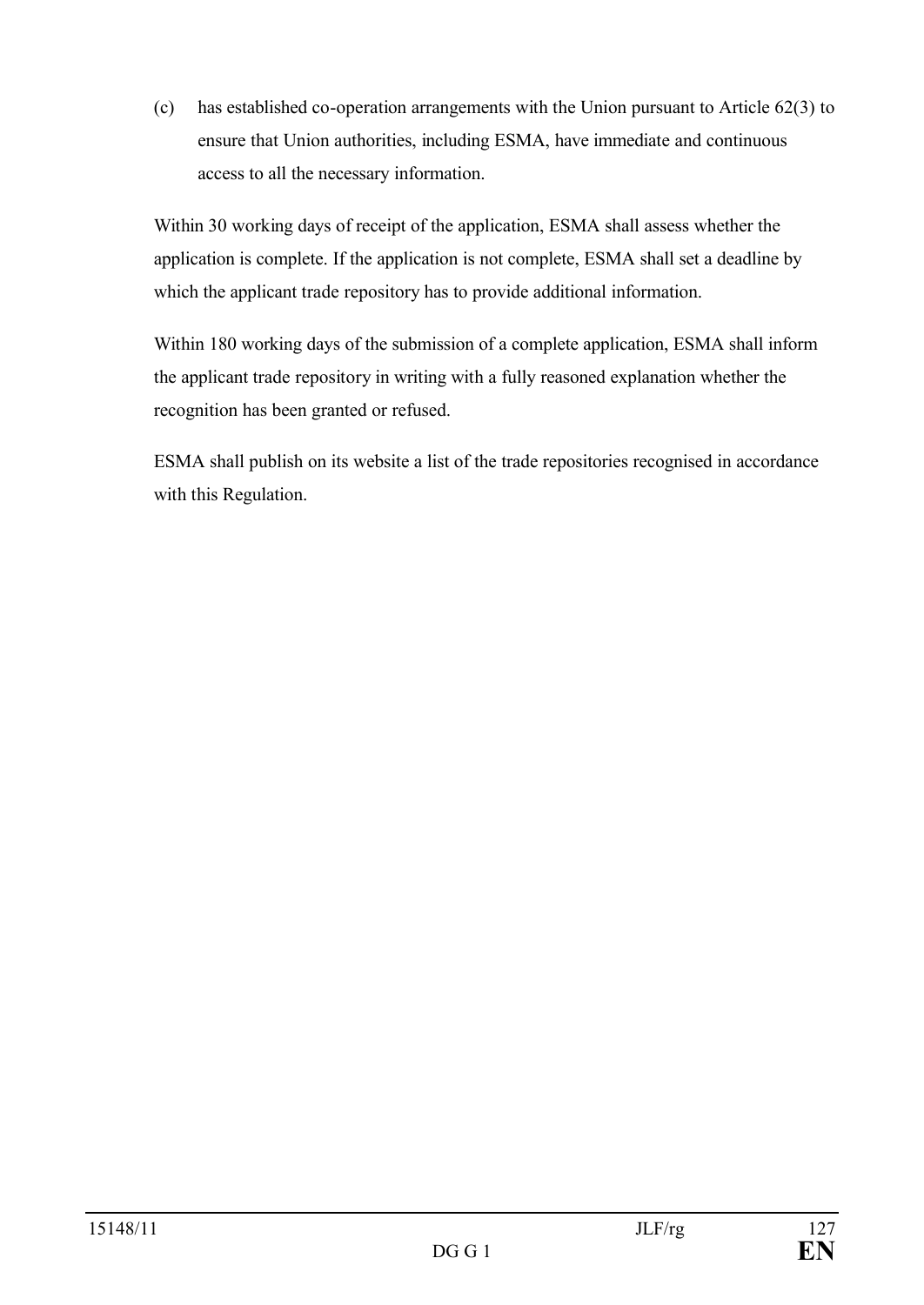## Title VII

## Requirements for trade repositories

### *Article 64*

### General requirements

- 1. A trade repository shall have robust governance arrangements, which include a clear organisational structure with well defined, transparent and consistent lines of responsibility and adequate internal control mechanisms, including sound administrative and accounting procedures, which prevent the disclosure of confidential information.
- 1a. A TR shall maintain and operate effective written organisational and administrative arrangements to identify and manage any potential conflicts of interest between itself, including its managers, employees, or any person directly or indirectly linked to them by control or close links.
- 2. A trade repository shall establish adequate policies and procedures sufficient to ensure its compliance, including of its managers and employees with all the provisions of this Regulation.
- 3. A trade repository shall maintain and operate an adequate organisational structure to ensure continuity and orderly functioning of the trade repository in the performance of its services and activities. It shall employ appropriate and proportionate systems, resources and procedures.
- 3a. Should a trade repository offer any ancillary services, such as but not limited to, trade confirmation, trade matching, credit event servicing, portfolio reconciliation or portfolio compression services, those ancillary services will be operationally separate from the trade repository's function of centrally collecting and maintaining records of derivatives.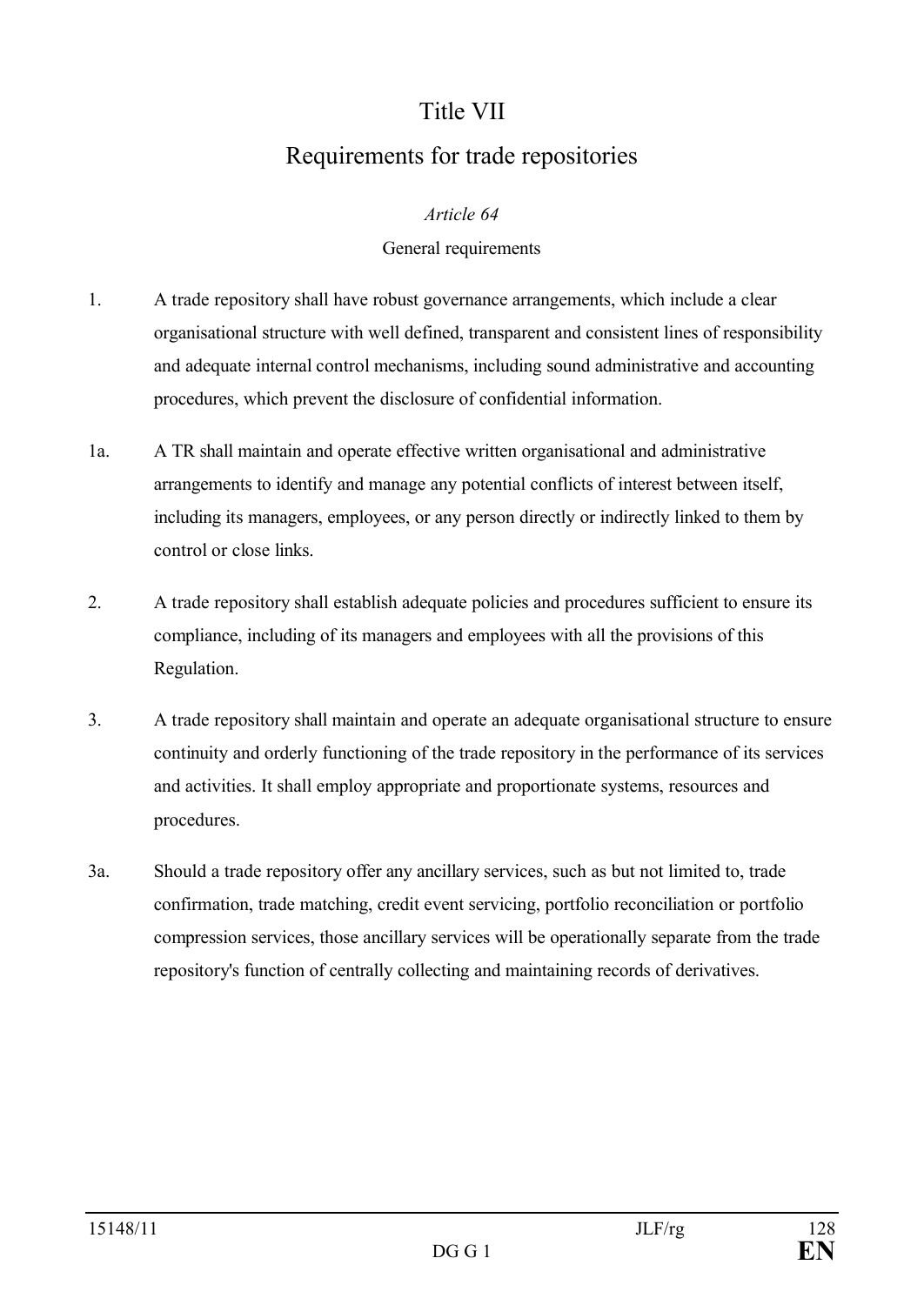- 4. The senior management and members of the board of a trade repository shall be of sufficiently good repute and experience so as to ensure the sound and prudent management of the trade repository.
- 5. A trade repository shall have objective, non-discriminatory and publicly disclosed requirements for access by services providers and undertakings subject to the reporting obligation under Article 7. A trade repository shall grant third party service providers nondiscriminatory access to information maintained by the trade repository, on condition that the entity providing the data and the relevant counterparties have provided their consent. Criteria that restrict access shall only be permitted to the extent that their objective is to control the risk to the data maintained by a trade repository.
- 6. A trade repository shall publicly disclose the prices and fees associated with services provided under this Regulation. It shall disclose the prices and fees of each service and function provided separately, including discounts and rebates and the conditions to benefit from those reductions. It shall allow reporting entities to access specific services separately. The prices and fees charged by a trade repository shall be cost-related.

### *Article 65*

### Operational reliability

- 1. A trade repository shall identify sources of operational risk and minimise them through the development of appropriate systems, controls and procedures. Such systems shall be reliable and secure, and have adequate capacity to handle the information received.
- 2. A trade repository shall establish, implement and maintain an adequate business continuity policy and disaster recovery plan aiming at ensuring the preservation of its functions, the timely recovery of operations and the fulfilment of the trade repository's obligations. Such a plan shall at least provide for the establishment of backup facilities.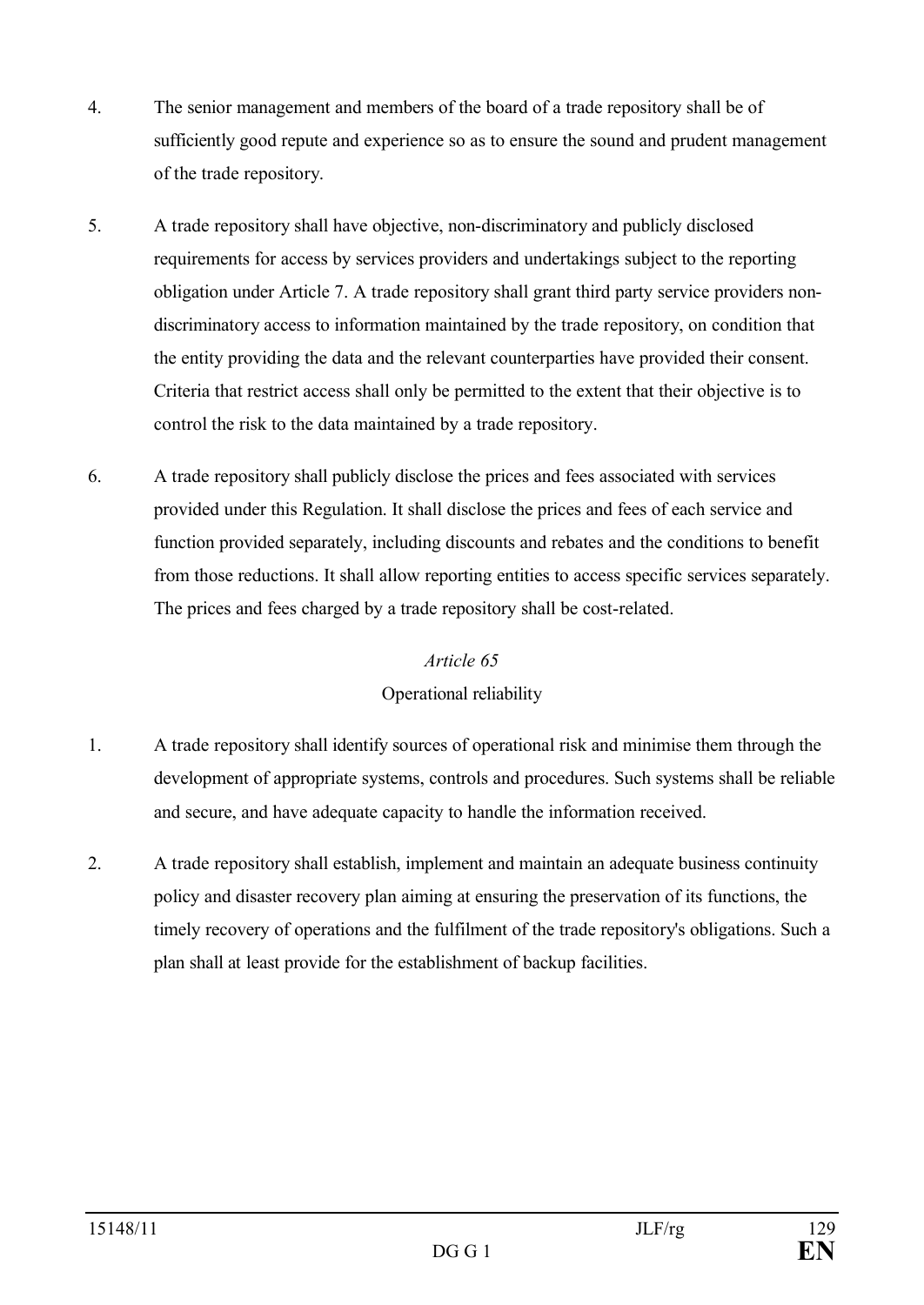### *Article 66*

### Safeguarding and recording

- 1. A trade repository shall ensure the confidentiality, integrity and protection of the information received under Article 7.
- 1a. A trade repository may only use the data it receives under this Regulation for commercial purposes if the entity providing the data and the relevant counterparties have provided their consent.
- 2. A trade repository shall promptly record the information received under Article 7 and shall maintain it for at least ten years following the termination of the relevant contracts. It shall employ timely and efficient record keeping procedures to document changes to recorded information.
- 3. A trade repository shall calculate the positions by class of derivatives and by reporting entity based on the details of the derivative contracts reported in accordance with Article 7.
- 4. A trade repository shall allow the parties to a contract to access and correct the information on that contract in a timely manner.
- 5. A trade repository shall take all reasonable steps to prevent any misuse of the information maintained in its systems (…).

(…)

### *Article 67*

### Transparency and data availability

1. A trade repository shall regularly publish aggregate positions by class of derivatives on the contracts reported to it.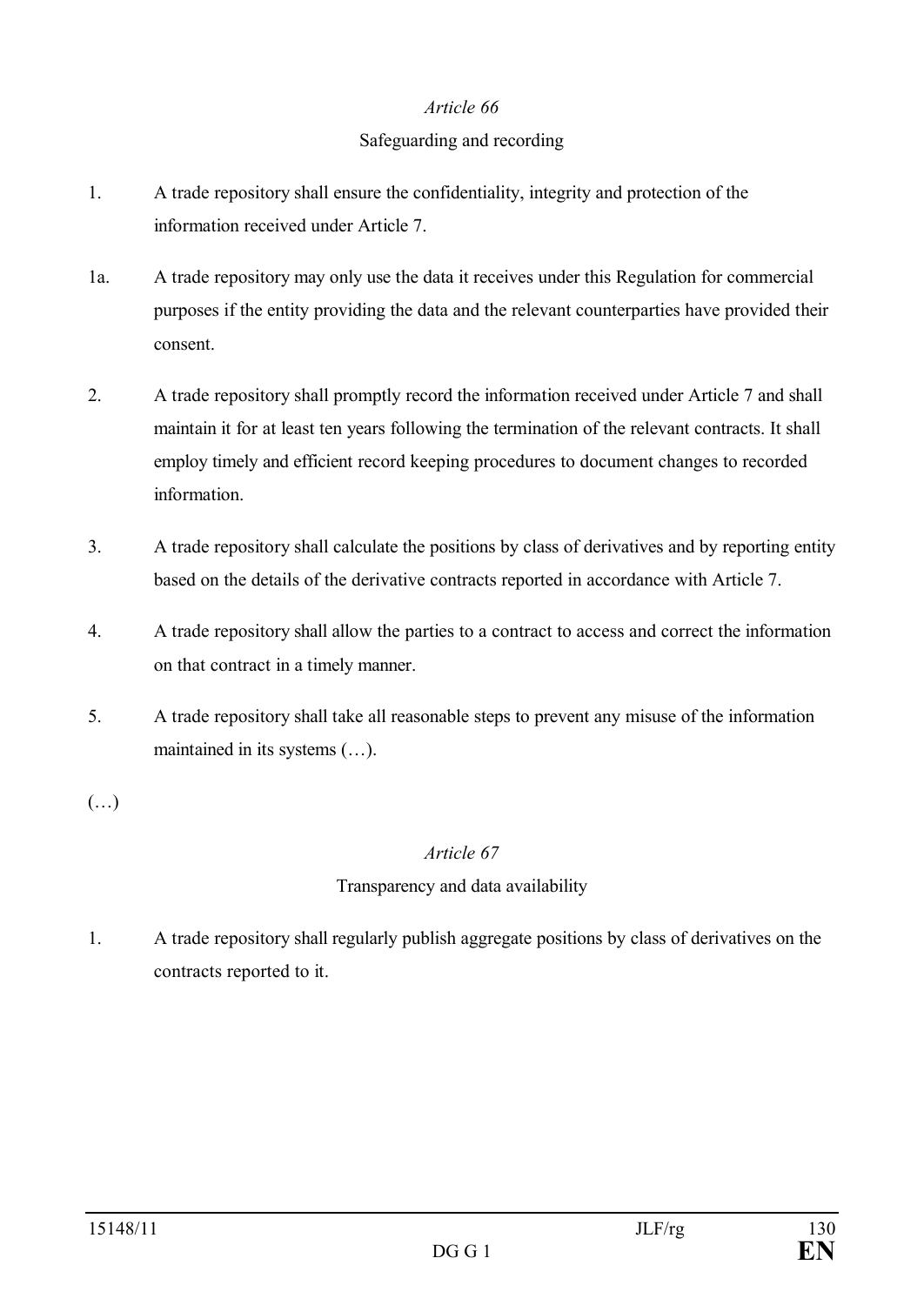- 1a. A trade repository shall collect, maintain data and ensure that the relevant authorities referred to in paragraph 2 have direct and immediate access to the details of derivatives contracts they need to fulfil their respective responsibilities and mandates.
- 2. A trade repository shall make the necessary information available to the following entities:
	- (a) ESMA;
	- (aa) the ESRB;
	- (b) the competent authorities supervising undertakings subject to the reporting obligation under Article 7;
	- (c) the competent authority supervising CCPs accessing the trade repository;
	- (d) the relevant members of the ESCB;
	- (daa) the relevant EU securities and market authorities;
	- (da) the relevant authorities of a third country that has entered into an international agreement with the Union as referred to in Article 62;
	- (dd) Agency for the Cooperation of Energy Regulators.

A trade repository shall not be considered in breach of any restriction on disclosure of information imposed by a contract or by any legislative, regulatory or administrative provision when making information available in accordance with the first subparagraph. No liability resulting from that disclosure shall lie with the trade repository or its directors or employees.

(…)

3. ESMA shall share the information necessary for the exercise of their duties with other EU relevant authorities.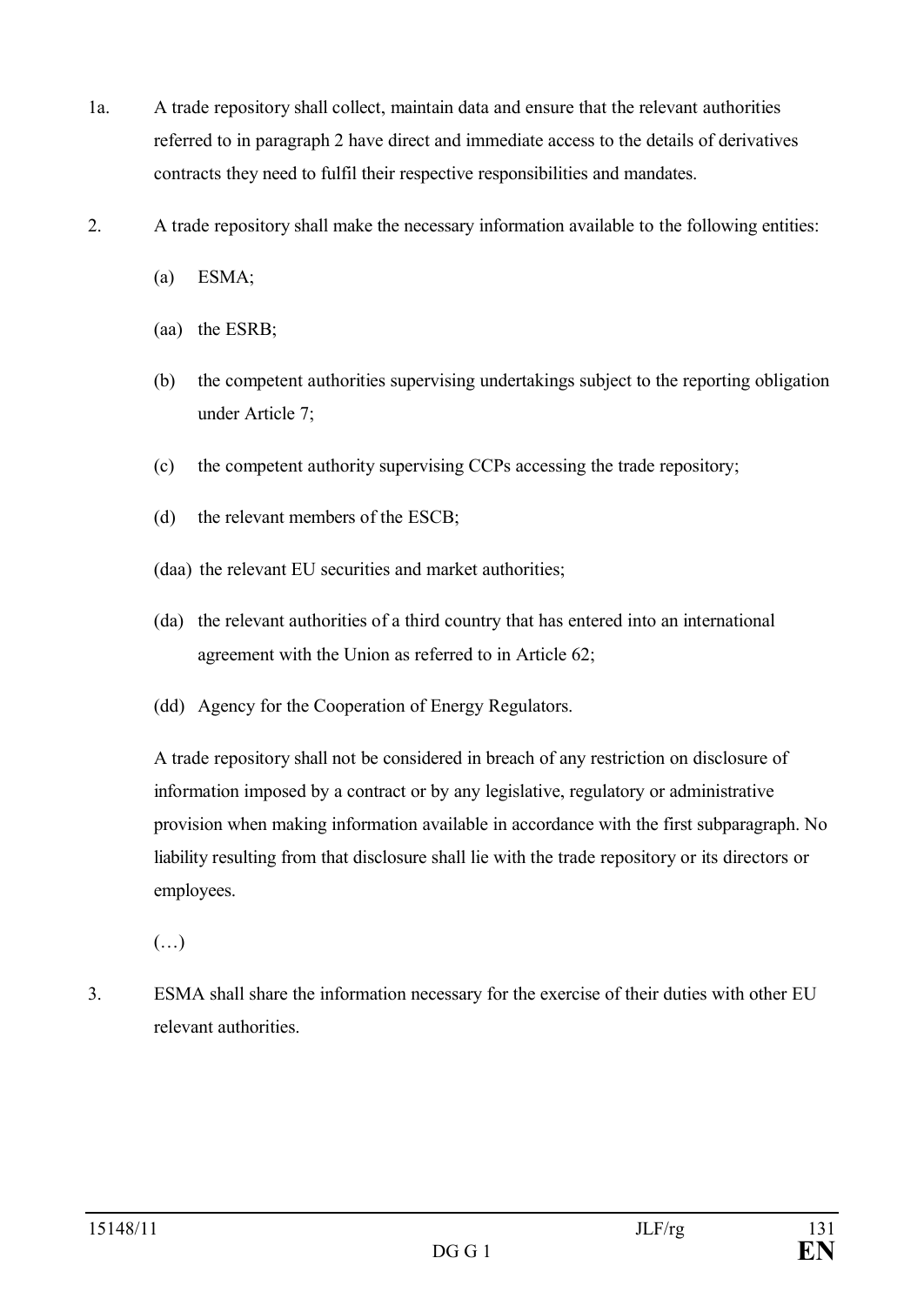4. Powers are delegated to the Commission to adopt regulatory technical standards specifying the frequency and the details of the information referred to in paragraphs (1) and (2).

The regulatory technical standards referred to in the first subparagraph shall be adopted in accordance with Articles 10 to 14 of Regulation (EU) No 1095/2010 [ESMA Regulation].

ESMA shall develop drafts for those regulatory technical standards in consultation with the members of the ESCB, and shall submit drafts to the Commission by 30 June 2012.

### *Article 67a*

Communication procedures

TRs shall accommodate in their communication procedures with participants and with the market infrastructures they interface with, the open industry communication procedures and standards for messaging and reference data in order to facilitate efficient recording, payment, clearing and settlement.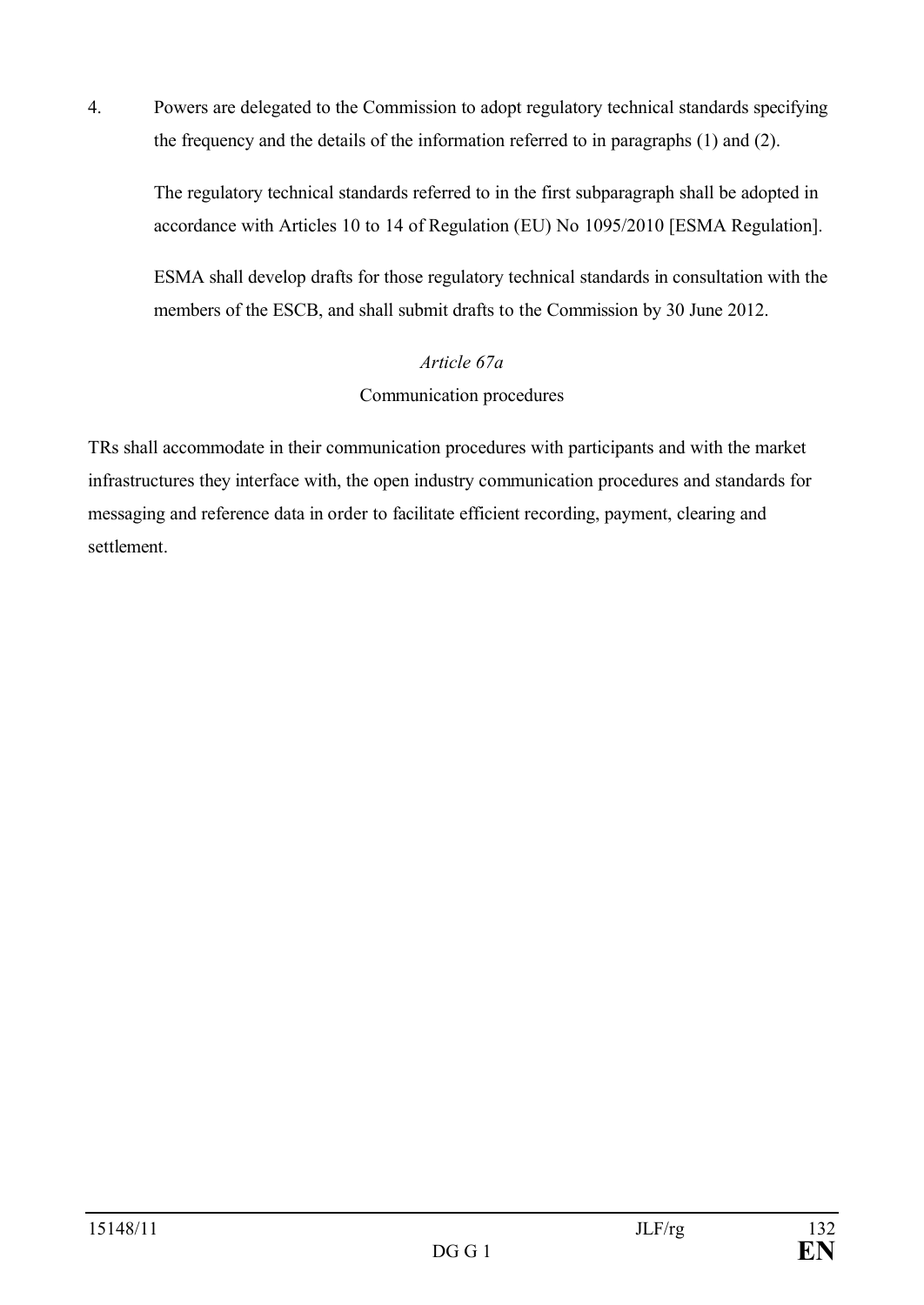## Title VIIa

# Common requirements on professional secrecy, exchange of information for the authorities

### *Article 67b*

### Professional secrecy

1. The obligation of professional secrecy shall apply to all persons who work or who have worked for the competent authorities designated in accordance with Article 18 and the authorities referred to in Article 67 paragraph (2), ESMA, or auditors and experts instructed by the competent authorities or ESMA.

Confidential information they may receive in the course of their duties shall not be divulged to any person or authority whatsoever, except in summary or aggregate form such that an individual CCP, trade repository or any other person cannot be identified, except where such divulgation is necessary for legal proceedings.

- 3. Except where necessary for legal proceedings, the competent authorities, ESMA, bodies or natural or legal persons other than competent authorities which receive confidential information pursuant to this Regulation may use it only in the performance of their duties and for the exercise of their functions including disclosing information to a superior body, in the case of the competent authorities, within the scope of this Regulation or, in the case of other authorities, bodies or natural or legal persons, for the purpose for which such information was provided to them or in the context of administrative or judicial proceedings specifically related to the exercise of those functions, or both. Where ESMA, the competent authority or other authority, body or person communicating information consents thereto, the authority receiving the information may use it for other purposes.
- 4. Any confidential information received, exchanged or transmitted pursuant to this Regulation shall be subject to the conditions of professional secrecy laid down in paragraphs 1, 2 and 3.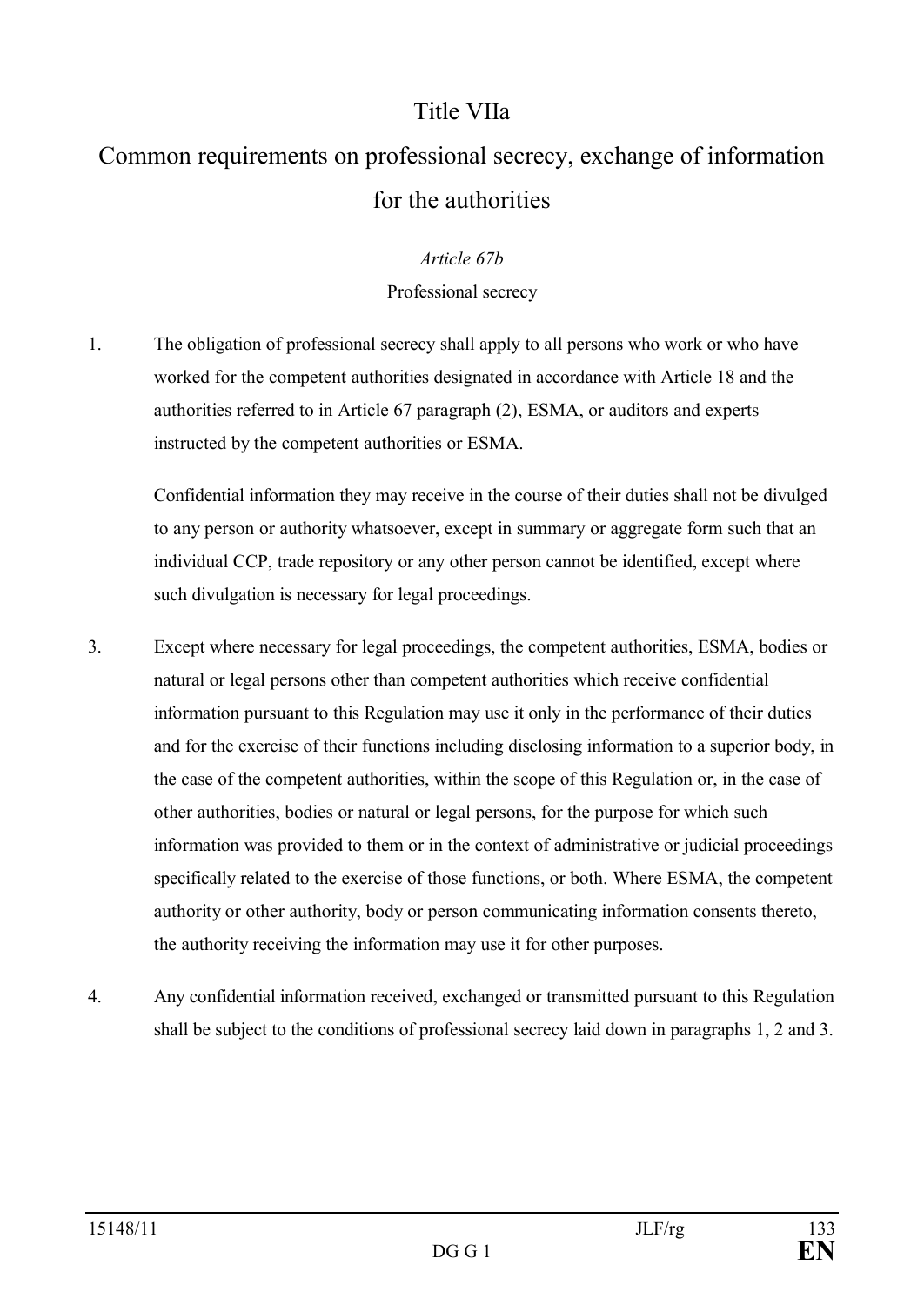However, those conditions shall not prevent ESMA, the competent authorities and the relevant members of the ESCB from exchanging or transmitting confidential information in accordance with this Regulation and with other legislation applicable to investment firms, credit institutions, pension funds, undertakings for collective investment in transferable securities ("UCITS"), alternative investment fund managers ("AIFM"), insurance and reinsurance intermediaries, insurance undertakings, regulated markets or market operators or otherwise with the consent of the competent authority or other authority or body or natural or legal person that communicated the information.

Paragraphs 1, 2 and 3 shall not prevent the competent authorities from exchanging or transmitting confidential information, in accordance with national law, that has not been received from a competent authority of another Member State.

### *Article 67c*

### Exchange of information

- 1. ESMA, competent authorities and other relevant authorities shall without undue delay provide one another with the information required for the purposes of carrying out their duties.
- 2. Competent authorities, other relevant authorities, ESMA and other bodies or natural and legal persons receiving confidential information in the exercise of their duties under this Regulation shall only use it in the course of their duties.
- 3. Competent authorities shall communicate information to the relevant members of the ESCB where such information is relevant for the exercise of their duties.

### *Article 67d Equivalence and international agreements (deleted)*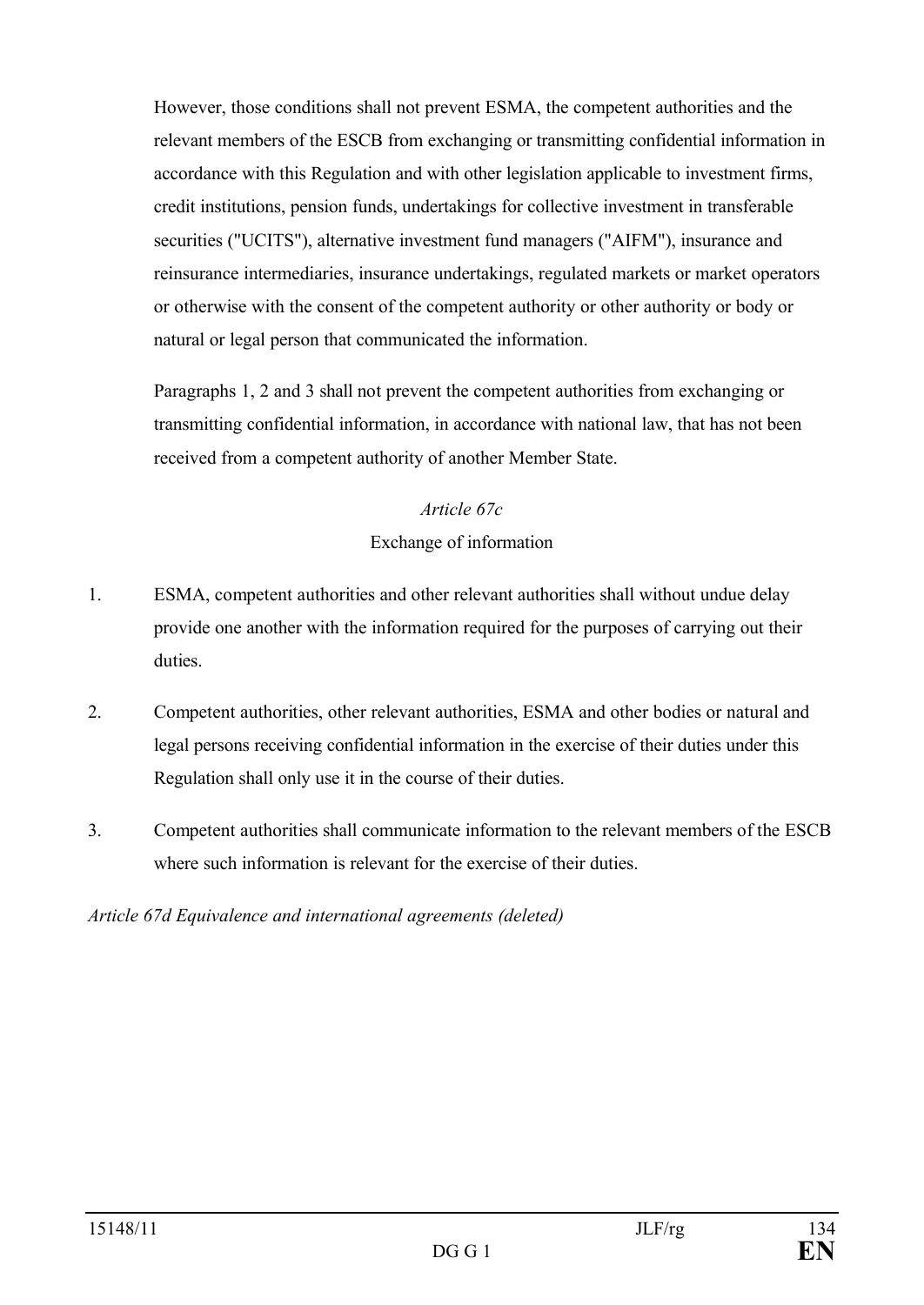# Title VIII Transitional and final provisions

### *Article 68*

### Reports and Review

- (-1). As of the entry into force of this Regulation, the Commission shall monitor and assess the need for any appropriate measures to ensure the consistent and effective application and development of regulations, standards and practices in the field covered by this Regulation, taking into consideration the outcome of the work performed by the relevant international fora.
- 0. No later than three years after the entry into force of this Regulation, the Commission shall review and prepare a general report on this Regulation. The Commission shall submit the report to the European Parliament and the Council, together with any appropriate proposals.

The Commission shall in particular:

- a) assess in cooperation with the members of the ESCB the need for any measure to facilitate the access of CCPs to central bank liquidity facilities, having regard to any result of ongoing work between central banks at the EU and the international level. The assessment shall take into account the principle of independence of central banks and their right to provide access to liquidity facilities at their own discretion as well as the potential unintended effect on the behaviour of the CCPs or the internal market. Any accompanying proposals, neither directly nor indirectly, shall discriminate against any Member State or group of Member States as a venue for clearing services;
- b) assess, in coordination with ESMA and the relevant sectoral authorities, the systemic importance of the transactions of non-financial firms in OTC derivatives;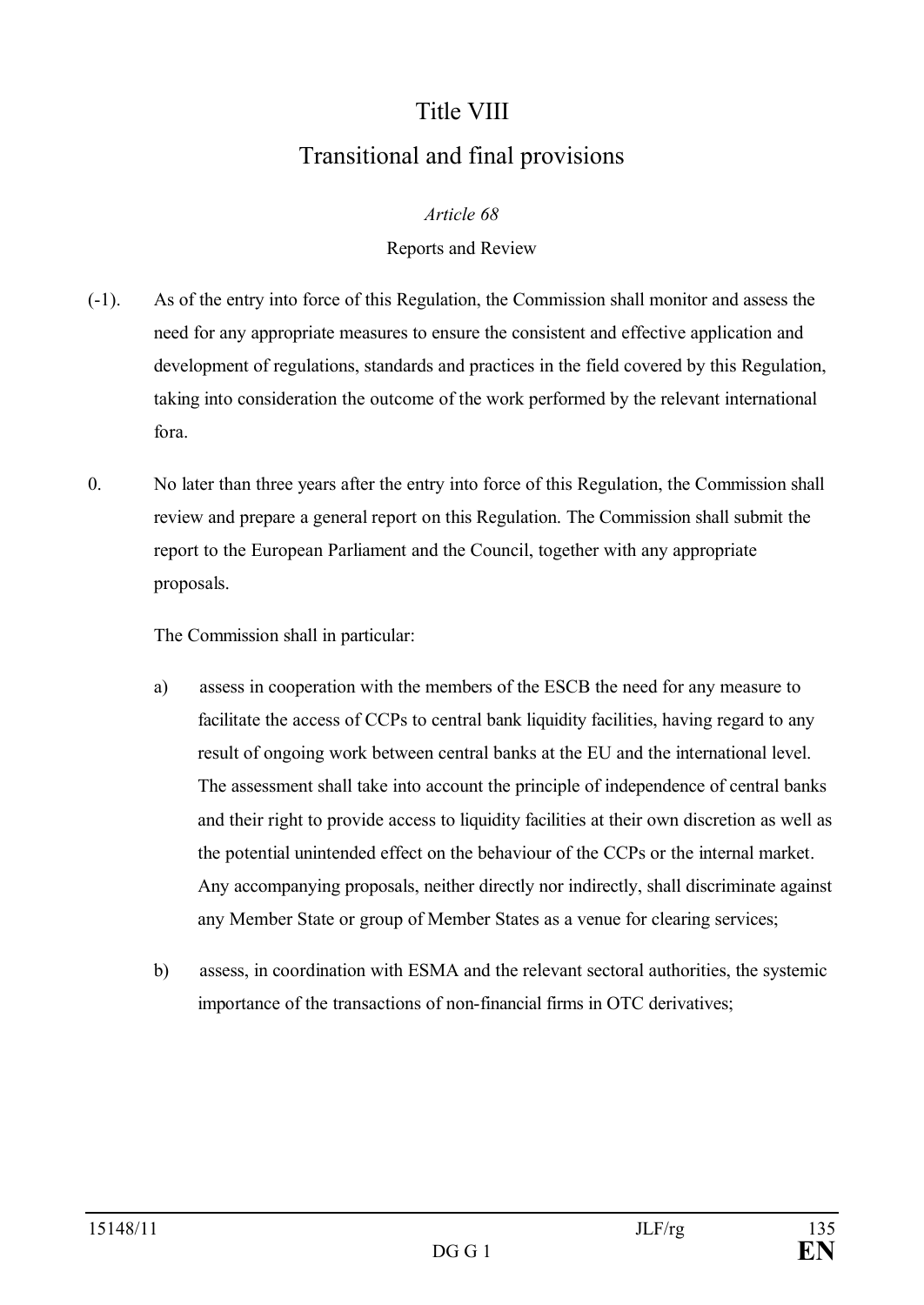- 00. No later than two years after the entry into force of this Regulation, the Commission shall assess in consultation with ESMA and EIOPA the progress in the development of central clearing technical solution which may address specific need of pension schemes arrangements as well as the need for any measures to facilitate such solution. In the event of the report revealing that there have not been any appropriate technical solutions developed for the transfer of non-cash collateral as variation margins to CCPs, while the adverse effect of central clearing for derivative contracts of pension schemes arrangements on the retirement benefits of future pensioners basically remain unchanged, ESMA in consultation with EIOPA shall submit draft regulatory standards to the Commission, which shall adopt the necessary measures in accordance with Article 71(00).
- 1. ESMA shall submit to the Commission the following reports:
	- a) on the application of the clearing obligation under Title II and in particular the absence of clearing obligation for OTC derivative contracts entered into before the date of entry into force of this Regulation;
	- b) on the application of the identification procedure under Article 4a;
	- bb) on the application of the segregation requirements under Article 37;
	- c) on the extension of the scope of interoperability arrangements under Title V to other transactions in classes of financial instruments than transferable securities and moneymarket instruments;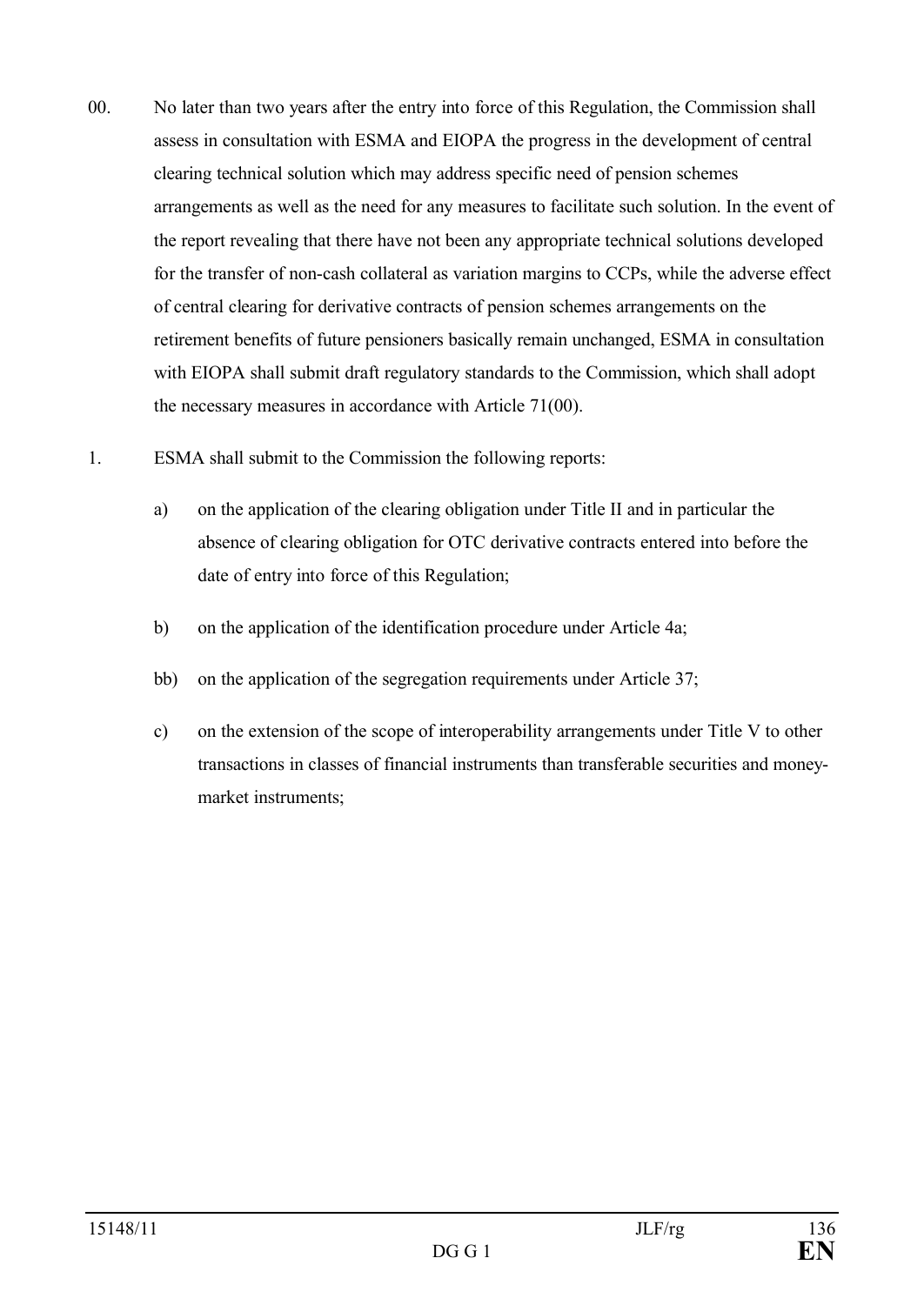- d) on the evolution of CCP's policies on collateral requirements and their adaptation to the specific activities and risk profiles of their users;
- e) on ESMA's staffing and resources needs arising from the assumption of its powers and duties in accordance with this Regulation.

Those reports shall be communicated to the Commission by 31 December 2014 at the latest. The report referred to in point e) shall also be submitted to the European Parliament and the Council.

2. The Commission shall, in cooperation with the Member States and ESMA, and after requesting the assessment of the ESRB, draw up an annual report assessing any possible systemic risk and cost implications of interoperability arrangements.

The report shall focus at least on the number and complexity of such arrangements, and the adequacy of risk management systems and models. The Commission shall submit the report to the European Parliament and the Council, together with any appropriate proposals.

The ESRB shall provide the Commission with its assessment of any possible systemic risk (…) implications of interoperability arrangements.

3. ESMA shall present annually to the Commission, the European Parliament and the Council a report on penalties imposed including supervisory measures, fines and periodic penalty payments.

### *Article 69*

### Committee procedure

1. The Commission shall be assisted by the European Securities Committee established by Commission Decision  $2001/528/EC^{22}$ . That Committee shall be a committee in the meaning of Regulation (EU) No 182/2011.

**<sup>22</sup>** OJ L 191, 13.7.2001, p.45.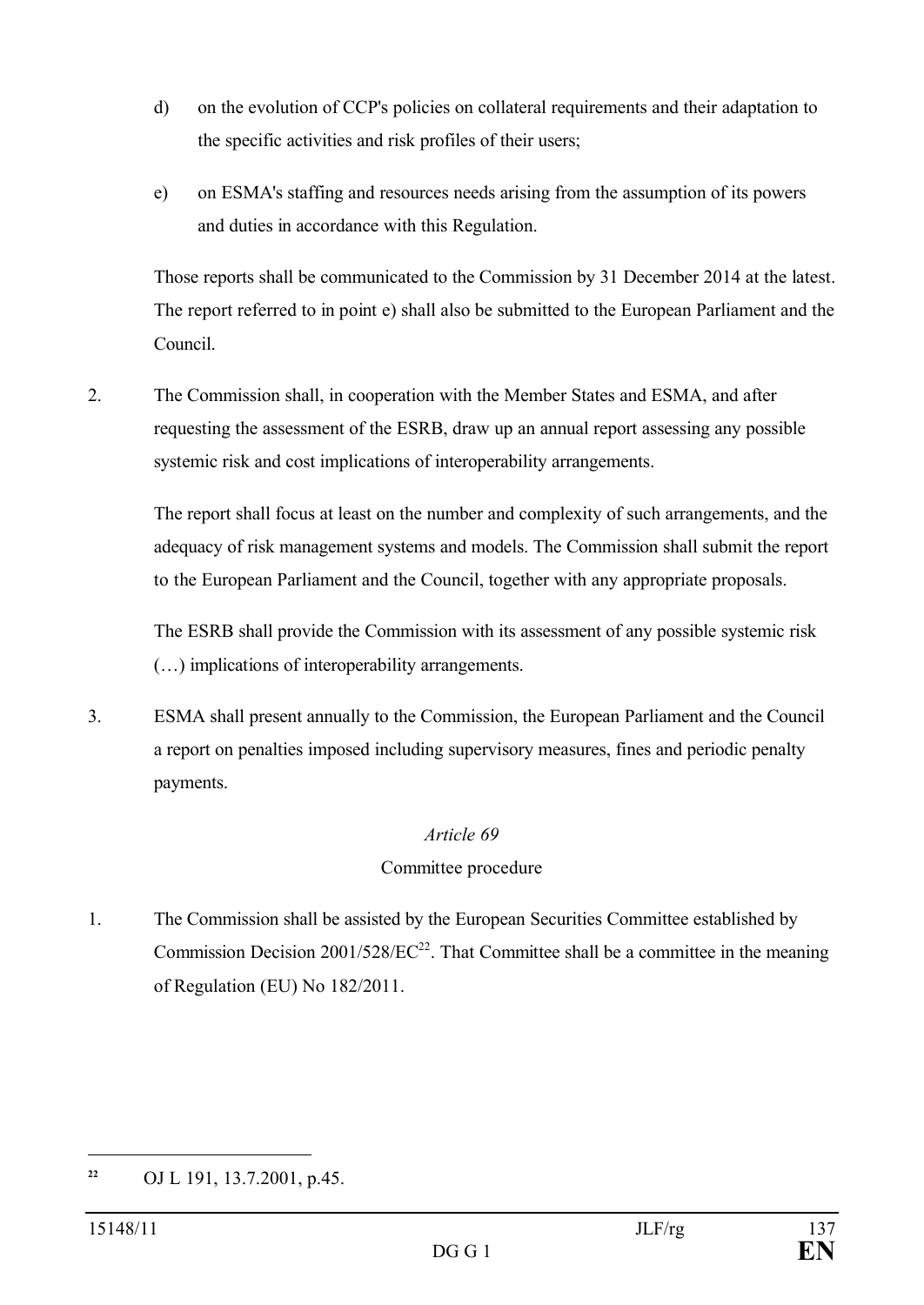2. Where reference is made to this paragraph, Article 5 of Regulation (EU) No 182/2011 shall apply.

Where the committee delivers no opinion, the Commission shall not adopt the draft implementing act and the third subparagraph of Article 5(4) of Regulation (EU) No 182/2011 shall apply.

### *Article 70*

### Amendment to Directive 98/26/EC

1. In Article 9(1), the following subparagraph is added:

"Where a system operator has provided collateral security to another system operator in connection with an interoperable system, the rights of the providing system operator to that collateral security shall not be affected by insolvency proceedings against the receiving system operator."

2. Member States shall adopt and publish the laws, regulations and administrative provisions necessary to comply with this amendment of Directive 98/26/EC within 2 years after the entry into force of the Regulation. They shall forthwith inform the Commission thereof.

When Member States adopt those measures, they shall contain a reference to this Directive or shall be accompanied by such reference on the occasion of their official publication. The methods of making such reference shall be laid down by Member States.

3. Member States shall communicate to the Commission the text of the main provisions of national law which they adopt in the field covered by this Directive.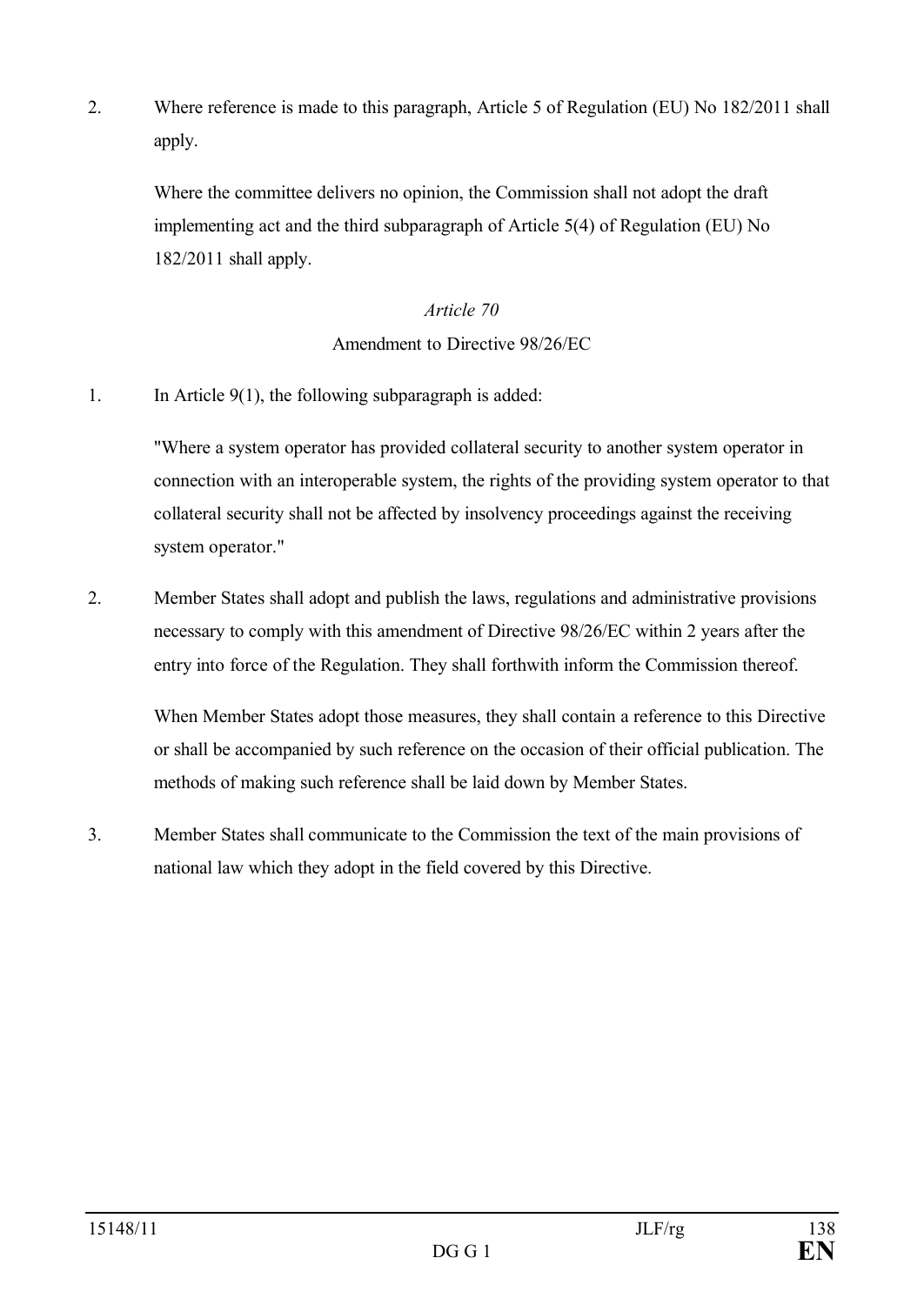#### *Article 71*

### Transitional provisions

0. For three years after the entry into force of this Regulation, subject to the outcome of the Commission's report as referred to in Article 68(00) the clearing obligation set out in Article 3 shall not apply to OTC derivative contracts that are objectively measureable as reducing investment risks directly related to the financial solvency of pension schemes arrangements as defined in Article 2 paragraph 23 of this Regulation. The transitional period shall also apply to institutions established for the purpose of providing compensation to members of pension schemes arrangements in case of a default.

In relation to pension schemes arrangements referred to in Article 2 paragraph (23) point (d) the aforementioned exemption shall be granted by the relevant competent authority for types of entities or types of arrangements. After receiving the request, the competent authority shall notify ESMA and EIOPA. Within thirty days of receipt of the notification ESMA, in consultation with EIOPA, shall issue an opinion assessing compliance of the type of entities or the type of arrangements with the requirements set out in Article 2 paragraph 23 point d as well as necessity of the exemption due to difficulties to meet the variation margin requirements. The competent authority shall only grant exemption where it is fully satisfied that the type of entities or the type of arrangements complies with all the requirements set out in Article 2 paragraph 23 point d and that they encounter difficulties to meet the variation margin requirements. The competent authority shall make a decision within ten working days, duly considering the opinion received. In case the competent authority does not agree with the opinion presented by ESMA, its decision shall state the full reasons and shall contain an explanation of any significant deviation from the opinion.

ESMA shall publish on its website a list of types of entities and types of arrangements referred to in Article 2 paragraph 23 point d which has been granted an exemption in accordance with the subparagraph above. To further strengthen consistency in supervisory outcomes ESMA shall conduct a peer review of the entities included on the list every year in accordance with Article 30 of Regulation (EU) No 1095/2010 [ESMA Regulation].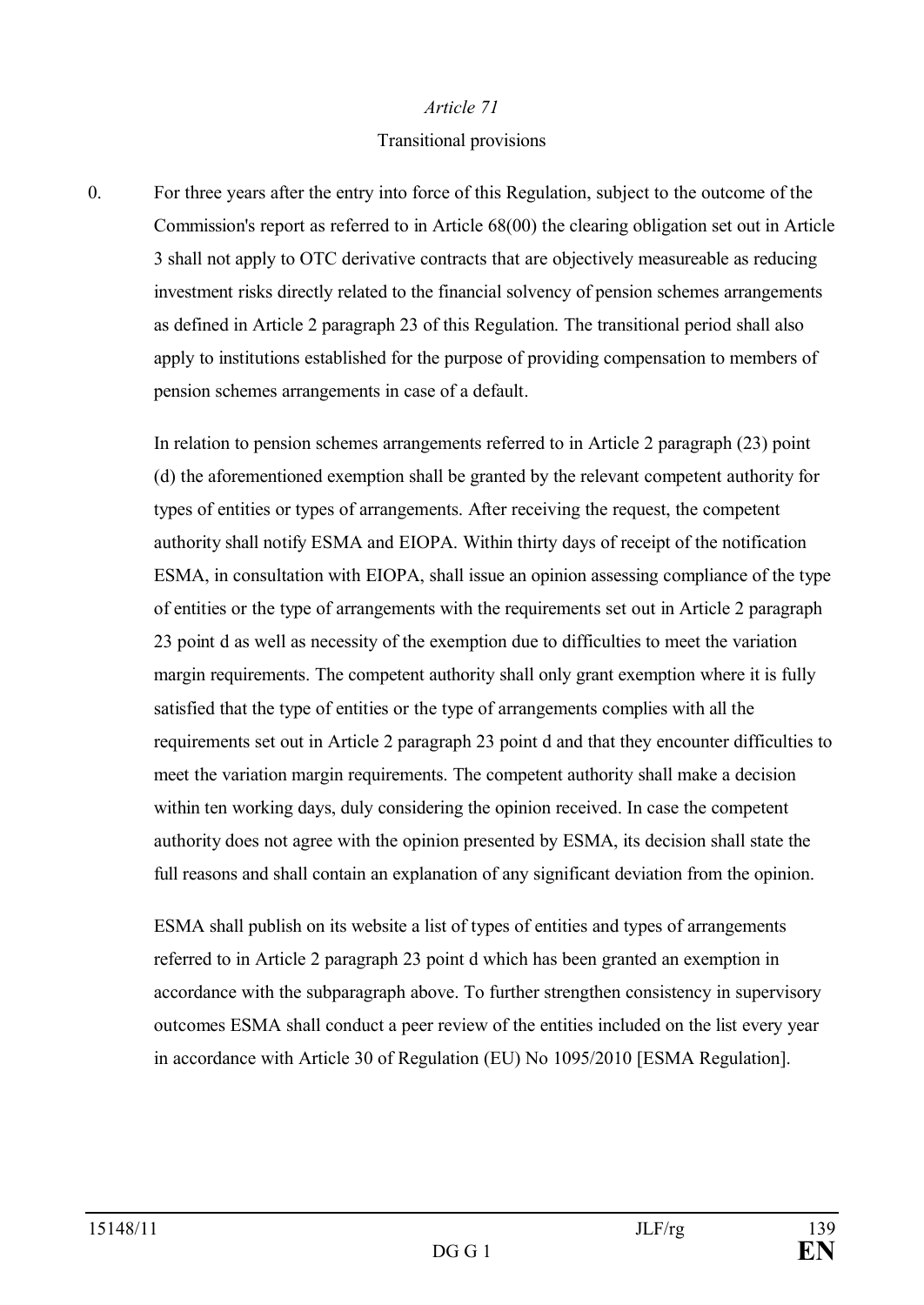The OTC derivative contracts, which would otherwise be subject to the clearing obligation under Article 3, entered into by these entities during this period shall be subject to the requirements referred to in Article 6.

- 00. If deemed necessary, according to the conclusions of the report referred to in Article 68(00), and taking into account the objectives of exemption available to pension schemes arrangements as well as the developments in financial markets, the Commission shall adopt, within a period of three months from the date of presentation of the report referred to in Article 68(00), regulatory technical standards in order to extend the transitional provision specified in paragraph 0 above for the period of two years.
- 1. A CCP that has been authorised in its Member State of establishment to provide clearing services in accordance with the national law of that Member State before the date of entry into force of this Regulation, or a CCP established in a third country which has been allowed to provide clearing services in a Member State in accordance with the national law of that Member State (…) before the date of entry into force of this Regulation shall apply for authorisation under Article 10 or recognition under Article 23 for the purposes of this Regulation within 6 months of the date when the latest of the regulatory technical standards under Articles 12, 24, 27, 32, 39, 40, 41a, 42, 43, 44 and 46 is adopted by the Commission.

Until the time a decision is made under this Regulation on the authorisation or recognition of a CCP, the respective national rules on supervision shall continue to apply and the CCP shall continue to be supervised by the competent authority of its Member State of establishment or recognition.

1a. Where a competent authority authorised a CCP to clear a given class of OTC derivatives in accordance with the national law of that Member State before the date of entry into force of this Regulation, it shall notify ESMA of that authorisation within 1 month of the entry into force of the implementing technical standards referred to in Article 4 paragraph (1).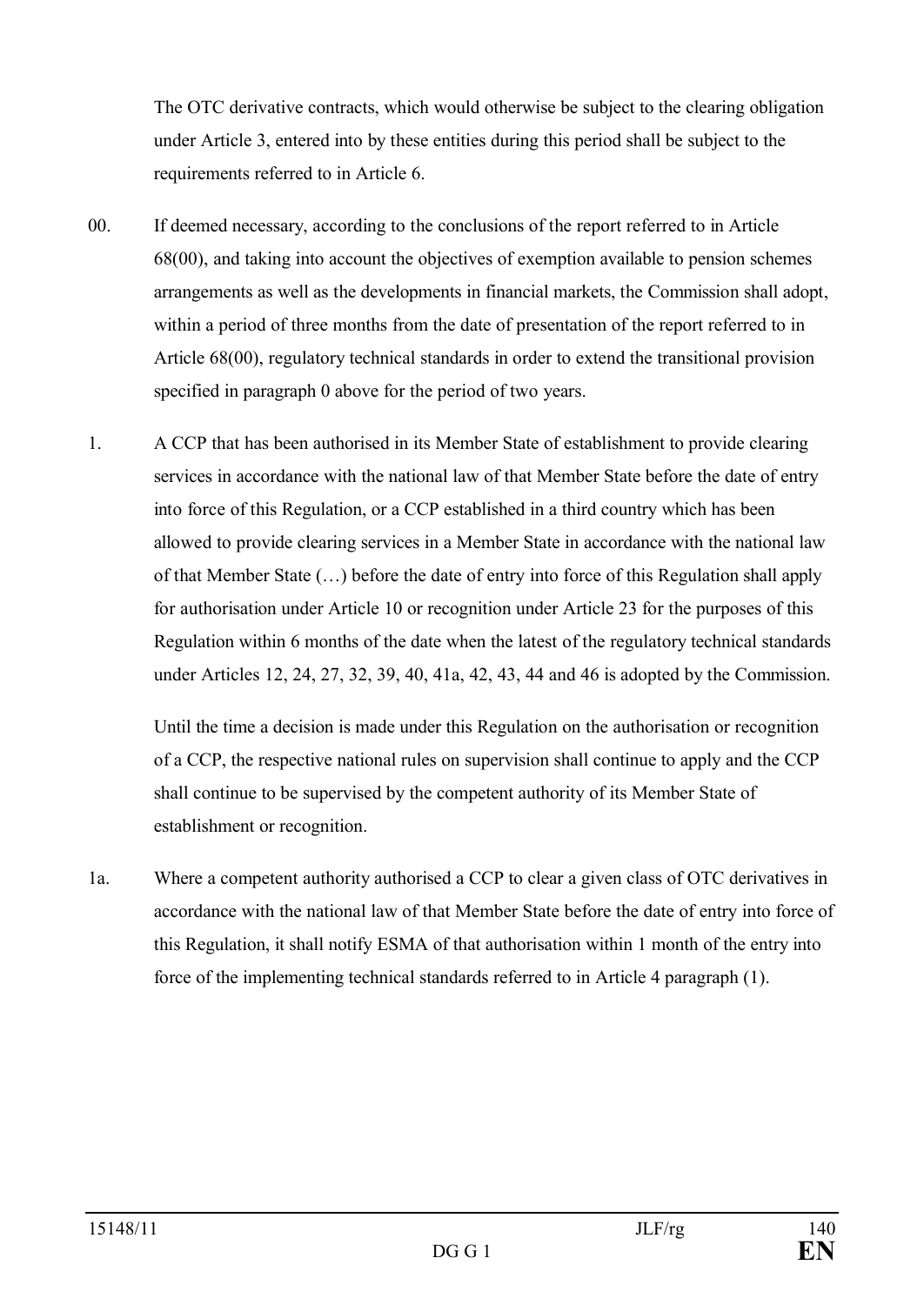Where a CCP established in a third country was recognised by a competent authority of the Union in accordance with the national law of that Member State before the date of entry into force of this Regulation, that competent authority shall notify ESMA within 1 month of the entry into force of this Regulation.

1b. The respective national rules on authorisation and recognition of CCPs shall continue to apply after the entry into force of this Regulation for CCPs that made an application to be authorised in their respective Member States of establishment to provide clearing services before the date of entry into force of this Regulation, and for CCPs established in third countries which made an application to get a recognition in order to be allowed to provide clearing services in a Member State before the date of entry into force of this Regulation.

A CCP that has been authorised in its Member State of establishment to provide clearing services in accordance with the national law of that Member State after the date of entry into force of this Regulation, or a CCP established in a third country which was recognised in order to be allowed to provide clearing services in a Member State in accordance with the national law of that Member State (…) after the date of entry into force of this Regulation, shall apply for authorisation under Article 10 or recognition under Article 23 for the purposes of this Regulation within 6 months of the date when the latest of the regulatory technical standards under Articles 12, 24, 27, 32, 39, 40, 41a, 42, 43, 44 and 46 is adopted by the Commission.

1c. Where a CCP made an application to be authorised in its Member State of establishment to provide clearing services before the date of entry into force of this Regulation, and the competent authority of that Member state authorised the CCP after the entry into force of this Regulation in accordance with the national law of that Member State, the competent authority of that Member state shall notify ESMA of that authorisation within 1 month of the authorisation or within 1 month of the entry into force of the implementing standards required under Article 4 paragraph 1 whichever is later.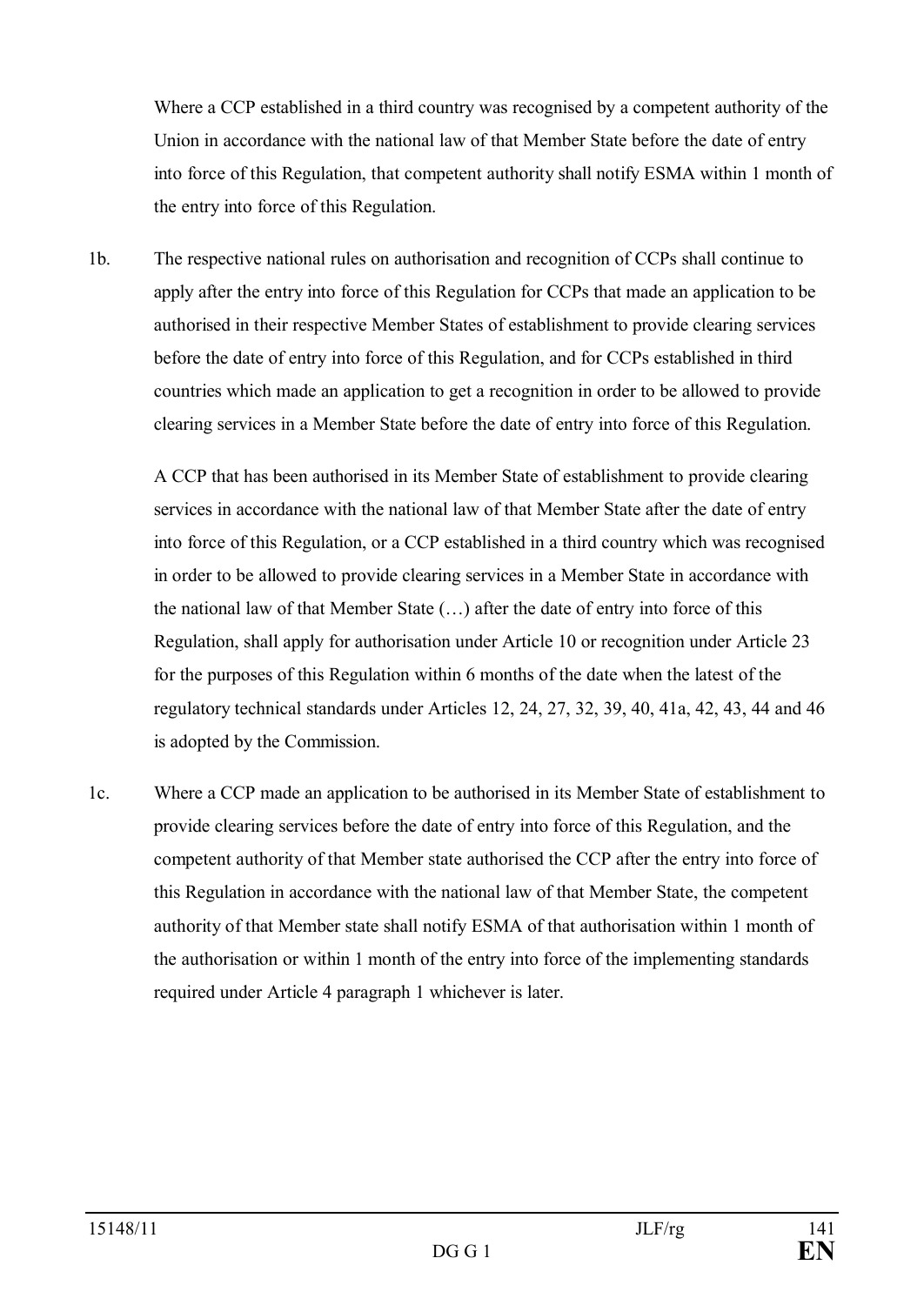Where a CCP established in a third country which made an application to get recognised in order to be allowed to provide clearing services in a Member State , and was recognised by the competent authority of that Member state to provide clearing services in accordance with the national law of that Member State after the entry into force of this Regulation, the competent authority of the Member state shall notify ESMA of that recognition within 1 month of the recognition.

- 2. A trade repository that has been authorised or registered in its Member States of establishment to collect and maintain the records of derivatives in accordance with the national law of that Member State before the entry into force of this Regulation, or a trade repository established in a third country which is allowed to collect and maintain the records of derivatives in accordance with the national law of that Member State (…) before the entry into force of this Regulation, shall apply for registration under Article 51 or recognition under Article 63 within 6 months of the date when the latest of the regulatory and implementing technical standards under Articles 7, 52 and 67 is adopted by the Commission.
- 3. A trade repository that has been authorised or registered in its Member State of establishment to collect and maintain the records of derivatives in accordance with the national law of that Member State before the entry into force of this Regulation, or a trade repository established in a third country which has been allowed to collect and maintain the records of derivatives in accordance with the national law of that Member State (…) before the entry into force of this Regulation, can be used to meet the reporting requirement under Article 7 until the time a decision is made on the registration or recognition of the trade repository under this Regulation.

Until the time a decision is made on the registration or recognition of a trade repository, the respective national rules on supervision shall continue to apply and the trade repository shall continue to be supervised by the competent authority of its Member State of establishment or recognition.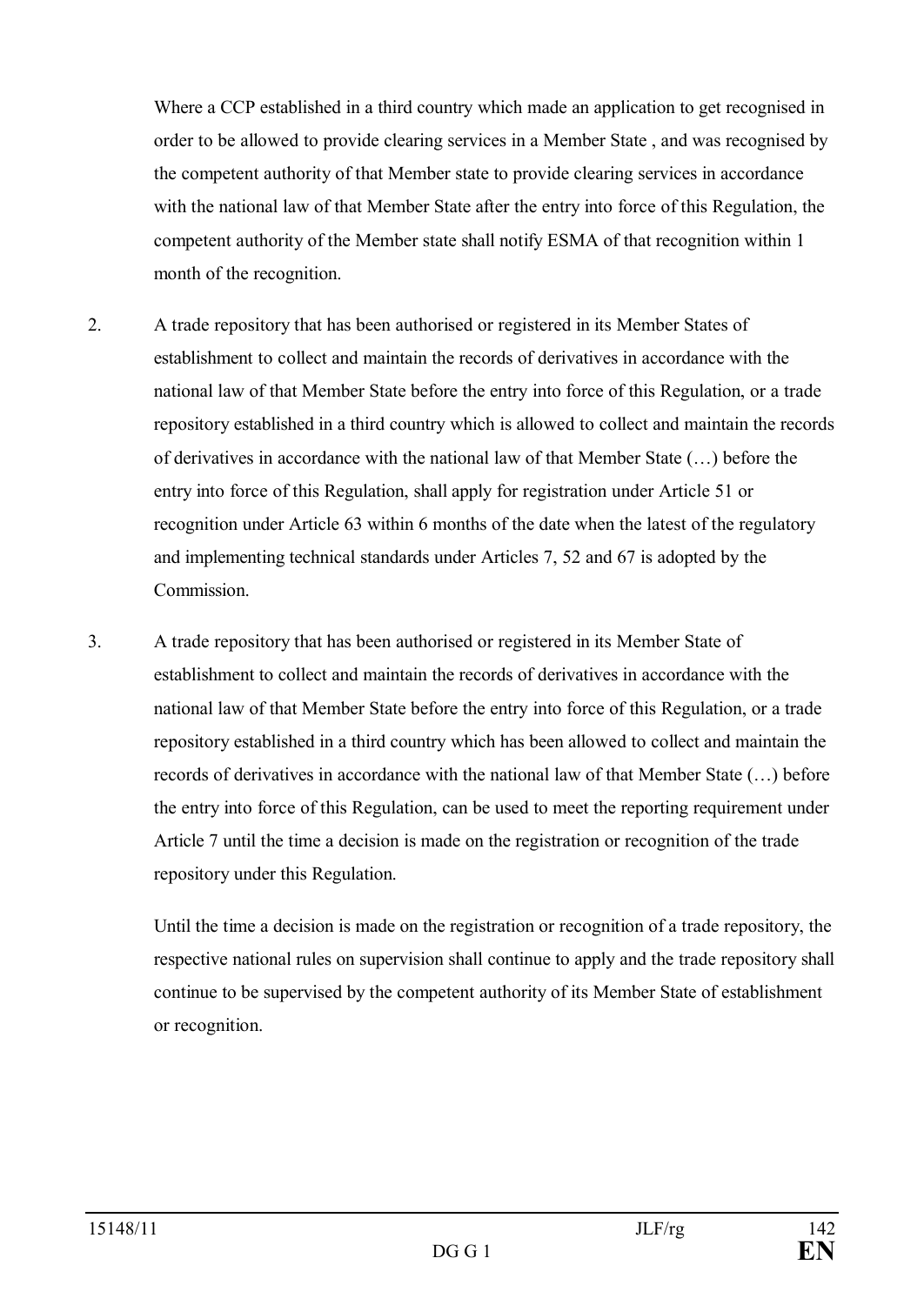- 4. The respective national rules on authorisation, registration and recognition shall continue to apply after the entry into force of this Regulation for trade repositories that made an application to be authorised or registered in their respective Member States of establishment to collect and maintain the records of derivatives before the entry into force of this Regulation, or trade repositories established in third countries which made an application to get a recognition in order to be allowed to collect and maintain the records of derivatives in a Member State (…) before the entry into force of this Regulation.
- 5. A trade repository that has been authorised or registered in its Member State of establishment to collect and maintain the records of derivatives in accordance with the national law of that Member State after the entry into force of this Regulation, or a trade repository established in a third country which was recognised in order to be allowed to collect and maintain the records of derivatives in accordance with the national law of that Member State (…) after the entry into force of this Regulation, shall apply for registration under Article 51 or recognition under Article 63 within 6 months of the date when the latest of the regulatory and implementing technical standards under Articles 7, 52 and 67 is adopted by the Commission, and can be used to meet the reporting requirement under Article 7 until the time a decision is made on the registration or recognition of the trade repository under this Regulation.
- 5a. Notwithstanding Article 67 paragraph (2) point (da), where no international agreement is in place between a third country and the Union as referred to in Article 62, a trade repository shall make the necessary information available to the relevant authorities of that third country until one year after the entry into force of this Regulation.

### *Article 72* Entry into Force

This Regulation shall enter into force on the twentieth day following that of its publication in the *Official Journal of the European Union*.

This Regulation shall be binding in its entirety and directly applicable in all Member States.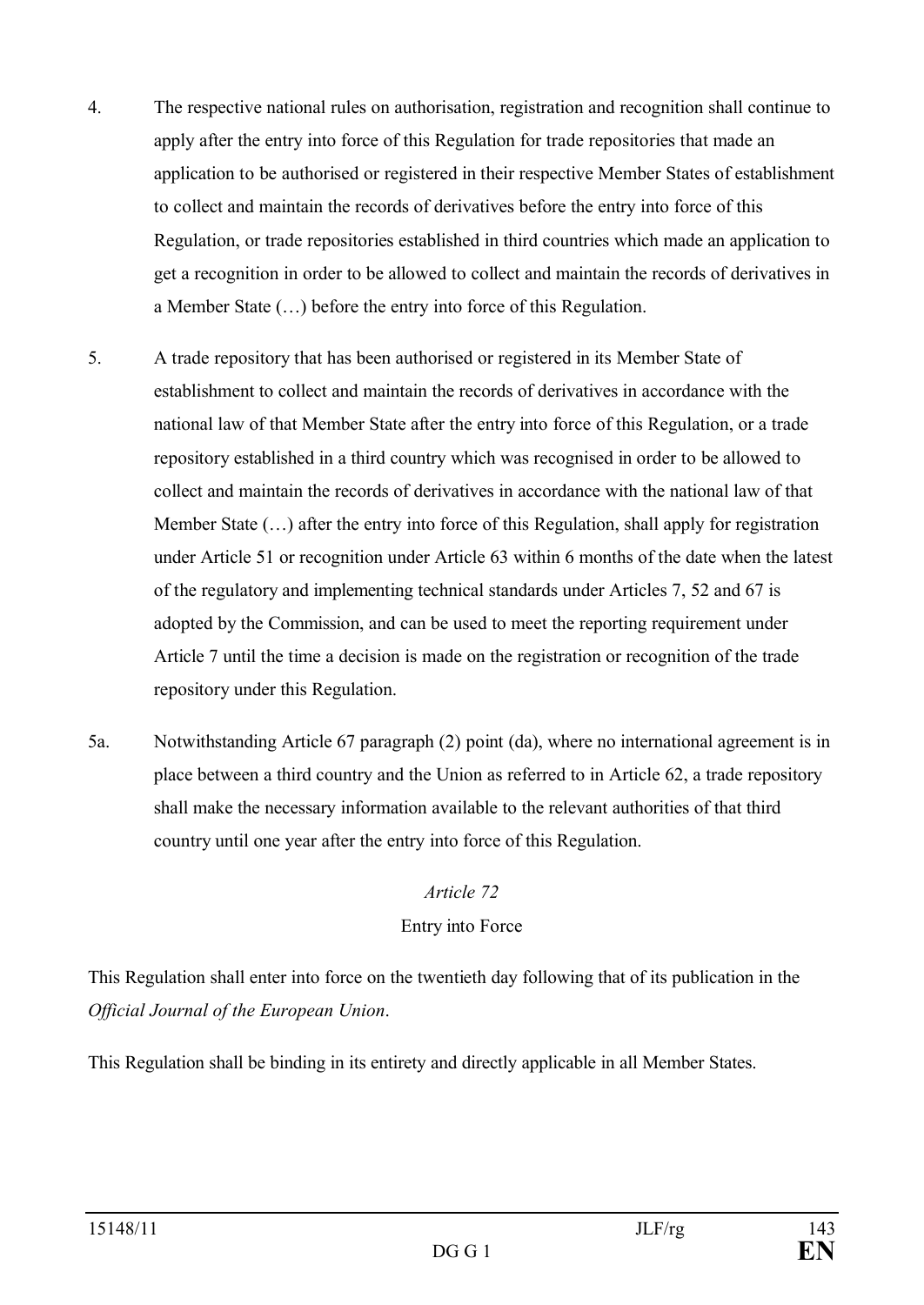Done at […],

*For the European Parliament For the Council*

*The President The President* 

 $\overline{\phantom{a}}$  , where  $\overline{\phantom{a}}$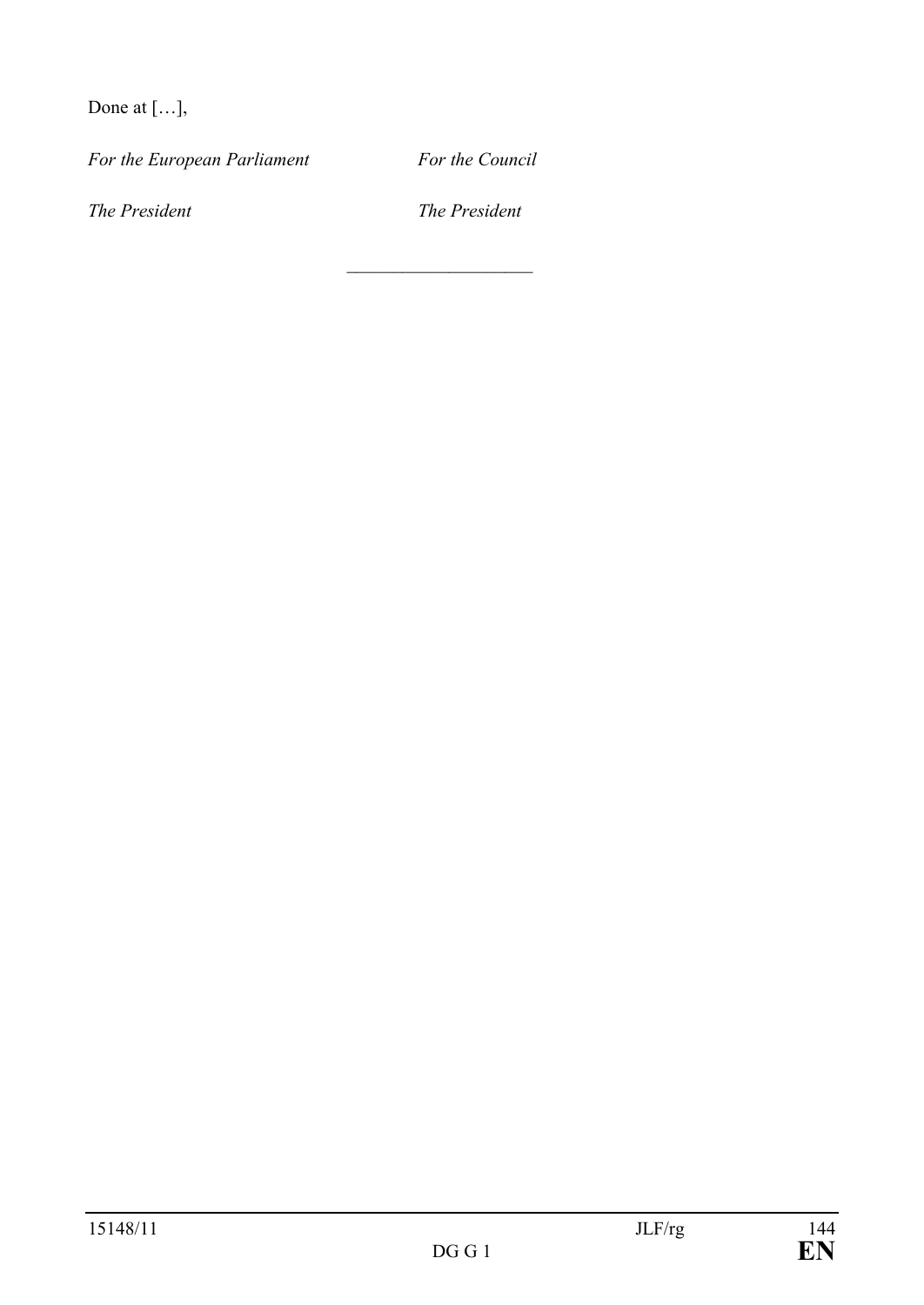### *List of infringements*

In accordance with Article 55a paragraph (1) and 55b paragraph (1), a trade repository may be subject to fines in the following cases:

### *I. Infringements related to organisational requirements or conflicts of interest:*

- a) a trade repository infringes Article 64 paragraph (2) by not ensuring that it has established adequate policies and procedures sufficient to ensure its compliance, including of its managers and employees with all the provisions of this Regulation
- b) *deleted*
- c) a trade repository infringes Article 64 paragraph (1) by not ensuring that it has robust governance arrangements which includes a clear organisation structure with well defined, transparent and consistent lines of responsibility and adequate internal control mechanisms, including sound administrative and accounting procedures, which prevent the disclosure of confidential information
- d) a trade repository infringes Article 64 paragraph (1a) by not ensuring that it has written organisational and administrative arrangements to identify and manage any potential conflicts of interest between itself including its managers, employees, or any person directly or indirectly linked to them by control or close links
- e) a trade repository infringes Article 64 paragraph (3) by not ensuring that it maintains and operates an adequate organisational structure to ensure continuity and orderly functioning of the trade repository in the performance of its services and activities
- f) a trade repository infringes Article 64 paragraph (3a) by not separating operationally the ancillary services from the function of centrally collecting and maintaining records of derivatives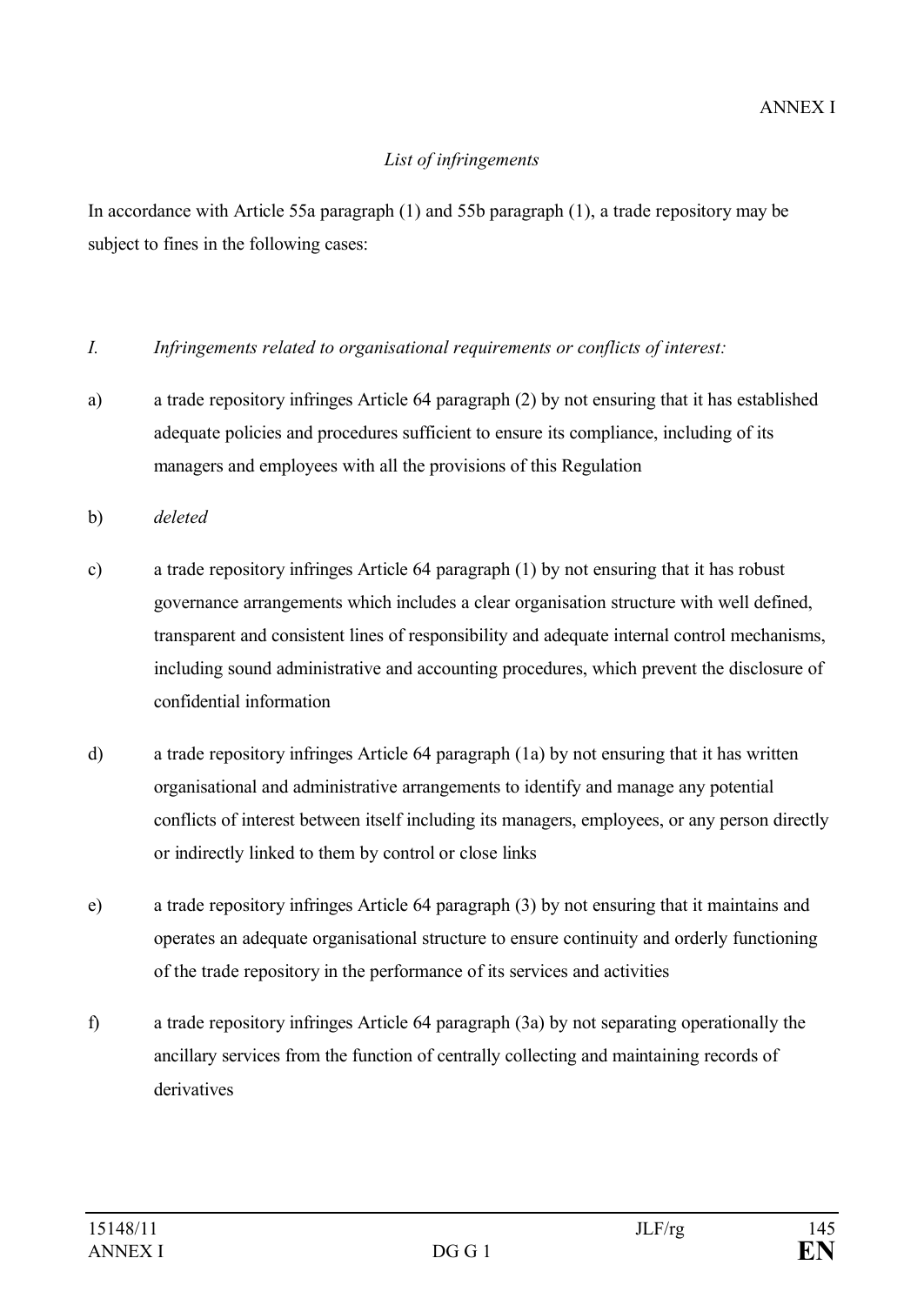- g) a trade repository infringes Article 64 paragraph (4) by not ensuring that its senior management and members of its board are of sufficiently good repute and experience so as to ensure the sound and prudent management of the trade repository
- h) a trade repository infringes Article 64 paragraph (5) by not ensuring that it has objective, non-discriminatory and publicly disclosed requirements for access by third party services providers and undertakings subject to the reporting obligation under Article 7
- i) a trade repository infringes Article 64 paragraph (6) by not ensuring that it publicly discloses the prices and fees associated with services provided under this Regulation by not allowing reporting entities to access specific services separately or by not charging prices and fees that are cost related
- j) *deleted*
- *II. Infringements related to operational requirements:*
- a) a trade repository infringes Article 65 paragraph (1) by not ensuring that it identifies sources of operational risk and minimises them through the development of appropriate systems, controls and procedures
- b) a trade repository infringes Article 65 paragraph (2) by not ensuring that it has established, implemented and maintains an adequate business continuity policy and disaster recovery plan
- c) a trade repository infringes Article 66 paragraph (1) by not ensuring the confidentiality, integrity and protection of the information received under Article 7
- d) a trade repository infringes Article 66 paragraph (1a) by not ensuring that it only uses the data it receives under this Regulation for commercial purposes if the entity providing the data and the relevant counterparties have provided their consent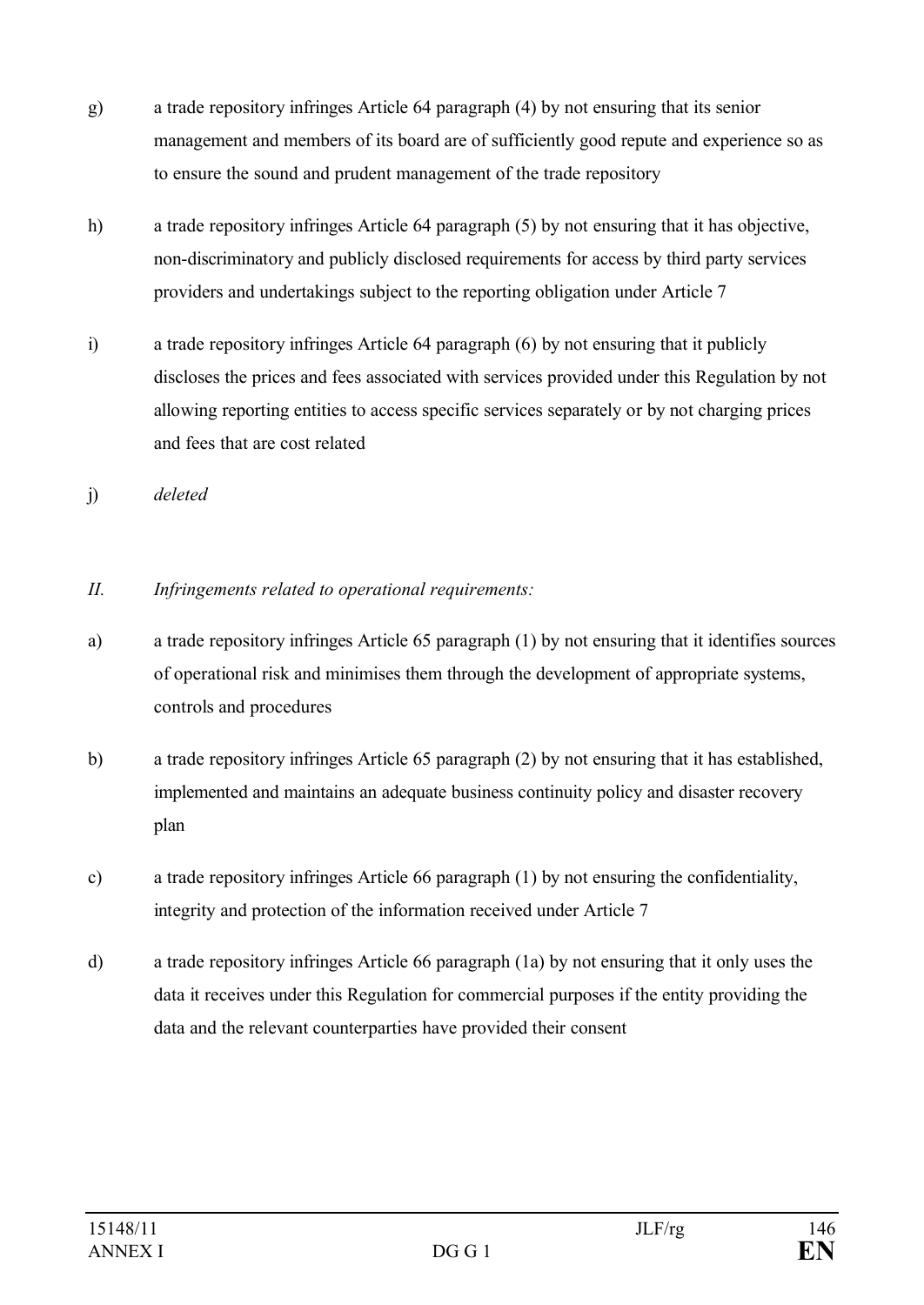- e) a trade repository infringes Article 66 paragraph (2) by not ensuring that it promptly records the information received under Article 7 and maintains it for at least ten years following the termination of the relevant contracts or by not employing timely and efficient record keeping procedures to document changes to recorded information
- f) a trade repository infringes Article 66 paragraph (3) by not ensuring that it calculates the positions by class of derivatives and by reporting entity based on the details of the derivative contracts reported in accordance with Article 7
- g) a trade repository infringes Article 66 paragraph (4) by not ensuring that it allows the parties to a contract to access and correct the information on that contract in a timely manner
- h) a trade repository infringes Article 66 paragraph (5) by not ensuring that it takes all reasonable steps to prevent any misuse of the information maintained in its systems
- *III. Infringements related to transparency and availability of information:*
- a) a trade repository infringes Article 67 paragraph (1) by not ensuring that it regularly publishes aggregate positions by class of derivatives on the contracts reported to it
- b) the trade repository infringes Article 67 paragraph (1a) by not ensuring the relevant authorities referred to in Article 67 paragraph (2) will have direct and immediate access to all the details of derivatives contracts they need to fulfil their respective responsibilities and mandates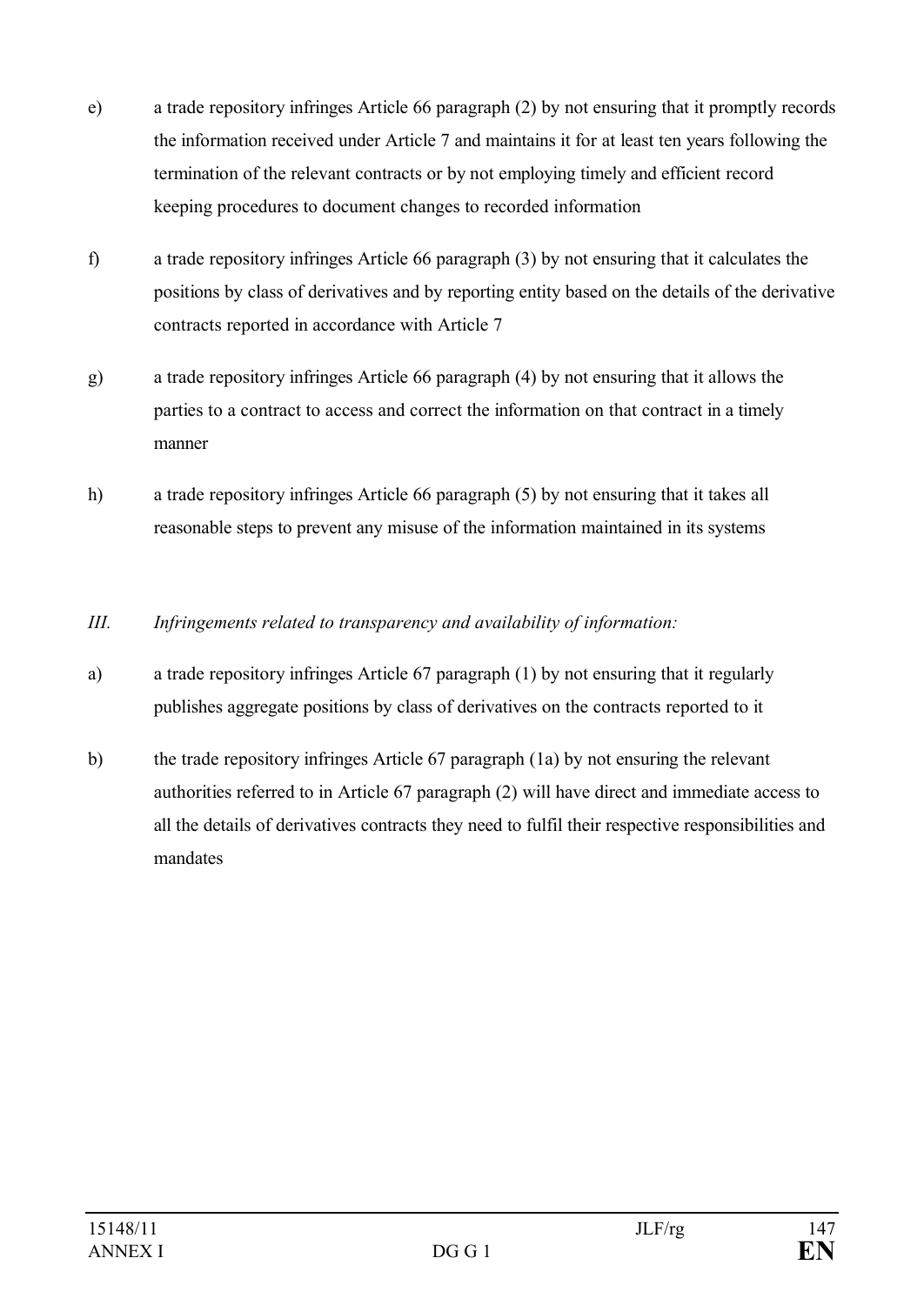- *IV. Infringements related to obstacles to the supervisory activities:*
- a) the trade repository infringes Article 57a paragraph (1) by providing incorrect or misleading information in response to a simple request for information pursuant to Article 57a paragraph (2) or in response to a decision requiring information pursuant to Article 57a paragraph (3)
- b) the trade repository infringes Article 57b paragraph (1) point (d) by providing incorrect or misleading answers to questions asked pursuant to Article 57b paragraph (1) point (d)
- c) the trade repository infringes Article 55a by not complying in due time with a supervisory measure adopted by ESMA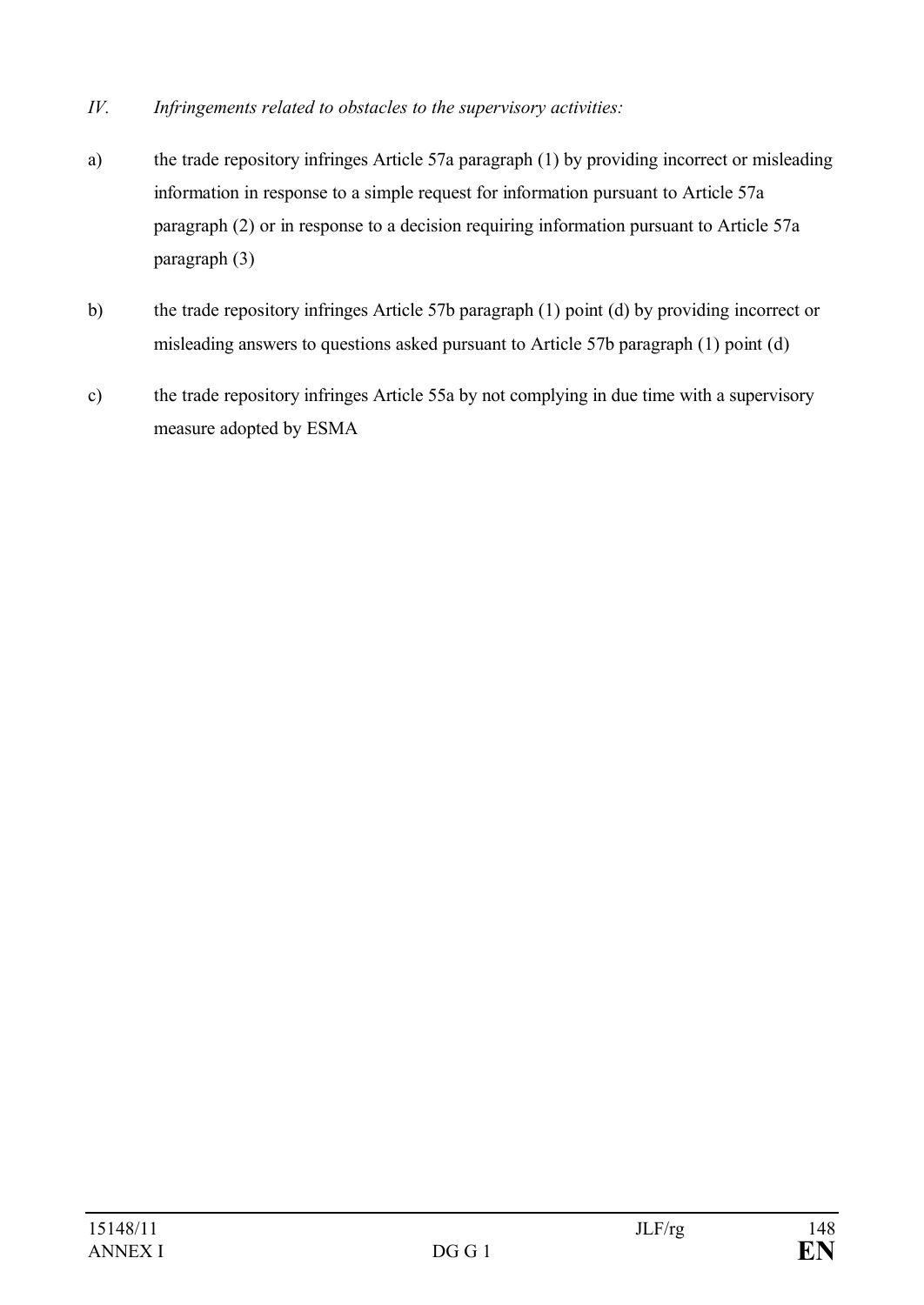List of the coefficients linked to aggravating and mitigating factors for the application of Article 55b paragraph (3) of this Regulation

The following coefficients shall be applicable in a cumulative way to the basic amounts as referred to in Article 55b paragraph (2) of this Regulation on the basis of each of the following aggravating and mitigating factors:

# *I. Adjustment coefficients linked to aggravating factors:*

- (a) if the infringement has been committed repeatedly, for every time it has been repeated, an additional coefficient of 1,1 shall be applied;
- (b) if the infringement has been committed for more than 6 months, a coefficient of 1,5 shall be applied;
- (c) if the infringement has revealed systemic weaknesses in the organisation of the trade repository, in particular in its procedures, management systems or internal controls, a coefficient of 2,2 shall be applied;
- (d) if the infringement has a negative impact on the quality of the data it maintains, a coefficient of 1,5 shall be applied;
- (e) if the infringement has been committed intentionally, a coefficient of 2 shall be applied;
- (f) if no remedial action has been taken since the breach has been identified, a coefficient of 1,7 shall be applied;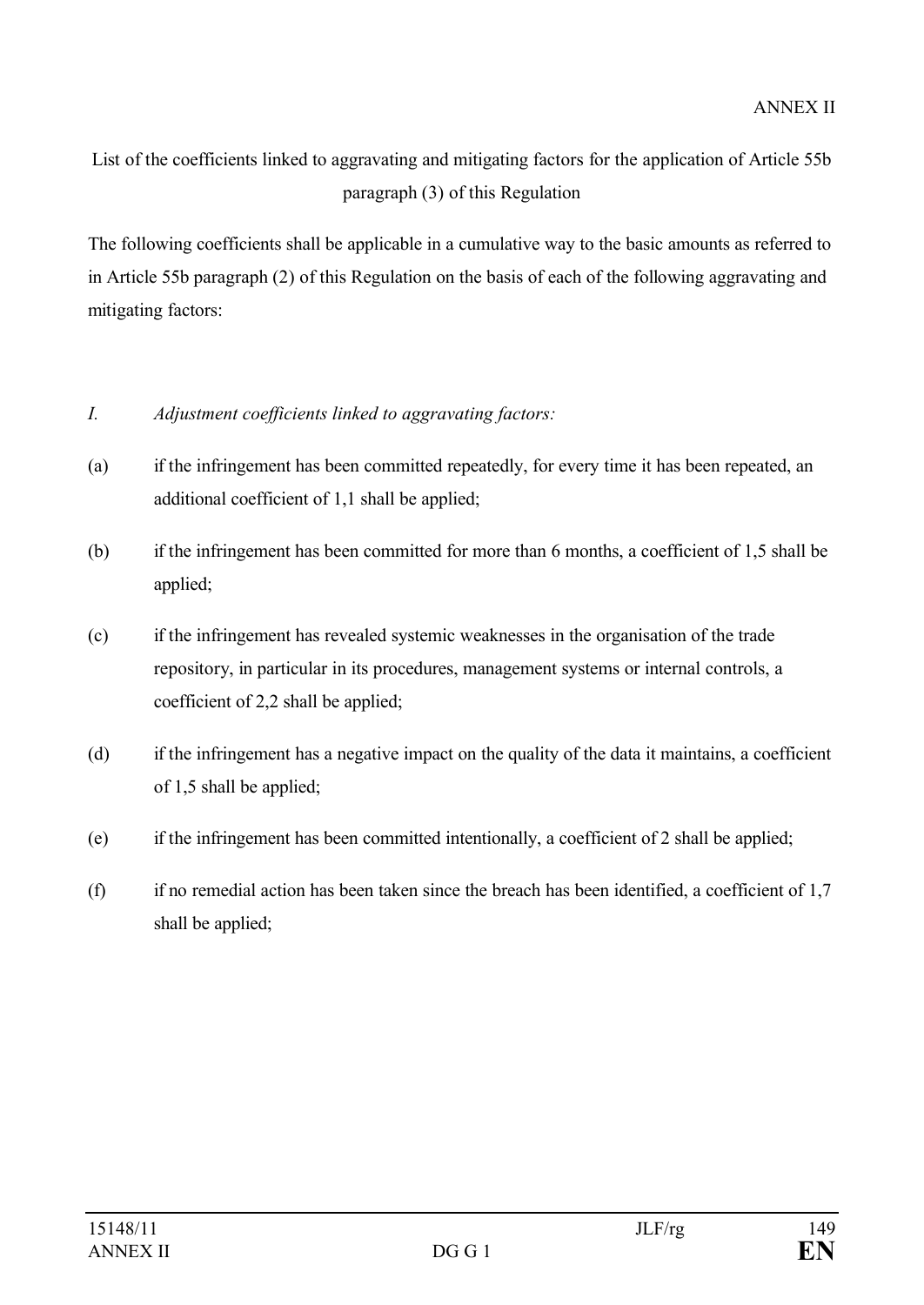- (g) if the trade repository's senior management has not cooperated with ESMA in carrying out its investigations, a coefficient of 1,5 shall be applied;
- *II. Adjustment coefficients linked to mitigating factors:*
- (a) if the infringement has been committed for less than 10 working days, a coefficient of 0,9 shall be applied;
- (b) if the trade repository's senior management can demonstrate to have taken all the necessary measures to prevent the infringement, a coefficient of 0,7 shall be applied;
- (c) if the trade repository has brought quickly, effectively and completely the infringement to ESMA's attention, a coefficient of 0,4 shall be applied;
- (d) if the trade repository has voluntarily taken measures to ensure that a similar infringement cannot be committed in the future, a coefficient of 0,6 shall be applied.

\_\_\_\_\_\_\_\_\_\_\_\_\_\_\_\_\_\_\_\_\_\_\_\_